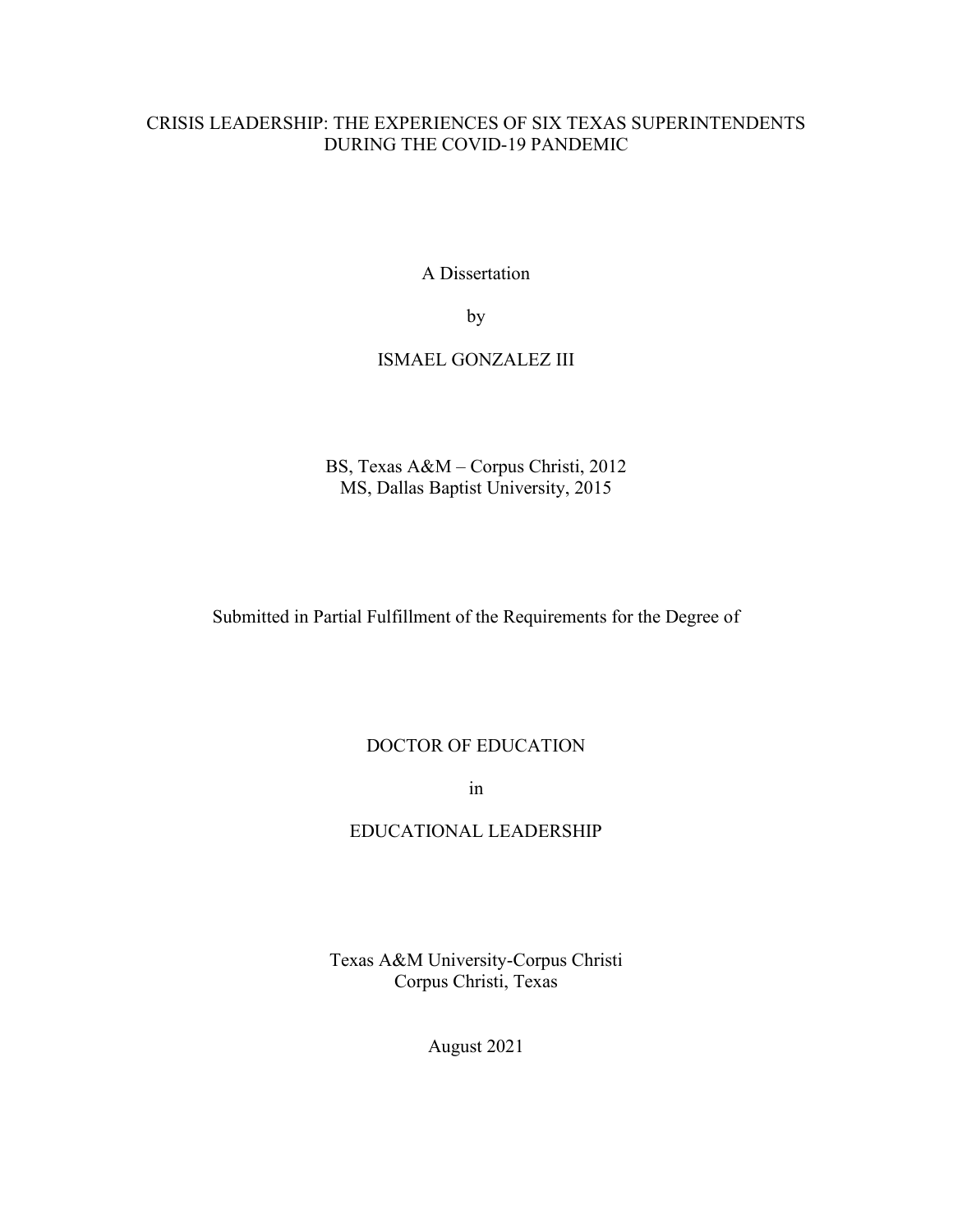© Ismael Gonzalez III

All Rights Reserved

August 2021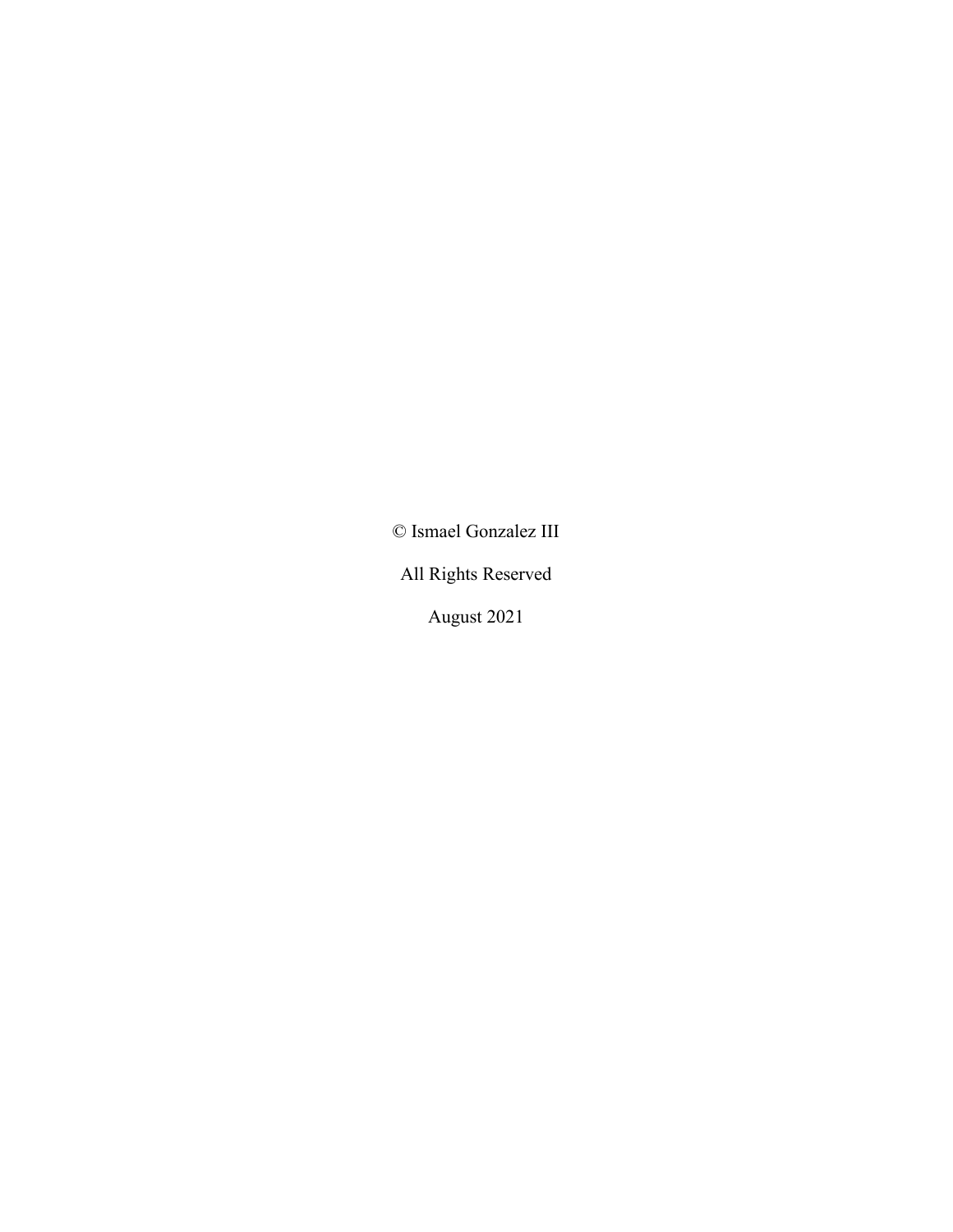# CRISIS LEADERSHIP: THE EXPERIENCES OF SIX TEXAS SUPERINTENDENTS DURING THE COVID-19 PANDEMIC

A Dissertation

by

# ISMAEL GONZALEZ III

This dissertation meets the standards for scope and quality of Texas A&M University-Corpus Christi and is hereby approved.

Gerri M. Maxwell, Ph.D. Bernadine Cervantes, Ed.D. Chair Committee Member

Doyne Scott Elliff, Ed.D. Gregory Buck, Ph.D. Committee Member Graduate Faculty Representative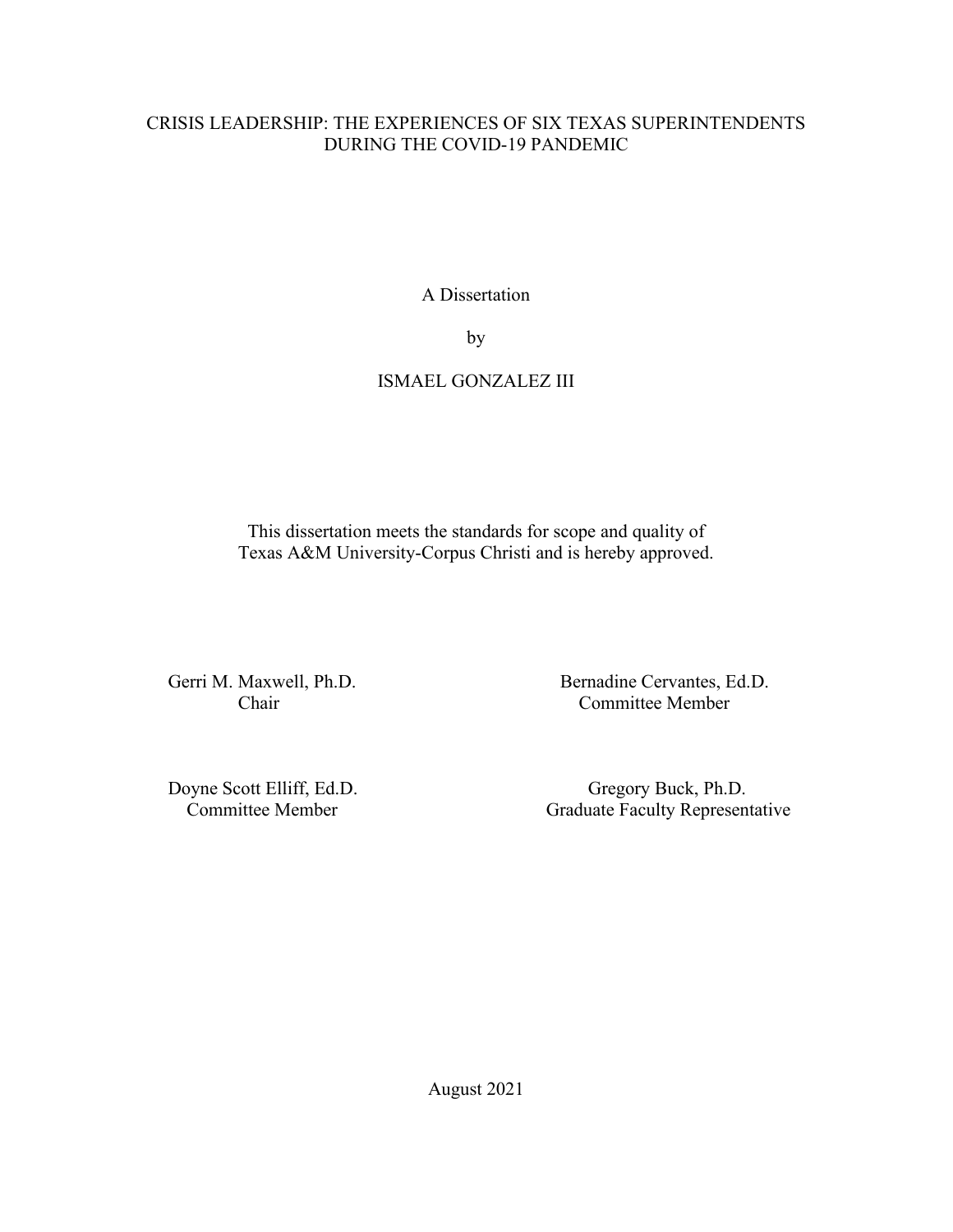## ABSTRACT

The purpose of this study was to qualitatively capture and examine the leadership experiences of six superintendents who have navigated, and continue to lead their school districts during the COVID-19 pandemic as aligned to the lens of the Boin et al. (2017) Five Critical Tasks of Strategic Crisis Leadership framework. This phenomenological case study design described how the lived experiences (Clandinin & Connally, 1996) of these school superintendents can inform the emerging scholarly literature on leading in times of crisis. While the Boin et al. (2017) framework had five key components of equal weight, findings in this study illuminated decision-making and coordinating grounded in teamwork, trust, and empathy as overarching all other areas including sense-making, meaning-making, accountability, and learning.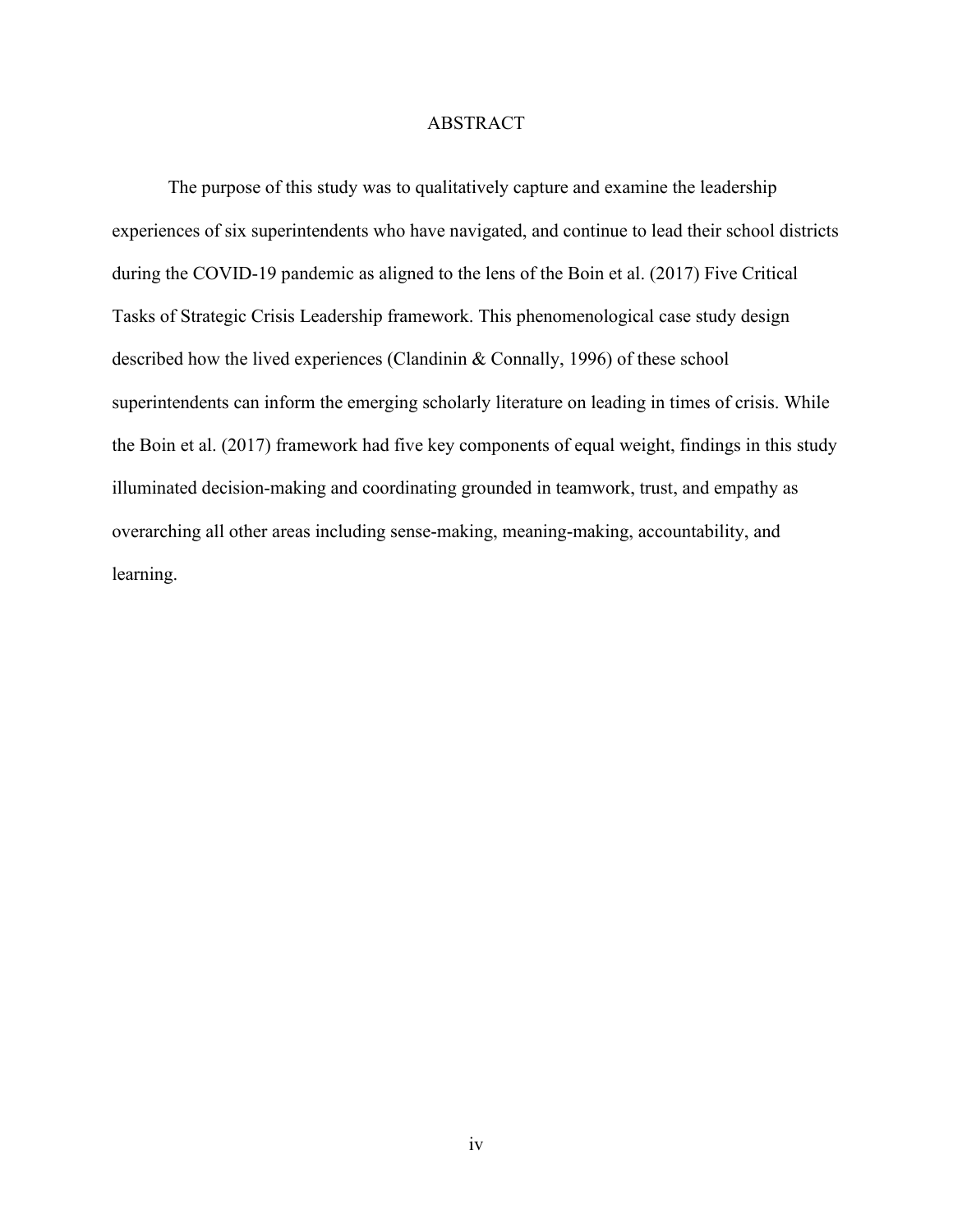#### ACKNOWLEDGEMENTS

Throughout the writing process for this study, I received a great deal of support both from professional and personal individuals.

First, I want to give all the honor and glory to my God for blessing me with the opportunity to strengthen my knowledge in the field of educational leadership. I have lived each day by a scripture in the bible I follow, Philippians 4:13, "I can do all things through Christ who strengthens me."

Secondly, I would like to acknowledge my committee and dissertation chair for their considerate input and dedicated time in support of my dissertation. I didn't know what I was getting myself into; however, their support made the work possible and I am forever grateful. Dr. Gerri Maxwell was an outstanding chair throughout the entire dissertation process and I truly appreciated her guidance, insight, and motivation along the way. In addition, Dr. Doyne Scott Eliff, Dr. Bernadine Cervantes, and Dr. Gregory Buck were instrumental committee members that enabled me to believe in myself and complete this research study exemplary.

Thirdly, I would like to thank my former supervisor and mentor, Dr. Maria Vidaurri, who inspired me to continue my education and strive for this achievement. Your support throughout this process exhibited true leadership and I am forever grateful.

Lastly, I would like to thank my family who have all been there for me since day one. Without your support, this endeavor would be impossible for me to accomplish. I am so thankful to have you each and every one of you in my life.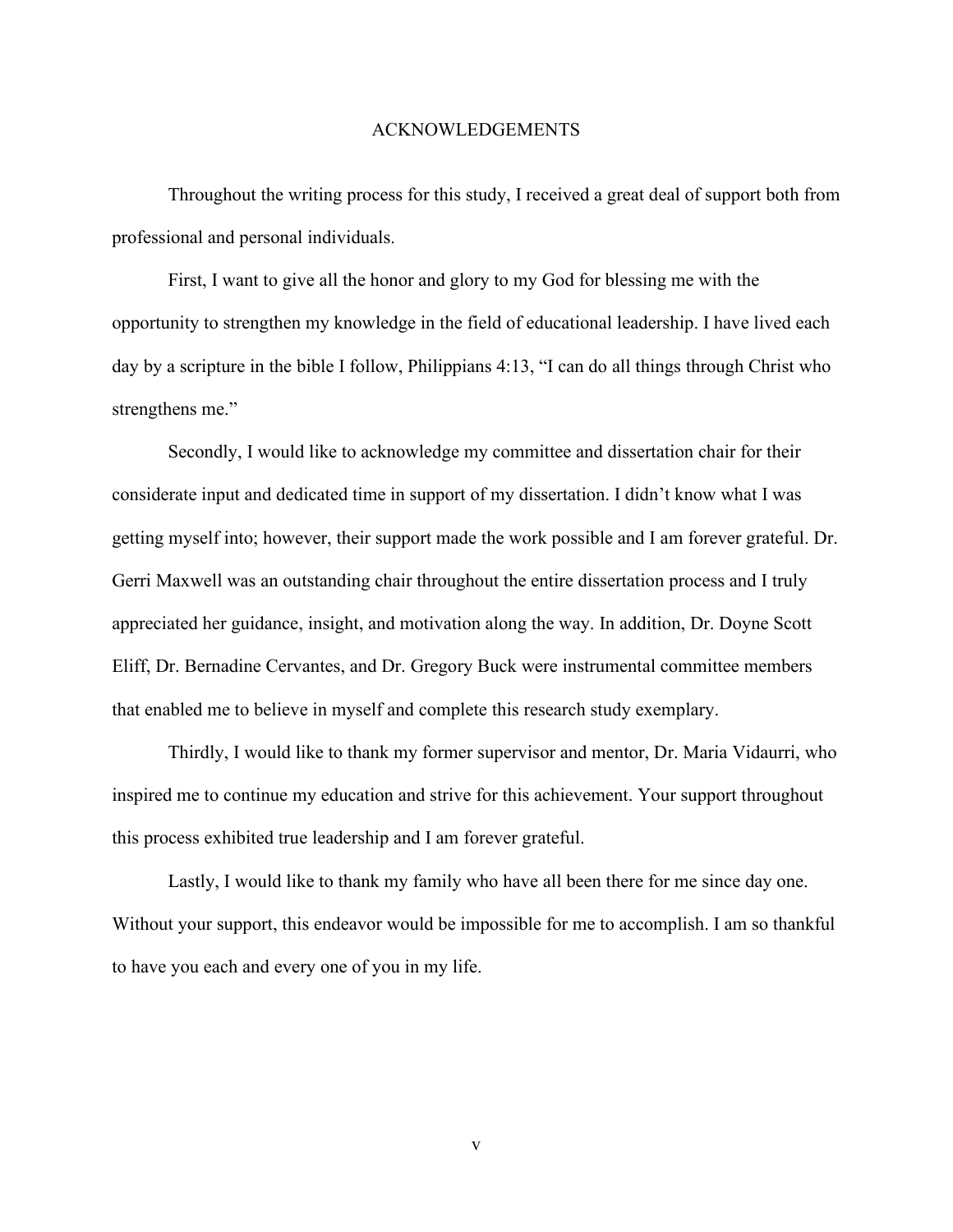| <b>CONTENTS</b>                                                               | <b>PAGE</b> |
|-------------------------------------------------------------------------------|-------------|
|                                                                               |             |
|                                                                               |             |
|                                                                               |             |
|                                                                               |             |
|                                                                               |             |
|                                                                               |             |
|                                                                               |             |
|                                                                               |             |
|                                                                               |             |
|                                                                               |             |
|                                                                               |             |
|                                                                               |             |
|                                                                               |             |
|                                                                               |             |
|                                                                               |             |
|                                                                               |             |
| Focusing on the Basic Needs First and Working under Unclear Circumstances  37 |             |
|                                                                               |             |
|                                                                               |             |
|                                                                               |             |
|                                                                               |             |

# TABLE OF CONTENTS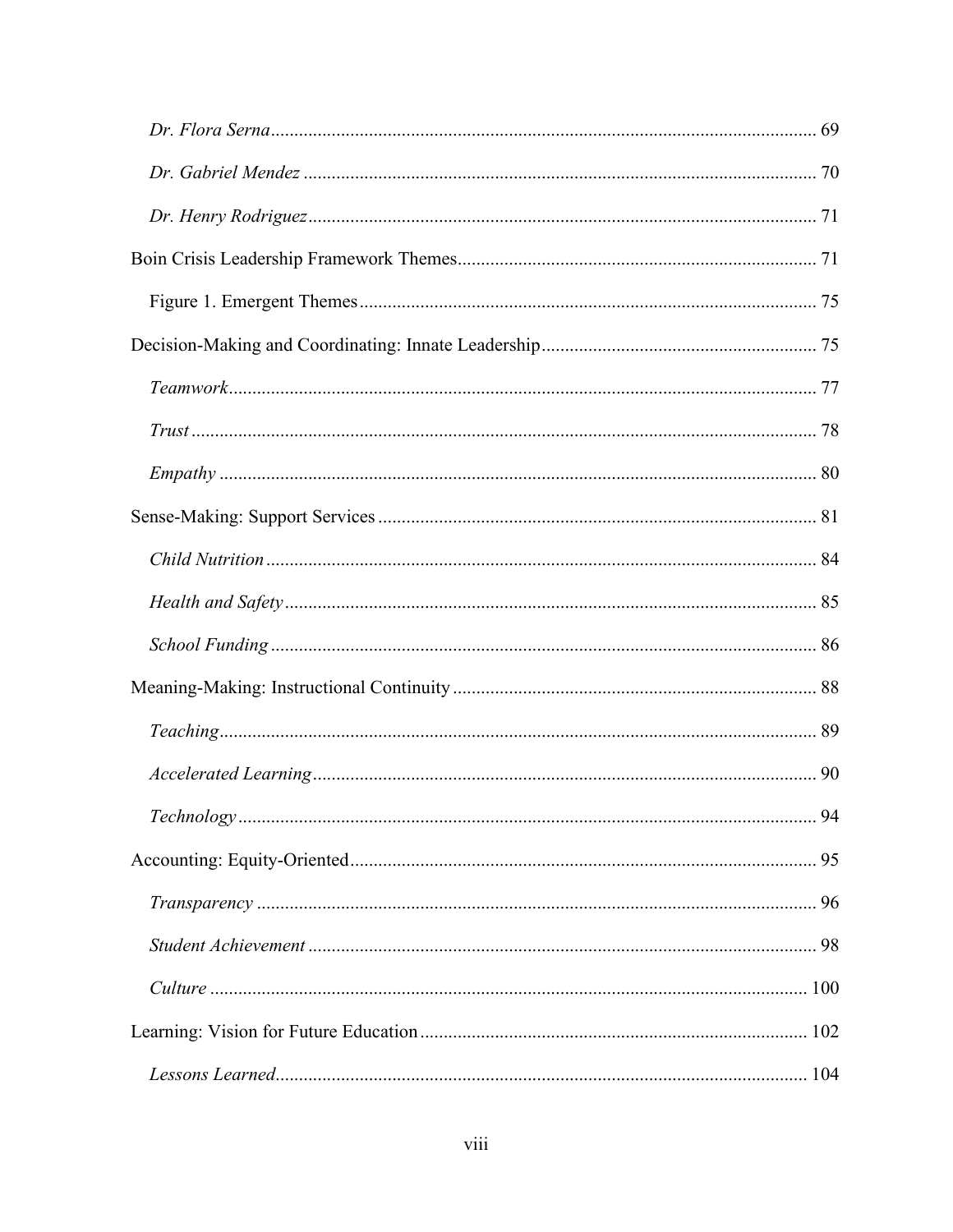| CHAPTER V: SUMMARY, CONCLUSIONS, & RECOMMENDATIONS 111 |  |
|--------------------------------------------------------|--|
|                                                        |  |
|                                                        |  |
|                                                        |  |
|                                                        |  |
|                                                        |  |
|                                                        |  |
|                                                        |  |
|                                                        |  |
|                                                        |  |
|                                                        |  |
|                                                        |  |
|                                                        |  |
|                                                        |  |
|                                                        |  |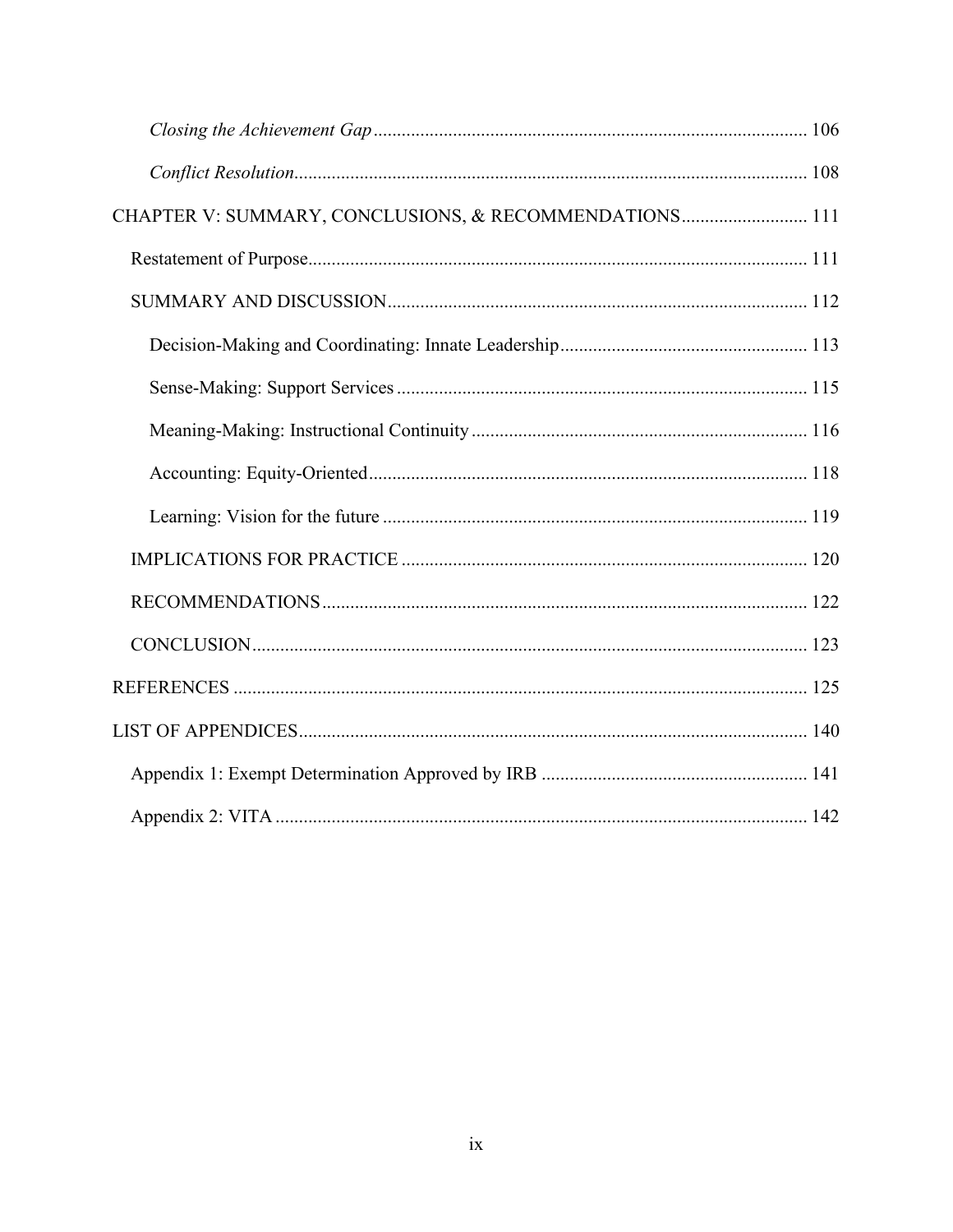#### **CHAPTER I: INTRODUCTION**

Amid growing worldwide concern surrounding the COVID-19 pandemic, Texas Governor Greg Abbott issued an executive order on March 19, 2020, that required all Texas public school systems to temporarily close their local schools for in-person classroom instruction (Office of the Governor, 2020). Abbott's decisive action concerning Texas schools followed the declaration of a national emergency on March 13, 2020, from the President of the United States of America (U.S.A.), Donald Trump, who resolved to combat the national trend of rising COVID-19 cases (Mizumoto & Chowell, 2020). Two days prior, the World Health Organization (WHO) had declared COVID-19 a "global pandemic," and Dr. Tedros Adhanom Ghebreyesus publicly expressed concern and predicted the continued, rapid spread of the disease throughout the world (Cucinotta & Vanelli, 2020). According to Rothan and Byrareddy (2020), Coronavirus is comprised of dominant pathogens that target the human respiratory system, spread by human-to-human transmission via direct, close contact including the inhalation of droplets through coughing or sneezing. Additionally, the age and medical background of an individual exposed to COVID-19 was reported to be of vital importance when evaluating significant symptoms after an initial incubation period of approximately 5.2 days (Rothan & Byrareddy, 2020).

While many world industries were required to cease production and temporarily close during the onset of the COVID-19 pandemic, governmental agencies —including particularly those located in the State of Texas— were required to continue providing essential services. By that designation public school districts were to remain accessible to ensure the continuity of student instruction, health, and nutrition, with administrators left to balance the degrees of health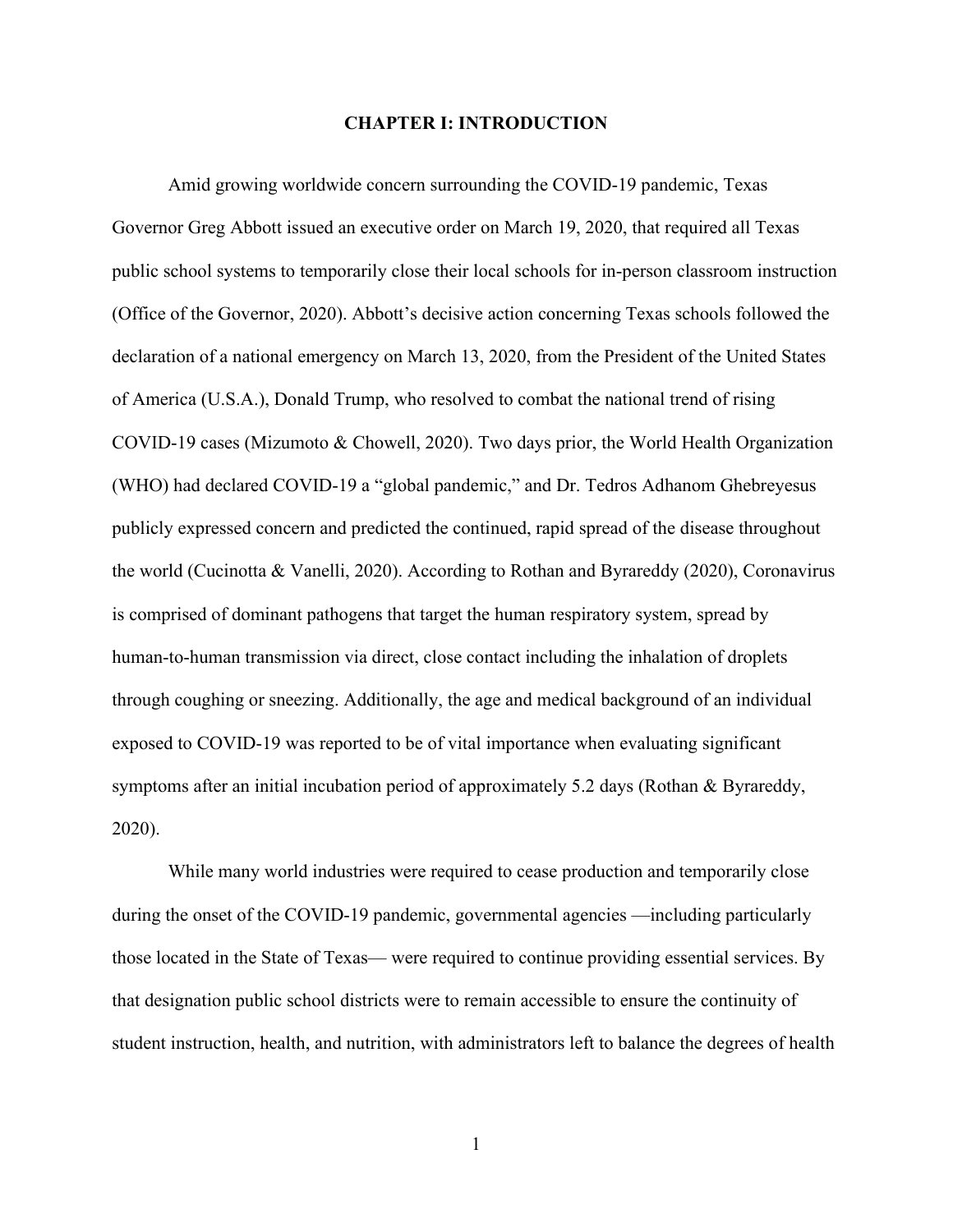risk to staff versus the consequences of educational disruption (Lordan, Fitzgerald, & Grosser, 2020).

Public response to the pandemic was reactive, lacking preparation and planning at the highest levels of government, leaving local public leaders such as school superintendents to immediately re-think all school operations (Dzigbede, Gehl, & Willoughby, 2020). According to Kettl (2020), the federal government provided minimal support at the national level, thus creating intergovernmental friction which rendered each individual state void of a clear, unified vision to combat the vast implications of COVID-19. Haffajee and Mello (2020) claim that COVID-19 exposed major weaknesses in the U.S. federal government's public health system in the earliest days of public awareness concerning the virus, with misinformation and misleading statements released about the gravity of the threat, thus resulting in state governments taking expansive local actions through delegated authority.

According to Kahn (2007), plans of action which typically include approved policies and procedures were lacking information and guidance as they related to schools being required to function during an unexpected pandemic. With various levels of government inundated with vast and varying public concerns, it was difficult to anticipate and prioritize all of the challenges that required demonstration of reliable and decisive leadership. The intent of this study is to provide an understanding of the crucial role public school superintendents played during unprecedented time in history as they worked tirelessly to navigate and interpret rapidly-changing local, state, and national policies during a world-wide crisis while leading their school districts to remain student-focused and service-oriented even in light of growing personal and professional concerns weighing on school staff, parents, and students in their communities.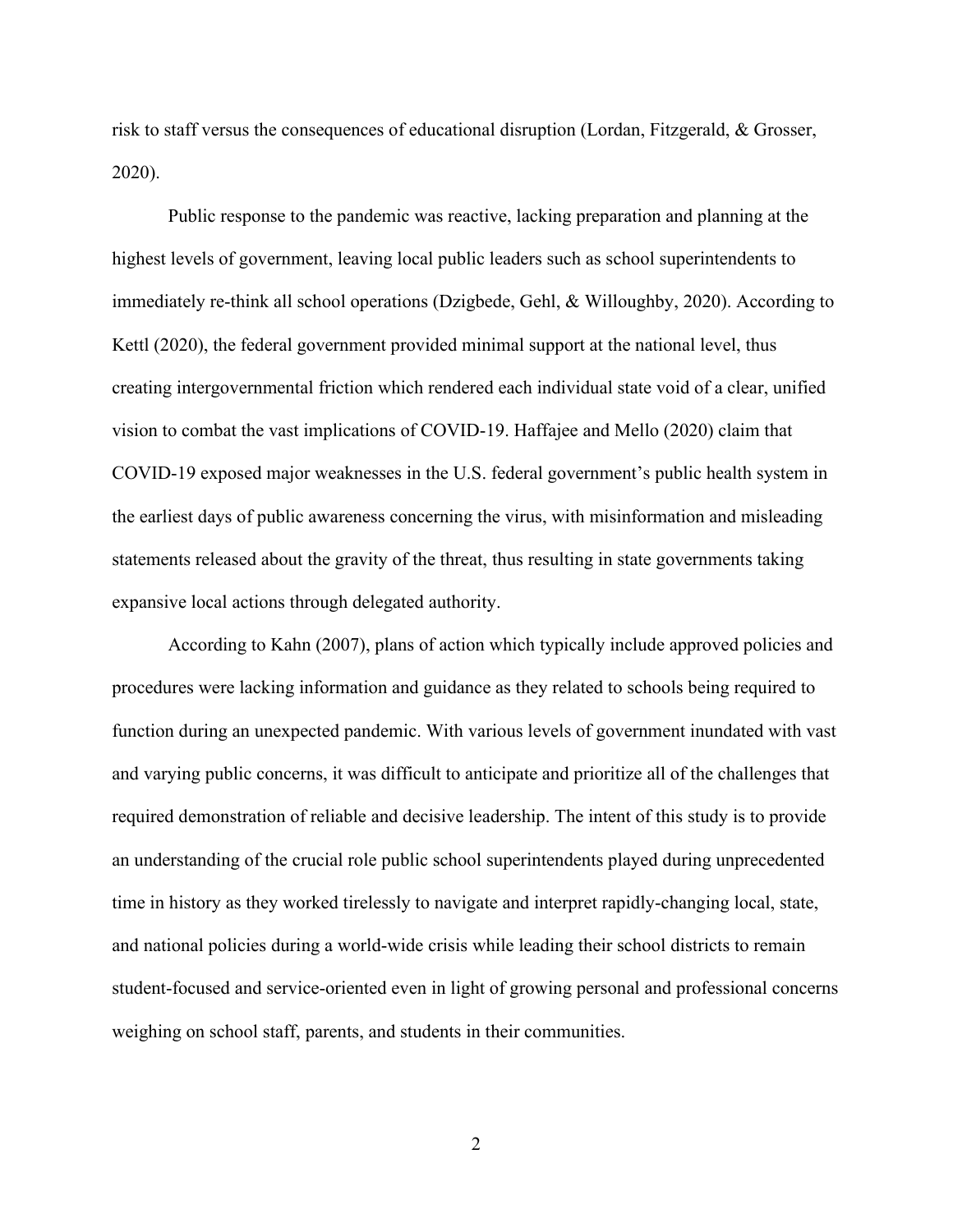#### **Academic Rationale Leading in Crisis**

According to Northouse (2016), "Leadership is a process whereby an individual influences a group of individuals to achieve a common goal" (p. 6). Gigliotti (2020) asserts that leadership becomes most critical, visible, and desired during a chaotic series of events that enable the leaders of an organization to make problem-solving decisions for the best interest of all stakeholders. Thus, the leadership of a school superintendent is often vital during a public crisis. Smith and Riley (2012) uphold the importance of leadership in providing certainty, engendering hope, and ensuring open and credible communication.

The emergence of an unprecedented worldwide pandemic, coupled with the responsibility to lead their respective school districts left both newly-hired and experienced superintendents confronted with high-risk, career-impacting scenarios in job positions that average a span of only three to five years (O'Conner, 2018).

Disruptive anomalies can occur during crisis events with potential to negatively impact an organization, and the leader must address challenges that require building relationships and communicating with an entire community to collectively make sense of chaotic matters through reflection and impart organizational change, improvement, and renewal (Gigliotti, 2020).

In the context of crisis leadership, Nicola et al. (2020) assert that the COVID-19 pandemic caused negative impacts for socioeconomic populations struggling with social mobility, hunger, mental health, access to instructional resources, and many other needs that can be attributed to increasing levels of inequity. School leaders had to respond by expanding and strengthening professional support for teaching and learning during the pandemic (Tran, Choi, & Wang, 2020).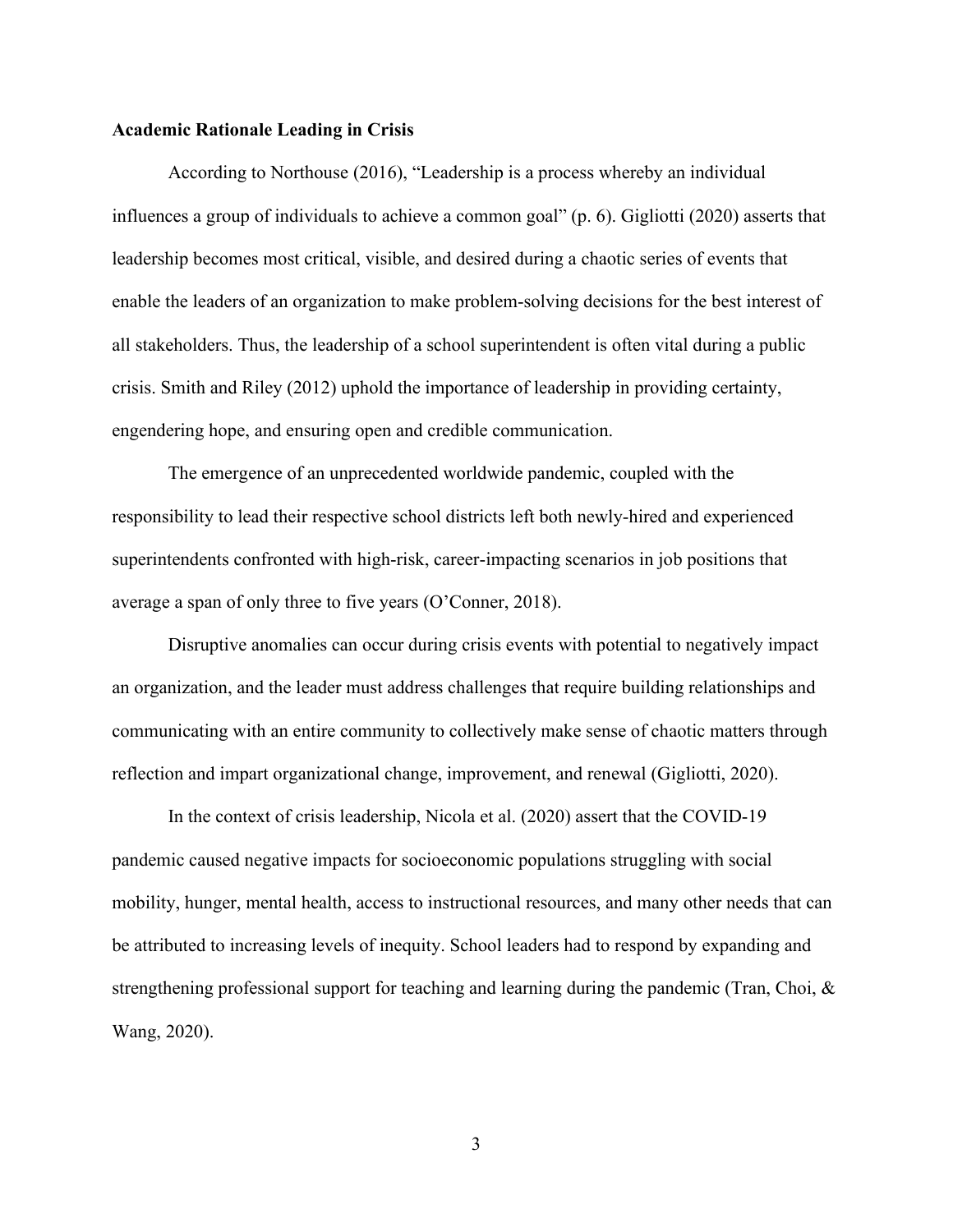The challenges leaders face during the emergence of a crisis include a set of interrelated and extraordinary actions for good governance that influential authors have characterized as the following: (a) detecting crisis early, (b) understanding the situation as experienced by first responders, (c) making decisions to ensure efforts by responders are coordinated, (d) willingly learning from the crisis, (e) being accountable for the actions that were taken during and after the crisis; and (f) communicating with transparency (Boin, Hart, Stern, & Sundelius, 2017; Crowe, 2013; Kitamura, 2019). Given the situation public schools were facing, the Texas Education Agency (TEA) and Centers for Disease Control and Prevention (CDC) each played a vital role throughout the pandemic in providing comprehensive recommendations that included data and statistics, safety measures to follow, and steps for reopening to review and implement, as applicable. Having a comprehensive plan that included the safety and well-being of all stakeholders was of paramount importance for school superintendents during the evolving and fluid circumstances that changed from week to week, and at times day to day, throughout the pandemic.

#### **Personal Rationale Leading in Crisis**

As the Assistant Superintendent for Business, Finance, and Support Services at Sharyland ISD in South Texas —a district with a student enrollment total of roughly 10,000, and an economically disadvantaged population of approximately 60%— I oversaw operations including Finance, Budget, Payroll, Purchasing, Risk Management, Maintenance, Construction, Transportation, Child Nutrition, and Technology. I spent hours each week with my leadership team, collectively devoted to developing problem-solving solutions for the best interest of students in the district. I also met with teachers, principals, administrators, athletic and fine arts directors, as well as many other key personnel to review campus improvement plans conduct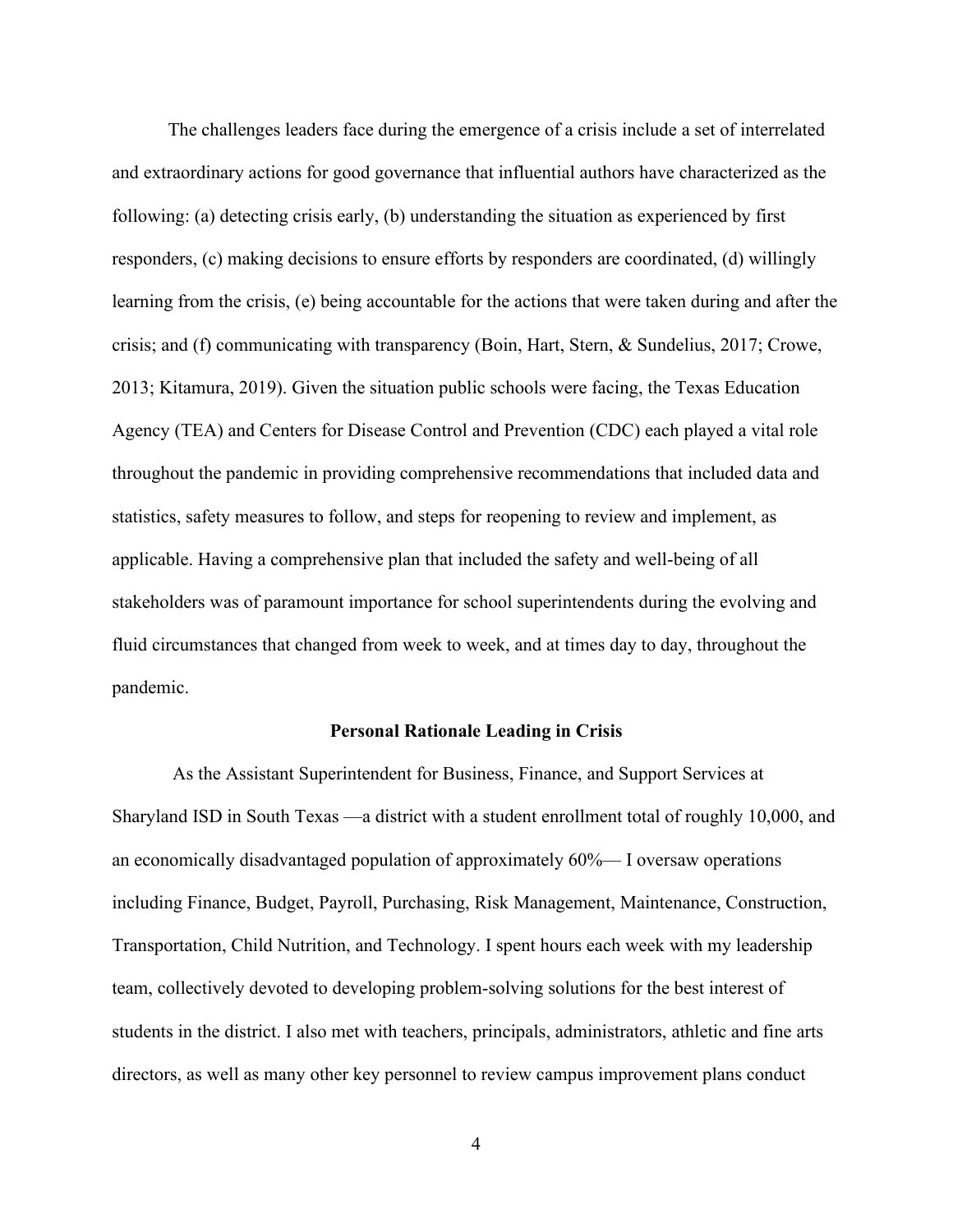needs assessments, determine essential needs for curriculum, and resolve new and emerging issues daily. Over the course of my eight-year career in public education, I have been privileged to contribute to the implementation of new organizational systems focused on cost efficient and effective operations. The pandemic experience was unique, and required new methods, practices, and the strategic application of limited resources to address needs never before witnessed in my or my colleagues' lifetimes, nor others who serve in public education.

From dealing with unstable biennial budgets, to higher academic accountability expectations, the educational industry is now faced with the long-term implications of COVID-19 that have required the fundamental transformation and re-design of pedagogical methods. At the same time, educational purpose and resolve remain to ensure all students receive equitable instruction, and the resources necessary to be successful. During the early stages of reporting to work through the COVID-19 pandemic, it was evident that comprehensive and effective action plans for pandemic response did not exist at any level of government. Many of the decisions that were made were either mandated or recommended directly from the Texas Governor Greg Abbott, the CDC, or the TEA. However, many decisions were also based on unique local situations where experience, intuition, reflection, and best judgment clearly played a role. Despite the realization of dealing with an invisible enemy, public expectations to continue operating the school districts, with their multiple departments, campuses, and teams committed to the cause as other companies/organizations ceased operations, influenced how leaders chose to handle the crisis in their respective communities.

Reflecting on my personal experience during pandemic, I can recall that the primary goal for our organization was to ensure the safety and well-being of each student and staff member. Nonetheless, in order to receive necessary funding from our state government so that the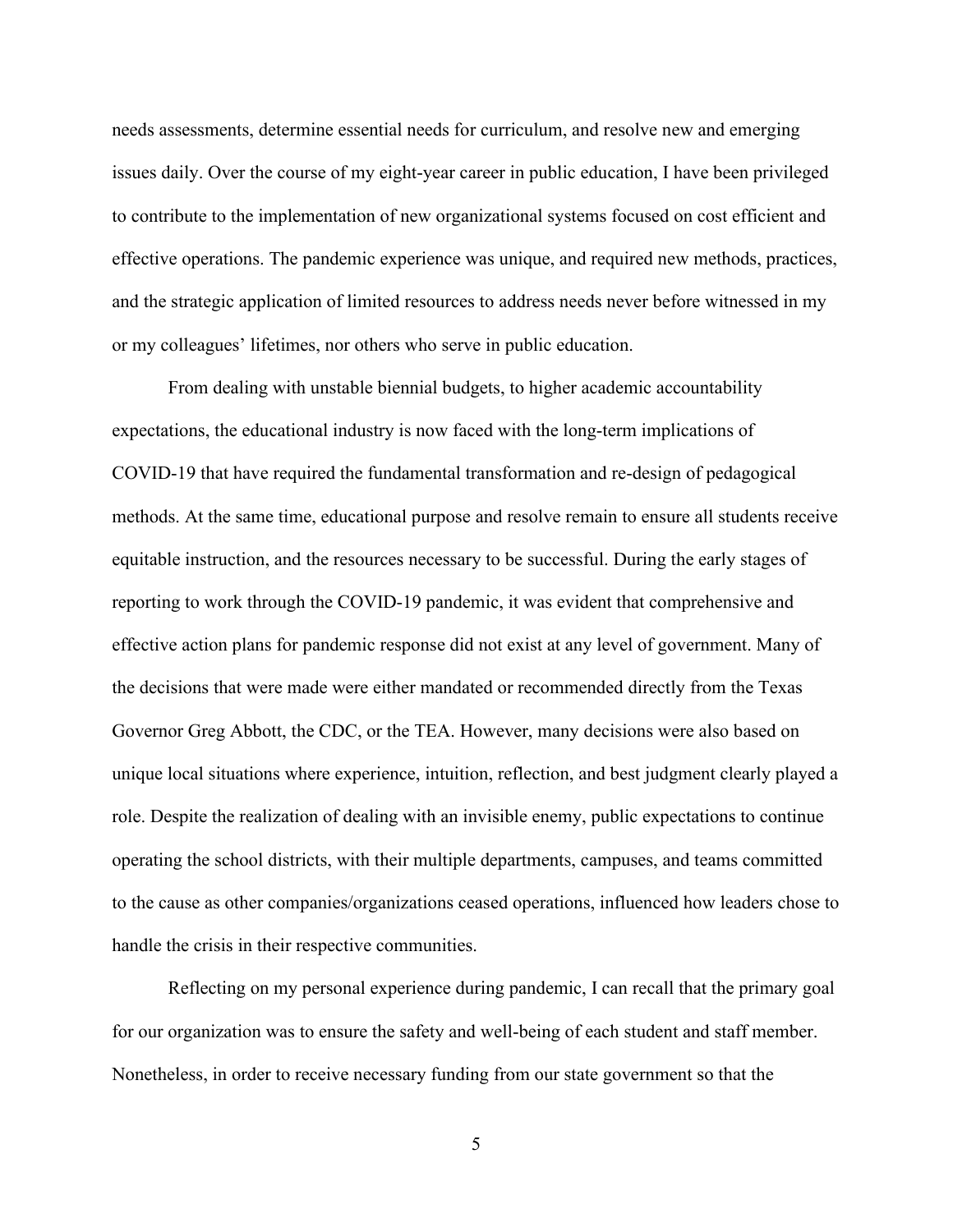organization could function, we were required to continue providing instruction either physically or remotely. With lack of time to prepare and no available local plan to follow, obstacles were many including the generally predominant lack of technology resources at school and home, and no Internet connection at home for many students/staff. Sharyland ISD is located in an area of Texas that was identified as a "hotspot" for the virus, with daily rising cases and hospitalizations. While experiencing personal heartache as discouraging health reports were regularly received, I was responsible for overseeing the continuation of finalizing and earning approval of an annual district budget amid an overwhelming amount of public uncertainty. Major mitigation purchases were prioritized, including elevating school facility processes to frequently disinfect and sanitize all surfaces, providing daily curbside meals to our students, and staying connected with instructional technology needs for our teachers in order to provide curriculum. The degree of success attainable for school districts also hinged on our ability to stay engaged with all stakeholders at a distance, so communication and interaction via electronic means was vital to operations.

## **"Insider" Positionality of the Lead Researcher**

Despite all the obstacles we faced as public education leaders during these difficult times, I have approached this research with insider knowledge (Brannick & Coghlan, 2007) and authentic experiences as I personally witnessed my superintendent face one of the most arduous and challenging times in district history. This experience enabled me to identify effective strategies that may be highlighted throughout this research project for clarity when compared to similar situations that one may endure in the future.

For this study, I employed a positioned subject approach (Conrad, Haworth, & Millar, 2001). As a current public school administrator in Sharyland, I have been afforded many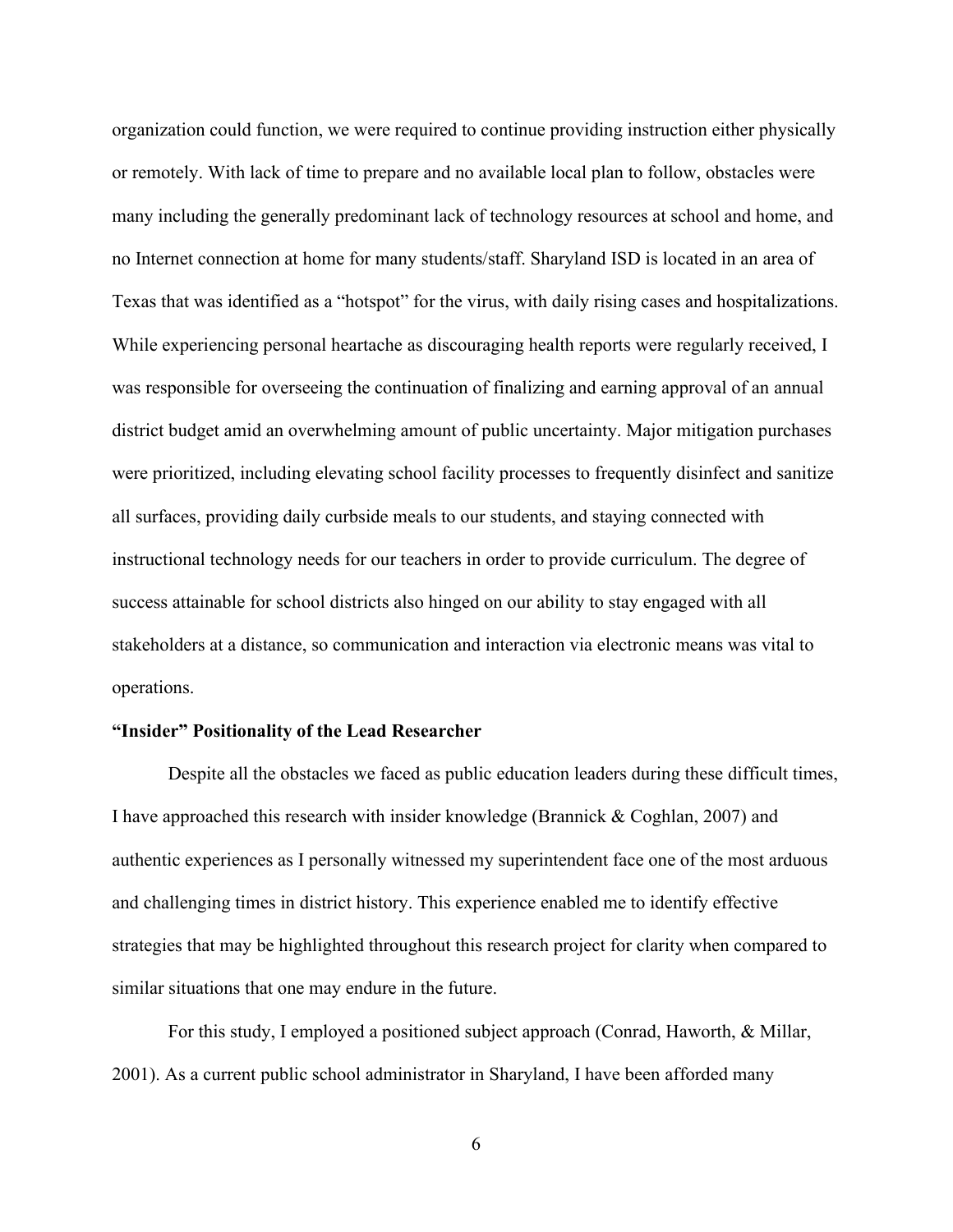"insider" opportunities to not only observe but also to interact closely and frequently with decision-making parties, often seeking to get "inside the head and hearts" of the leadership within this district (see Brannick & Coghlan, 2007, on the value of insider research). Thus, I acknowledge that my insider observations within the district inform this study. Attentive efforts were made to validate the trustworthiness and credibility of subjects, as well as to ensure researcher bias was mitigated and that the voices of the participants were foregrounded (Erlandson, Harris, Skipper, & Allen, 1993).

#### **Theoretical Framework**

"Conducting 'business as usual' is very difficult if the building seems to be on fire. But in an increasingly fast-moving world, waiting for the fire to breakout is a dubious strategy" (cited in Weiss, 2002, p.28). Having the ability to effectively lead an organization is one major attribute superintendents strive to attain as the Chief Executive Officers (CEOs) of public school systems. In times of crisis, superintendents find themselves working through challenges that impact not only students and staff of the public school system, but the entire community as a whole. Feeling safe during a crisis event is challenging and stressful in the face of ambiguous and varied adversity. According to Jaques (2012), crisis leadership is known as a broader element of crisis management in which 90% of related literature focuses on tactical reactions due to the understanding that crisis will happen unknowingly. This literature maintains a consistency of remaining highly process driven, with major emphasis on how to prepare in advance for a crisis and what steps to take when the event occurs. During the review process, the researcher identified a crisis leadership and management framework that will be foregrounded due to the focus it has on managing socially and politically indecisive environments.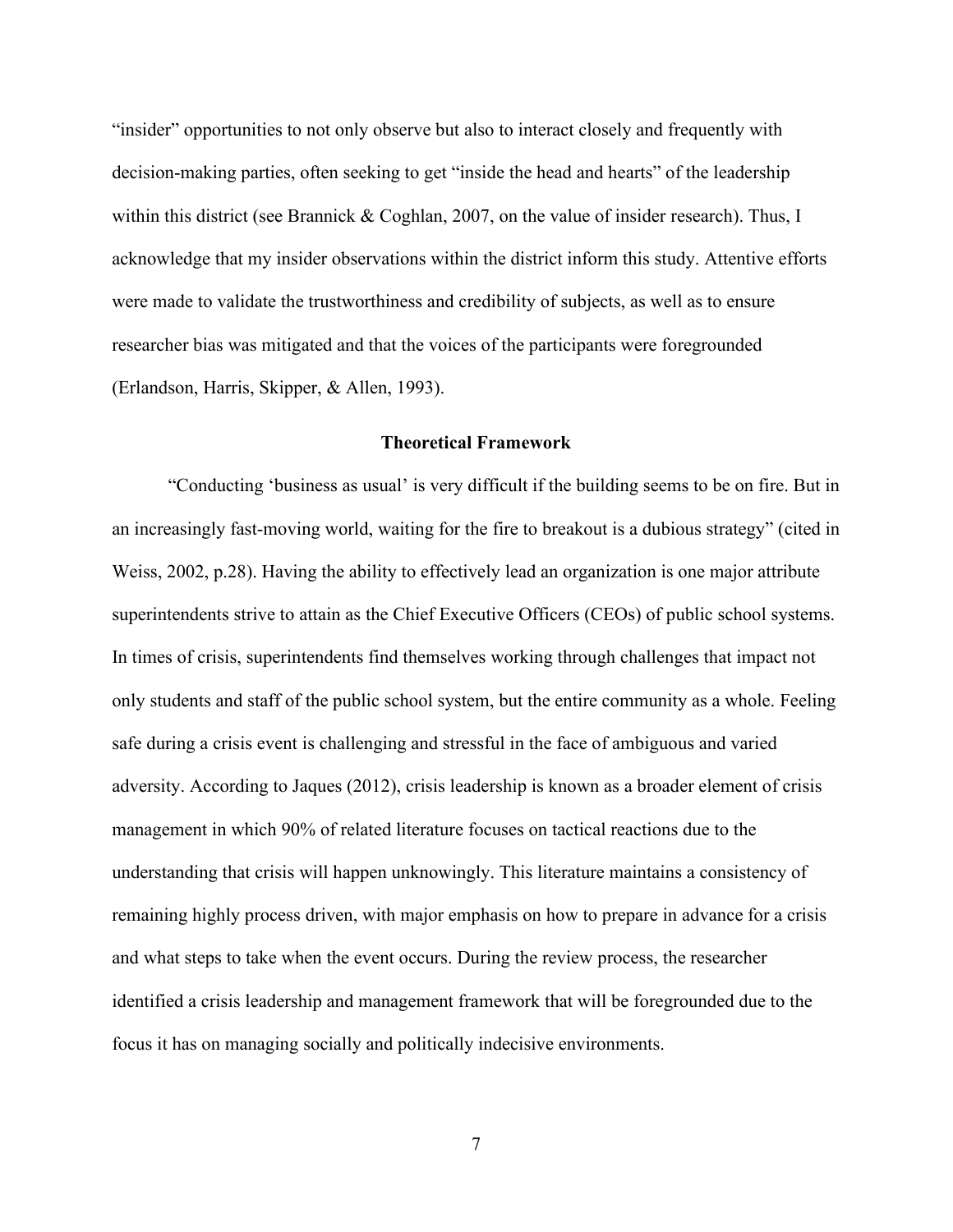Boin et al. (2017) introduced the Five Critical Tasks of Strategic Crisis Leadership (CTSCL) framework defined in terms of the following; (a) sense-making, (b) decision-making and coordinating; (c) meaning-making, (d) accounting; and, (e) learning. The CTSCL framework was developed with the intent of providing public leaders a functional perspective dependent on responding to a crisis phenomenon and the implementation of post-crisis initiatives (Boin et al., 2017).

Sense-making is described as having the ability to detect an emerging crisis in time to take effective measures, thus understanding the complexities it may bring to the organization (Boin et al., 2017). Decision-making and coordinating relies on a leader to coherently make critical decisions through the use of horizontal and vertical collaboration in the midst of a crisis (Boin et al., 2017). Boin et al. (2017) asserts that meaning-making enables a leader to articulate a situation at hand that is defined as a crisis phenomenon by describing what is at stake, what are its causes, and what can be done unitedly to mitigate disruption.

Accounting, which is the fourth strategic task, is having the strength to publicly explain measures that were initiated to prevent and manage the crisis thus including a justification that assures transparency and crisis-induced accountability (Boin et al., 2017). The final strategic crisis leadership task empowers learning to become a vital component of the journey, in which findings are discovered, strengths and weaknesses are outlined, and fostering innovative reforms result in an opportunity to improve public leadership when dealing with a crisis (Boin et al., 2017).

In the context of the COVID-19 pandemic, the CTSCL framework is devoted to establishing awareness for the nature and dynamics generated by crisis phenomena, thus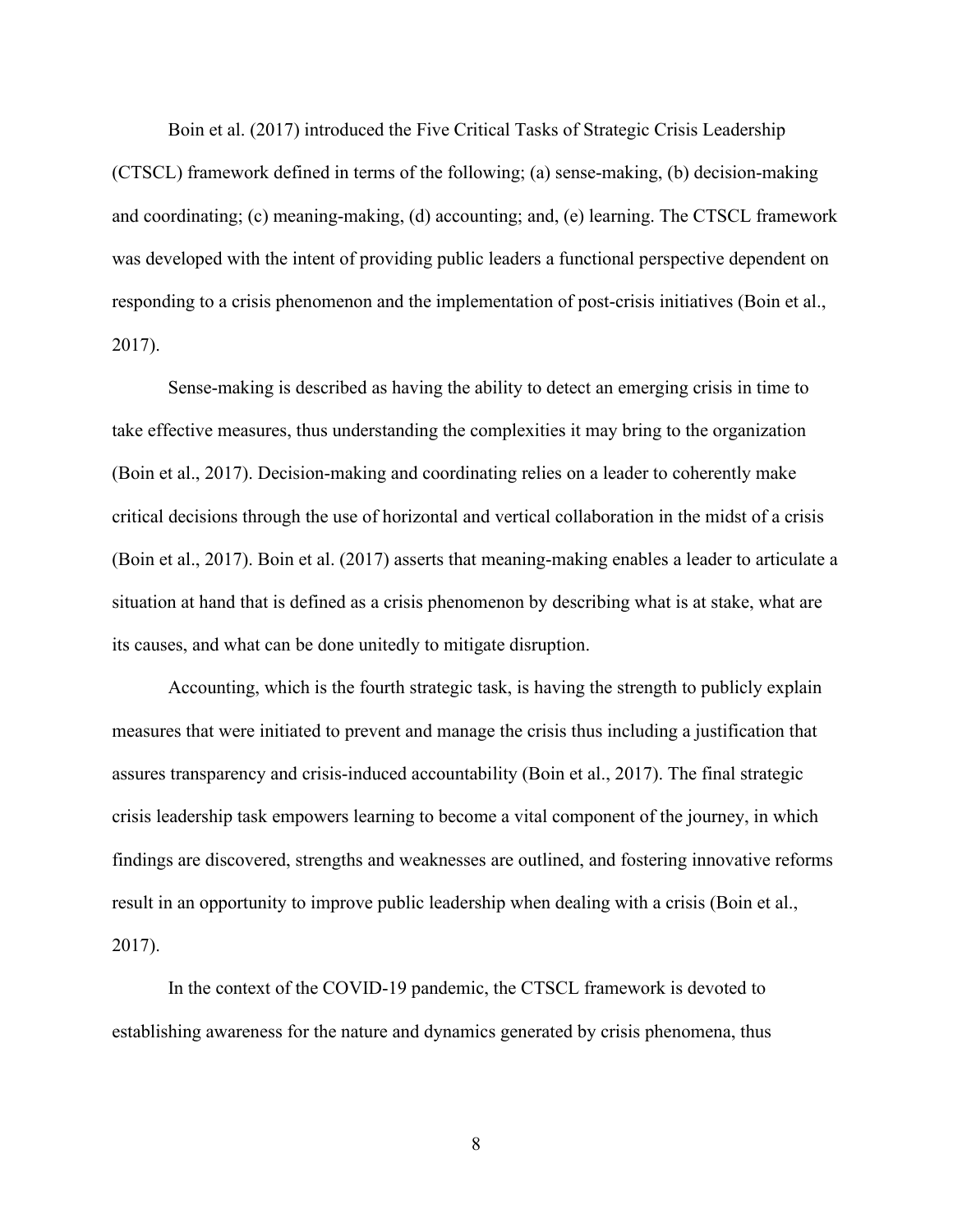illustrating specific dimensions of crisis leadership that include conflict, power, and legitimacy (Boin et al., 2017).

## **Overview of the Literature**

#### **Pandemic Context**

Initial discovery and evaluations of the COVID-19 virus administered through the Chinese public health, clinical, and scientific communities reported a 75% to 80% similarity to the SARS-CoV and multiple bat coronaviruses (Perlman, 2020). On January 20, 2020, the first CDC-confirmed case emerged in the United States when a healthy 35-year-old, nonsmoking male in Snohomish, Washington traveled to Wuhan, China, to visit family and returned having contracted the virus (Holshue et al., 2020).

Similar events had historically occurred with commonly-known viruses in recent decades, but none engendered the level of crisis response experienced due to COVID-19. Educational disruption was grounded in previous post-crisis data. For example, in 2009, the H1N1 pandemic involved over 60 million cases and roughly 12,000 deaths in the United States. Gift et al. (2010) conducted a survey that included responses from 214 households in Pennsylvania after a school closure order was initiated at one school district facing absenteeism problems due to H1N1. This district discovered that 69% of students continued with at least one outdoor activity and minimal household disruption during the five-day school shutdown. Researchers were also able to determine that 79% of adults missed no days of work during the closure. Uda, Okada, Takahashi, Motegi, and Wagatsuma (2011) also completed comparable surveys that focused more on the effectiveness of school closures during the pandemic, thus revealing a slightly positive outcome in preventing human-to-human exposure.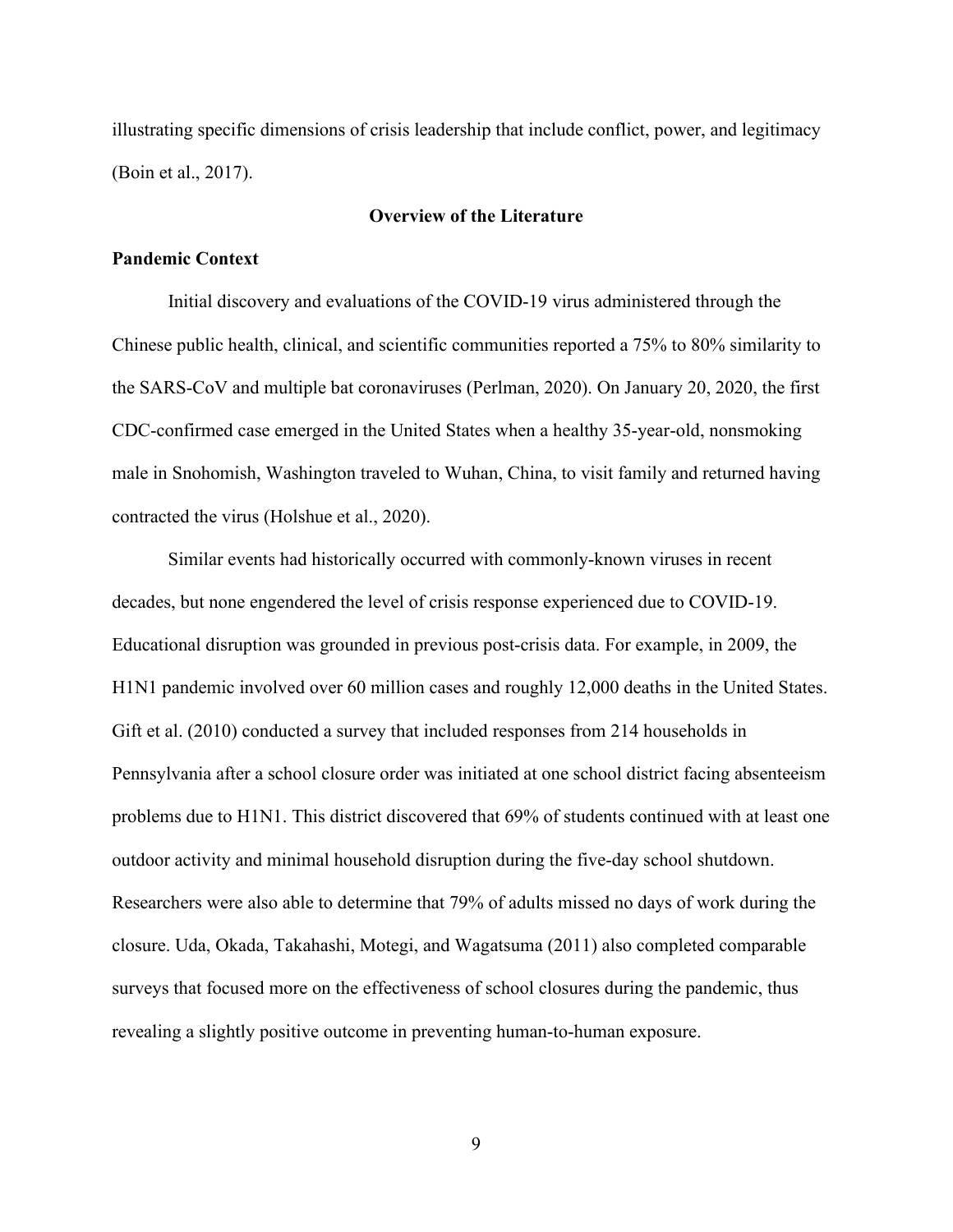Copeland et al., (2013) conducted a survey with intent to compare data for two groups of families in Dallas, Texas, related to the 2009 H1N1 pandemic. A reduction of self-reported acute respiratory illness was noted in an intervention community which closed all public schools for eight days, versus a nearby community that kept schools open (Copeland et al., 2013). According to Uscher-Pines et al. (2018), during a pandemic which increases pressure on health care systems, social distancing interventions have been identified to slow the spread of exposure to virus transmission not only in communities, but in schools as well which are daily filled with closely-congregated students and staff. Uscher-Pines et al. (2018) identified that distance learning approaches were alternative measures utilized and explored in the event schools were temporarily closed for in-person instruction due to a pandemic. When it comes to social distancing initiatives, common practices utilized include rearranging classrooms such as removing desks for more personal space and postponing extra-curricular activities.

### **Leadership Context**

In the midst of the COVID-19 pandemic, technology became the center of attention due to the mission of continuing to provide instruction to students through distance learning methods. Educators were encouraged to adapt new pedagogies that included a selection process for determining and employing high-yield practices for students in grades K-12 via technology. Additional resources became a major priority for all school districts due to a lack of technology devices and Internet connection at home for students. Heightened safety measures would also need to be in place when students were able to return back to an on-campus, in-person learning environment.

In the context of school finance and the metrics that are utilized to generate revenues for school-districts in Texas, Tajalli (2018) describes one mechanism within the formula called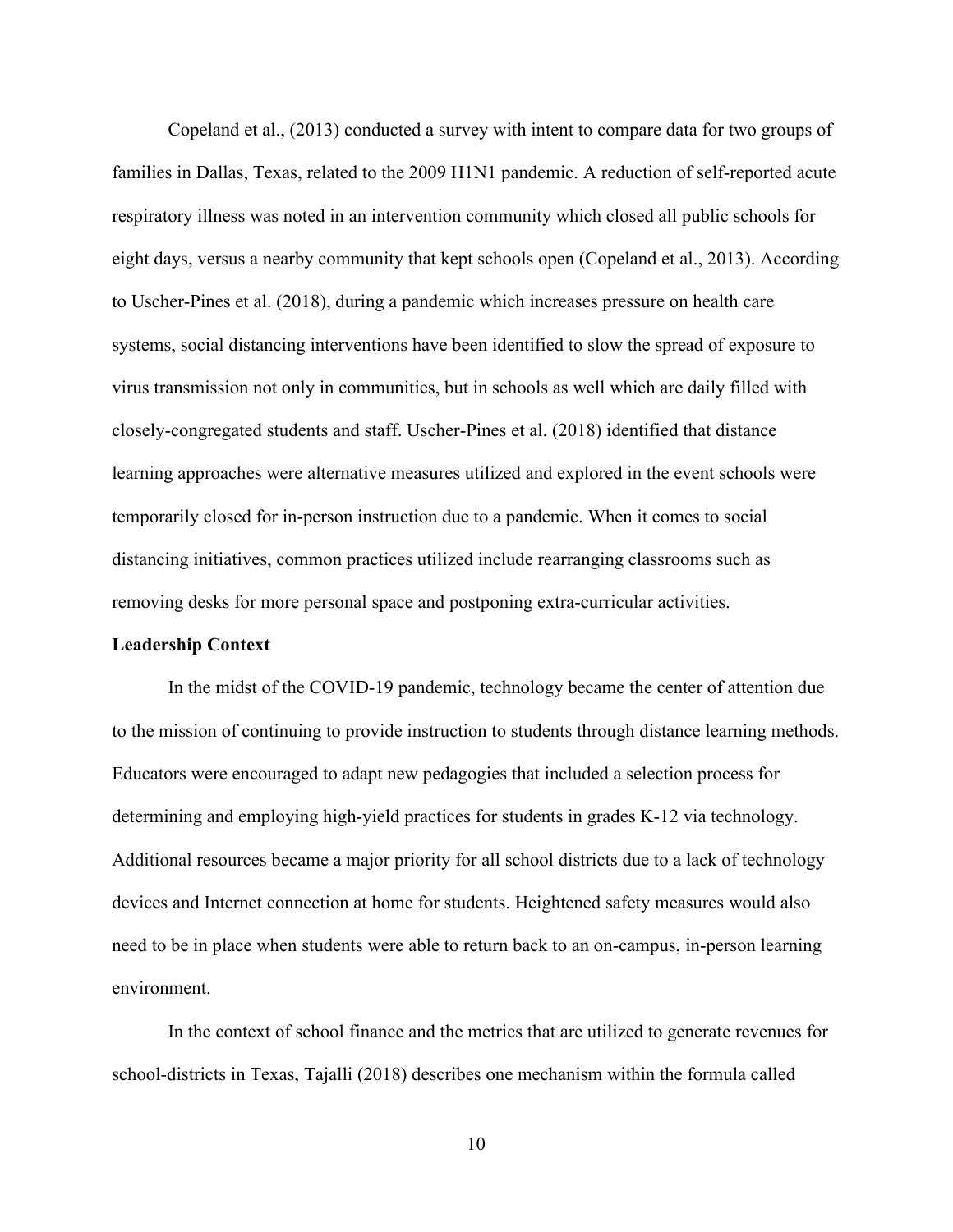"recapture", which is defined as the recovery of excess revenues from high property wealth school-districts. A school district is eligible for recapture if their wealth per student in weighted average daily attendance exceeds the state's mandated "equalized wealth level" (Tajalli, 2018). Tajalli (2018) asserts that the recapture process for rich school districts does not result in lower academic achievement. An academic gap is not evident with the current financial formulation (Tajalli, 2018). However school leaders share concern regarding the potentially negative, longterm financial impacts due to COVID-19. According to Cooper et al. (2020), reopening schools amid a pandemic increases ethical concerns which include safety, privacy, health disparities, and financial costs that will be holistically associated. Bergman (2013) asserts that political culture will play a role during crisis situations that directly impact funding access and allocation.

As such, leaders have the opportunity during a crisis to be recognized and perceived as the heroes who possess unique qualities that help them accomplish extraordinary achievements against all odds. In other words, and based on the observations made by Hoffman, Woehr, Youngjohn, and Lyons (2011), leaders are positioned to rise above the challenges of unexpected situations and provide direction to others in order to overcome difficult experiences.

## **Economic and Equity Context**

A sense of urgency for declining economic conditions became the center of attention for all private and non-private school systems in Texas during the COVID-19 pandemic due to the uncertainty of possible legislative budget cuts. According to Marchand and Weber (2019), local economic conditions play a pivotal role as they relate to student achievement and teacher turnover. From 2001 to 2014, Texas witnessed a 20% wage increase in the private sector due to the shale oil and gas demand (Marchand & Weber, 2019). Based on perceptions identified in a qualitative study that involved 29 legislative affiliates that advocate for education, the need for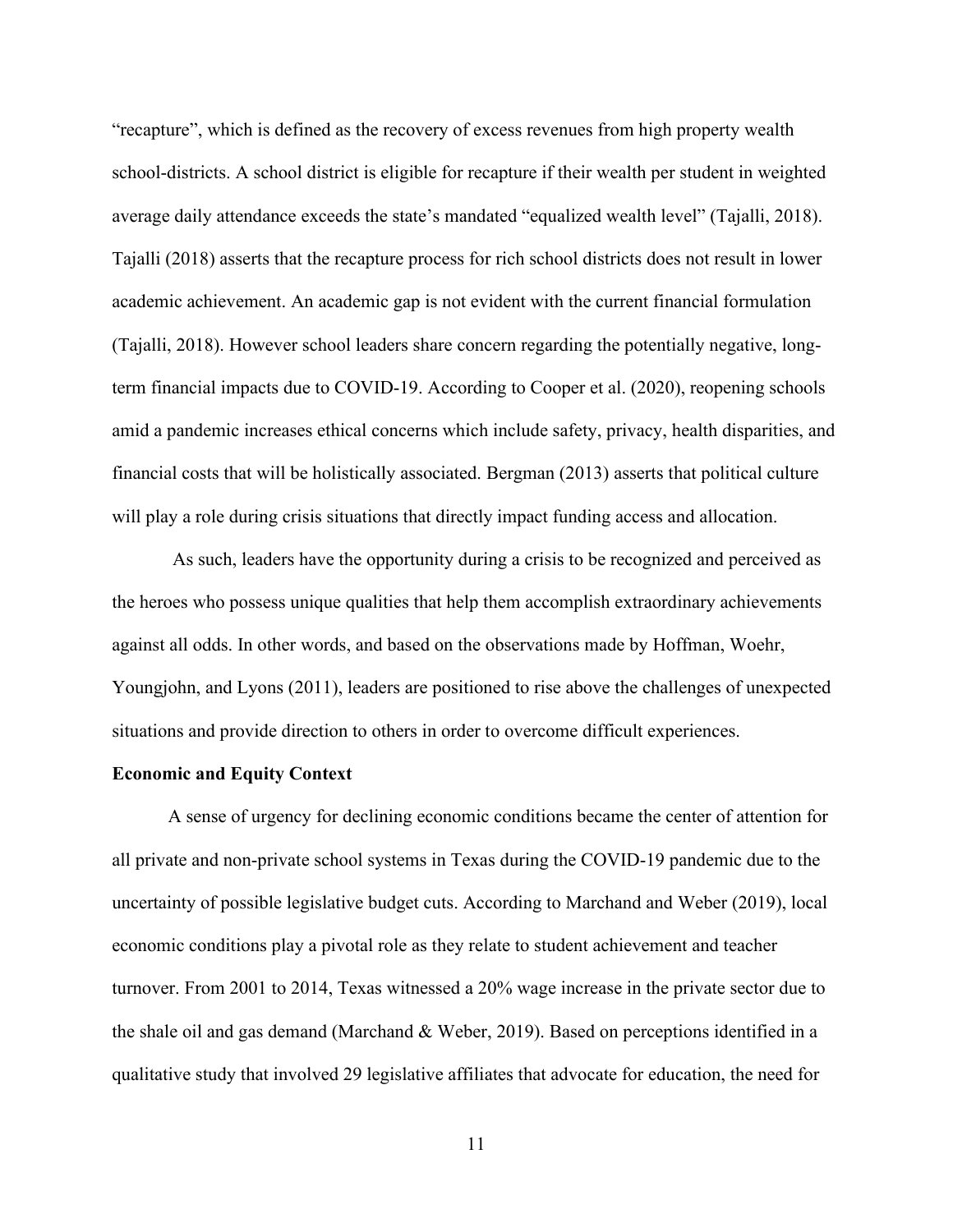school reform was evident based on challenges that arise when it comes to student achievement gaps and equalization across the state (Bergman, 2013). Will that reform need to take place in light of COVID-19 at the next legislative session? The superintendent of schools has no control or influence on the factors that come into play globally, nationally, or state-wide in terms of economic conditions and decisions made by legislative bodies to create a state budget. Due to this reality, it is important to ensure the efficient and effective use of funding and sound processes within their organizations (Abshier, Harris, & Hopson, 2011).

### **Statement of the Problem**

In the context of crisis leadership during a pandemic, the term "crisis" is defined as an unpredictable, intrusive event or problematic experience that negatively impacts an organization's normality impinging on the dynamic nature and day-to-day activities thus creating a high degree of ambiguity where cause and effects are unclear (Smith & Riley, 2012; Gigliotti, 2020). For the purpose of this study, the COVID-19 pandemic is considered a natural disaster which Sakurai and Chughtai (2020) asserted can affect businesses and society, severely disrupting the everyday lives of people to a degree similar to hurricanes, floods, earthquakes, and tsunamis. From continuing academic instruction to ensuring a safe and conducive environment for teaching and learning, superintendents were put to the test during the COVID-19 pandemic that required leadership in a time of crisis. It became evident that school systems were vital to the environment and economy on a macro level, while school superintendents and their administrative teams on a micro level needed to be focused on the priority of providing a safe and conducive environment for teaching and learning in their respective school districts. Additionally, other concerns such as equity, lost instructional time, a lack of technology resources, and the impact on academic gaps have been simultaneously foregrounded.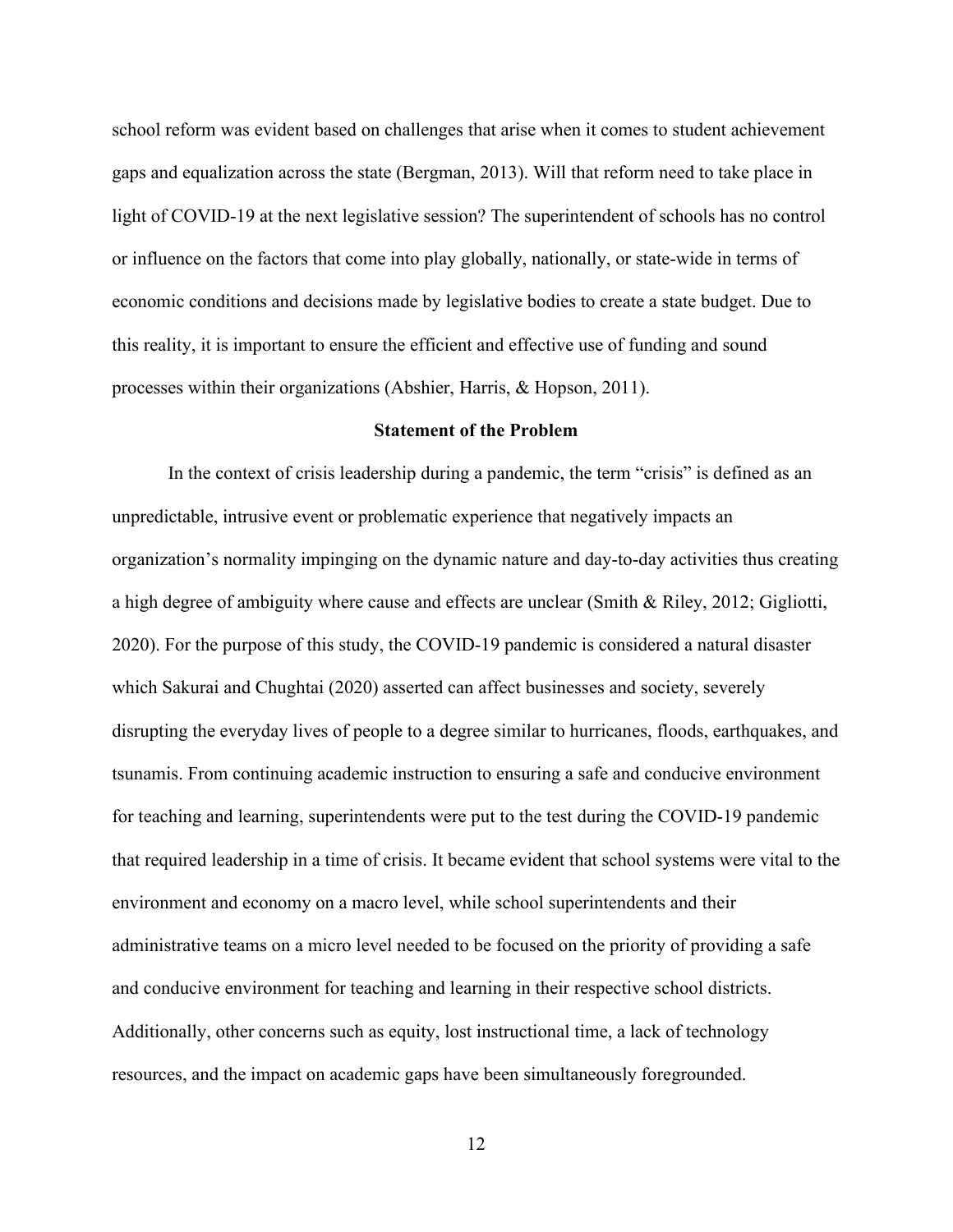While the World Health Organization (WHO), the Texas Education Agency (TEA), and the Centers for Disease Control and Prevention (CDC) recommendations related to preventive measures that could be utilized in a school setting, school superintendents are charged with executing problem-solving resolutions and action plans for *all* aspects of school-related operations in the midst of the COVID-19 pandemic crisis.

#### **Purpose of the Study**

The purpose of this study is to qualitatively capture and examine the leadership experiences of six superintendents who have navigated, and continue to navigate, leading their school districts during the COVID-19 pandemic through the lens of the Boin et al. (2017) Five Critical Tasks of Strategic Crisis Leadership framework centered on sense-making, decision-making and coordinating, meaning-making, accounting, and learning. This phenomenological case study design demonstrates how lived experiences (Clandinin & Connally, 1996) may inform the emerging scholarly literature on leading in times of crisis.

Semi-structured interviews were conducted with participants to glean superintendent perceptions of leading their schools through the COVID-19 pandemic. The intent was to identify major themes that are inter-connected from the conducted interviews as they relate to the CTSCL framework, leadership approach, equity, and the impact of these school superintendents on virtually all aspects of providing significantly resilient leadership for students, staff, and the community.

#### **Research Questions**

1. What innate characteristics do public school superintendents exhibit during times of crisis when it comes to decision-making and coordinating in the context of having an equityoriented mind-set?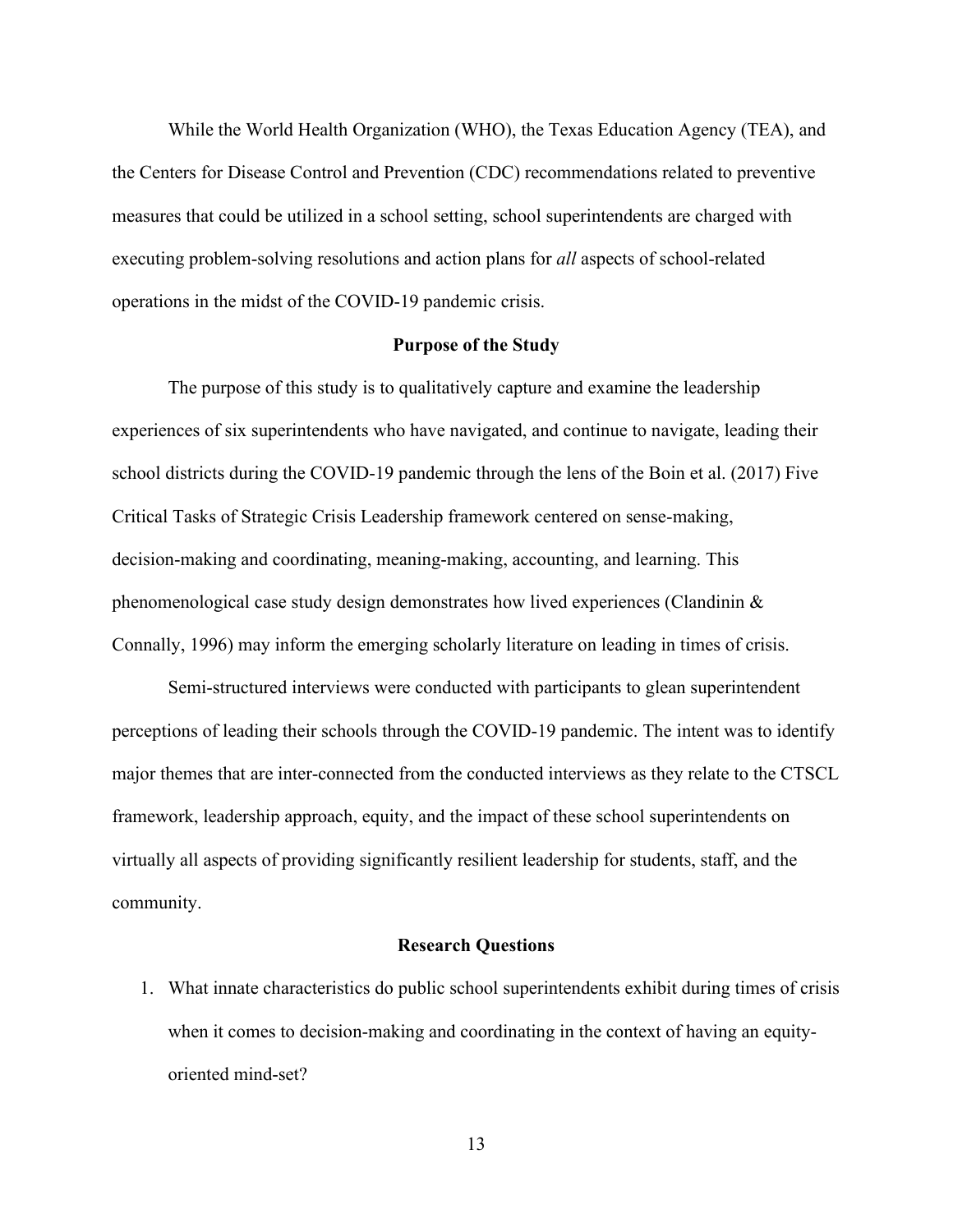- 2. How does school superintendent sense-making while navigating the COVID-19 pandemic phenomenon inform actions taken with regard to school district operations, instruction, technology, child-nutrition, community perception, and other areas?
- 3. How does school superintendent meaning-making while navigating the COVID-19 pandemic phenomenon inform actions taken with regard to instructional continuity, teaching, learning, and technology?
- 4. How does school superintendent accountability while navigating the COVID-19 pandemic phenomenon inform actions taken with regard to maintaining transparency, continued focus on student achievement, and building a positive culture?
- 5. How does school superintendent learning while navigating the COVID-19 pandemic phenomenon inform actions taken with regard to lessons learned, closing the achievement gap, and ongoing conflict resolution in navigating this unprecedented event?

#### **Research Methods**

Interpretative Phenomenological Analysis (IPA) was utilized as the research methodology which is mainly concerned with a thorough exploration of lived experiences, thus making sense of that particular experience through the utilization of asking broad questions that are descriptive and reflective for the study (Smith & Shinebourne, 2012). According to Patton (2015), phenomenological analysis is designed to obtain the meaning, structure, and essence of the lived experience of a person or group. Patton (2015) also illustrates that the author must rely primarily on personal judgment and sense-making since statistical testing is irrelevant in this type of study. The objective for these interviews was to attempt a sense-making approach of lived experiences through an analytical process called the hermeneutics circle which is designed to enhance overall understanding of the phenomenon through interpretation (Patton, 2015).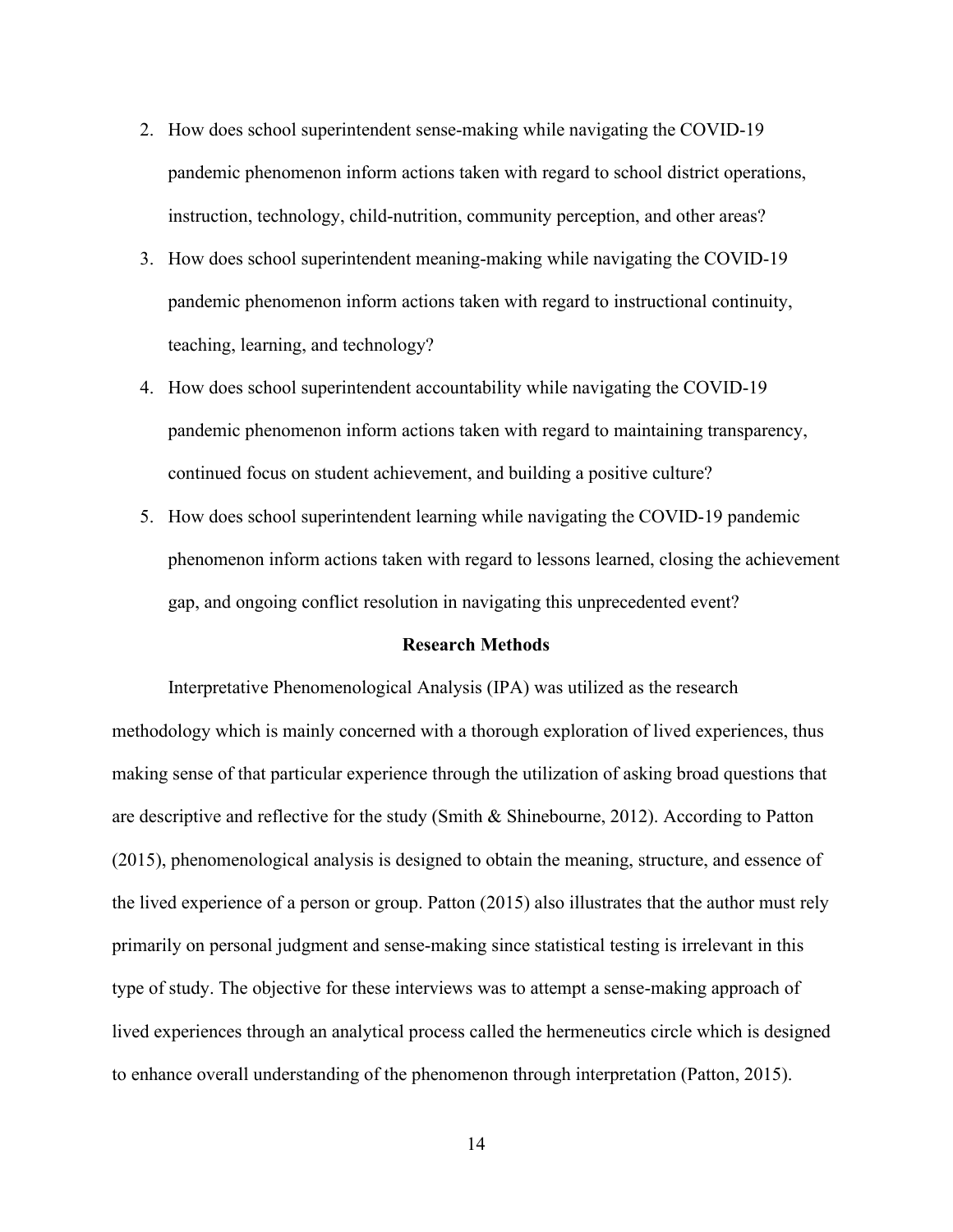Marshall and Rossman (2016) define interpretation as bringing meaning and coherence to the themes, patterns, and categories, thus developing connections to raw data.

According to Emery and Anderman (2020), IPA has the capability to provide awareness through lived experiences from marginalized and sometimes underrepresented populations needing equity-oriented attention. The purpose of this study and research method was to generalize the lived experiences of each superintendent during the pandemic (Emery & Anderman, 2020). The key was to identify related themes, patterns, and categories from the conducted interviews that will reveal leadership experiences focused on providing a safe and conducive environment for teaching and learning during a public health crisis. The author selected six participants who were employed in a K-12 public school system as a superintendent during the COVID-19 pandemic. Virtual interviews were requested from each superintendent which took approximately an hour to complete. Google Hangout meeting software will be the tool utilized to conduct the interviews. The interview protocol will be comprised of a series of questions focused on their lived experience related to COVID-19. Interview participants were encouraged to reflect similarly to Friere's (2000) guidance whereby a sense of critical consciousness can enable one to quickly identify the deficiencies and barriers that need reframing through two described dimensions which are reflection and action, where both must sequentially interact while transformation is emerging, thus creating "praxis."

This study was submitted and reviewed through the Institutional Review Board (IRB), who oversee and ensures human subjects research is ethically conducted in compliance with 45 CFR part 46, the "Common Rule" (Henrikson et al., 2019). According to the U.S. Department of Health and Human Services (2018), the "Common Rule" provides federal polices and standards for the protection of human subjects involved in social and behavioral research.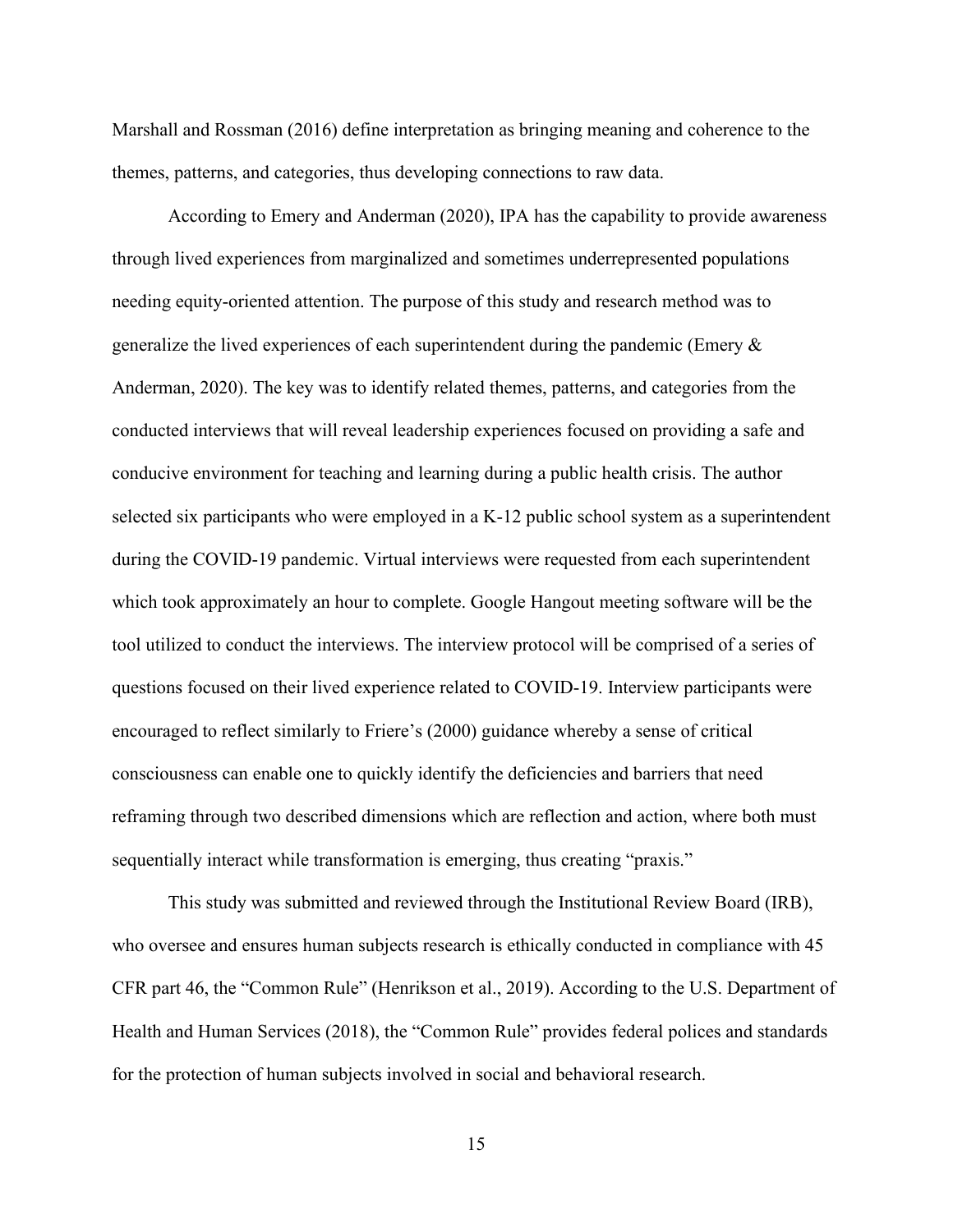Lincoln and Guba (1985) connote that the validity of a research inquiry falls on the establishment of trustworthiness. The researcher utilized Lincoln and Guba (1985) trustworthiness strategies throughout the study which include; (a) credibility, (b) transferability, (c) dependability, and (d) confirmability. In essence, a series of techniques are proposed by Lincoln and Guba (1985) for each strategy's effectiveness towards evaluating trustworthiness. Peer debriefing, member checks, and journaling are outlined by Lincoln and Guba (1985) for establishing credibility. Lincoln and Guba (1985) emphasize the importance of the thick description technique which reveals relevance for further studies when it comes to transferability. Lincoln and Guba (1985) assert that evaluating the findings and ensuring support based on data through the utilization of an inquiry audit technique creates dependability for the study. For the purposes of confirmability, the use of triangulation of sources and journaling are two techniques Lincoln and Guba (1985) suggest which were utilized in conducting the study.

Amankwaa (2016) asserts that the development of a protocol that is focused on the establishment of trustworthiness posits a revelation of rigorous components within the research process. In essence, a naturalistic inquiry design was utilized seeking "a deep understanding and explication of social phenomena as they are observed in their own contexts" (Erlandson et al., 1993, p. 16). Therefore, the research questions are designed to elicit rich data about the experiences these six superintendents had professionally encountered during the COVID-19 pandemic.

#### **Chapter Summary**

Leadership during times of a crisis can make or break an organization. Crisis events are known to be socially constructed, often subjective, and a communicative phenomenon (Gigliotti, 2020). The study was designed to examine the intricacies of leadership experiences during such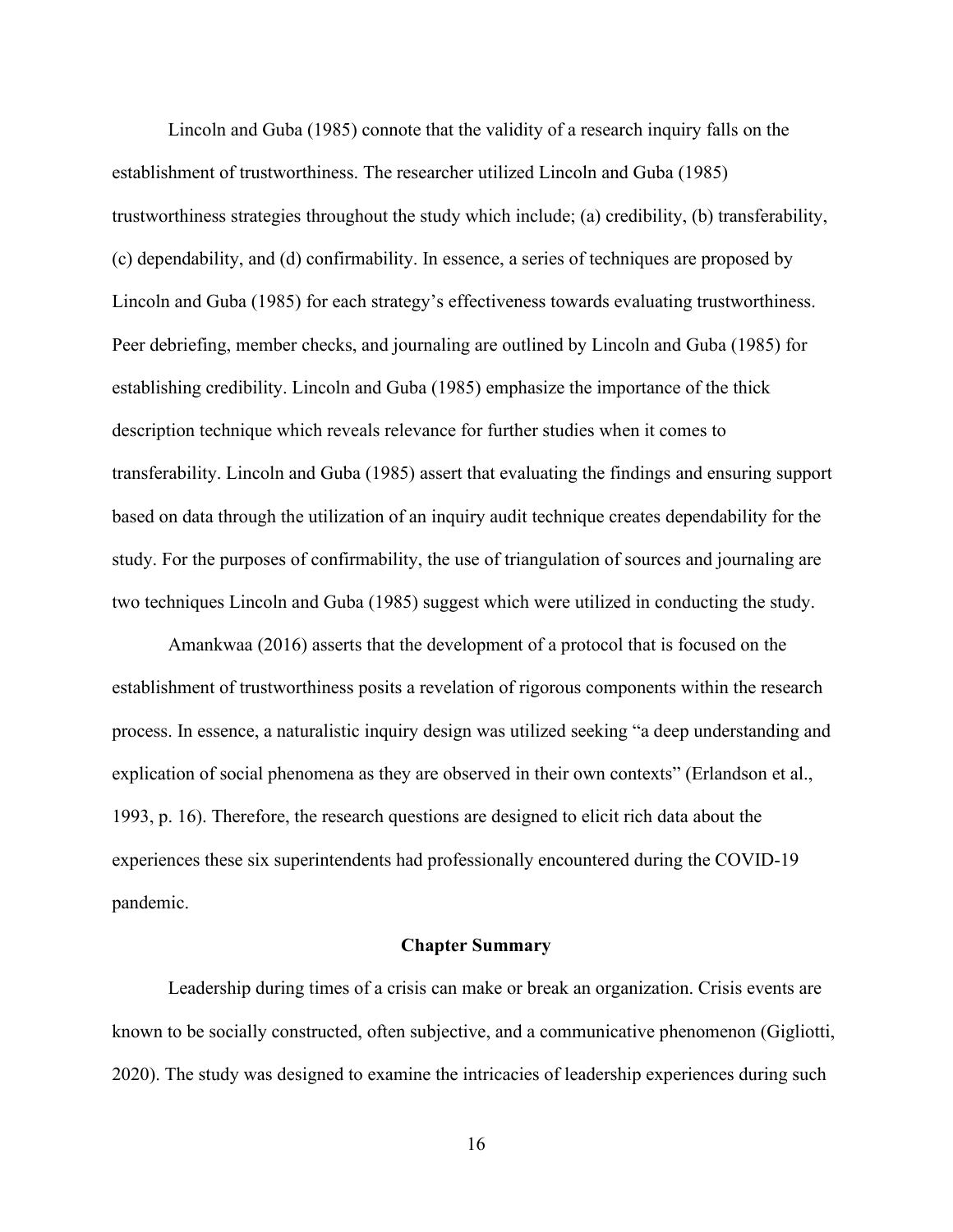an abnormal time. Leadership behaviors by a superintendent impact all stakeholders which means a lot of the pressure lies on the superintendent's intuition. The impact this study will have depends on the unique leadership experiences perceived. Leaders in the same industry will be able to captivate the strengths and weaknesses described herein. The important factor in the study is to identify the key action-based approaches that were taken to ensure a well-rounded education system focused on providing a safe and conducive environment for teaching and learning. The experiences shared will enable others to learn from both successes and mistakes which will enhance better results in future crisis such as a pandemic.

Chapter 2 will provide an overview of the literature and the context in which to situate the study. Chapter 3 will provide an overview detailing the research design implementation, role of the researcher, data collection process, and data analysis process as well as efforts to ensure trustworthiness and credibility of the study.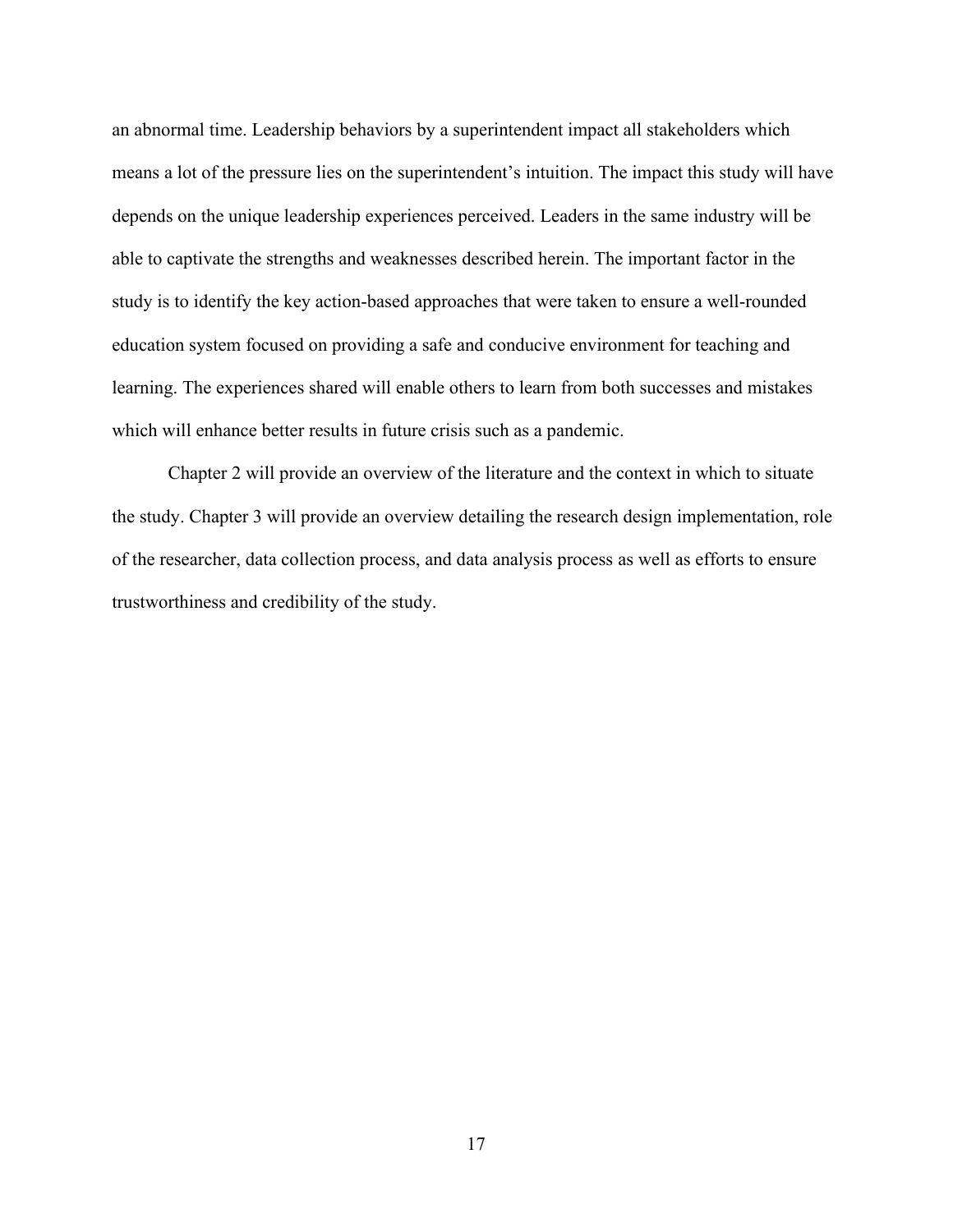#### **CHAPTER II: REVIEW OF THE LITERATURE**

#### **Introduction**

As established from the preceding chapter, the aim of this study is to investigate the lived leadership experiences of multiple superintendents from diverse contexts during the course of the COVID-19 pandemic. As stated in the introduction, this study is contextualized by the Boin et al. (2017) CTSCL framework embedded in the crisis leadership context. Emergent themes may serve to reshape the conceptual framework and contribute to the extant research literature on crisis leadership. In addition, research on leadership approaches may contribute to the literature focused on emerging practices that may be effective in the context a crisis phenomenon.

This chapter provides a critical examination of the extant literature with regard to understanding the complexities that school superintendents experience during these times of crisis, when the necessity of being an equity-oriented leader is imperative to decisions affecting various stakeholders. The literature review will integrate different sources and publications that are most relevant and significant to the current topic being researched. These will include books, journal articles, dissertations, government reports and any other appropriate resource that would help contribute to the current research.

#### **Crisis Leadership and Management**

#### **Superintendent Leadership**

As noted in the introduction, the superintendent is most commonly known as the CEO of a public school-district that serves grades K-12 (Björk, Kowalski & Browne, 2014). Przybylski, Chen and Hu (2018), note that superintendents are responsible in overseeing the day-to-day operations as well as long-term planning of the district, thus undertaking the important role of supervising and hiring school administrators such as campus principals who also play a vital role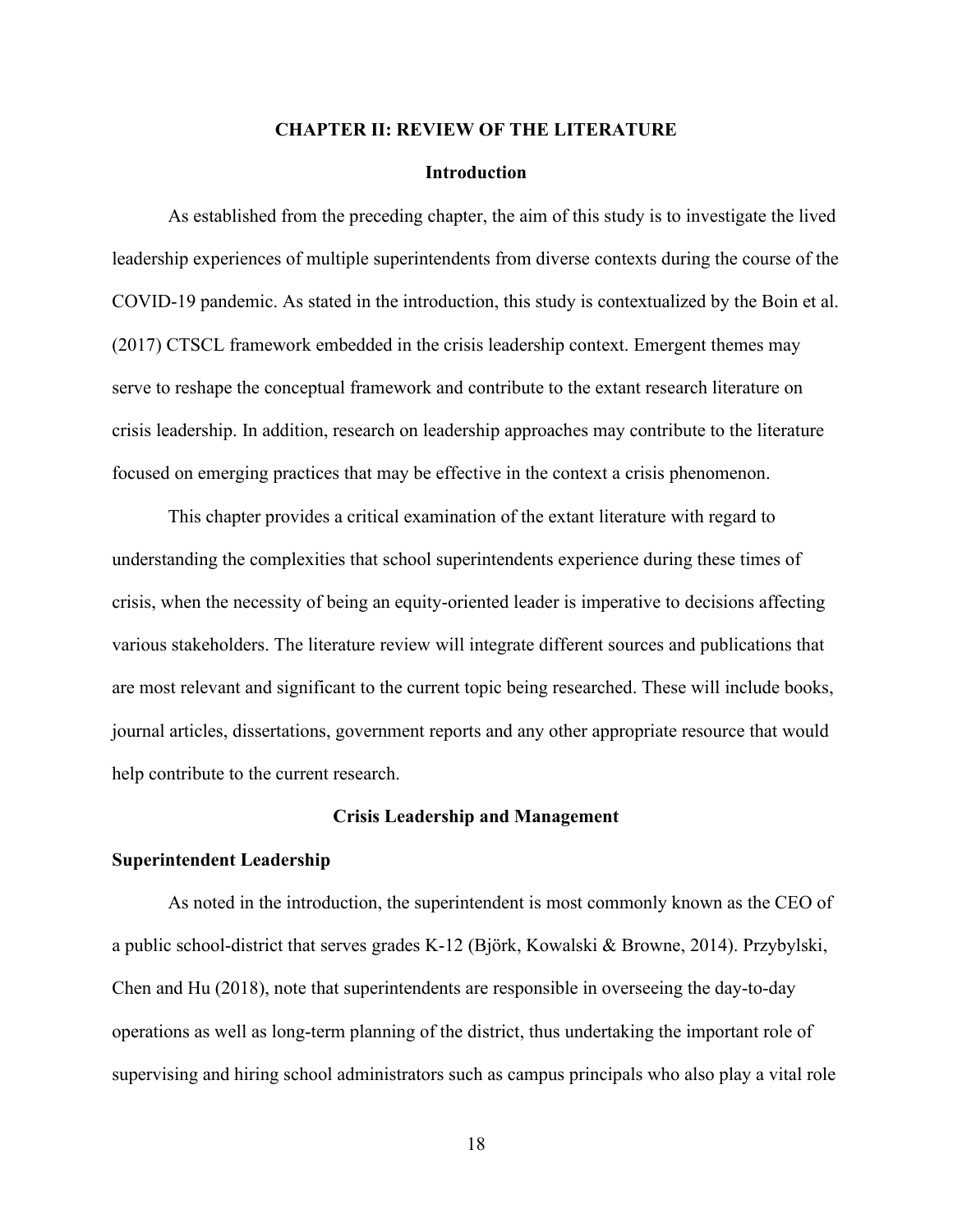in leading the organization. Additionally, superintendents are hired for their knowledge and expertise in educational pedagogy and are answerable to an elected board of trustees and other different stakeholders within their specific community. Nonetheless, they are commonly held accountable for whatever goes on in the different schools that they represent, especially in times of crisis. According to Henriksen and Aas (2016), an effective superintendent must be guided by a clear vision while clearly stating the desired goals and objectives for the school-district. In addition, a good superintendent must demonstrate strong leadership skills, which include among others the knowledge regarding best practices that would eventually maximize student achievement. They should also possess the skills and abilities to support the teaching and nonteaching staff as well as work collaboratively with all the other relevant stakeholders within the particular school district (Kowalski, 2013). This requires the superintendent to possess great communication skills, which include among others the ability to listen to diverse views and opinions from different stakeholders (Björk, Kowalski & Browne, 2014). This is especially important in the midst of a crisis where diversity of ideas, knowledge and skills are necessary to overcome underlying leadership challenges seen with COVID-19 (Przybylski, Chen & Hu, 2018; Harris & Jones, 2020).

The rising cost in education, academic accountability expectations, and the competition with private school institutions has led to a major demand when it comes to educational leadership as it relates to the position of a superintendent of schools (Arar & Avidov-Ungar, 2019). Superintendent leadership at the district level is fundamental for the effectiveness of educational delivery for students, which is why perceptions of this position result in organizational cultures with mixed viewpoints within educational institutions and, in some cases, a level of distrust. (Balch & Adamson, 2018).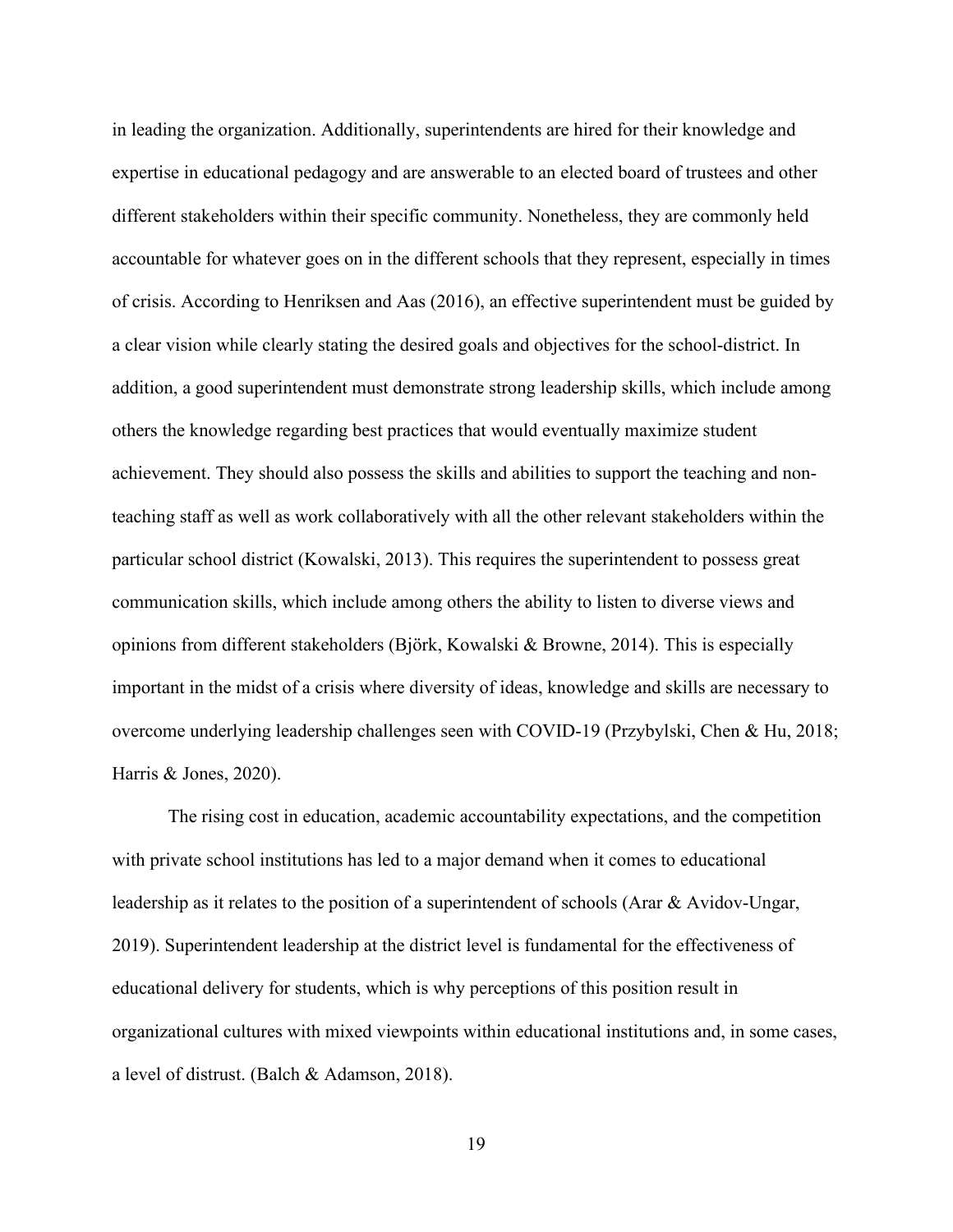Superintendent turnover is a major concern nation-wide, and has motivated researchers to explore positional variables in order to cultivate more quality candidates for the roughly 2,000 vacancies that exist nationally (O'Conner, 2018). According to Roberts and Hernandez (2012), it is imperative that educational programs designed to prepare educational leaders reshape current programs offered to focus on the improvement and transformation of educational institutions to greater levels of achievement while still providing effective leadership for the overall organization. The success and/or failure of the superintendent can be influenced by many factors, which can include the following: (a) political interference, (b) finance and facilities, (c) the longevity of superintendent tenure, (d) superintendent turnover, and (e) leadership behaviors (Grissom & Anderson, 2012).

Superintendents in the United States generally assume major roles in education, governance and management, notwithstanding various challenges. They are thus in a suitable position to either impact school districts positively or negatively, depending on circumstances or prevailing contributory factors. Canales, Tejeda-Delgado, and Slate (2008) assert that the size of the school has no implication when it comes to the requirements the TEA has in place as it relates to accountability. When compared to rural area school districts, it is evident that school districts located in suburban areas can have more administrative staff face daily challenges and provide effective leadership as compared to smaller districts where superintendents must lead with dual responsibilities (Canales, Tejeda-Delgado, & Slate, 2008).

According to a meta-analysis research study conducted on 4,434 superintendents in the U.S. by Waters and Marzano (2006), these school leaders play a pivotal role in influencing student achievement. Nonetheless, a positive association between student accomplishment and good superintendent leadership at the district level was discovered in this quantitative study. The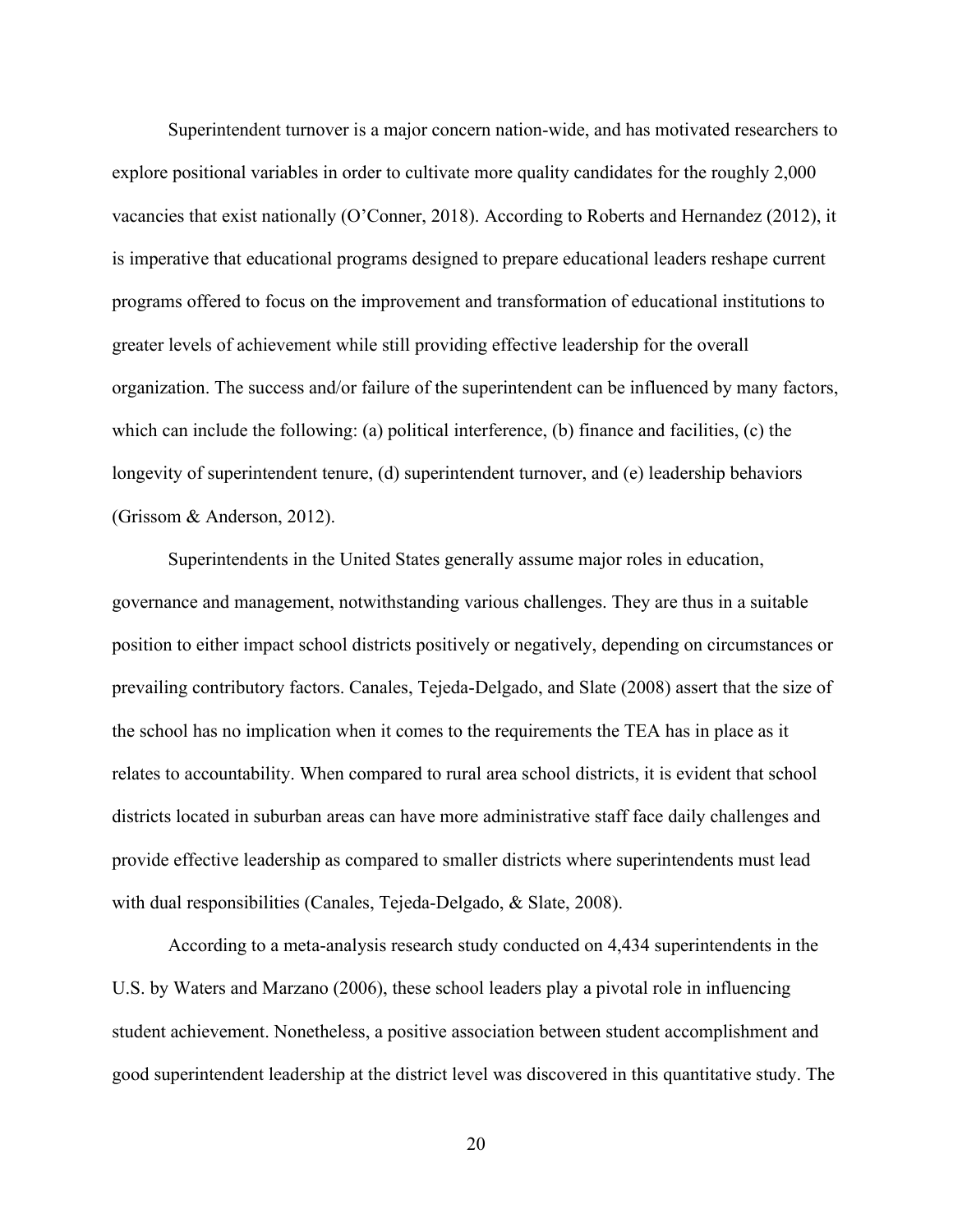authors asserted that a superintendent is required in order to provide effective service to students, teachers, parents, administrative personnel, and the community. Waters and Marzano (2006) also emphasized several major activities that make a superintendent an effective leader such as: (a) ensuring a collaborative goal-setting process, (b) aligning school board and district goals, (c) continually monitoring district progress focused on student achievement, and, (d) ensuring that resources are allocated for the overall success of the organization.

Transformational leadership is a vital factor in the successful achievement of student excellence, regardless of district size or superintendent experience (Fenn & Mixon, 2011). The authors concluded that there is no significant association between transformational leadership implementation and the size of the school district or the number of superintendent years in the district. Communication skills are also essential tools needed in order to initiate and facilitate culture change (Kowalski, 2005).

The impact of a superintendent is often measured by a number of aspects, one of which is the leadership style they utilize (e.g., transformative, transformational, servant leadership, trait, situational, etc.), and the leadership behaviors as well. In light of the latter notion, a crosssectional research study by Canales, Tejeda-Delgado, and Slate (2008) revealed that superintendents must possess the following primary leadership behaviors in order to be effective and successful; (a) the ability to speak and act, i.e., action-driven leadership, or what is widely known as "walking the talk;" (b) effective superintendents must be tolerant of others' freedom demands, which means they must take the initiative to support their subordinates' need to learn, engage, and participate in free and fair decision-making and action-taking; and (c) regardless of whether you are superior or subordinate to others, you must be considerate of others.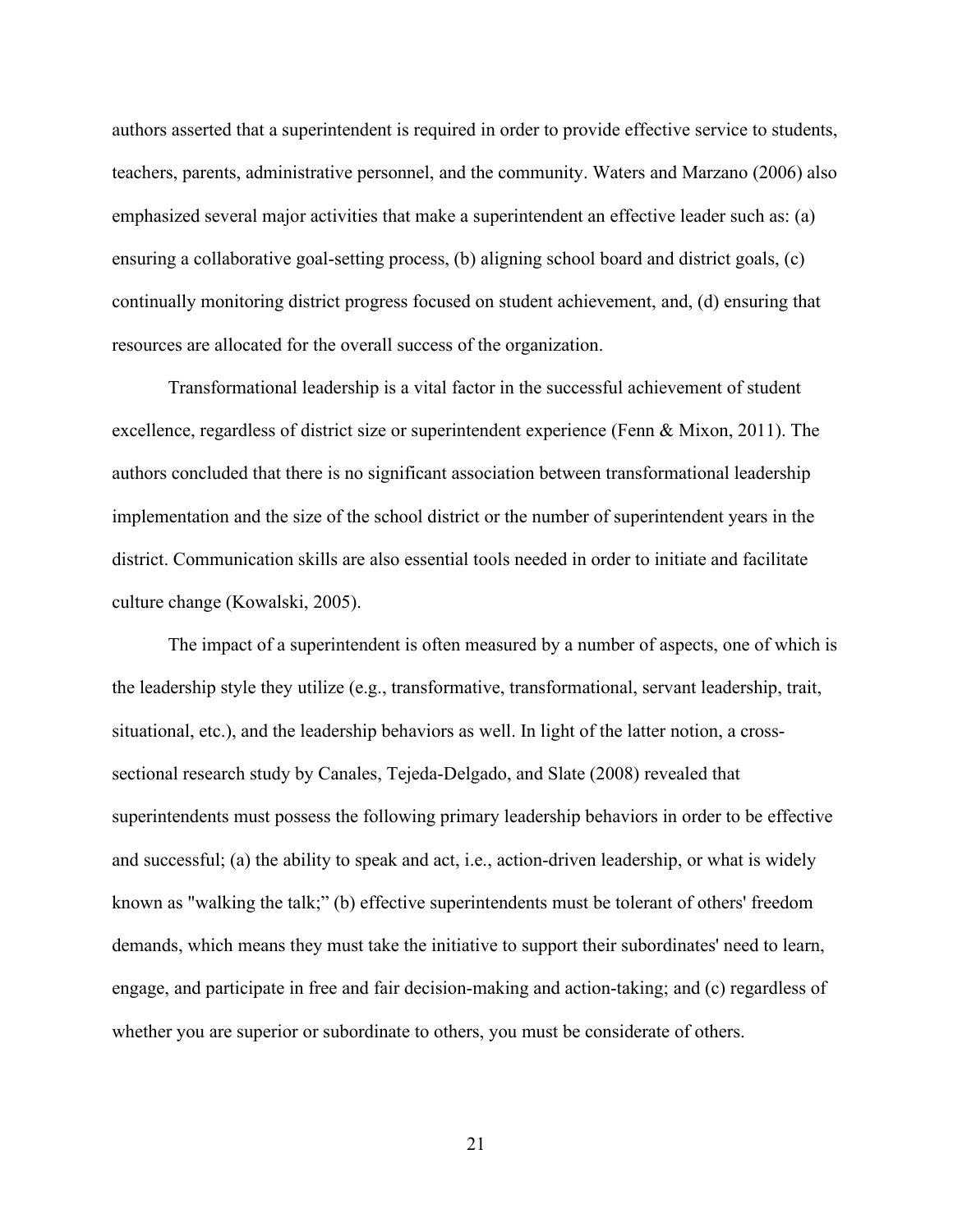Meier (2003) suggested that student achievement is also affected greatly by the leadership model exercised by the superintendent. A survey was conducted across the state of Texas to test the efficacy of an eight-item integrative framework model developed for leaders. According to the results of this study, students' performance will improve based on the superintendent's ability to foster community support, and thus his/her ability to actively promote change in the organization as a whole.

Central offices are also known to have a major implication on the success of a school district, thus moving away from occasional training for principals to enabling them to focus on the instructional leadership aspect of operating a school (Honig, 2012). Honig (2012) shares an example of two school districts which have transformed a central office focus towards a customer service supportive unit assisting in the development of providing a safe and conducive environment for teaching and learning.

According to a mixed methods descriptive study conducted by Jones (2012), both quantitative and qualitative data were collected in order to explore whether new superintendents stepped into the role with a formal plan of action and if that plan guided them toward success. Most of the participants during the qualitative phase of this study had experience as a teacher or principal prior to becoming a superintendent. The development of trust and cooperation with the school community, learning on the job through experience, and setting goals and expectations were three major themes Jones (2012) was able to identify expressing that professional development for the overall leader is needed due to the additional efforts that play a vital role such as politics, human resources, finance, operations, and building relationships throughout the schools and community.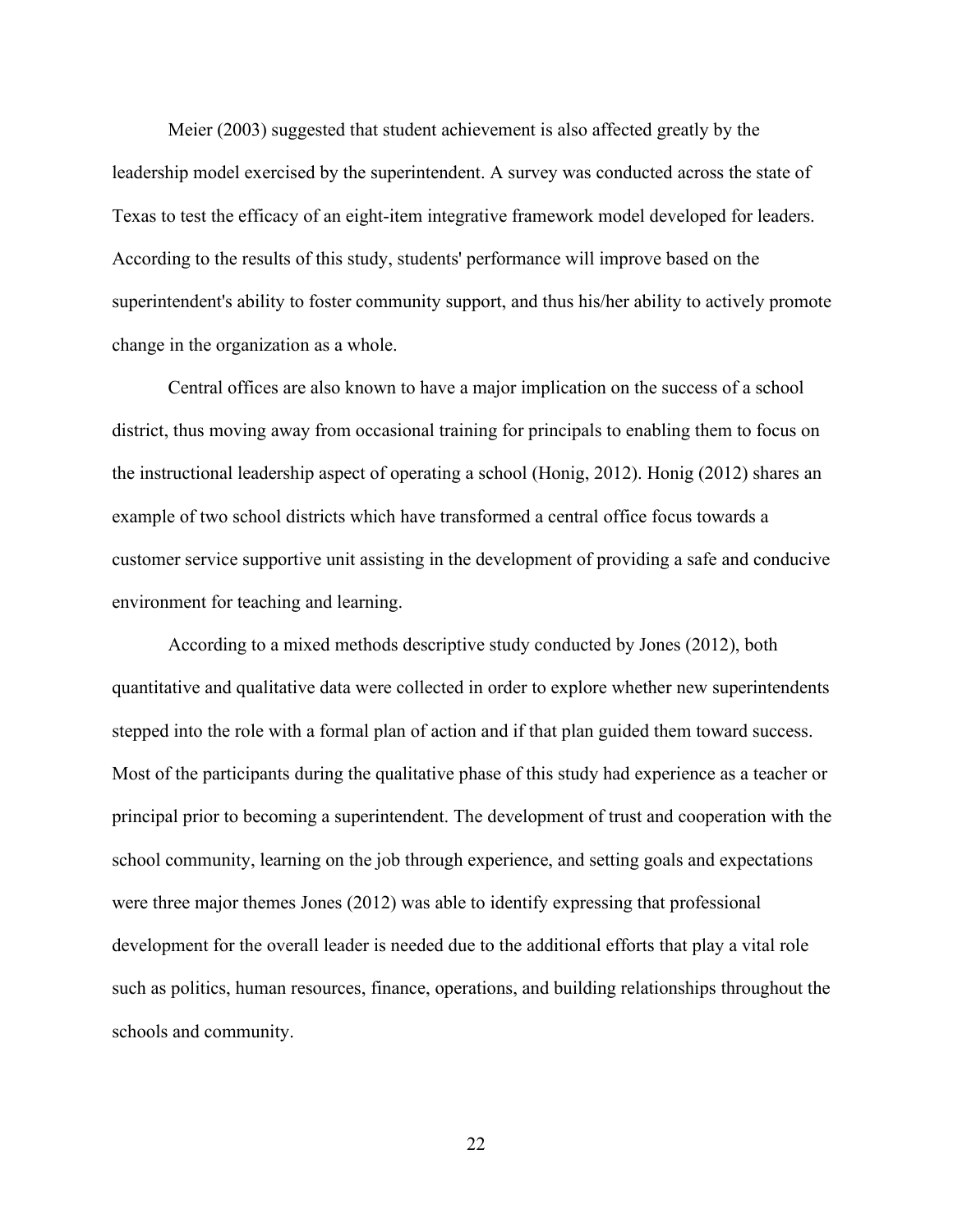Most times, superintendents are replaced for incompetency or other factors circumstantial or necessary. Whichever the reason, filling this vital role must be performed with little haste, as the fitting, qualified candidate must be selected. Therefore, school districts will occasionally employ an interim superintendent. The role of the interim superintendent must be examined in comparison to the role of the superintendent. In a qualitative, single case study in a small west Texas district, Bigham & Nix (2011) investigated the role of the school superintendent. The findings revealed that the time period in the position would determine the scope of duties performed by the interim superintendent and, consequently, the impact he/she has on the school district. The researcher analyzes the role of the interim superintendent as being the CEO and instructional leader for the student body in that school district, similar to the superintendent. Although, according to Bigham  $\&$  Nix (2011), the interim superintendent usually lays the groundwork to position the new incoming superintendent for success.

A study conducted by Epstein, Galindo, and Sheldon (2011) designed to examine key constructs of sociocultural and organizational learning theories focused on a relationship between a school district and its community confirmed that data should be the driver of all discussions, debates, and decisions which will lead to program improvements and a shared vision for student achievement.

According to Boin et al. (2017), "Effective leaders embody the hopes and fears of the society under threat; they must offer a message that takes away uncertainty, points to a way forward out of the rubble, and inspires a sense of optimism that in the end things will be better" (p. 87).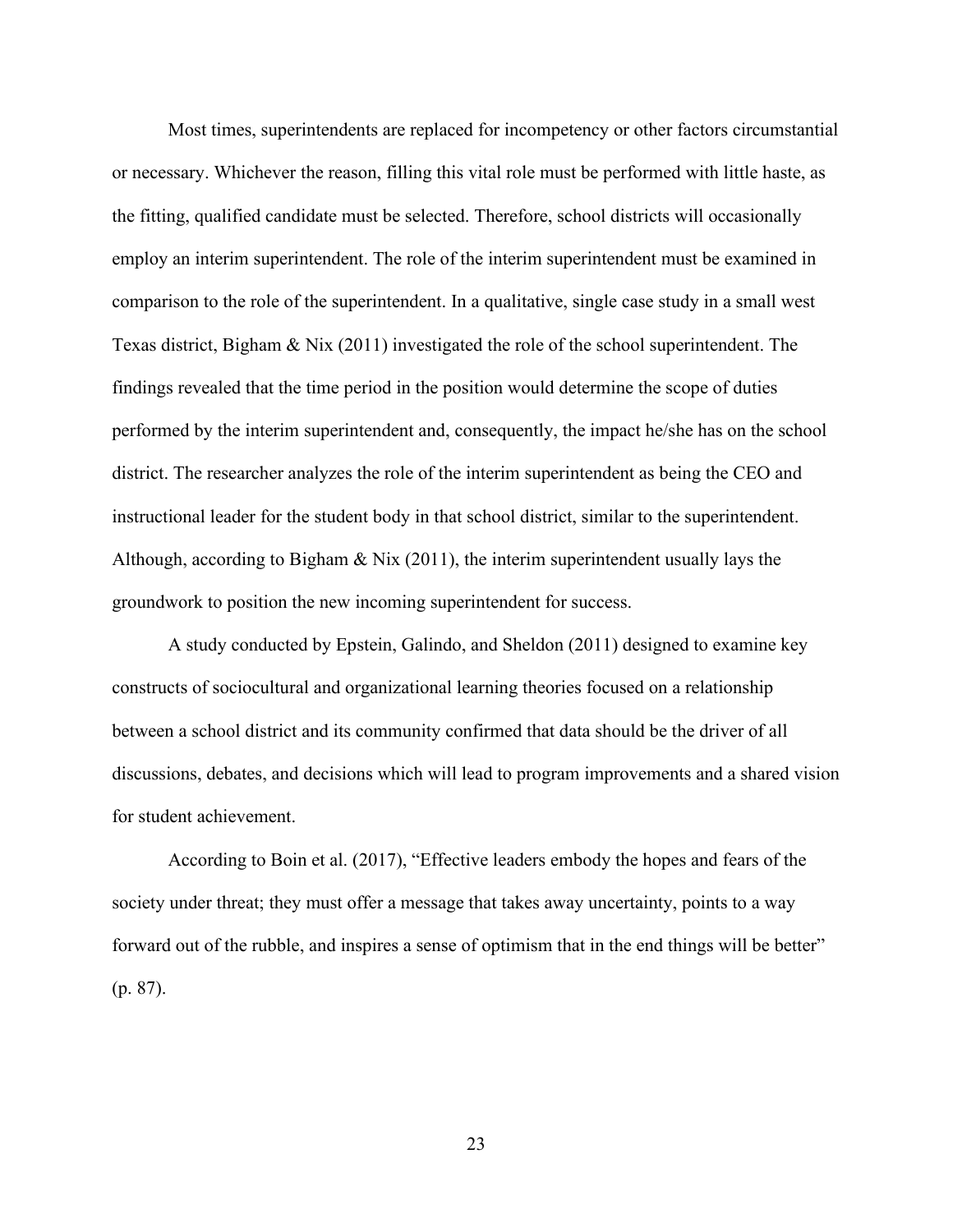#### **Leadership Approaches**

As it relates to crisis leadership and management in the midst of a pandemic, it is imperative for school superintendents to have expert leadership skills and strategies which can help improve situations to ensure a safe and conducive environment for teaching and learning. There are some leadership approaches that can be essential in improving the situation for optimum leadership and management of navigating through a crisis. Hackman and Johnson (2013) cite various approaches to leadership, such as trait, situational, relationship, and transformational.

The trait approach to leadership assumes that individuals inherit particular qualities that make them most suited to leadership. According to Hackman and Johnson (2013), the significance of the traits approach has been challenged and is no longer inclusive of the notion of a born leader, but continues to include the idea that traits shape performance and the perceptions of leadership effectiveness. Trait models of leadership are based on the behavior of leaders who are either successful or not, and the resulting list of traits such as having cognitive abilities or problem-solving skills enables other leaders to assess their likelihood of success or failure in particular tasks (Hackman & Johnson, 2013). According to Northouse (2016), intelligence, selfconfidence, determination, integrity, and sociability are major leadership traits discovered to have the greatest impact for those who want to be perceived by others as leaders.

However, in applying the traits approach, there is the possibility of subjective judgment regarding the choice of good traits in leadership. Hackman and Johnson (2013) discuss the importance of analyzing a situation, identifying and solving problems, and applying relevant experience and knowledge to any particular situation. In relation to the guidance school leaders may express in the midst of a crisis, the use of traits in leadership would be applicable since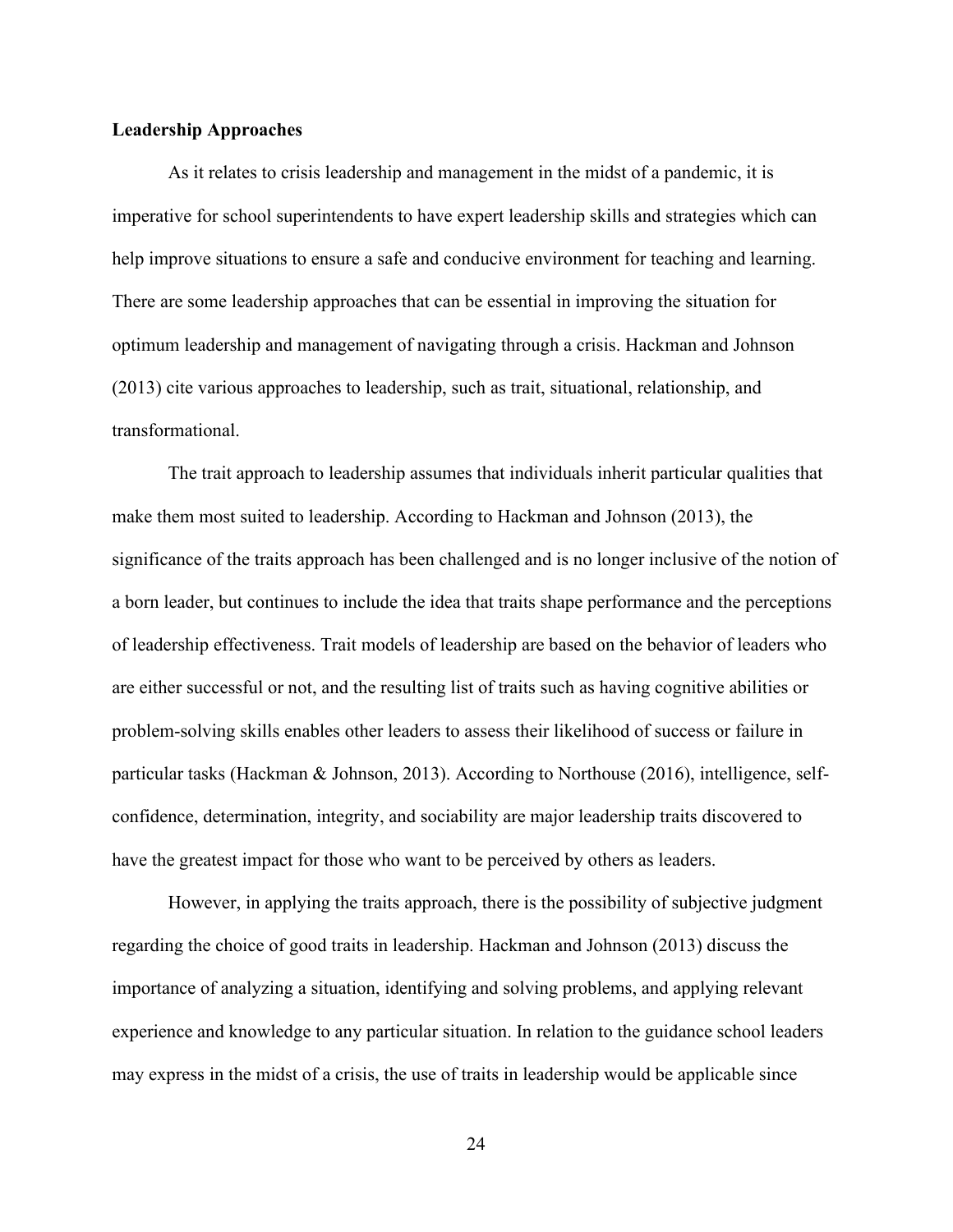certain leadership traits would influence the decision made on how to mitigate or respond to any given situation. Additionally, leadership traits would be essential in evaluating the strengths and weaknesses of the educational leaders in handling the situation (Nawaz & Khan, 2016).

The situational approach of leadership focuses on the idea of leaders choosing the best course of action depending on the circumstantial variables at play (Northouse, 2016). Northouse (2016) asserts that the situational approach requires the leader to demonstrate a high degree of flexibility, adapting their style accordingly, with each situation reviewed uniquely and prescriptively. Chance (2013) notes that there is no single leadership style that is most effective and applicable in all situations; rather, the prevailing conditions will dictate the appropriate leadership approach to be applied. This means that a particular leadership style may be most effective in one specific situation, yet be less effective or fail in another set of circumstances. It is thus imperative to assess and change leadership styles based on underlying factors in situations, understanding that the qualities of a leader do not take precedence in demonstrating effective leadership (Chance, 2013).

Leaders must have the capability to analyze and take stock of a situation and adjust their behaviors accordingly. It is partially for this reason that a situational leadership approach may be successful due to the method of assessment and applied balance between the characteristics of a prevailing situation, including the traits of one's subordinates, as well as individual leadership abilities (Vidal et al., 2017). Based on the observations made by Vidal et al., (2017), success and effective leadership is largely dependent on the relationships between a leader and the followers of that leader. Goals, objectives, and procedures must also be clearly outlined and the particular leader must demonstrate disposition qualities (Abba, Yahaya, & Suleiman, 2018).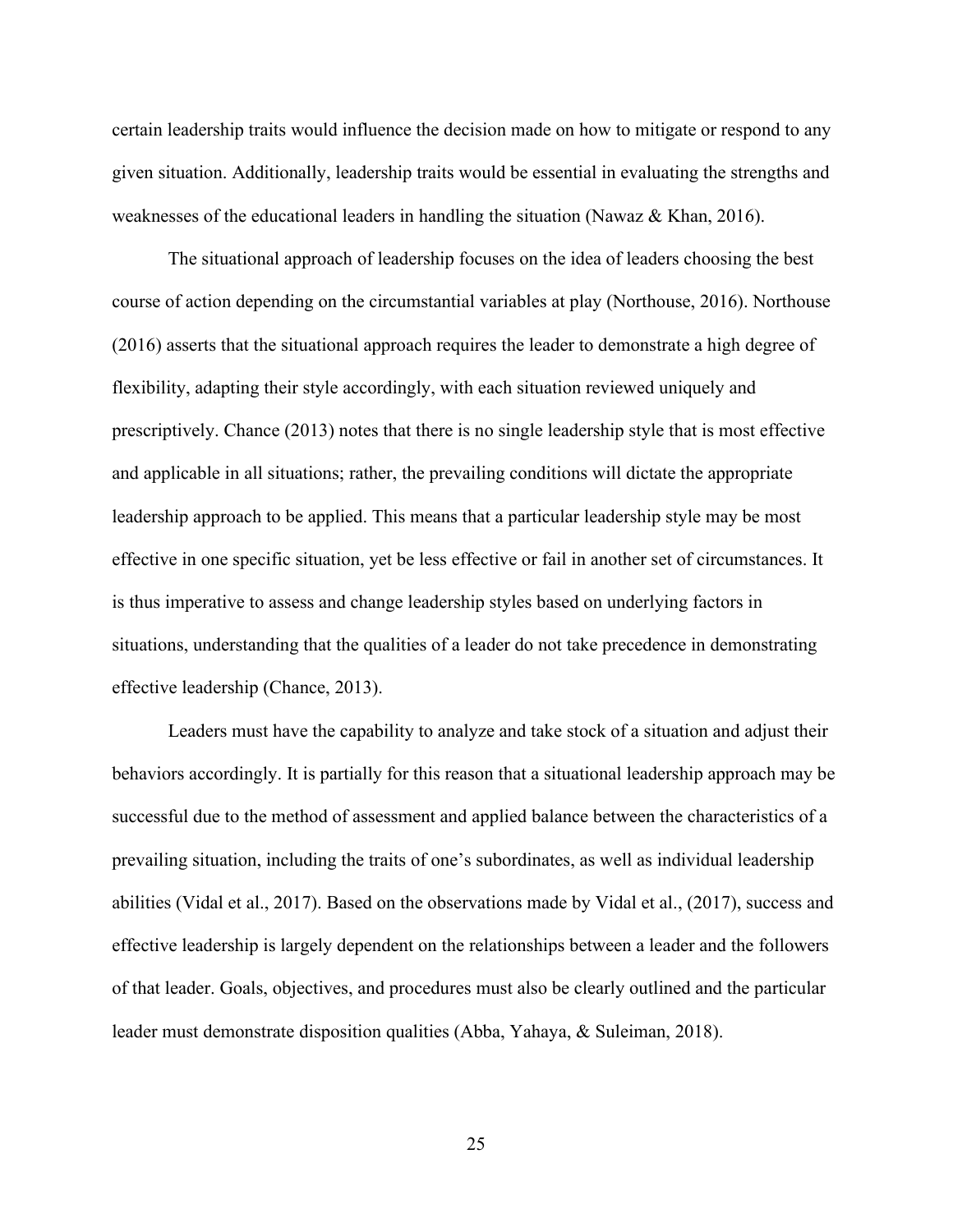The relationship approach of leadership focuses on the relationship between leaders and their followers. Leaders successful with this approach motivate and inspire others, and enable them to visualize the relevance and reality of particular issues. The leader is focused on the performance of the members in the organization, and desires to see the fulfillment of individual members based on their unique abilities (Landis, Hill & Harvey, 2014). This style of leadership requires leaders to demonstrate acceptable ethical and moral standards in their interactions with followers (Sethuraman & Suresh, 2014).

According to Hackman and Johnson (2013), the relationship approach focuses on vertical dyadic relationships and the notion of leader-member exchange. Northouse (2016) describes relationship behaviors as assisting followers to feel comfortable with themselves, with each other, and with the situation at-hand.

A transformational leadership approach is described as one by which charisma and vision set the tone for a leader to have the ability to create connections with followers, holistically raising the level of both motivation and morality (Northouse, 2016). Lambrecht et al. (2020) asserts that a transformational leadership approach in education exhibits collaborative structures, thus building social relations internally and empowering followers to act in such a way that leads toward positive change. According to Northouse (2020), transformational leaders "attempt to raise the consciousness in individuals and get them to transcend their own self-interest for the sake of others" (p. 175).

## **Meeting Disruptions and Challenge of Digital Divide**

It is imperative that every leader work to ensure that the followers remain motivated regardless of the prevailing situation (Schwartz & Castelli, 2014). According to Shelton (2012), this is especially common among transformational and democratic leaders. For instance,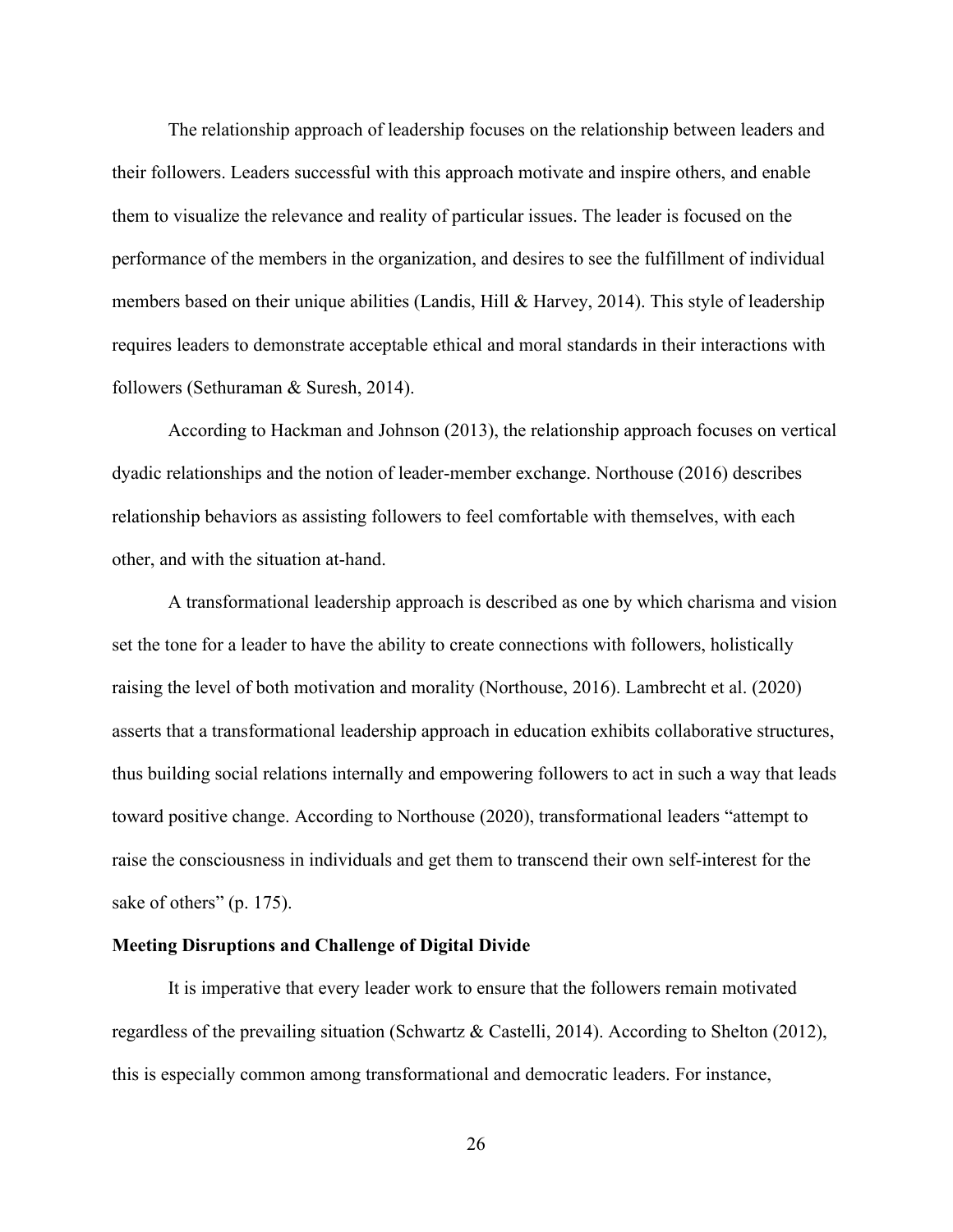transformational leaders always seek to encourage and motivate their subordinate staff toward achieving a common organizational goal. On the other hand, democratic leaders espouse a participative working environment where diversity of ideas, views and opinions is largely encouraged. These leaders always seek to rise above any challenging situation by ensuring that employees are largely involved in coming up with creative ideas and their views are given equal importance in the decision-making process. In the current context, COVID-19 disrupted most aspects of everyday life; therefore, embracing change was the ultimate pathway to success. This did not negate those people involved in school leadership, including the superintendents. For instance based on the observations made by Harris and Jones (2020), the standard in-person meetings with different education stakeholders (such as between superintendents and different school administrators or principals) were fully disrupted. Physical meetings are important venues through which people are able to establish social relationships and networks. Leadership has the opportunity to thrive through these interactions. The pandemic response required the shift away from the standard meeting platforms to new methods of engagement, essentially a "new normal," requiring school leaders, teachers, parents, and students to come up with alternative arrangements to ensure the stability and continuity of learning activities. For instance, superintendents would turn to various online platforms to facilitate their meetings with stakeholders who were working or engaging remotely. This included interactions with school administrators, principals, teaching staff, parents, and learners when necessary.

Superintendents had to conduct important discussions and communicate decisions through digital platforms such as Google Hangouts, Zoom, and Skype, as well as integrated chat applications in different social media networks like Facebook and Twitter to facilitate their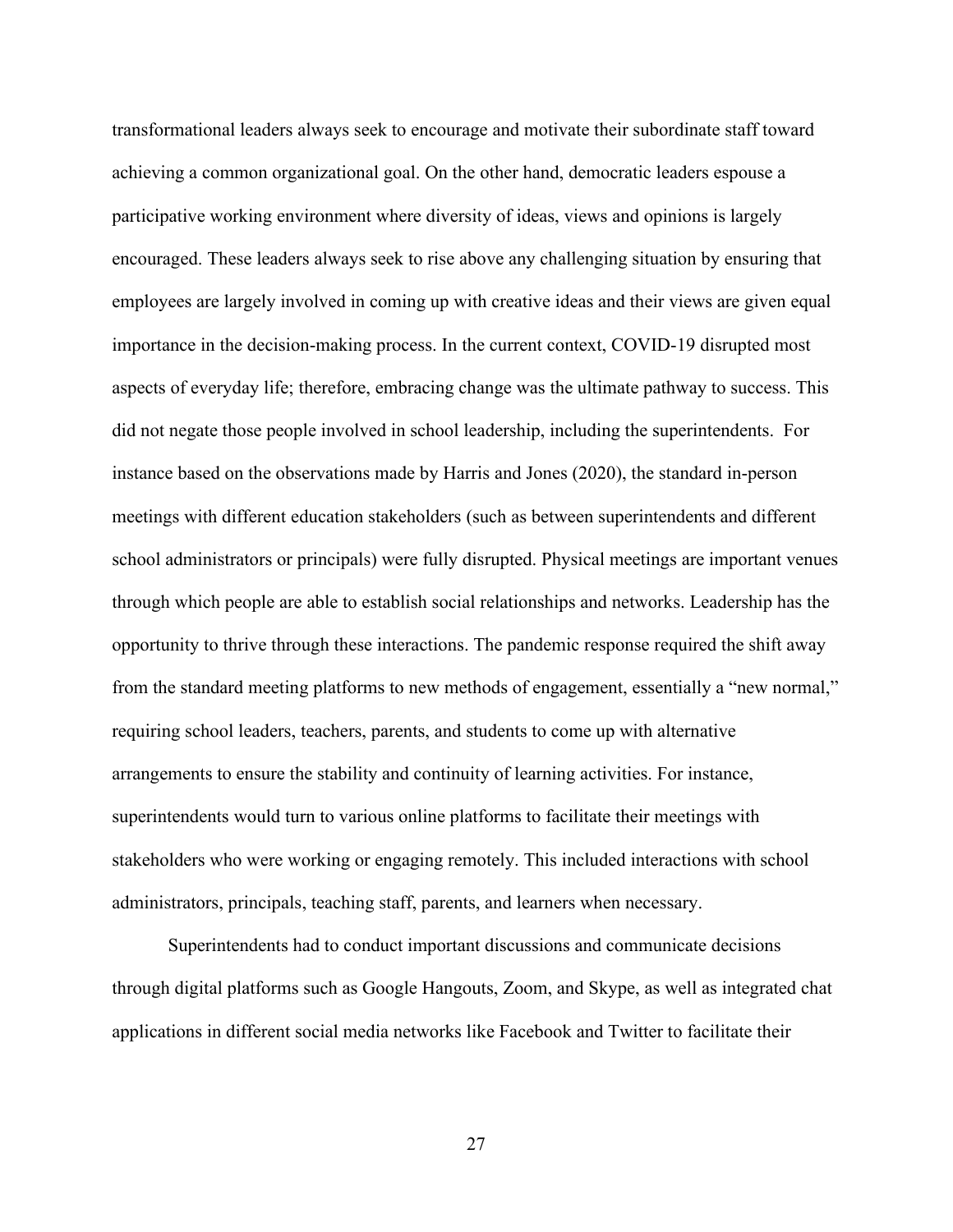meetings (Hanushek & Woessmann, 2020). Unfortunately, this new normal has not been without some challenges that have impacted and negatively influenced the entire leadership experience.

For example, a case scenario can be drawn from the issue of the digital divide. Although Internet connectivity and access in the U.S. is readily available to many, not all parents have access to such services. Due to this reality, online meetings would not always be successful and not all stakeholders would have access to deliberate and weigh in on important issues that influenced education during the COVID-19 pandemic. Nonetheless, different parents, school administrators, and other stakeholders balanced tight schedules as they tried to meet basic needs during the COVID-19 pandemic. Organizing real-time meetings when all attendees are available has thus been a major challenge in some instances. Unfortunately, it is the overall responsibility of superintendents to ensure the success of these meetings in order to validate that all schools within their particular school districts are functioning smoothly (Björk, Kowalski & Browne, 2014). Also, online meetings can be disrupted by power outages. For instance if a person is actively involved in a real-time online meeting and there is a power-outage, it follows that the particular individual will be disconnected from the meeting, especially if he or she is relying on a desktop computer without any backup generator. Besides the disruptive and at times unsuccessful nature of online virtual meetings, it is clear that different superintendents had to grapple with the issue of weakened social ties and interactions with their constituents, primarily school administrators, principals, parents, and learners.

# **A Strategic Crisis Leadership Framework (CTSCL)**

According to Christensen, Laegreid, and Rykkja (2016), a crisis management system needs both governance capacity and governance legitimacy when facing unique crisis phenomena that have high levels of uncertainty. Governance capacity is defined as an ambiguous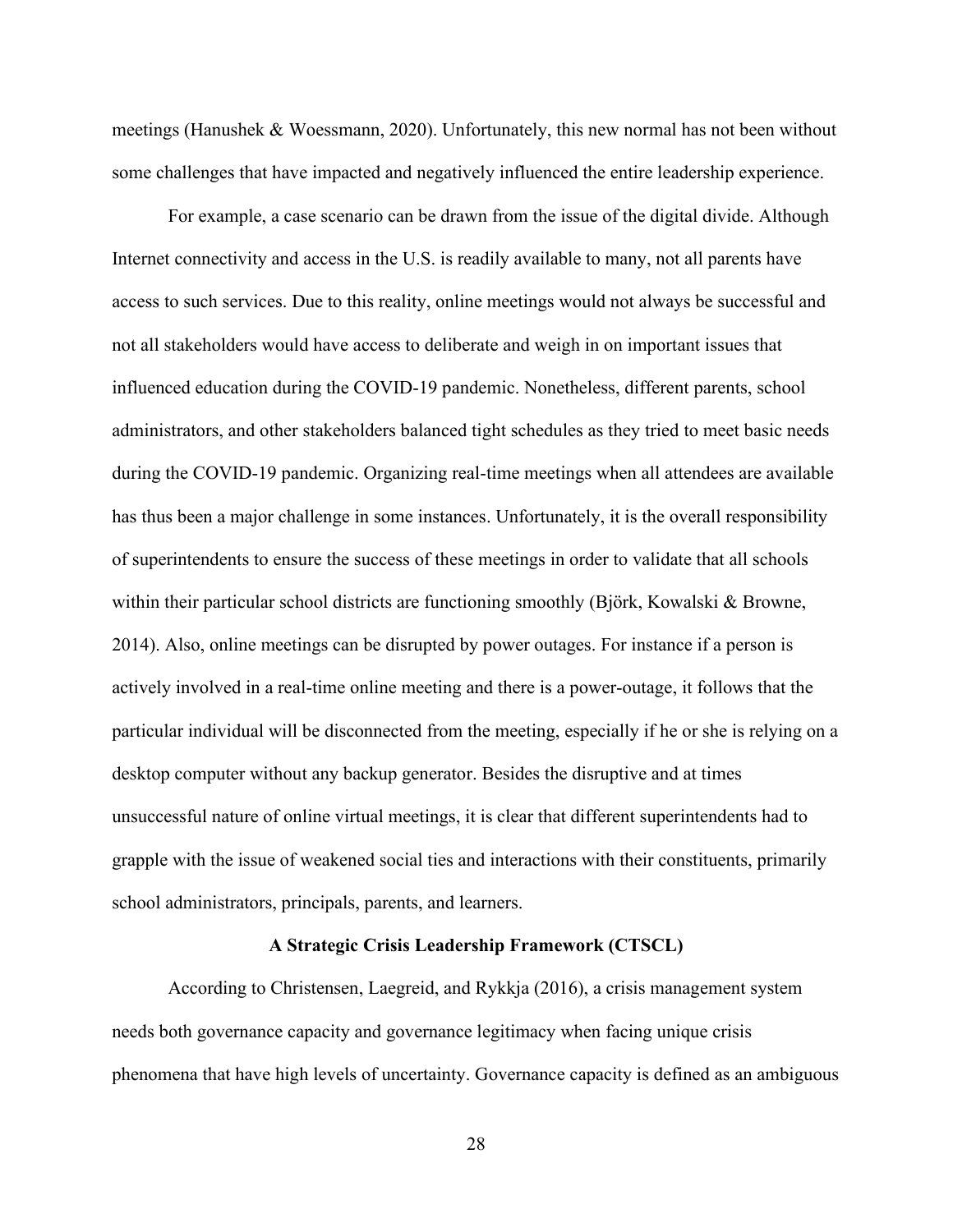concept that denotes which structures and resources are available to deal with the crisis and how they are utilized in practice (Christensen, Laegreid, & Rykkja, 2016). Lodge and Wegrich (2014) conceptualize governance capacity four different ways: (a) coordination of bringing organizations together, (b) the analyzation of information, (c) having the ability to control, provide surveillance, and oversee through regulation, and (d) delivering a safe and effective way of handling a crisis. Christensen, Laegreid, and Rykkja (2016) describe governance legitimacy as an environment's perception of a governmental system during a crisis affecting how people act toward leadership. To this end, Boin et al. (2017) developed the CTSCL framework for the intent of implementing five critical tasks of strategic leadership when faced with a disruptive crisis. Boin et al. (2017) describes crisis as a "rude surprise" destroying the legitimacy of public organizations. According to Boin et al. (2017), crisis management becomes effective when task collaboration is initiated in the midst of a crisis where a sense of shock and vulnerability can produce major criticism if tasks are not performed correctly. The five critical tasks areas include sense-making, decision-making and coordinating, meaning making, accounting, and learning (Boin et al., 2017). Boin et al. (2017) asserts that the difference between victory and tragedy as it relates to crisis response hinges on the ability to produce, share, and, when necessary, revise accurate analyzations of highly unusual, ambiguous, and dynamic situations.

#### **Sense-Making**

Boin et al. (2017) emphasize the importance of two components, detecting and understanding an unfolding crisis, related to sense-making. Boin et al. (2017) also highlight how the identification of details after a crisis can provide answers that may solve the problem at hand, or in the future if it ever happens again. However, many studies have demonstrated inadequate results. Brown, Colville, and Pye (2015) assert the realization of the term "sense-making" having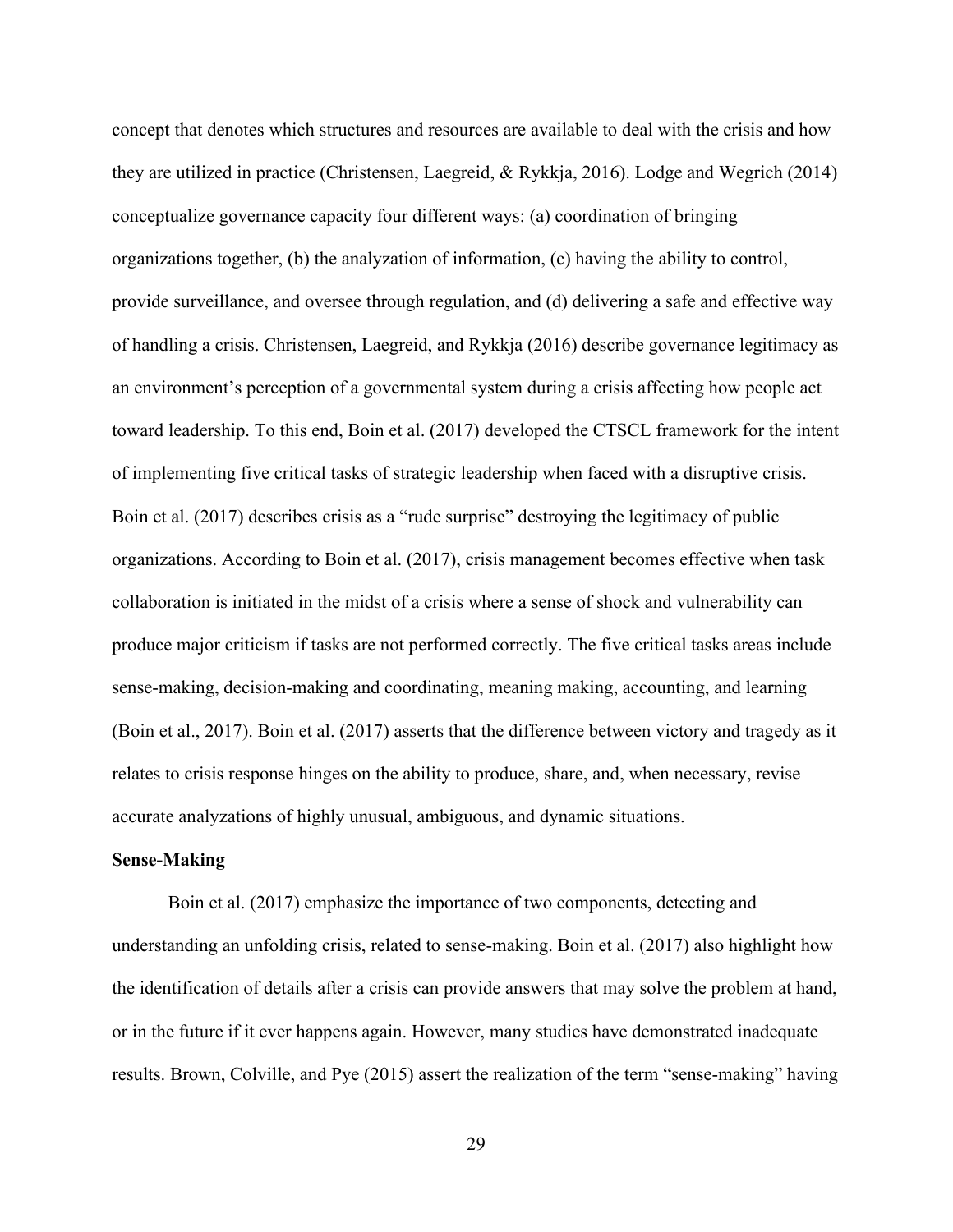several different definitions such as not only interpretation and meaning production, but the active engagement within situations where one is able to construct realities as well as make sense of their perceptions altogether.

A qualitative study conducted by Hemmer and Elliff (2019) which was focused on attaining an understanding of lived experiences from seven Texas superintendents before, during, and after Hurricane Harvey, the use of sense-making, originally introduced by Weick (1988, 1995), was utilized concurrently with Heifetz's (1994) technical-adaptive framework. Hemmer and Elliff (2019) identified 20 critical issues that played a vital role in the midst of the crisis that were dependent on superintendents' sense-making approaches as defined by the interplay of action and interpretation. Furthermore, Hemmer and Elliff (2019) discovered that a continuous immediate response from all aspects of the organization in the midst of simultaneous chaos was required by these superintendents' sense-making abilities as they navigated toward resolutions not only for the district, but the entire community as a whole.

## **Decision-Making and Coordinating**

In the context of a pandemic, having the ability to illustrate a classic notion of making a critical decision can be pivotal for public leaders such as superintendents who generally expected to mobilize the whole community associated with the school district they lead (Boin et al., 2017). The coordination of response networks is an effective approach Boin et al. (2017), highlight in conjunction with decision-making, emphasizing the importance of cohesion among those who are involved in the implementation process.

Based on a study conducted by Kaschner (2017) where common approaches to crisis decision-making were reviewed and analyzed, a stakeholder-driven scheme called multistakeholder approach (MSA) was developed that focused on preserving communicative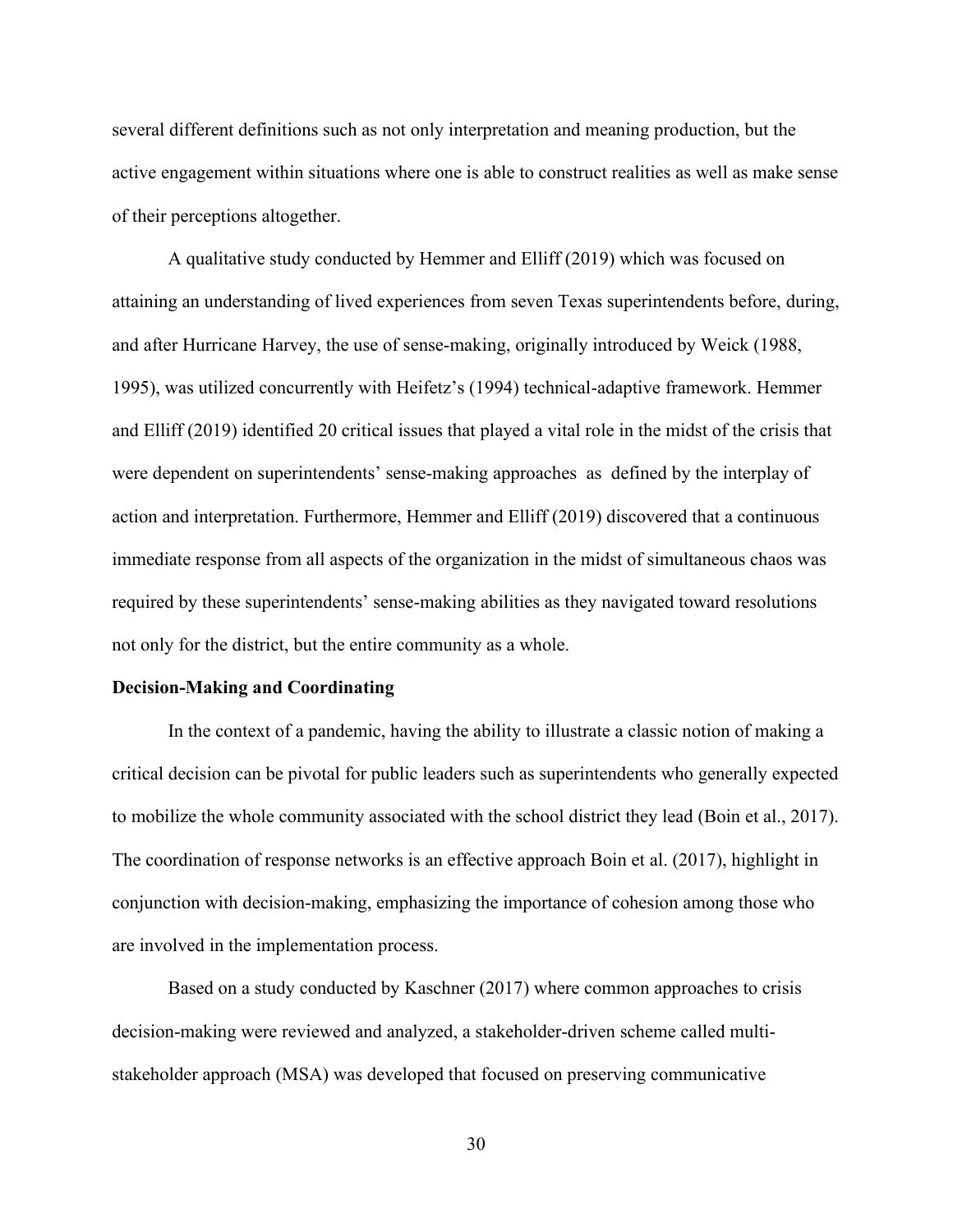relationships, trust, and the improvement of quality decisions. The intent for this approach is to follow a cyclical process that begins with: (a) getting an understanding of the environment internally and externally by identifying goals, stakeholders, and relations, (b) creating a plan based on anticipation of how things may develop, (c) decision making and the transparent articulation to all stakeholders, and (d) monitoring the effects of the decisions. According to Kaschner (2017), a transformative leadership approach in the midst of having to make a fast-thinking, snap decision when time is of the essence can improve the quality of outcomes.

Nonetheless, Boin et al. (2017) assert that top leaders such as superintendents who are dealing with a highly dynamic and technical, complex crisis situations are sometimes better off relying on and supporting local authorities and expert agencies rather than taking charge themselves. As stated in this study, many decisions that superintendents had to make during the COVID-19 pandemic were either mandated or recommended from local, state, and national agencies.

# **Meaning-making**

According to Boin et al. (2017), meaning-making is described as the attempt to diminish public and political uncertainty inspiring self-confidence in crisis leaders such as superintendents by formulating and establishing a persuasive narrative. For effective crisis leadership to occur, leaders must focus on managing the meaning-making process which consist of two process indicators: (a) leaders must craft a persuasive message (a narrative) that explains what happened and why, the ramifications, how it can be handled, who can be trusted, and what lessons can be learned; and (b) leaders must deliver their message ensuring the use of symbolic details such as words, pictures, gestures, timing, and performance matters that influence the views and sentiments of the environment (Boin et al., 2017). Boin et al. (2017) assert that meaning-making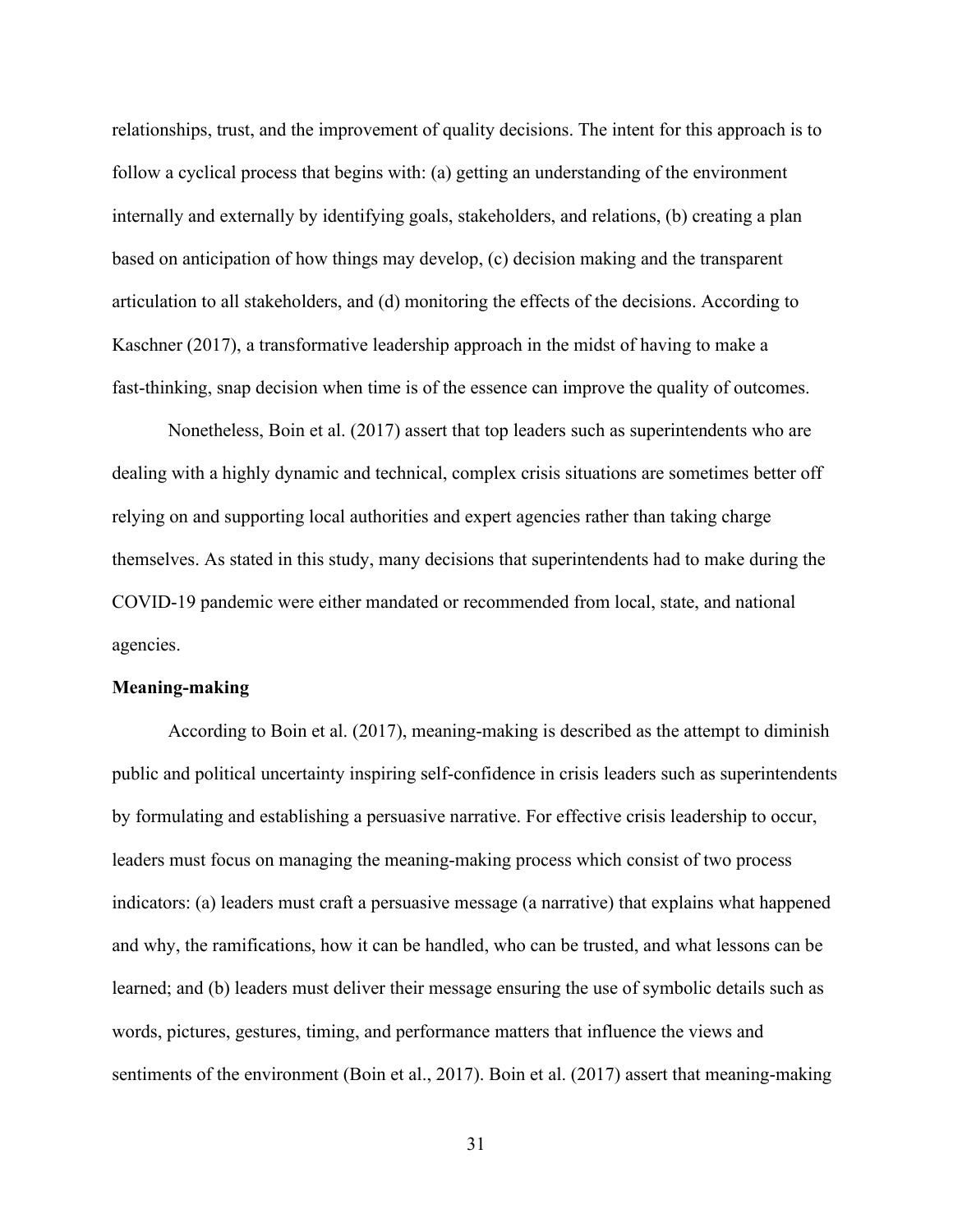is the creation of a story as it relates to a crisis phenomenon in which the leader plays a vital role of making meaning, building trust, and gaining permissive consensus from stakeholders.

Due to the realization of crisis situations differing in context, Jong (2017) highlights that meaning-making is vital to crisis management when it is expected of public leaders to display effective communication in the public arena. Based on an empirical and exploratory study conducted by Jong (2017) which included 36 Dutch mayor interviews that dealt with crisis phenomena, four roles were identified that depend on the collective and emotional impact of a given situation as well as the potential for political turmoil:

- Mourner in Chief: the expectation of showing sympathy and care is the central characteristic of this role;
- Orchestrator: one is able to give collective meaning to a community, however simultaneously understands the influences politics play based on their impressions;
- Buddy: having the ability to listen to those impacted by a crisis expressing sympathy when it comes to specific groups or individuals; and
- Advocate: a public leader utilizes his meaning-making to speak on behalf of the community as a whole (p. 1033).

 Christensen and Laegreid (2020) conducted a qualitative empirical study focused on COVID-19 crisis leadership in Norway, identifying that the government's responsive abilities were successfully displayed through the utilization of a suppression strategy which focused on collaborative decision-making, meaning-making, and communication with society at all levels during the pandemic. In order to flatten the curve, it was vital to carry out suppression measures such as the implementation of regulations and restrictions that were believed to be necessary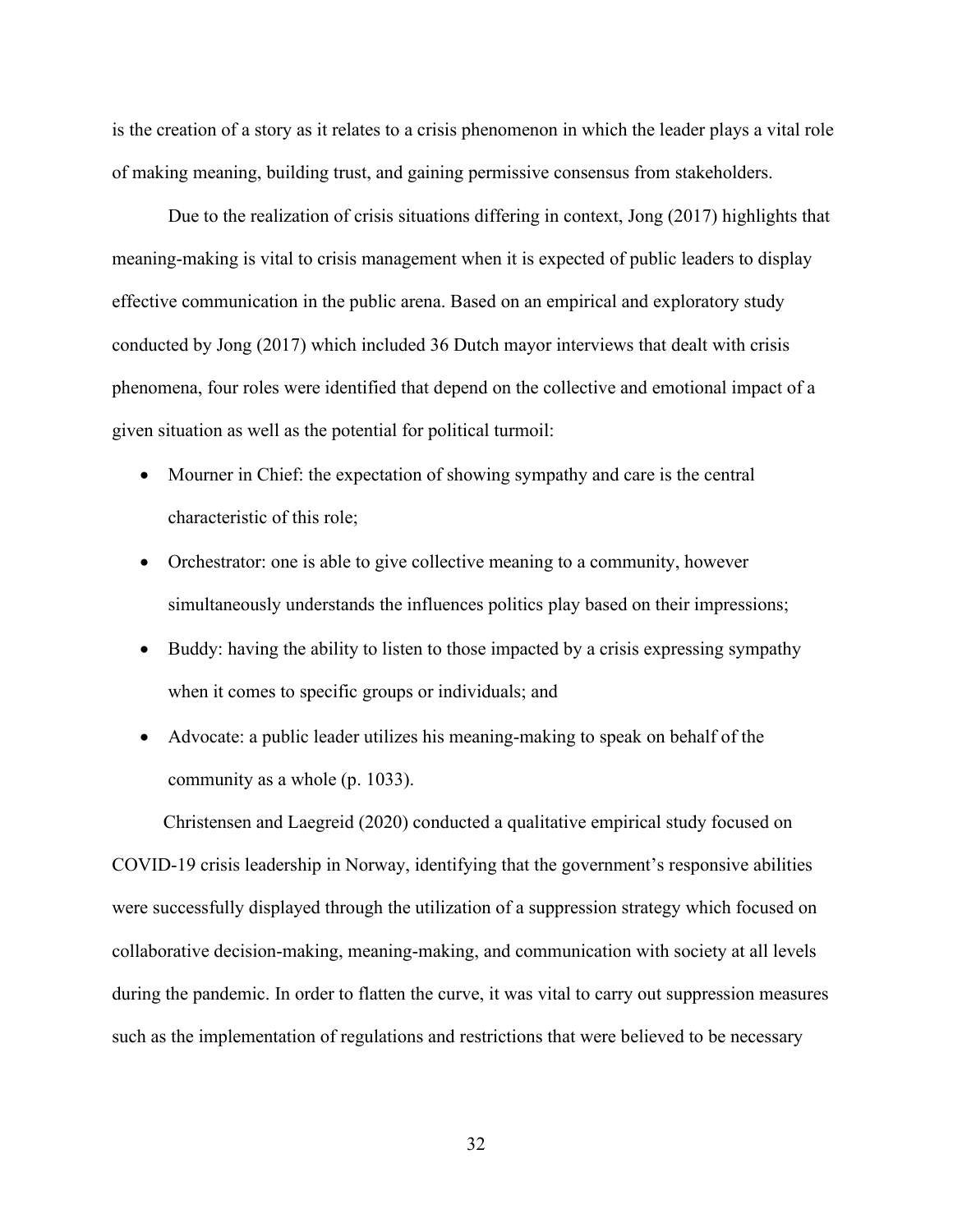based on readily available information during this unprecedented phenomenon (Christensen & Laegreid, 2020).

## **Accounting**

As schools continue to provide instruction virtually or in-person, superintendents are required to ensure that each school in their specific school district comply with the national, state, and local guidelines. Although it is the responsibility of each individual school to ensure that all these protocols, measures, practices, and guidelines are followed, superintendents bear the obligation of ensuring district-wide compliance. As aforementioned, school superintendents are accountable to the board of trustees and community at large regarding everything that transpires within the schools they represent (Przybylski, Chen & Hu, 2018). Before a school can resume learning activities, it must comply with all national, state, and local guidelines. For instance, social distancing must be exercised among learners, proper sanitization must be performed, and learners must wear recommended face masks (WHO, 2020). It is thus the responsibility of every individual superintendent to work under extreme pressure to ensure that each of the schools that they represent comply with various guidelines. Superintendents will also be burdened with any emergent issues that arise from school communities that violate these protocols. They must thus work collaboratively with principals and school administrators to ensure these COVID-19 containment measures are not disregarded or inadequately exercised. The empowerment of local responders can play a significant role in increasing resiliency throughout the nation as communities develop skills, knowledge, and abilities necessary to be prepared to respond and recover from any crisis or disaster (Harris et al., 2018).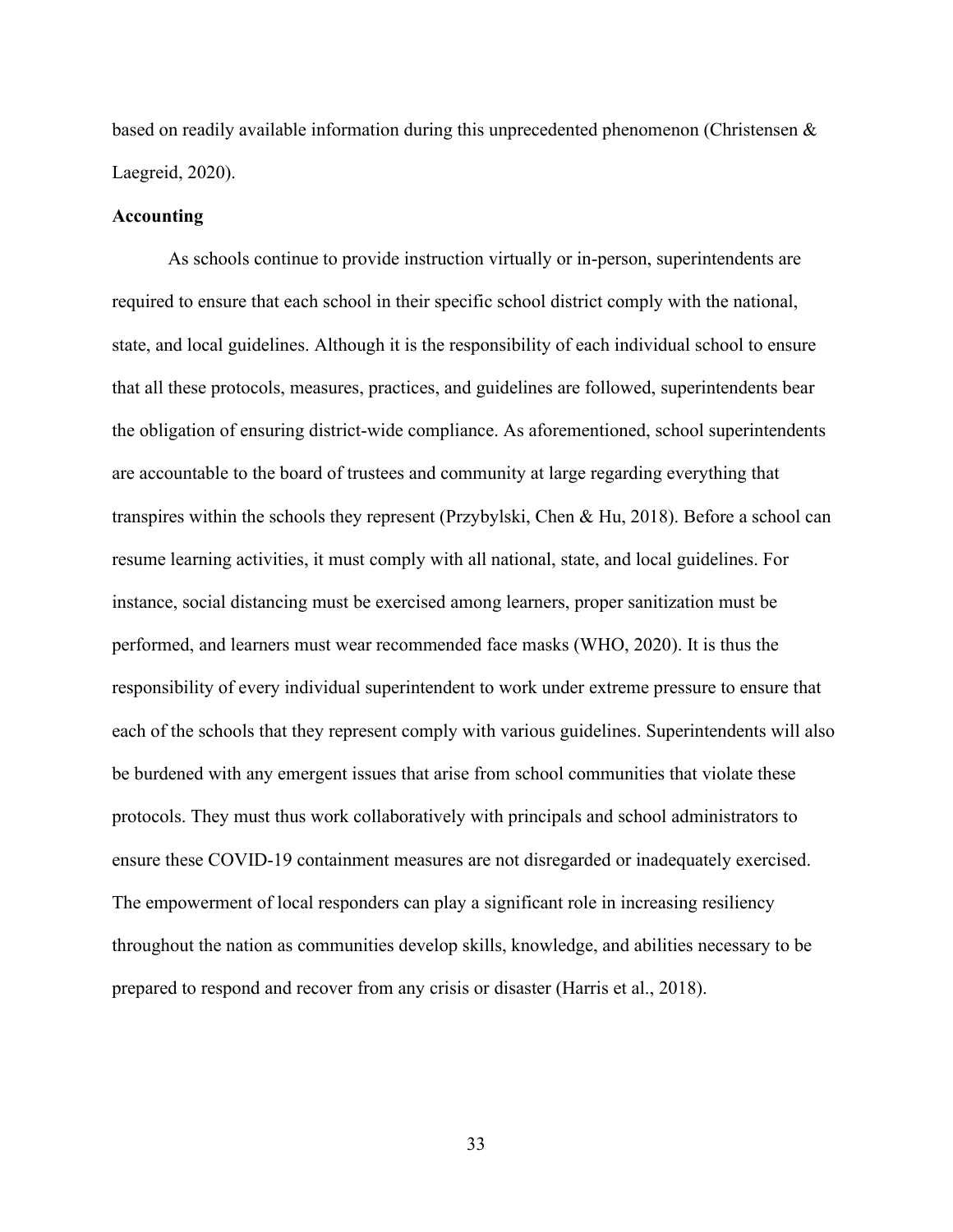## **Learning**

Superintendents are ultimately responsible for the hiring and training of all staff (Kowalski, 2012). According to Krasnov, Karpenko and Simons (2014), the teaching staff as well as school leaders and administrators are taught how to effectively cope with different types of emergencies during their pre-service staff development. In other words, they are trained in crisis management. Some of these crisis scenarios include how to manage response due to floods, earthquakes, and the sudden death of a staff or student, among other issues. Unfortunately, most teachers are not trained on how to respond to unprecedented diseases such as the current pandemic, which disrupted the entire school curriculum. Superintendents, alongside other school leaders, have thus been forced to create new strategies and budget for the additional training of teachers to effectively cope with the new normal. This is primarily because they have to prioritize the safety and well-being of learners, teaching staff, and other employees working in their respective school districts. The creation of comprehensive plans that provide stakeholders an outline of new expectations is one method school systems are utilizing to be transparent and forthcoming with information in their respective communities.

### **Emergence of COVID-19 and Its Impacts on Education**

According to Nicola et al., (2020), COVID-19 has had far-reaching negative implications at all levels of the educational system throughout the United States. It is fair to mention that every school leader working during these challenging times has had to create, attain, or develop strategies in order to maneuver these demanding and chaotic moments. As noted by Nicola et al., (2020), COVID-19 is a major pandemic that is completely different from what the U.S. and other countries have faced over the last century. It follows that the public school superintendents have been forced to work under unique circumstances and extreme pressure (Harris and Jones, 2020).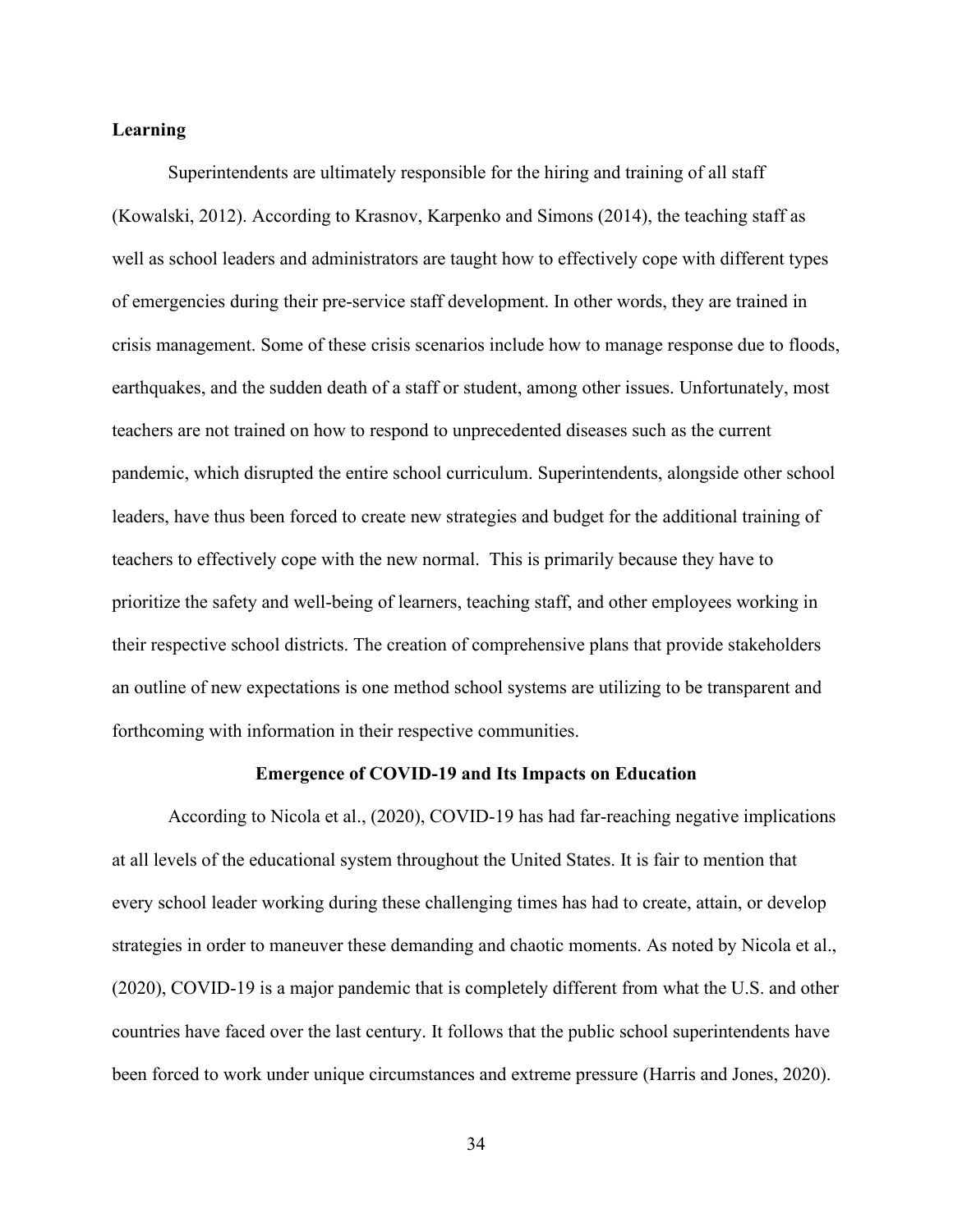Kaul, Shah and El-Serag (2020) support these findings, noting that school leaders, including public school superintendents, have worked relentlessly with limited options and in an environment characterized by sleepless nights.

Nonetheless, most of the private and public schools across the U.S. were forced to temporarily close as one of the measures aimed at curbing the continued spread of the virus (Chavez & Moshtaghian, 2020; Holcombe, 2020). According to Chavez (2020), this had changed during the months of August and September of 2020, when most of the U.S. states started reopening the schools using a hybrid learning model, but with new arrangements that included the implementation of CDC recommendations such as social distancing and the use of face masks. TEA and the Texas Department of State Health Services were also required to provide a weekly release of COVID-19 positive case trends among students in the public schools (Platoff, 2020). The same trend has been experienced among school employees who have been deemed essential and required to return to work physically such as teachers, auxiliary staff, etc. This is a major, concerning issue and was a unique situation for superintendents who have the responsibility of ensuring the safety of students as well as teachers and non-teaching staff (Kowalski, 2012). They must comply with the new directives being released by different federal, local, and state agencies and officials, but at the same time work to ensure the safety and well-being of all students and staff.

Before the continued, gradual re-opening of public schools, specifically in Texas, it is also important to restate the fact that some of the states closed their schools indefinitely for the 2019-2020 academic year (which ended for most in late May, early June of 2020). An example case scenario is in Texas, where all end-of-course and STAAR exams for the 2019-2020 academic year were cancelled. These changes demonstrate the far-reaching, negative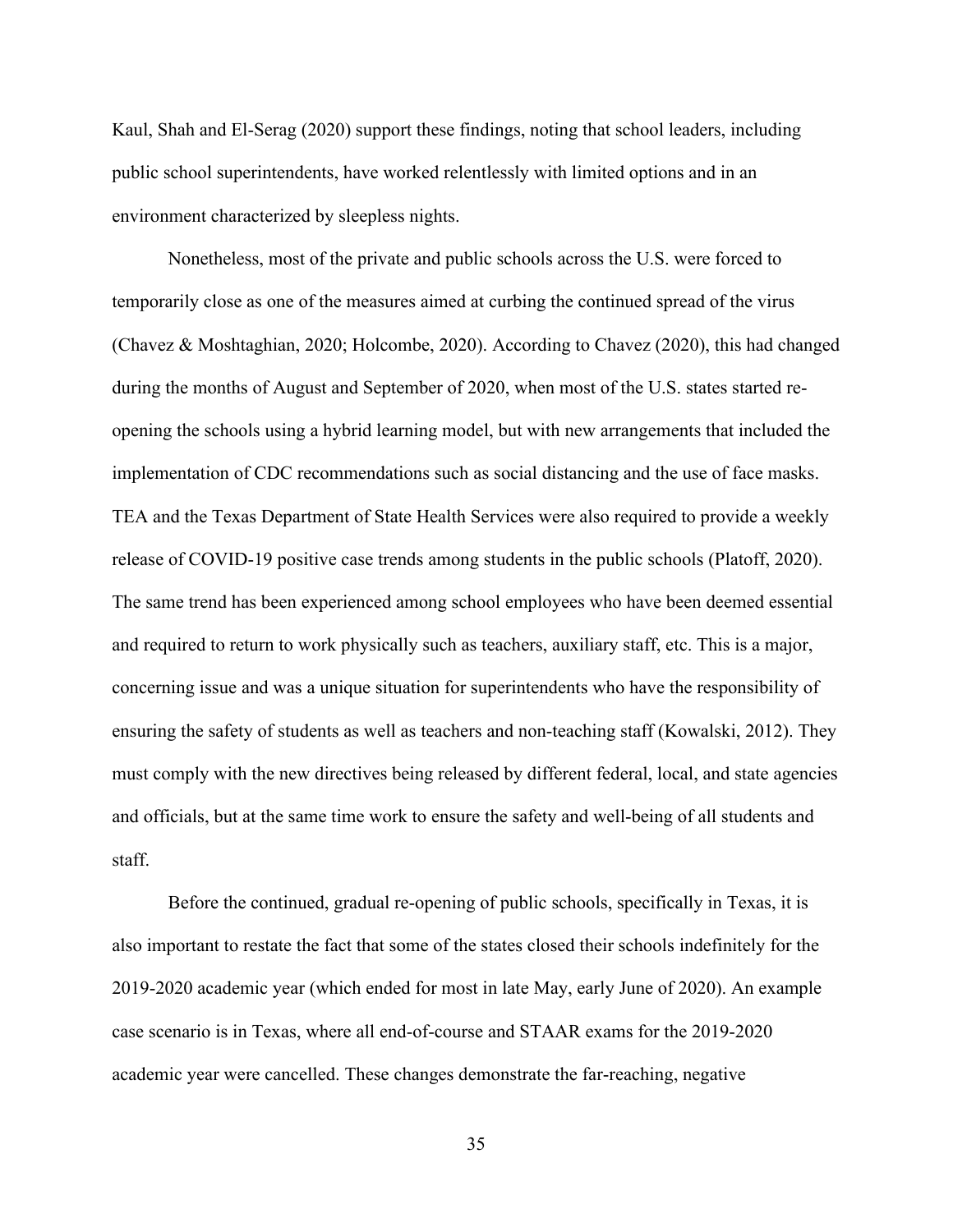implications that the emergence of COVID-19 had on public education in the U.S. It is also a clear demonstration of the unique challenges that school leaders, including public school superintendents, were challenged to address and overcome (Holcombe, 2020).

### **Decision Making in the Midst of COVID-19 Pandemic**

Although there is a paucity of research on the different experiences of school leadership and superintendents during the COVID-19 pandemic, few insights have emerged with regard to how the pandemic has been influencing leadership within the educational and operational context (Harris & Jones, 2020). For instance, and based on the observations made by Rubin (2020), the most successful school leaders in 2020 were those who were most flexible and adaptive. Unlike previous times before the emergence of COVID-19, when the superintendents most frequently engaged with teachers and school administrators or agencies, it has become imperative for them to integrate the important role played by public health authorities. Also, and according to Harris and Jones (2020), superintendents had unilateral control to make critical decisions that influenced their school districts before COVID-19. Unfortunately, the pandemic shifted their circumstances to the degree that they found themselves in various unfavorable and unwanted positions, having to rely on a myriad of authorities and agencies in the decision-making process when circumstances were chaotic and information being released from those officials was often difficult to discern with full clarity and confidence. In the context of the COVID-19 pandemic, superintendents in the U.S. have had to lean on guidance being provided by the health officials and authorities from TEA, the U.S. Department of Health and Human Services, the CDC, and the WHO in order to help contain and minimize the spread of the virus (Harris & Jones, 2020). The CDC and WHO provided protocols and fluid guidance to follow for each country to mitigate the continued spread of COVID-19.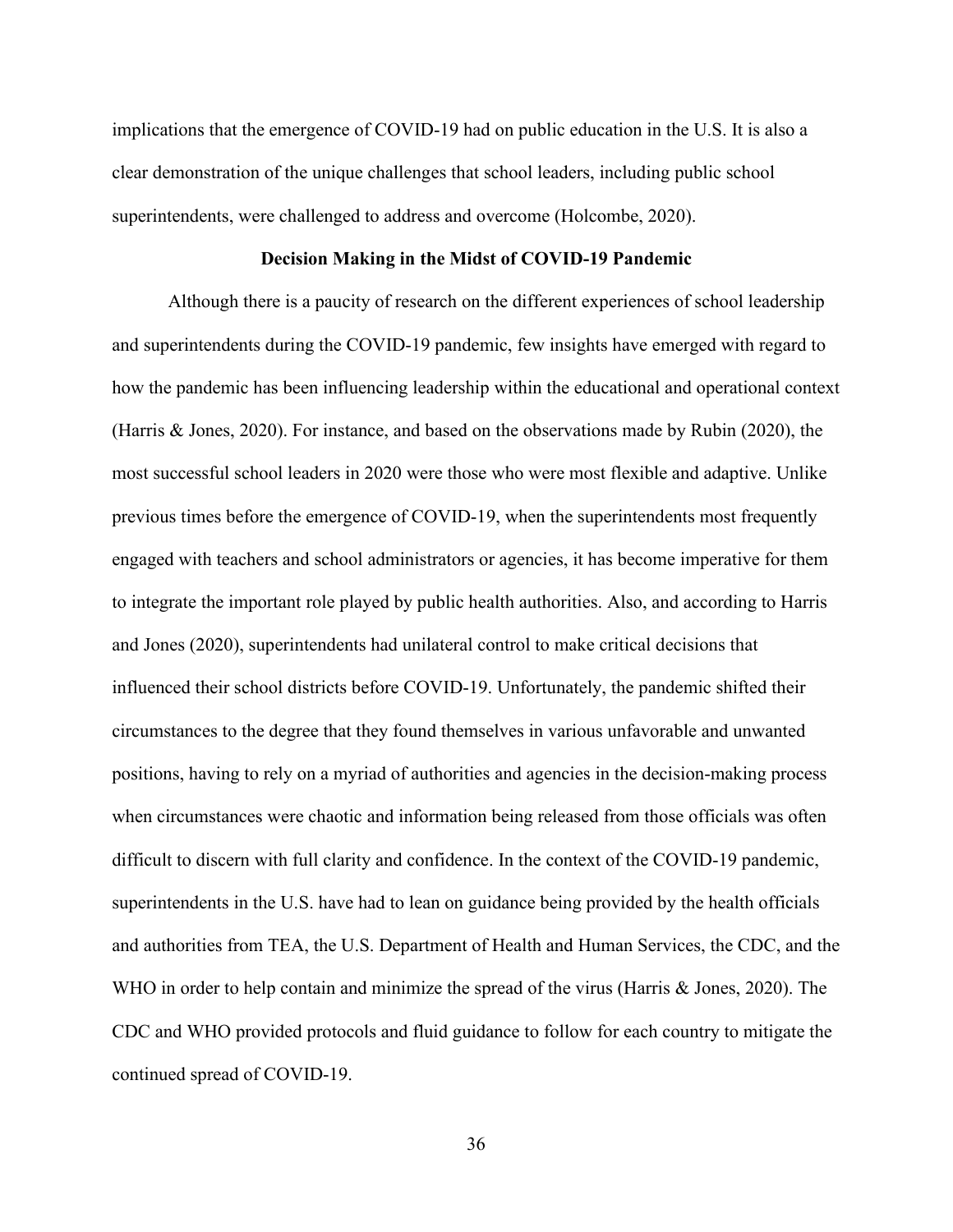Superintendents had to follow guidelines, protocols, measures, and COVID-19 directives from above, or rather from senior public healthcare officials. This equates to the integration of a new component in the standard decision-making process within the school district. According to Sahu (2020), these directives, processes, guidelines, and protocols have been highly volatile, implying that they can change overnight based on the progressive nature of the pandemic. This meant that school superintendents were working in an ever-changing, long-lasting, crisis-driven environment where schools could be ordered to close temporarily or indefinitely thus affecting staff and students as well as adversely affecting instructional continuity. Also, the progressive opening of schools is being administered in phases, and it is clear for stakeholders that those schools can be closed again if the virus is not well contained. Health official guidelines also require new school setups such as desk spacing, a limited number of students per given classroom, and changes to staffing requirements (Chavez, 2020). With all this volatility, superintendents are faced with a new challenge where they are largely dependent on instructions and orders from senior healthcare officials before they could eventually make a conclusive decision regarding the school district operations (Harris & Jones, 2020). Boin et al. (2017) connotes the reality superintendent's face when it comes to a crisis situation in which everybody is seeking their direction. Such calls are not easy to make due to the consequences that may arise after a decision is made, and the uncertainties about the nature of the phenomenon (Boin et al., 2017).

# **Focusing on the Basic Needs First and Working under Unclear Circumstances**

According to Abshier, Harris, and Hopson (2011), having an effective financial management plan and an experienced superintendent who understands school finance, law, and operations play a major role for the district and throughout the individual's tenure. In the midst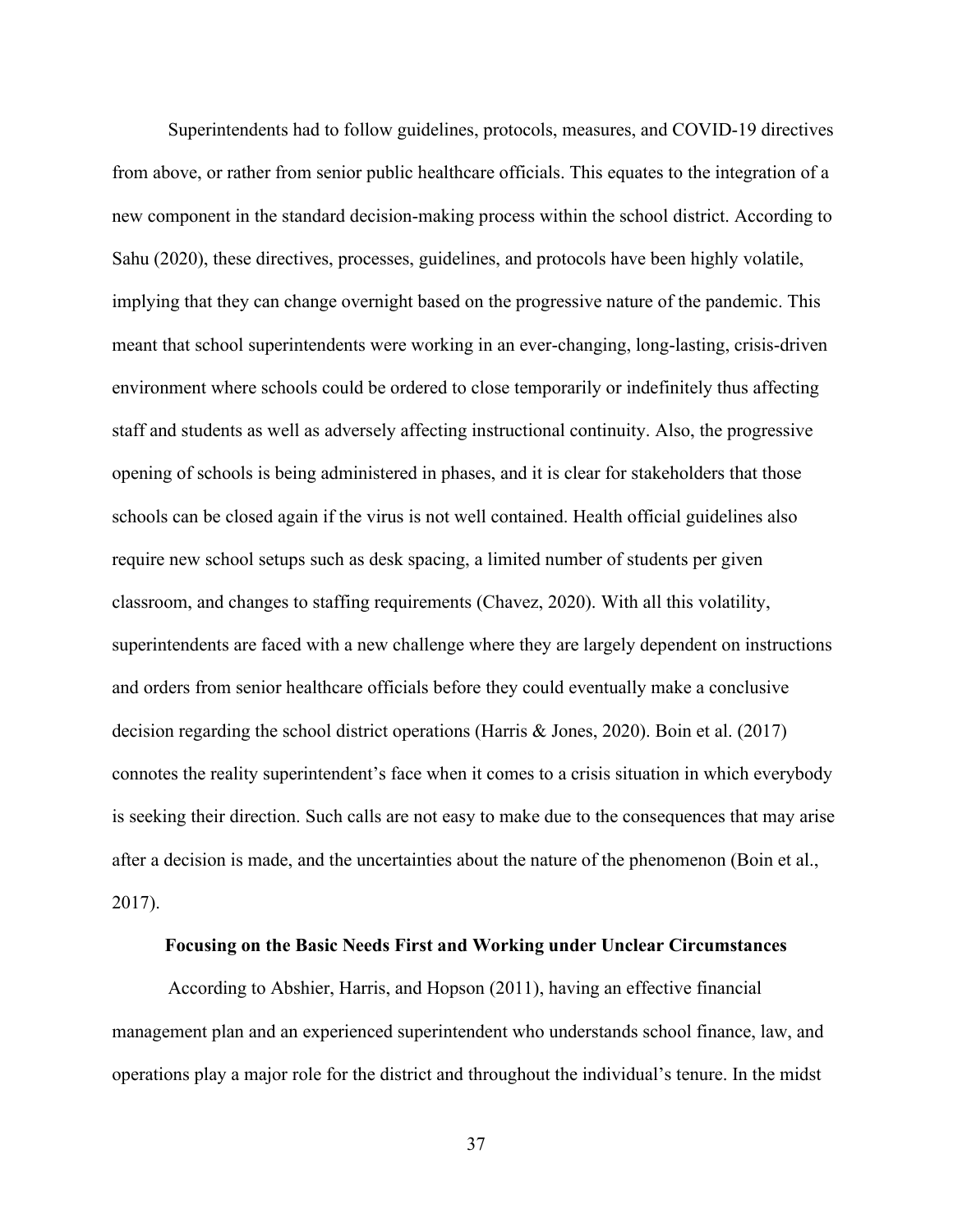of a crisis, the key focus for leaders is to make effective decisions and encourage efficiency for every need district-wide.

According to Harris and Jones (2020), it is the responsibility of every leader to act swiftly, intervene, and apply the best-suited leadership during a crisis. However, this should be performed in a strategic and thoughtful manner, where the particular leader puts into consideration the available alternatives as well as the potential implications of adopted decisions (Harris & Jones, 2020). It is also important to underscore the fact that it becomes challenging at times to predict potential outcomes, especially in a situation whereby no existing precedents provide guidance in the leadership of a school as exhibited in the midst of a crisis. In the current context, and as mentioned previously, COVID-19 is a unique and far-reaching pandemic with implications that the world has not experienced to a similar degree over the last century (Nicola et al., 2020). During this span, there have been different changes that have taken place in the educational sector. New leaders and school administrators, principals, and superintendents have emerged and assumed leadership roles. Without any prior precedents, it has thus been the responsibility of these leaders at different levels to devise the best interventions and strategies to overcome the pandemic experience.

Furthermore, superintendents have been motivated and expected to consistently place the interest and well-being of students at the forefront before any other purpose or intended outcome as it relates to school operations. For instance, - superintendents have been required to ensure all the basic needs such as well-being, safety, food, and health of children is given first priority. It is partially on this basis that more schools continued to close and terminate their learning activities as soon as COVID-19 cases were reported in the U.S. (DiazVicario, 2017)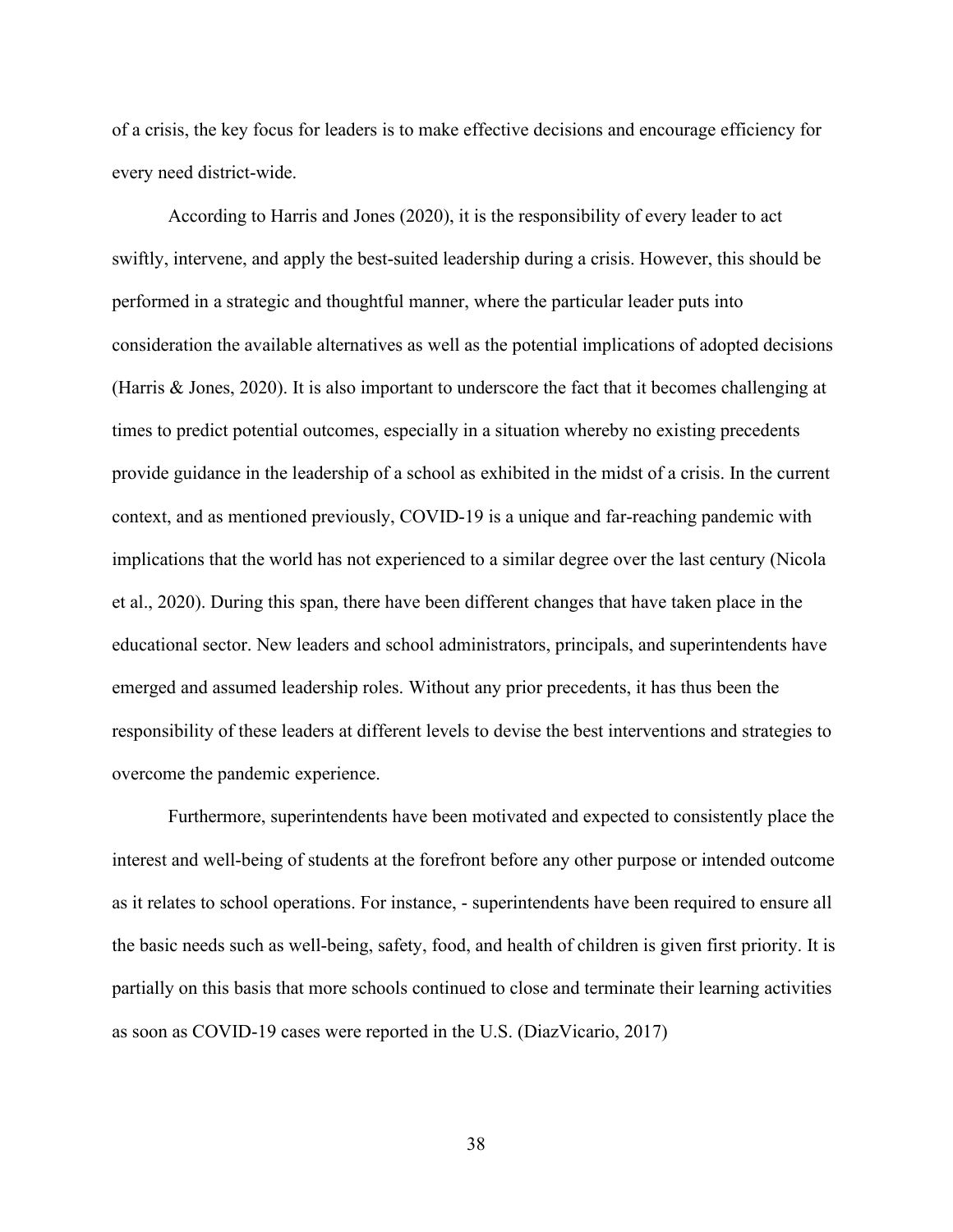Superintendents faced the sad reality that COVID-19 is highly contagious, prompting them to make extreme decisions including the reform of instructional delivery methods for the remainder of the 2019-2020 academic year. The situation was further exacerbated by the fact that the WHO could not provide a definitive time frame as to when the pandemic was expected to end. Instead, the organization warned that each individual country should put in place measures that would facilitate "co-living" with the disease (WHO, 2020). With the emergence of these new trends, and an unclear path forward with no indication of when the pandemic might cease to disrupt operations, it follows that the school superintendents had to prioritize health and safety. This is especially important considering the fact that they are accountable and responsible for individual activities that take place in every school within their specific school districts. Managing school systems during the COVID-19 pandemic presented an inimitable experience, where school superintendents, in collaboration with school administrators, principals, parents, and the wider community, as well as any other relevant stakeholders had to put into consideration the issue of COVID-19 in their strategic planning decisions. Although the safety of learners took precedence, the superintendents had to ensure that they remained focused on ensuring that proper measures were in place for the best learning outcomes. Unfortunately, and according to Johnson and Weiner (2020), this was a major challenge considering that it was unclear until schools would re-open for in-person instruction in a fashion similar to prepandemic operations. Without a clear timeframe, and while working under unpredictable conditions, school superintendents were grappling with a major challenge to continuously make meaning of the ever-changing circumstances coupled with uncertainty that rose as a result of the worldwide pandemic.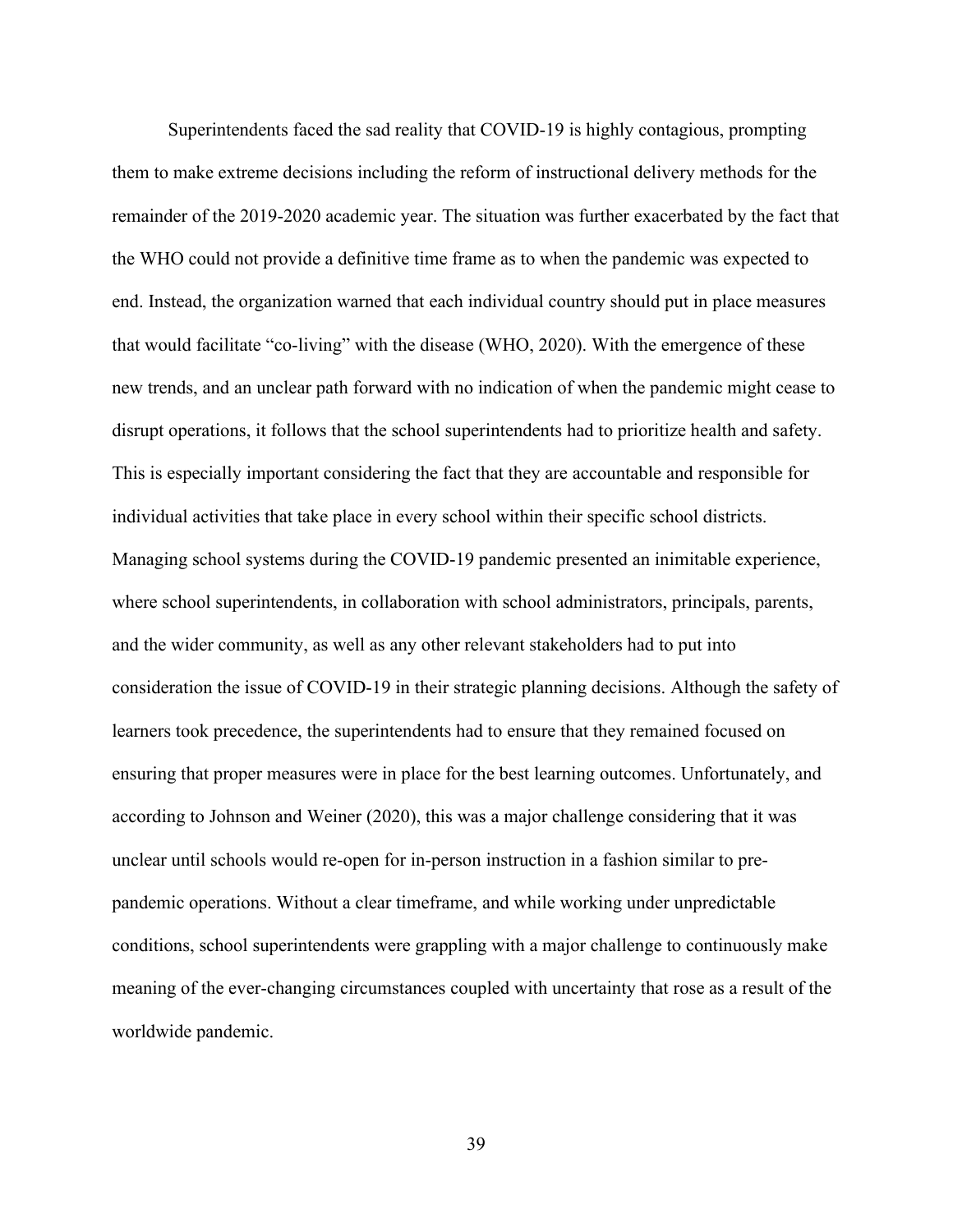## **Equity in Education**

The COVID-19 pandemic raised concern for the upgrade of facilities as related to implementing health and safety measures such as the installation of plexi-glass barriers in high traffic areas, touchless hand-sanitizers and touchless water fountain stations. According to Rivera and Lopez (2019), the state of Texas provides only nine percent of the costs that are associated with facilities, which results in school districts having to cover the majority of what it takes to maintain and upkeep the district facilities during a pandemic. Although school districts do have opportunities to raise the debt service tax rate through the selling of bonds which require a public election to determine whether a district has community approval for funding, Senate Bill 351 established a 50-cent threshold in 1991 that cannot be surpassed (Rivera & Lopez, 2019). In the midst of the pandemic, school district superintendents found themselves re-evaluating budget allocations in order to identify sufficient funding with existing dollars for safety and health upgrades.

According to Gil and Kim (2018), academic accountability has placed test scores at the forefront of measuring student achievement, highlighting the lack of educational resources such as technology infrastructure, skills, and hardware with which under-funded schools struggle. The implementation of online courses in post-secondary institutions has improved enrollment in general, broadening geographical reach and enabling students to refocus their learning mindset from a traditional to innovative experience that provides easy access to educational resources and enhances communication between students and lecturers (Amro, Maxwell, & Kupczynski, 2013).

According to Madrigano, Chandra, Costigan, and Acosta (2017), a resilience-oriented workforce has the ability to unite a community during a crisis event focused on creating a safe and healthy environment by setting examples of effective leadership, transparency, training, and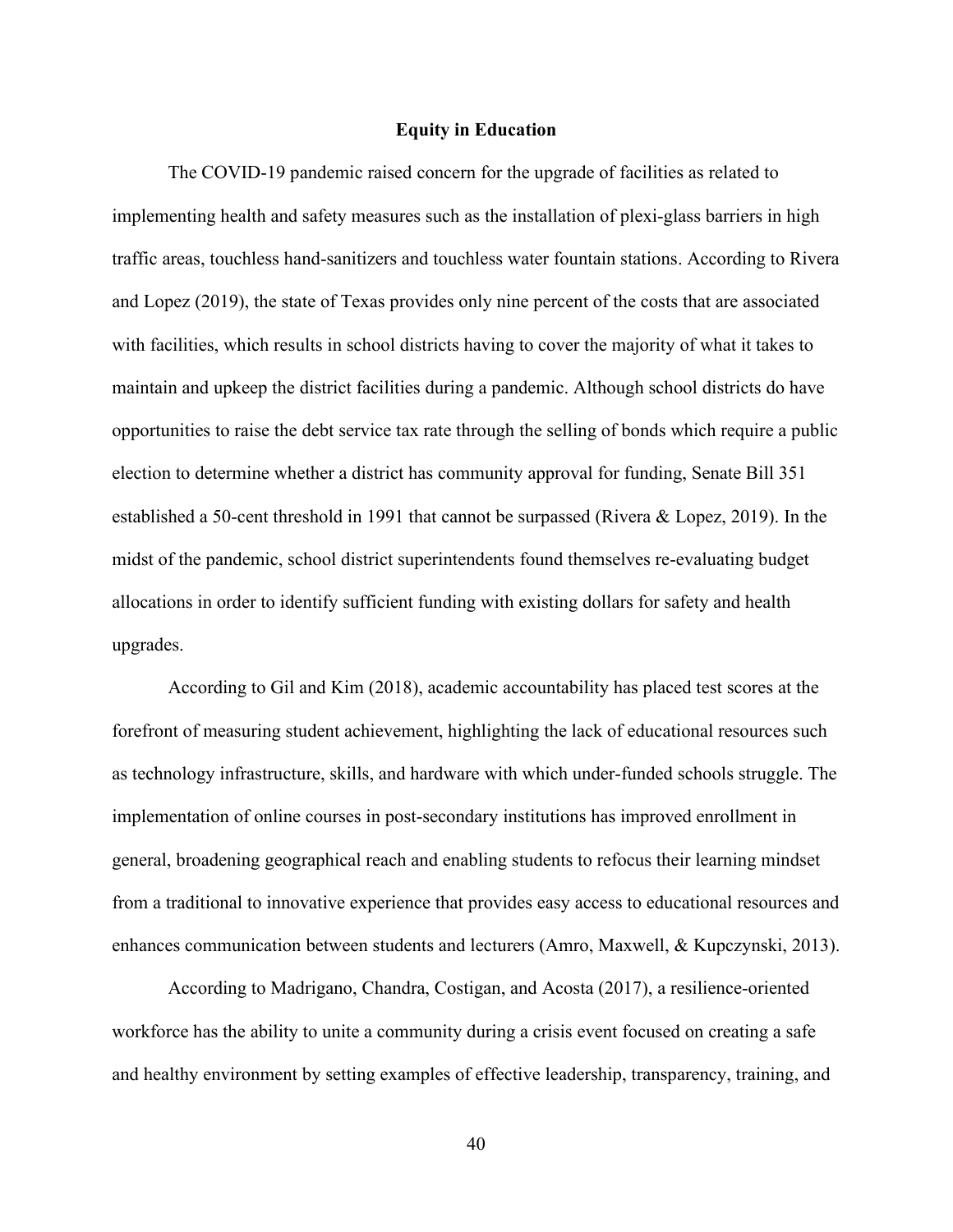the development of integrated organizational structures. Groups with resilience-oriented approaches are described as having identity, purpose, values, trust, active problem solving, and skill building which all play vital roles in facilitating a crisis response (Madrigano, Chandra, Costigan, & Acosta, 2017). Maxwell, Locke, and Scheurich (2014) explored the importance of resilience among rural superintendents and found that strategies such as trusting their own judgement, solving problems one at a time, and valuing the diversity of perspectives, as well as finding their rudder and relying on their spiritual core, helped those rural superintendents to persist and remain resilient in the face of adversity.

## **Academic Disruption**

In the midst of the pandemic, several indisputable variables were exhibited in the academic realm. TEA guidelines held school districts accountable for abiding by transition plans focused on opening campuses for on-site instruction in order to continue receiving state funding. Schools continued to face the challenge of teacher turnover rates increasing due to fear factors related to COVID-19 and other factors. . According to Peist, McMahon, David, and Keys (2020), academic performance, teacher salaries, class sizes, administrative support, and school violence have significant influences on the extent to which teachers consider leaving the profession, transfer from one school to another, or retire. Additionally, more than two billion dollars per year is expended in the United States due to approximately 500,000 turnover cases nation-wide.

According to Onyema et al. (2020), the continued closure of schools following the emergence of COVID-19 has had a major interruption on learning. Murphy (2020) supports these findings, acknowledging the fact that COVID-19 immensely disrupted the academic calendar of K-12 education. This posed a unique challenge, considering that the school superintendents are engaged in the day--to-day running of school districts including decisions on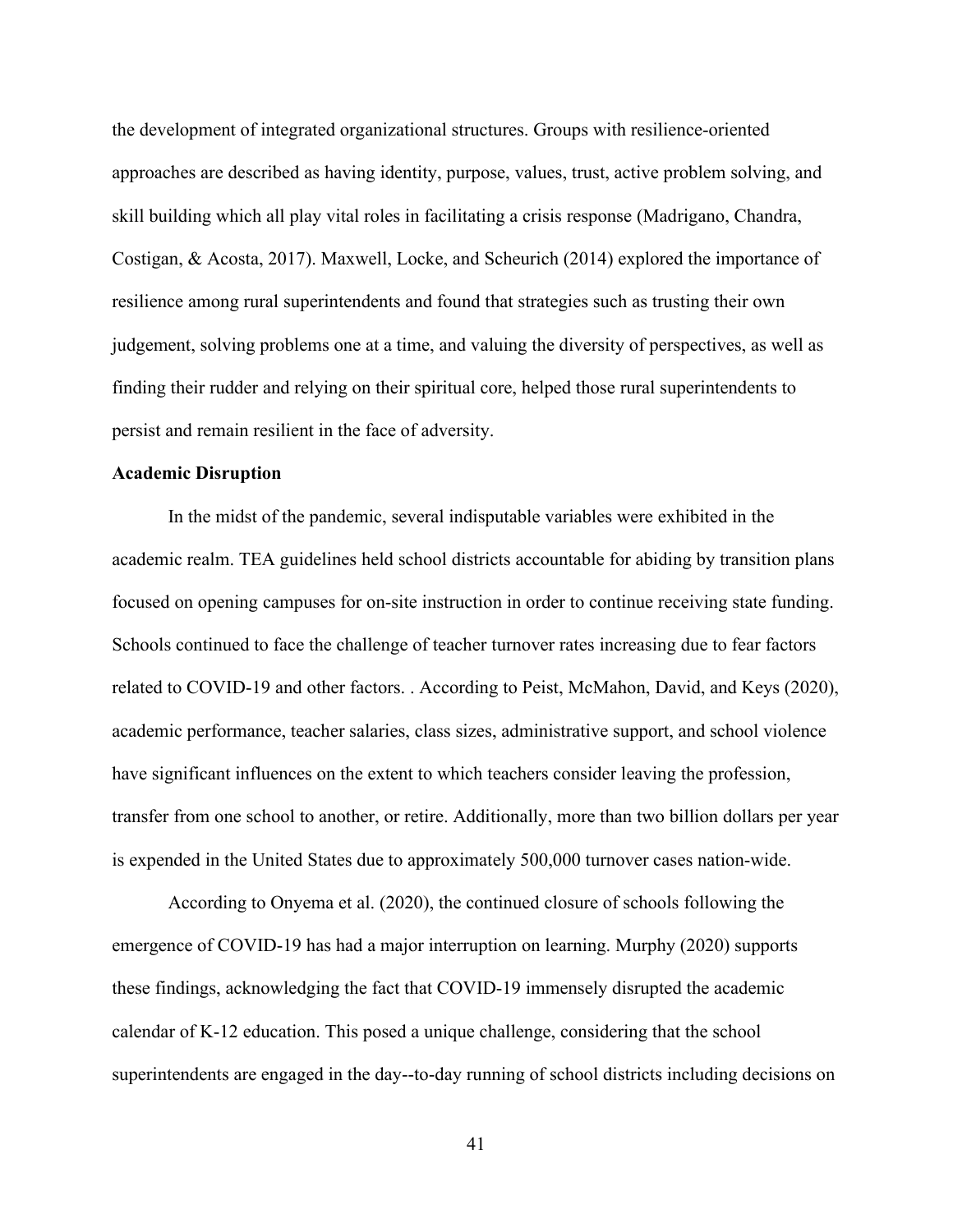the vision and programs (Kowalski, 2012). This is primarily because the superintendents, as the leaders of different school principals and administrators, had to develop new strategies through which students could continue with their learning activities despite the physical closure of learning institutions. Based on the observations made by Ali (2020), different schools were forced to adopt at-home online learning methods following new policy initiatives by governments aimed at containing the continued spread of COVID-19. In other words, schools from all over the world were forced to harness and utilize different online based learning programs in order to ensure continued learning of their students (Adnan and Anwar, 2020).

Considering that the emergence of COVID-19 was unprecedented, and was an emergency contiguous disease, it was thus a major challenge for the superintendents in collaboration with school principals and administrators to devise a new vision, goals, and objectives based on the "new normal." This was even more challenging for different school leaders considering that even the healthcare experts, including the Texas Department of State Health Services, could not give a definite time when the virus could be fully contained (Maxouris, 2020). It meant that superintendents had to develop tentative goals and objectives, which would frequently change based on the prevailing trends and outcomes of the global pandemic through time.

It is also imperative to mention that online-based learning is not exempt from a diverse range of challenges when compared to the physical classroom model of learning. For instance, children have to be trained on the utilization of new devices (Arkorful and Abaidoo, 2014). Further, online-based learning is most effective in technologically advanced countries where Internet connectivity and access is on relatively high levels (Adnan and Anwar, 2014). Just like many other countries, there are some neighborhoods in the U.S. and specifically in Texas that are underdeveloped and inequitable. Some areas also have low speed for Internet broadband (Chen,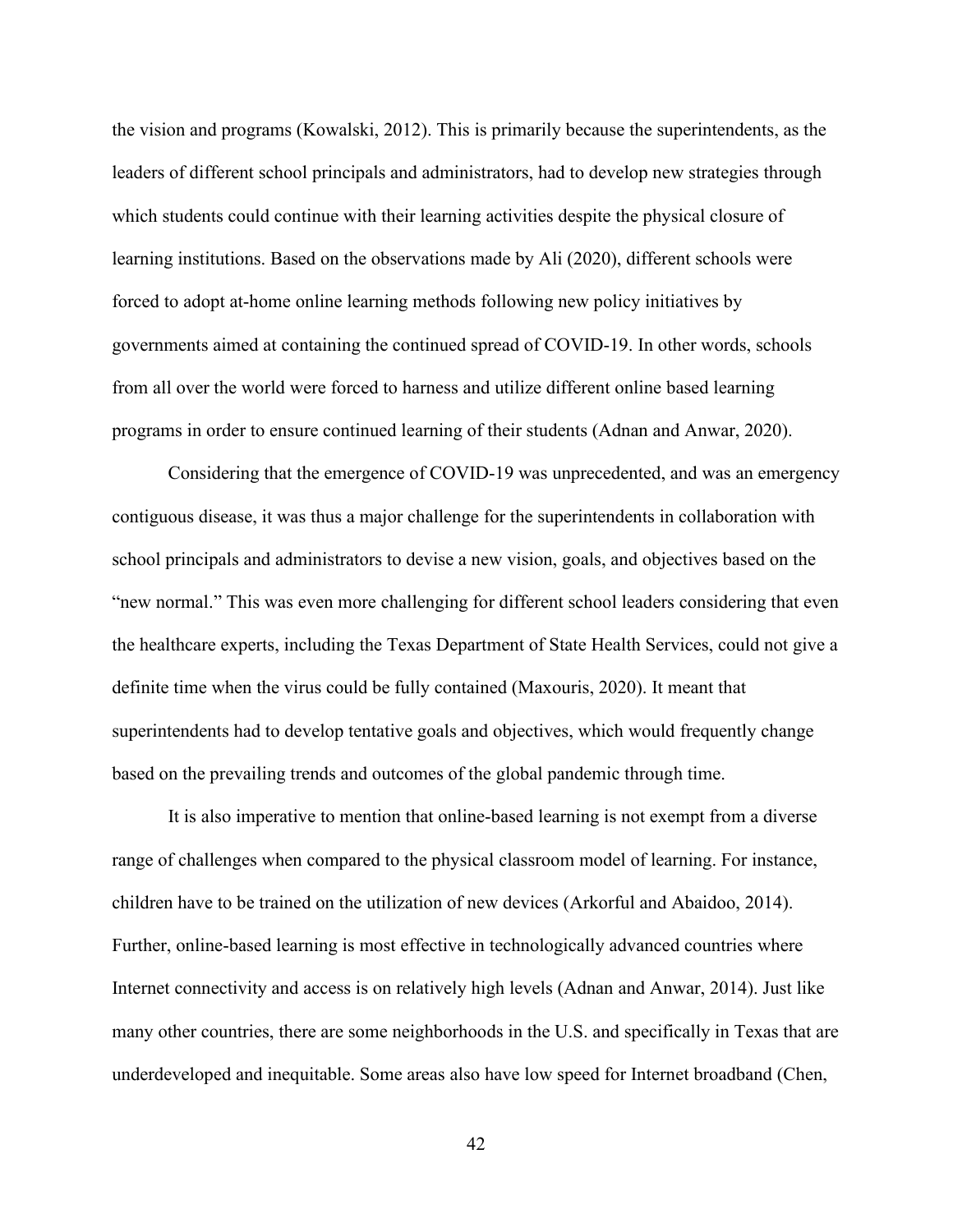2013). This means that a number of the students do not have access to stable Internet connectivity. It follows that getting all students to participate in online based learning was a major challenge for some of the schools (Chen, 2013).

## **Financial and Operational Disruption**

The world of school finance was shaken when the pandemic emerged. House Bill 3, which was passed by the Texas Legislature in 2019, was designed to overcome limited resources for school systems that resulted from the growing population and increasing academic expectations from state and federal governments. The superintendent of schools is ultimately responsible for safeguarding the organization's financial portfolio, regardless of experience in money management or budgeting (Abshier, Harris, & Hopson, 2011). These responsibilities include the preparation of an annual budget, managing day-to-day operations, keeping the school board informed on financial matters, and staying in compliance with state and federal statutes and regulations (Abshier, Harris, & Hopson, 2011).

Besides disrupting the school calendar, COVID-19 has also greatly disrupted the financial status of different learning institutions (García & Weiss, 2020). As demonstrated in the preceding sections, COVID-19 widened the equity gap in the sense that some of the students and parents had better access to online and digital platforms than others. Similar to the case of a student or family experiencing a substantial lack of technology resources, it should be noted that some students and families are more fortunate in terms of socio-economic status. The same socio-economic disparity is prevalent among the teachers and non-teaching staff members working in different school districts. The adoption of e-learning requires continued support of the students by the teaching staff. During the use of the hybrid instructional approach, teachers were required to provide guidance to their students through different online platforms. Most of the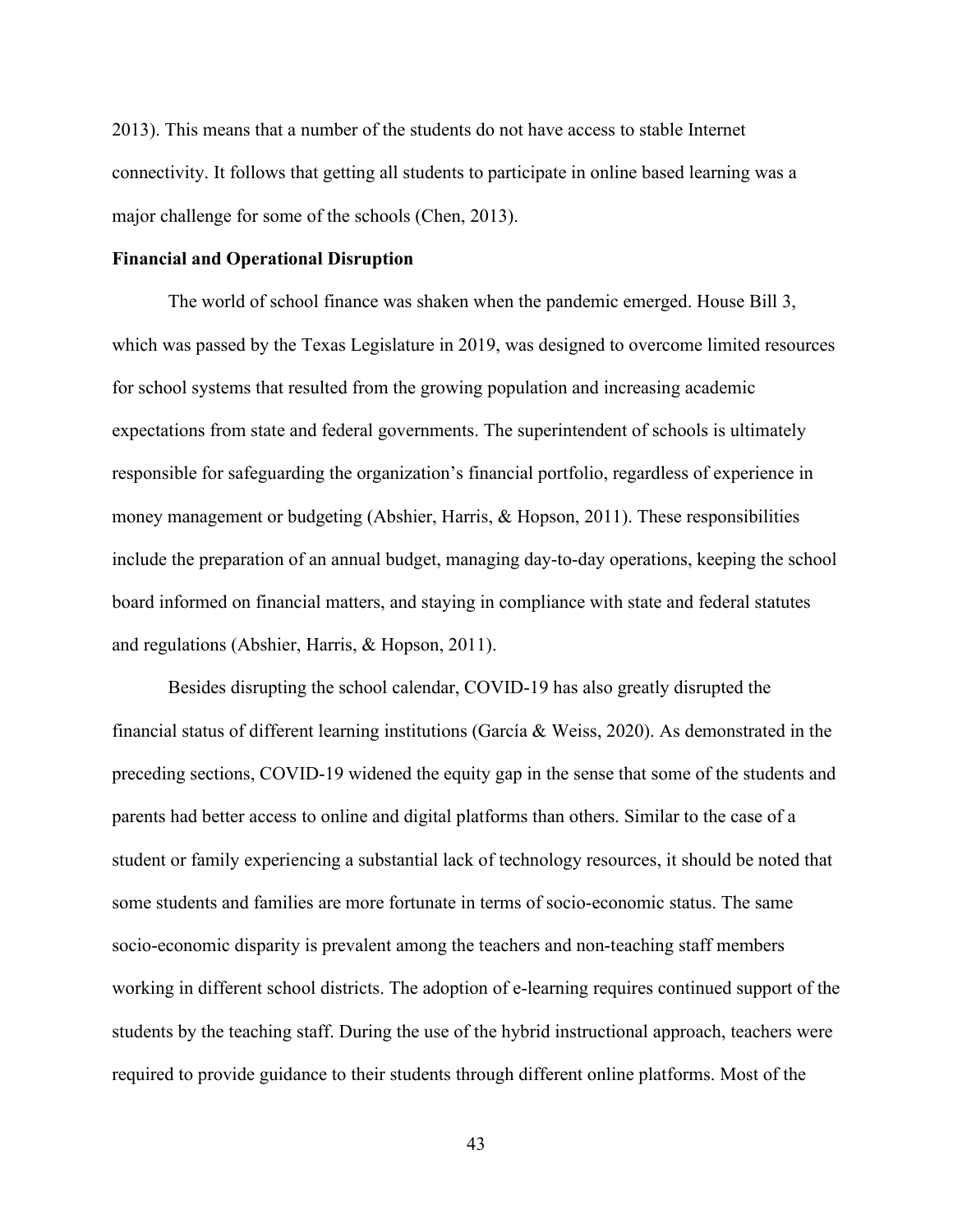schools have been grappling with the idea of paying these teachers when the schools are already closed. It is thus the responsibility of the superintendents alongside other school leaders to ensure that socially and economically disadvantaged teachers are provided with some financial support.

It is imperative to mention that schools are not solely for learning, but also places where students eat. As the schools continue to function at some level as is the case in Texas, leaders and administrators are forced to ensure proper diets for the learners (Lee, 2020). According to Lee (2020), the National School Lunch Program helps provide subsidies to public schools with the aim of ensuring that all students have access to affordable school meals. Amidst a pandemic, all K-12 public schools throughout the country were offered the opportunity through the U.S. Department of Agriculture (USDA) to provide daily curbside breakfast and lunch meals at no cost to the children (Dunn, Kenney, Fleischhacker, & Bleich, 2020). For instance, it has been reported that more than 30 million learners across the U.S are receiving free and reduced price lunch (García & Weiss, 2020). It is imperative to underscore the fact that many parents are not able to afford nutritious food to provide a balanced diet for their children. As such, they look to the schools to provide such meals. It is the responsibility of the school administrators, led by superintendents, to ensure that students' well-being and health is given first priority. School leaders are thus finding themselves in a major predicament of ensuring student well-being with limited financial resources (García & Weiss, 2020). Superintendents alongside school principals and administrators have made special arrangements to secure financial support and sponsorships from different stakeholders in order to close this unique financial gap.

Finally, having the input of school board members, administrators, teachers, staff members, parents, and community members in the management of district finances and operations was a critical finding identified within a case study conducted by Abshier, Harris, and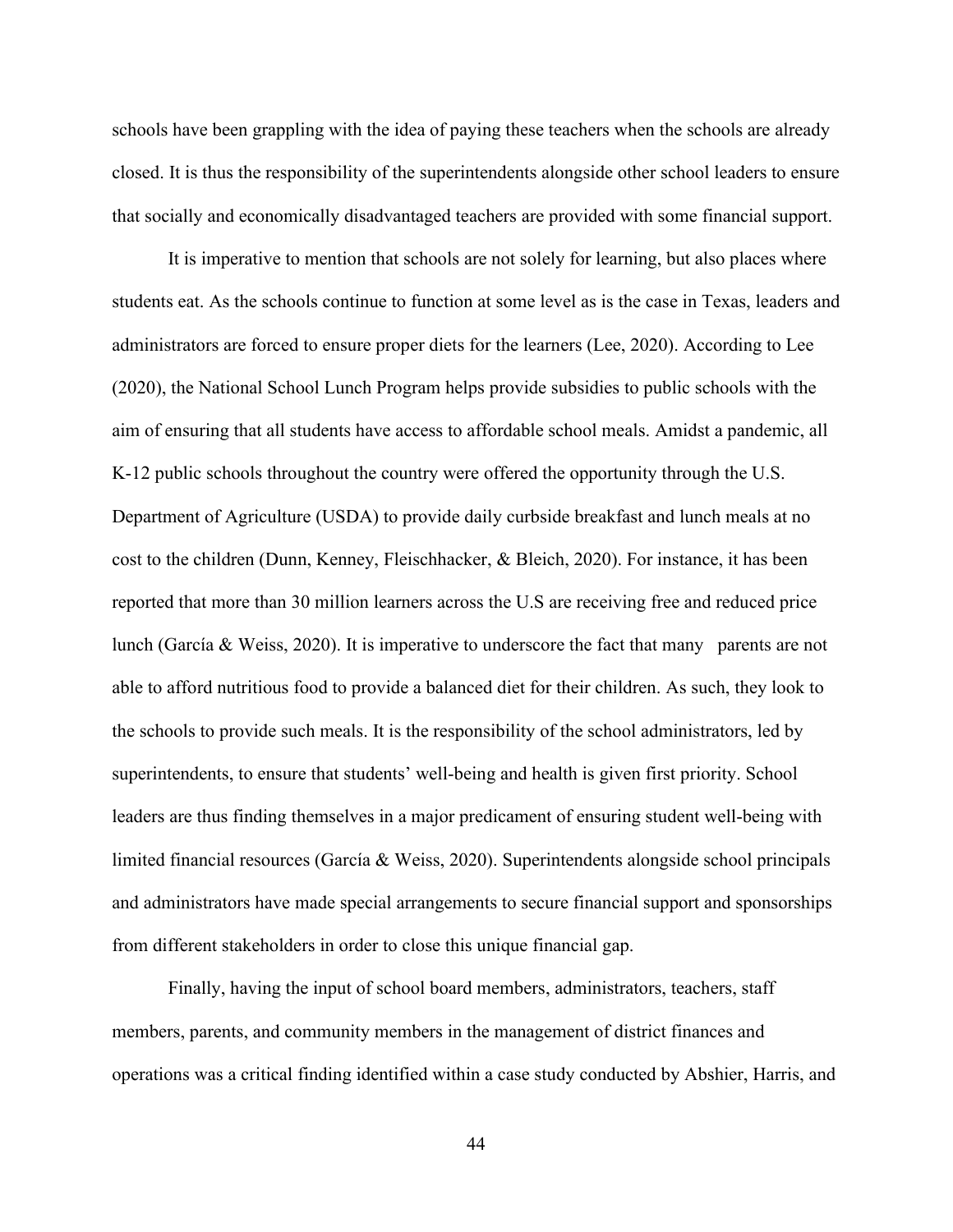Hopson (2011), where seven participative superintendents in south Texas elaborated on the key elements each faction contributes when it comes to ensuring and providing a safe and conducive environment for teaching and learning.

#### **Research Gap**

COVID-19 is a relatively new highly contagious virus. Although different measures and policy initiatives have been put in place to contain its spread, the virus continues to show signs of volatile and devastating results. In essence, there is a paucity of research that has been carried out to demonstrate its devastating effects. In fact, there exist only a few journal articles that cover COVID-19 as new trends continue to emerge every other day. There is also limited information from different superintendents on how this virus has influenced them in their respective school districts. This presents a unique research gap, considering that some of the schools have not fully re-opened their physical classrooms. This study will glean direct insights from the six selected superintendents regarding their views about the experiences they had during the COVID-19 pandemic and especially within the Texas.

## **Chapter Summary**

Amidst the COVID-19 pandemic, various indisputable variables were exhibited in the academic realm. The literature review integrates data from different sources such as books, journal articles, and reports from different organizations regarding the problem being investigated. It is evident that COVID-19 has had far-reaching negative implications on the overall educational field. Some of the schools were temporarily closed while still providing virtual instruction. The chapter has analyzed different leadership approaches, which guide the current study with regard to the experiences of superintendents during the COVID-19 time period to date. Superintendents have the responsibility of ensuring the smooth running of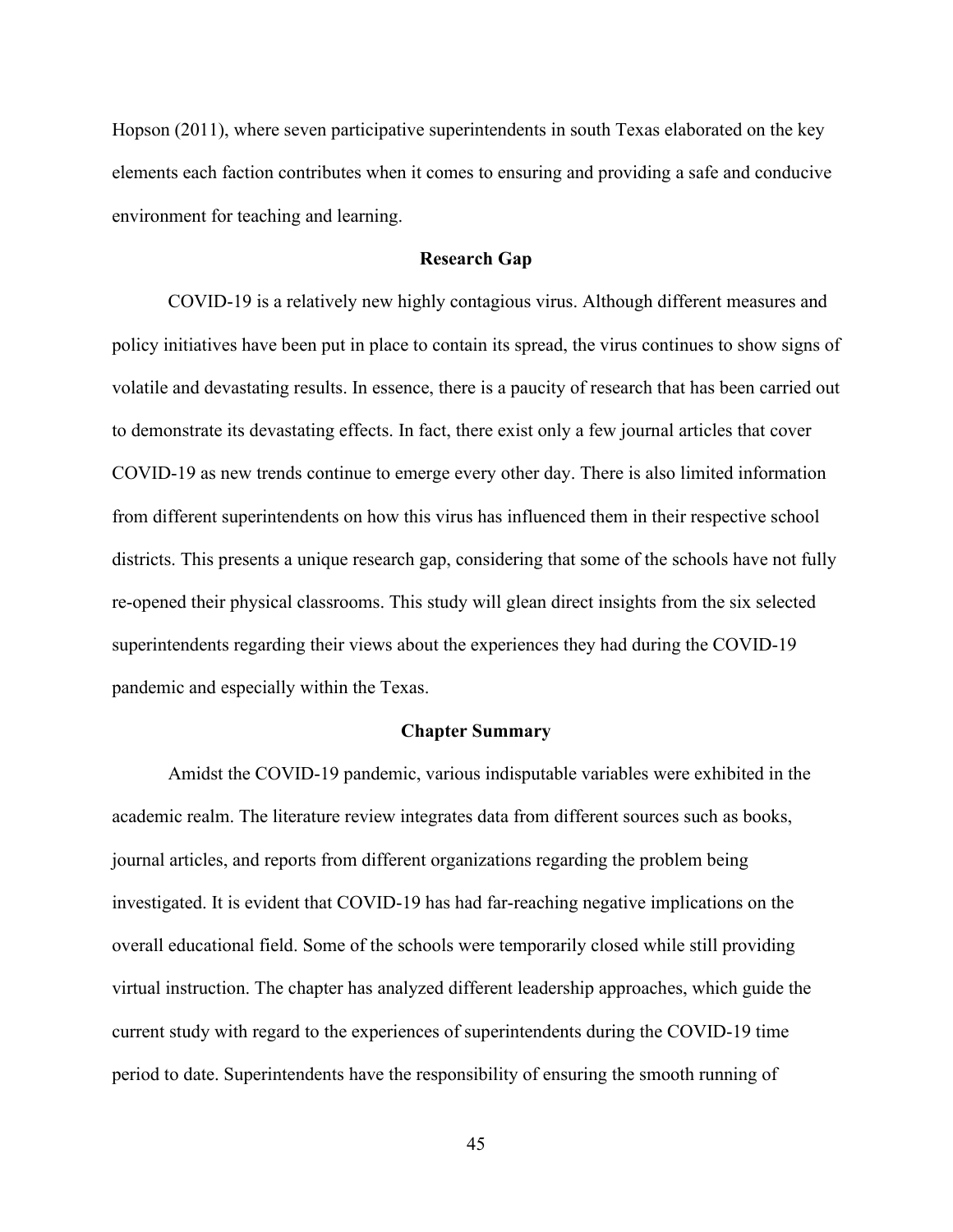day-to-day activities in the different schools that they represent. Current literature demonstrates that decision-making, modes of learning, and the financial performances of schools have largely been affected by the COVID-19 pandemic. However, there still exists a research gap considering the limited extant information regarding COVID-19 and its implications. Also, limited studies have been carried out regarding the virus itself.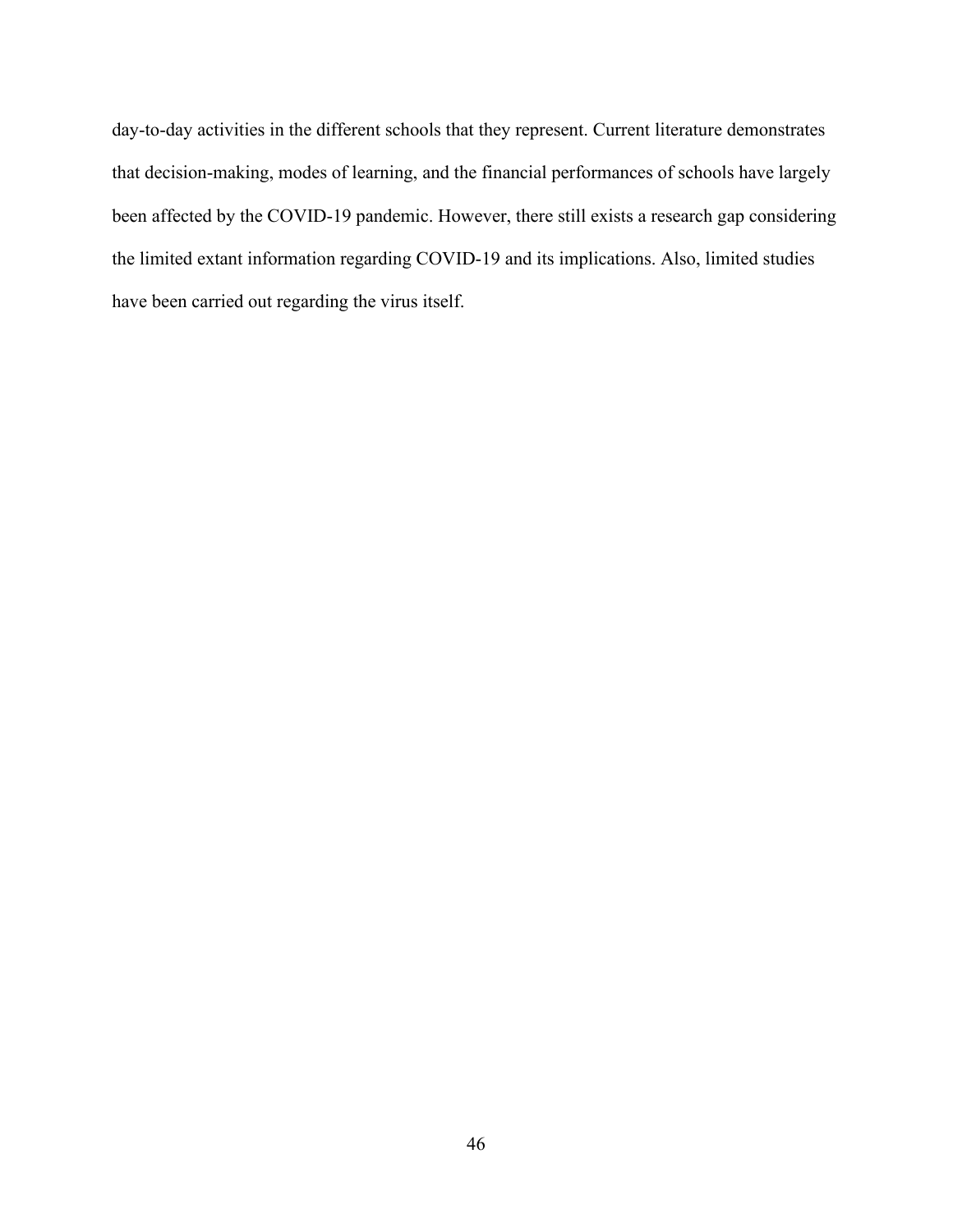# **CHAPTER III: METHODOLOGY**

Qualitative research is a developing method in which researchers can contribute and report their unique perspectives on a certain topic. Saldana (2015) illustrates how thinking qualitatively is made up of patterns and mental operations that strive to be consolidated through the use of observation and recollection, as well as evaluation and creativity. Marshall and Rossman (2016) address the need of identifying the theoretical or conceptual framework that demands a reason or rationale for the study topic before completing a qualitative research proposal. Furthermore, design and techniques consider the feasibility of the investigation as well as the selection of specific procedures that will be used throughout the process to ensure that the study is comprehensively trustworthy. It's important to note that the researcher is identified as an instrument of the study which plays a fundamental part to the methodology (Marshall  $\&$ Rossman, 2016). The objective for this study was to explore and comprehend situated insights, key factors, and the conceptualization of lived experiences of Texas superintendents during the COVID-19 pandemic.

A one-point-in-time approach was utilized as the method of data collection which will involve one interview per participant (Patton, 2015). During the design phase of this study, critical trade-offs were made as necessary, not only when it came to the selection of each question that will be asked, but also the number of questions, the selection process of the individuals, and even the location of the interview. Patton (2015) describes the trade-offs in design as a vital component of each study where prioritization is a key element to practice during the framing of research or evaluation. Patton (2015) also emphasizes that ultimately the product of research is a social construction designed to ascertain a collection of different perspectives through the use of open-ended interview questions.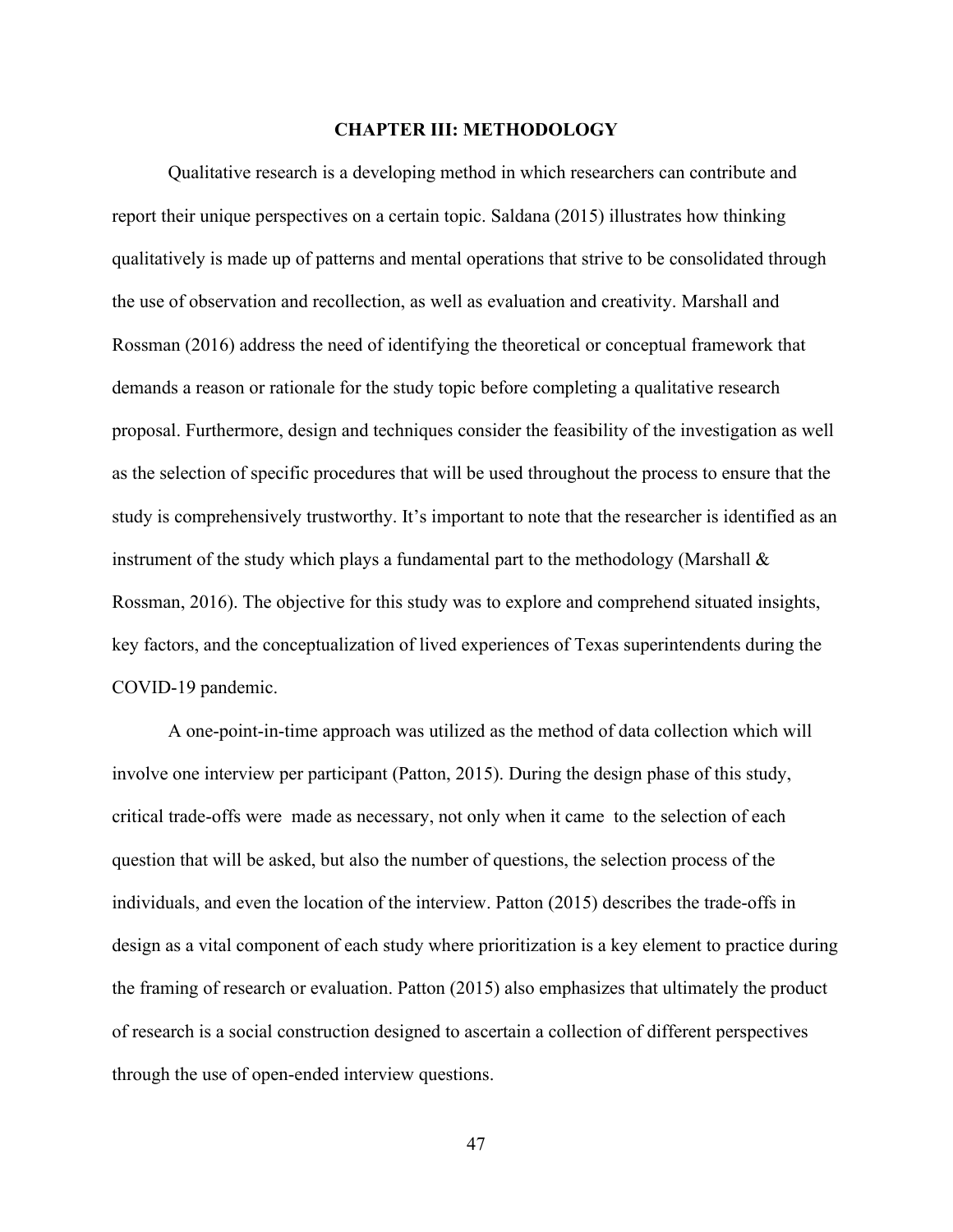### **Research Design Methodology**

Interpretative Phenomenological Analysis (IPA) was utilized as the research methodology for this study, which is mainly concerned with a thorough exploration of lived experiences, thus making sense of that particular experience through the utilization of asking broad questions that are descriptive and reflective (Smith & Shinebourne, 2012). According to Patton (2015), phenomenological analysis is designed to obtain the meaning, structure, and essence of the lived experience of a person or group. Further, the researcher must rely primarily on personal judgment and sense-making since statistical testing is irrelevant in this type of study. The objective for these interviews is to attempt a sense-making approach of lived experiences through an analytical process called the hermeneutics circle which is designed to enhance overall understanding of the phenomenon through interpretation (Patton, 2015). According to Emery and Anderman (2020), IPA has the capability to provide awareness through lived experiences from marginalized and sometimes underrepresented populations needing equity-oriented attention.

IPA is a newer methodological approach that many researchers utilize in the health and psychology industries; however since the first paper describing IPA was published by Smith (1996), use of the methodology has increased in cognate areas such as education (Smith  $\&$ Shineborne, 2012). Smith and Shinebourne (2012) assert that IPA contains three theoretical elements concerned with not only lived experiences, but also the meaning and recognition of capturing rich details through the process of engagement and interpretation.

The first element is phenomenology which is mainly focused on human lived experiences. According to Larkin, Watts, and Clifton (2006), the intent of utilizing IPA should be to forensically explore, understand, and communicate the experiences shared by the participants by implementing two aims: 1) the attempt to understand and describe the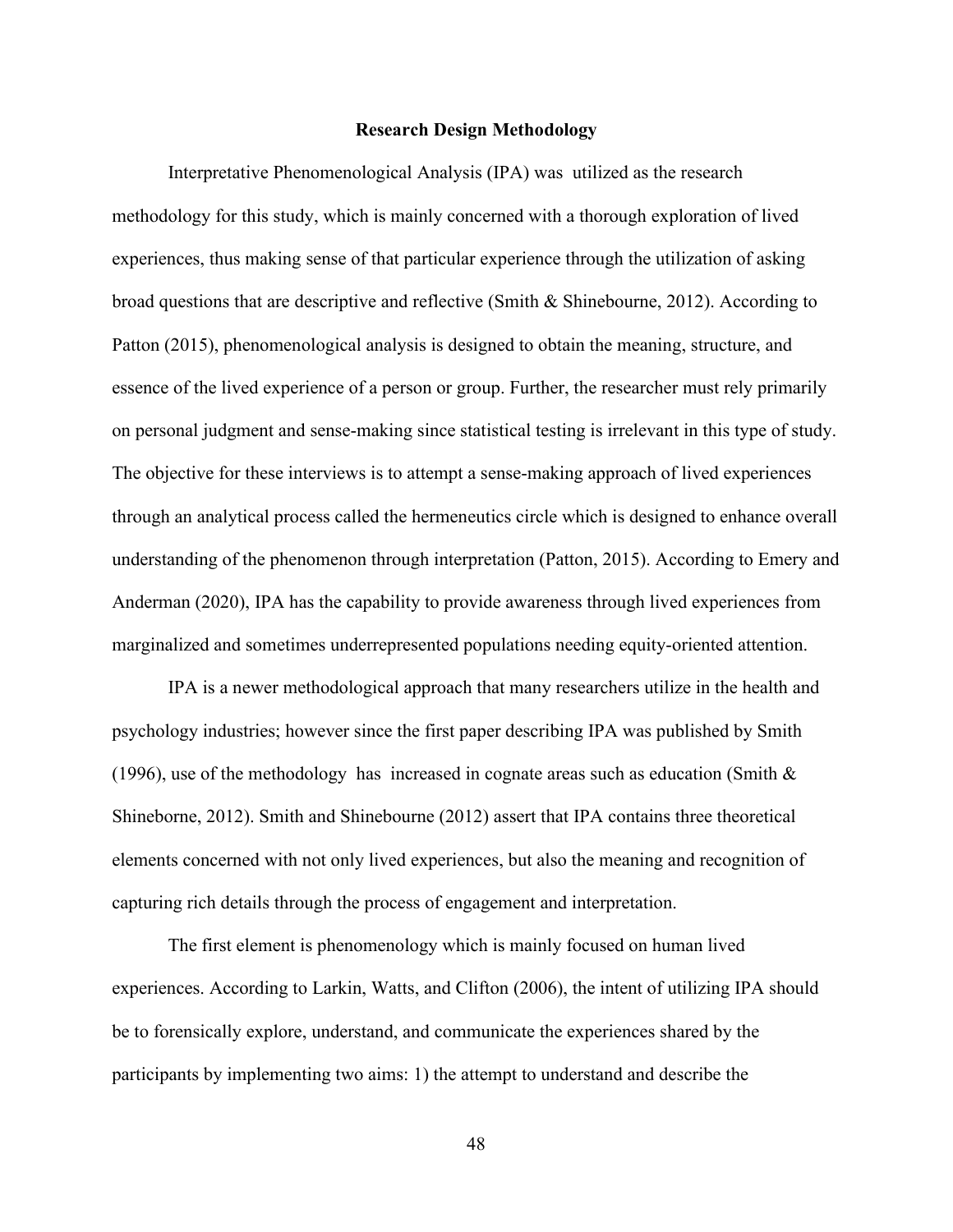participants' world focusing on the specific event or phenomena, and, 2) provide a critical and conceptual analysis based on the participants' sense-making response. The second element is hermeneutics which depends on all layers of interpretation such as the researcher trying to make sense of the participant who is also trying to make sense of their own lived experience (Smith  $\&$ Shinebourne, 2012). Hodge, Mavin, and Kearns (2020) describe hermeneutics as a deep dive into understanding and interpreting the complex dynamics of not only what is presented in texts or historical artefacts, but of ourselves and the world. The third element is the idiographic approach which focuses on examining the exclusivity of the individuals' experience striving to generalize patterns that retain their sole roles and nuance of what it being studied (Smith & Shinebourne, 2012).

The goal and intention of this study and research method was to ascertain the essence of the lived experiences of each school leader who has endured a crisis phenomenon during their tenure (Emery & Anderman, 2020). The key was to identify related themes from the conducted interviews to reveal common leadership actions that were taken to providing a safe and conducive environment for learning.

### **Research Questions**

This study was guided by the following research questions:

- 1. What innate characteristics do public school superintendents exhibit during times of crisis when it comes to decision-making and coordinating in the context of having an equityoriented mind-set?
- 2. How does school superintendent sense-making while navigating the COVID-19 pandemic phenomenon inform actions taken with regard to school district operations, instruction, technology, child-nutrition, community perception, and other areas?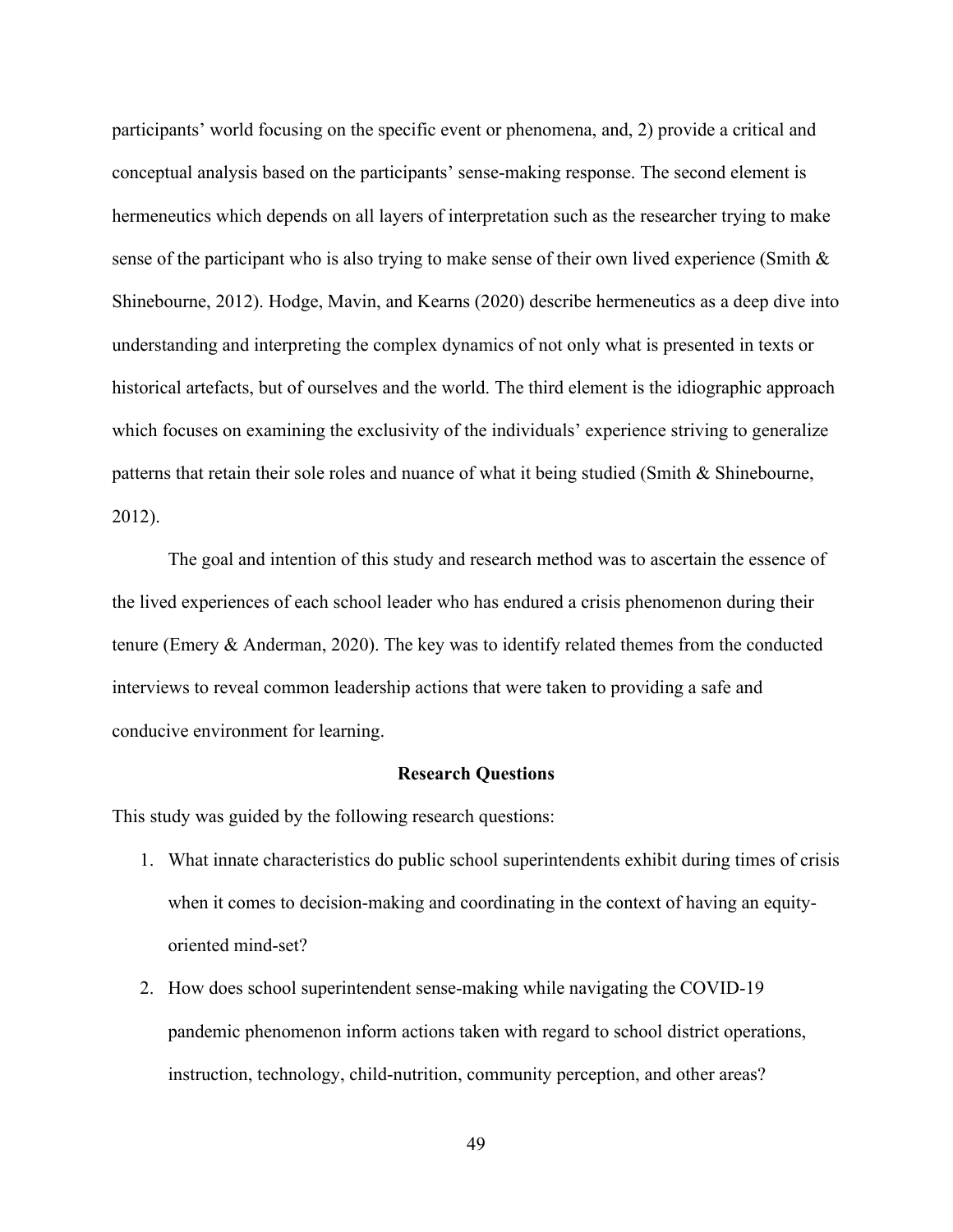- 3. How does school superintendent meaning-making while navigating the COVID-19 pandemic phenomenon inform actions taken with regard to instructional continuity, teaching, learning, and technology?
- 4. How does school superintendent accountability while navigating the COVID-19 pandemic phenomenon inform actions taken with regard to maintaining transparency, continued focus on student achievement, and building a positive culture?
- 5. How does school superintendent learning while navigating the COVID-19 pandemic phenomenon inform actions taken with regard to lessons learned, closing the achievement gap, and ongoing conflict resolution in navigating this unprecedented event?

# **Patton's Twelve Core Strategies as Methodological Framework**

The objective for this study was to explore and comprehend situated insights, key factors, and the conceptualization of lived experiences in the midst of a crisis phenomenon. In order to strategically produce a well-informed qualitative inquiry, Patton (2015) suggests the following twelve core strategies outlined independently here as the methodological lens and framework contextualizing the study: (a) holistic perspective, (b) context sensitivity, (c) naturalistic inquiry, (d) emergent design flexibility, (e) qualitative data, (f) personal experience engagement, (g) reflexivity: perspective and voice, (h) purposeful sampling, (i) unique case orientation, (j) inductive analysis and create synthesis, (k) empathetic neutrality and mindfulness, and (l) dynamic systems perspective. Key processes of the conduct of this study are embedded in this comprehensive methodological framework to foreground the theoretical methodology undergirding the procedural aspects of conducting the study.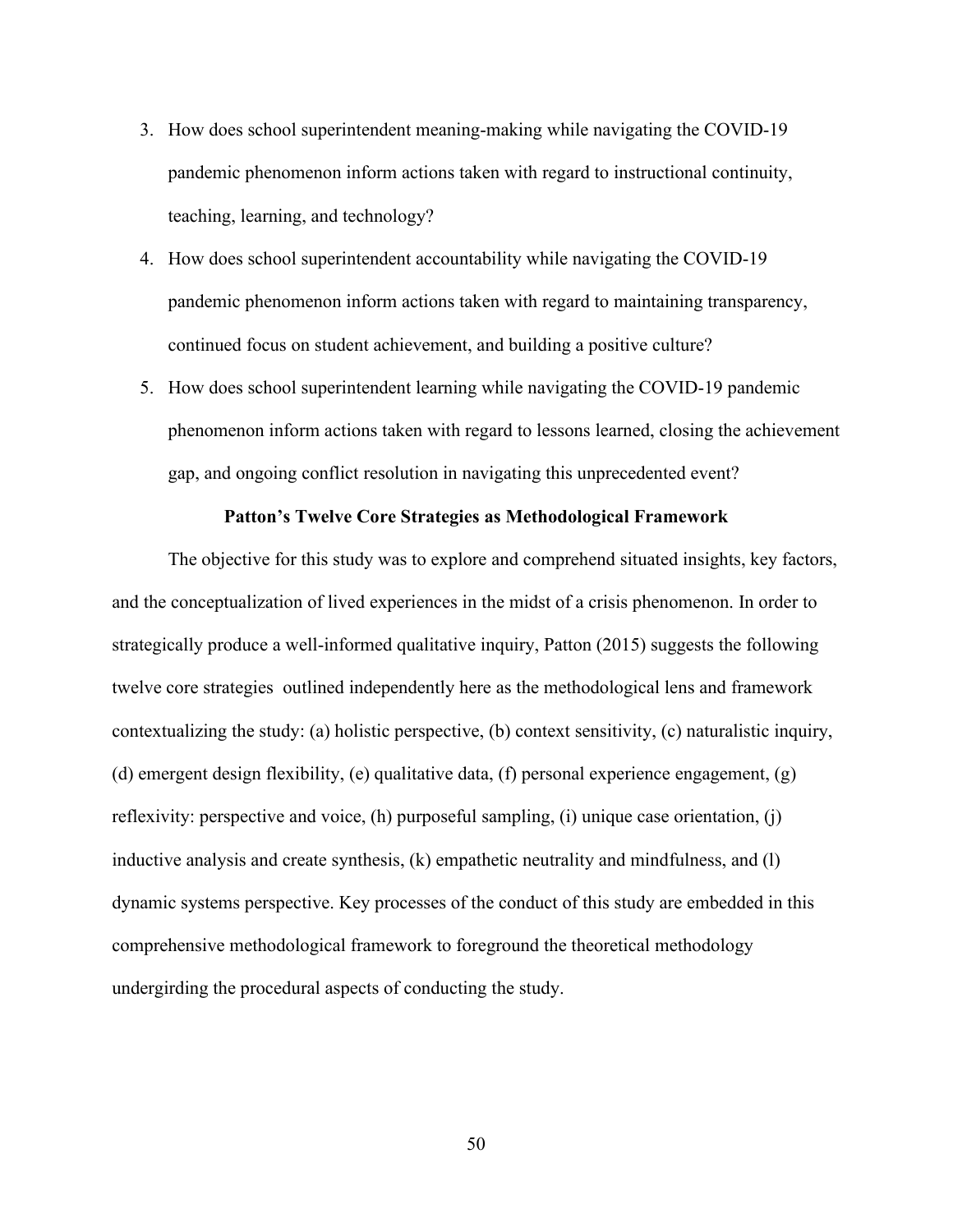## **Holistic Perspective**

An endeavor to combine qualitative data as a whole rationalizes a holistic approach when seeking a comprehensive and complete picture of a complex system developing *gestalt* that interconnects all variables involved (Patton, 2015). Due to the loss of inquiry independence, this type of perspective becomes extremely dangerous in terms of identifying a central unifying consensus (Patton, 2015). When examining the data, Marshall and Rossman (2016) emphasize the importance of immersion during the process and the potential repercussions of continuing to cut and compress for the sake of streamlining. Rather than minimizing the data, Saldana (2015) summarizes the thought process by *condensing* the data while keeping the crucial variables that bring value to the final product.

Marshall and Rossman (2016) also claim that stating the research study's purpose is important when deciding on techniques, such as whether to *explore, explain,* or *describe* a phenomenon and to what extent. When contemplating a holistic approach to a study, a researcher may consider thinking assertionally, ready to create summative claims backed up by evidence and embracing key linkages of connection within the qualitative inquiry.

#### **Context Sensitivity**

As a researcher with a sense of context sensitivity, it is critical to comprehend every component of the study while also developing intense degrees of reflection in light of the ultimate product's practical and utilitarian usefulness (Saldana, 2015). Thinking interpretively, according to Saldana (2015), promotes the researcher to inherit a high level of understanding in order to assure compassion and context. Patton (2015) also integrates naturalistic inquiry approaches that emphasize context in the findings, concentrating on best-case designs and methods to carefully fit unique concerns and demands.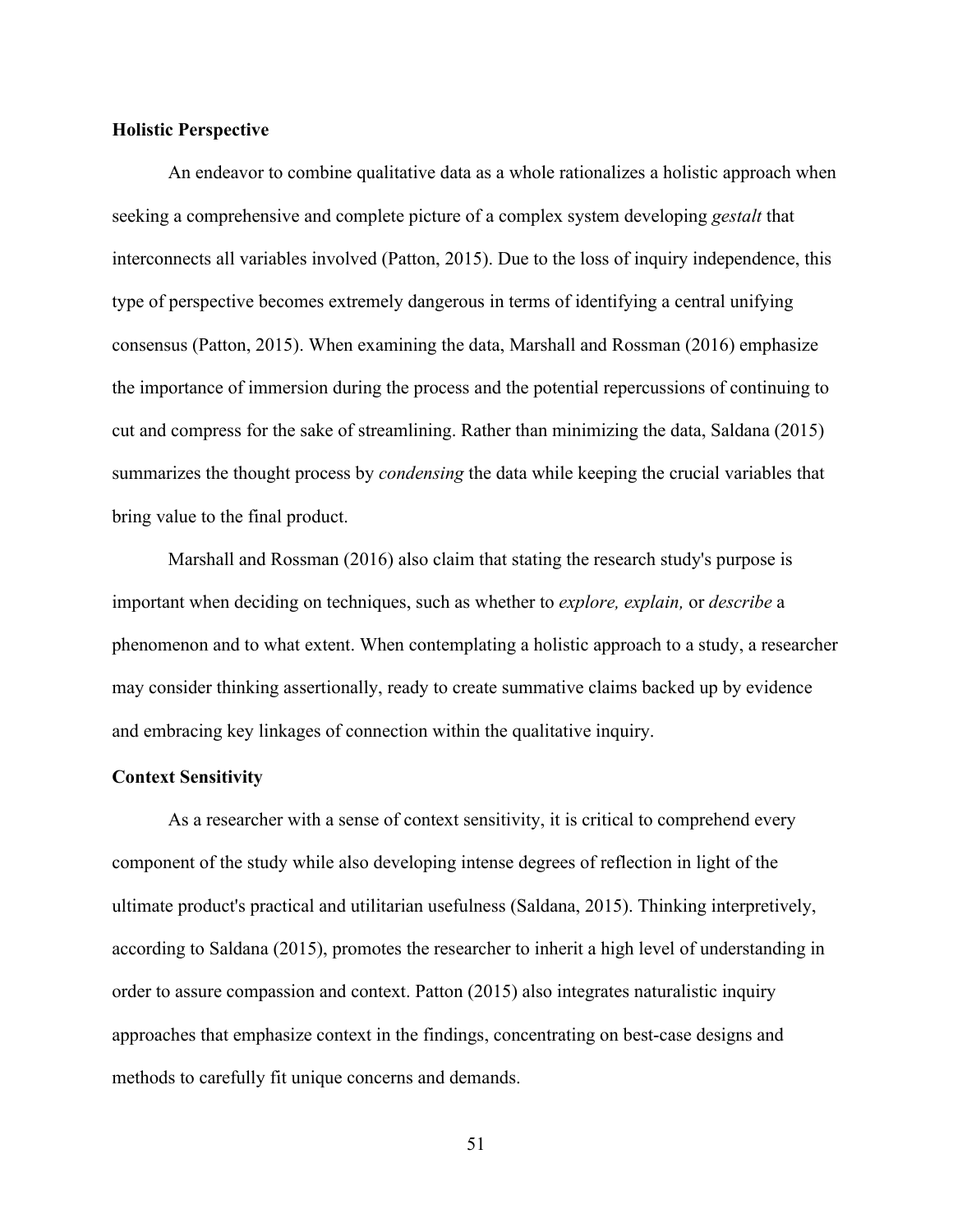A study should be designed to be reasonable in size and complex (Marshall and Rossman, 2016). Marshall and Rossman (2016) warn the novice not to establish criteria that can have a negative impact on the outcome in order to complete the study quickly. Saldana (2015) explains how our brains are wired to perform efficiently in order to achieve accuracy throughout the qualitative process. Complex thinking offers a researcher the impression that there are no clear answers and that the phenomenon is complex.

The researcher offered each participant the opportunity to select the interview site and also offered a virtual platform that could be utilized as well. It was important to the researcher that the participants felt comfortable in the environment where they were interviewed so that they would express their ideas and share great depth and detail. Patton (2015) suggests the following as a foundation to set the stage for high quality interviewing: 1) ask open-ended questions, 2) be clear, 3), listen, 4), probe as appropriate, 5) observe, 6) be both empathic and neutral, 7) make transitions, 8) distinguish types of questions, 9) be prepared for the unexpected, and, 10) be present throughout (p. 428). The researcher began each interview with a mindset of not only striving to establish rapport with the participants, but also eliminating the thought of being judgmental (Patton, 2015).

## **Naturalistic Inquiry**

Saldana (2015) emphasizes the importance of reflection, which helps one to reflect on the ongoing emergence of phenomena, hence enhancing personal understanding when it comes to meaning or making sense. These types of observations, according to Patton (2015), occur in realworld contexts such as a basic discovery procedure or an open-ended interview environment. This form of study is one that observes the real world as it happens without meddling (Patton, 2015).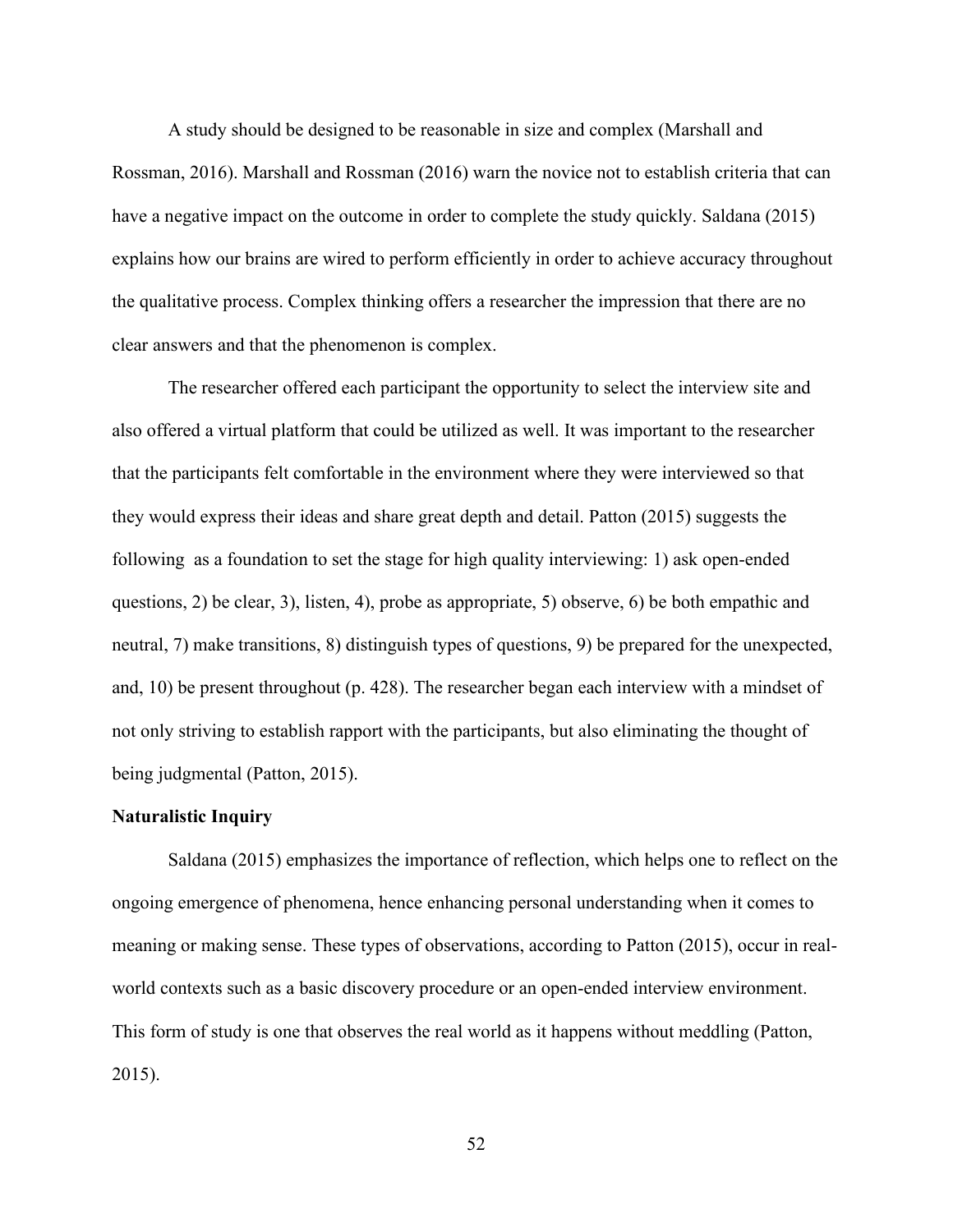Understanding the framework around each methodology approach is critical for a researcher going through the qualitative process during the initial research design framework (Saldana, 2015). This form of open-ended interviewing style is commonly used in investigations, allowing an investigator to ask open-ended questions only for a response rather than back-andforth conversation.

## **Emergent Design Flexibility**

The open-ended nature of naturalistic inquiry yielding comprehensive discoveries gave rise to emergent design flexibility (Patton, 2015). According to Marshall and Rossman (2016), qualitative research genres are critical in the study of social phenomena that often occur in the natural world, drawing on a variety of approaches that respect the humanity of all study participants. In essence, the researcher is guided towards interpreting complex findings holistically and systematically (Marshall & Rossman, 2016). It was imperative throughout the research phases that action, reaction, and interaction took place for observation and analysis purposes (Saldana, 2015). By utilizing these interconnected processes every time qualitative inquiry is conducted, one is able to stay consistent around each social condition that influences and affects daily lives (Saldana, 2015).

Due to the constant change that those in public education face daily, emergent design flexibility is an approach that is beneficial in the academic research framework. Annually, students advance to the next grade level with progressing world-views, evolving stages of maturity development, and higher expectations forthcoming. Patton (2015) paints a clear picture of pointing out the finalization of one's research once data is analyzed and re-directed theoretically.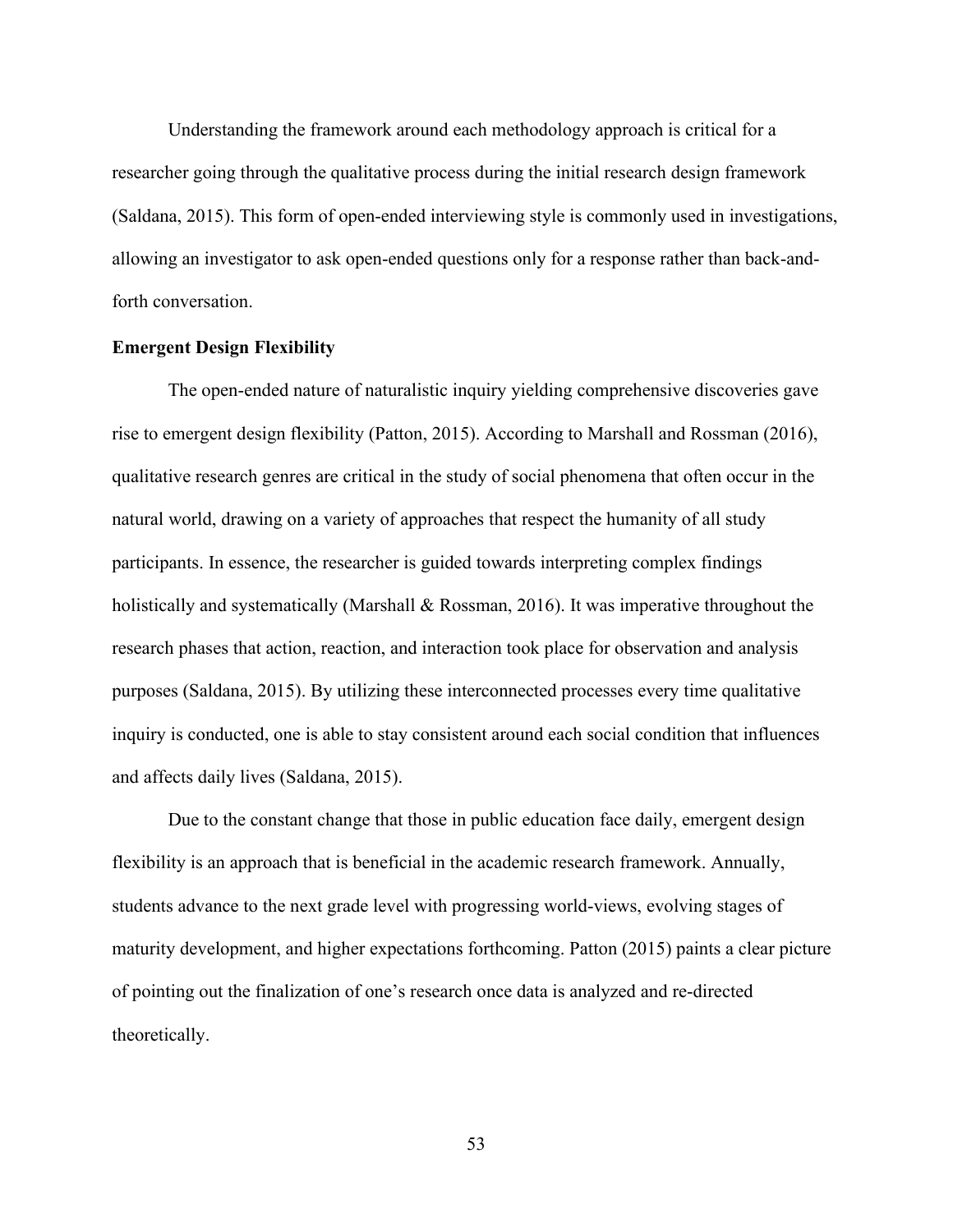## **Qualitative Data**

Research developed through a naturalistic inquiry design, where interpretive perceptions are evaluated, make up the foundations of what qualitative data means (Patton, 2015). Patton (2015) provides examples of where qualitative data can be collected, such as in quotations, observations, and excerpts from documents. In addition, when conducting a study with participants involved, Patton (2015) specifies how data can be acquired if random selections are made and the story gives insight into the nature of a naturalistic inquiry. Marshall and Rossman (2016) describe the phenomenological approach that makes an impact on qualitative data in which it seeks to explore and analyze the meaning of individually-lived experience. According to Marshall and Rossman (2016), it is imperative that experiences are analyzed as unique expressions and then compared during the evaluation process.

Saldana (2015) asserts how thinking subjectively is a model that must be understood to enable a researcher to be cognizant of instances in which personal feelings and values have an influence on the inquiry and data that comes from it. Thinking critically is one method that Saldana (2015) describes to allow the researcher to take sides on the social or moral issue and examine the status quo from various lenses. In summation, qualitative data is designed to "tell a story" for those who are interested on the inquiry (Patton, 2015).

## **Personal Experience and Engagement**

According to Patton (2015), one method of qualitative research that allows researchers to get close to their subjects or feel the impact of the study personally is by going into the field directly and experiencing the inquiry. In doing so, one is able to feel the effects in a tangible way which also generates certain mind profiles such as thinking emotionally, empathetically, darkly, and spiritually. Having an awareness of participants' feelings and how those feelings stimulate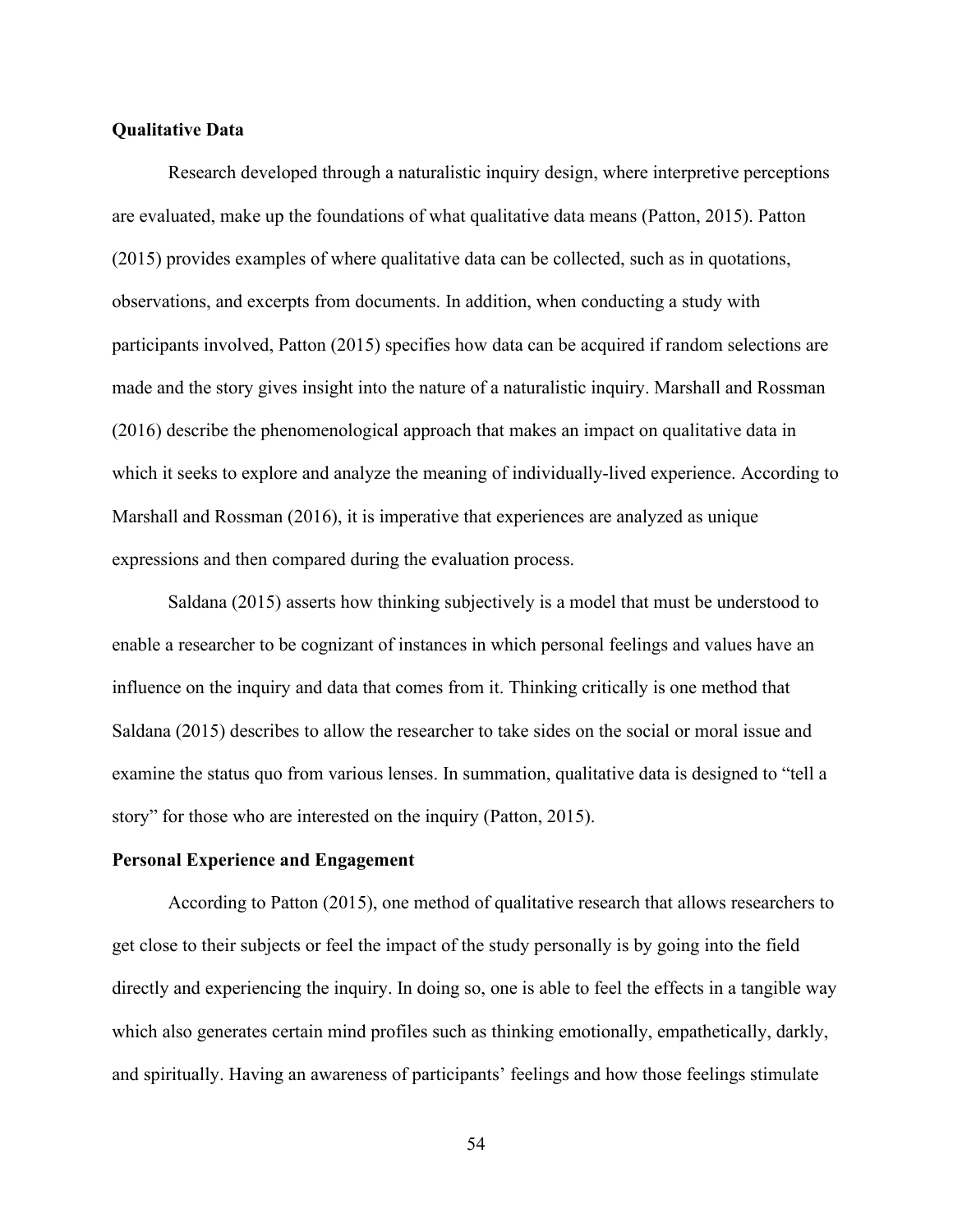action enables the researcher to gain the ability of having emotions during the study or analyzation of data phase (Saldana, 2015).

When it comes to educational leadership, (Saldana, 2015) stresses how impactful emotions are for students and staff who need to feel safe and secure in their environment before experiences can occur. During an interview, it is important to understand that the questions asked will have an emotional impact of the interviewee (Saldana, 2015). The researcher will begin each interview with a two-way observation mindset not only striving to establish rapport, but also eliminating the thought of being judgmental (Patton, 2015).

Having self-awareness is something that plays a vital role when a researcher is having personal experiences or engagement with their qualitative inquiry. According to Saldana (2015), thinking empathetically allows the researcher to put himself in someone else's shoes connecting deeply with their situations and seeing life through someone else's eyes.

In order to gain credibility and validity for the research being conducted, Marshall and Rossman (2016) discuss the need for the qualitative researcher to be g in the setting for a long period of time either through personal experience or direct contact with multiple sources.

#### **Reflexivity Perspective and Voice**

Reflection is a practice which enables one to simply take a step back and think critically on the situation at hand. According to Patton (2015), reflexivity is an approach of taking that reflection and intensifying the process in the in-depth, interpersonal nature of a study. Reflexivity allows for the ability to think deeper about how we think as researchers critically self-explore.

Saldana (2015) posits that data analysis will be enhanced through the higher levels of awareness and clarity brought through reflexivity. In addition, implementing a refraction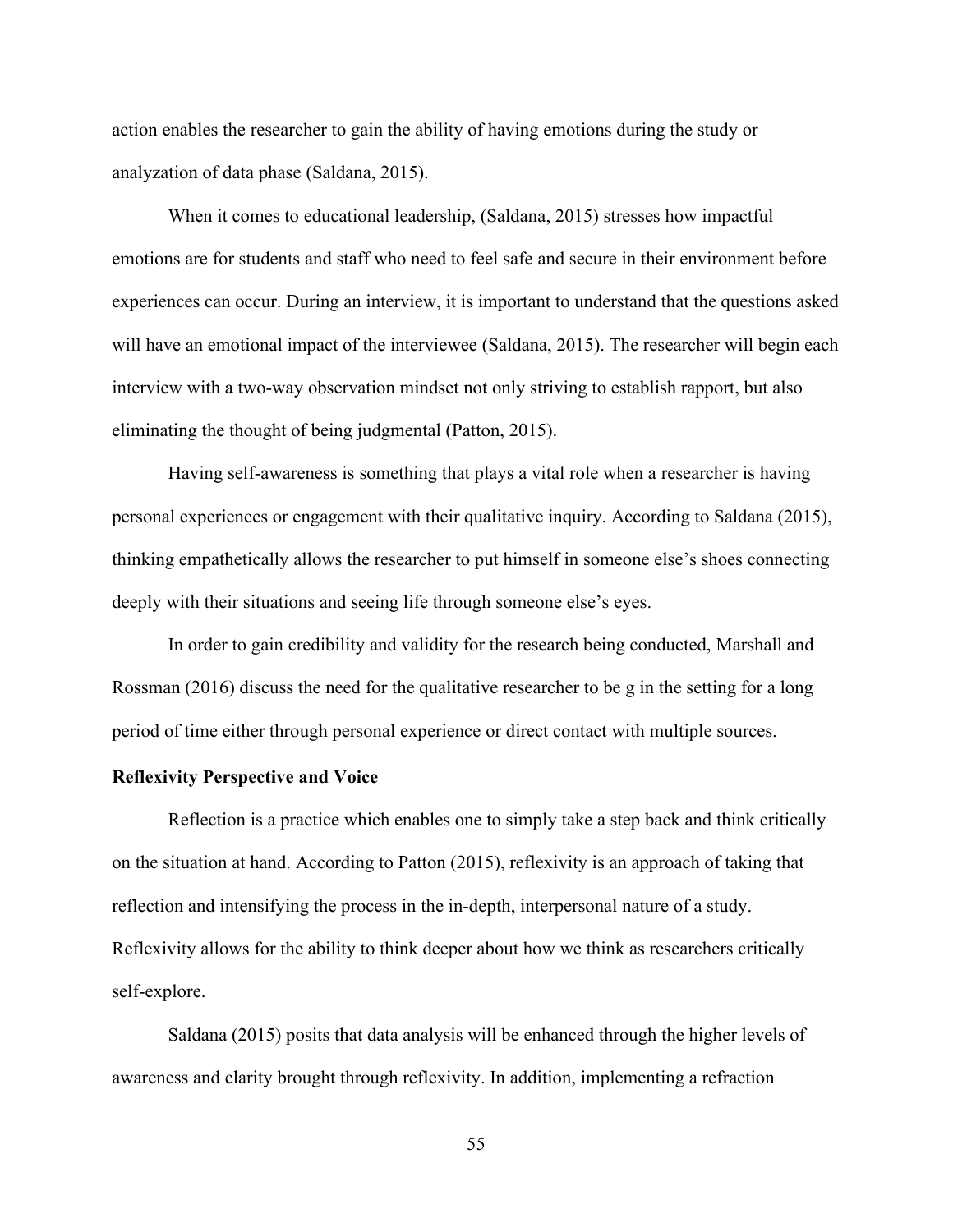perspective which focuses on critical thinking and problem solving skills will also captivate interpretations diverging them into independent inquires to potentially revisit for clarity.

In an attempt to tell a story once qualitative data analysis is complete, Marshall and Rossman (2016) share alternative understanding mechanisms that can illuminate a researcher's data and provide for deeper evaluation. In the real world, the researcher has found himself in situations where personal decisions create a domino effect for those within the organization. In essence, qualitative research is vital to any situation that can be solved with proper observation, data analysis, and reflexivity to ensure clarity and dependability.

## **Purposeful Sampling**

Marshall and Rossman (2016) clearly state how vital well-developed sampling is for the soundness of any study, which is the process that must be completed after the site, population, and phenomenon is selected. According to Patton (2015), selections of sampling can sometimes be intentional or purposeful due to inquiry interest and the degree of in-depth examination desired.

The researcher conducted six separate interviews focused on identifying common themes. The type of inquiry utilized revolves around comprehensive accounts from each participant's experience, both past and present. A phenomenological interviewing approach was used to elicit a personal description of lived experiences (Patton, 2015). From the onset, the researcher focused on documenting the "who, when, where, and what" of social life as described by Saldana (2015) when it came to the discovery process.

The use of purposeful sampling focused on identifying six Texas superintendents who were employed as a superintendent since March 1, 2020. The participants selected also still employed as a superintendent of schools when the interviews were conducted in order to yield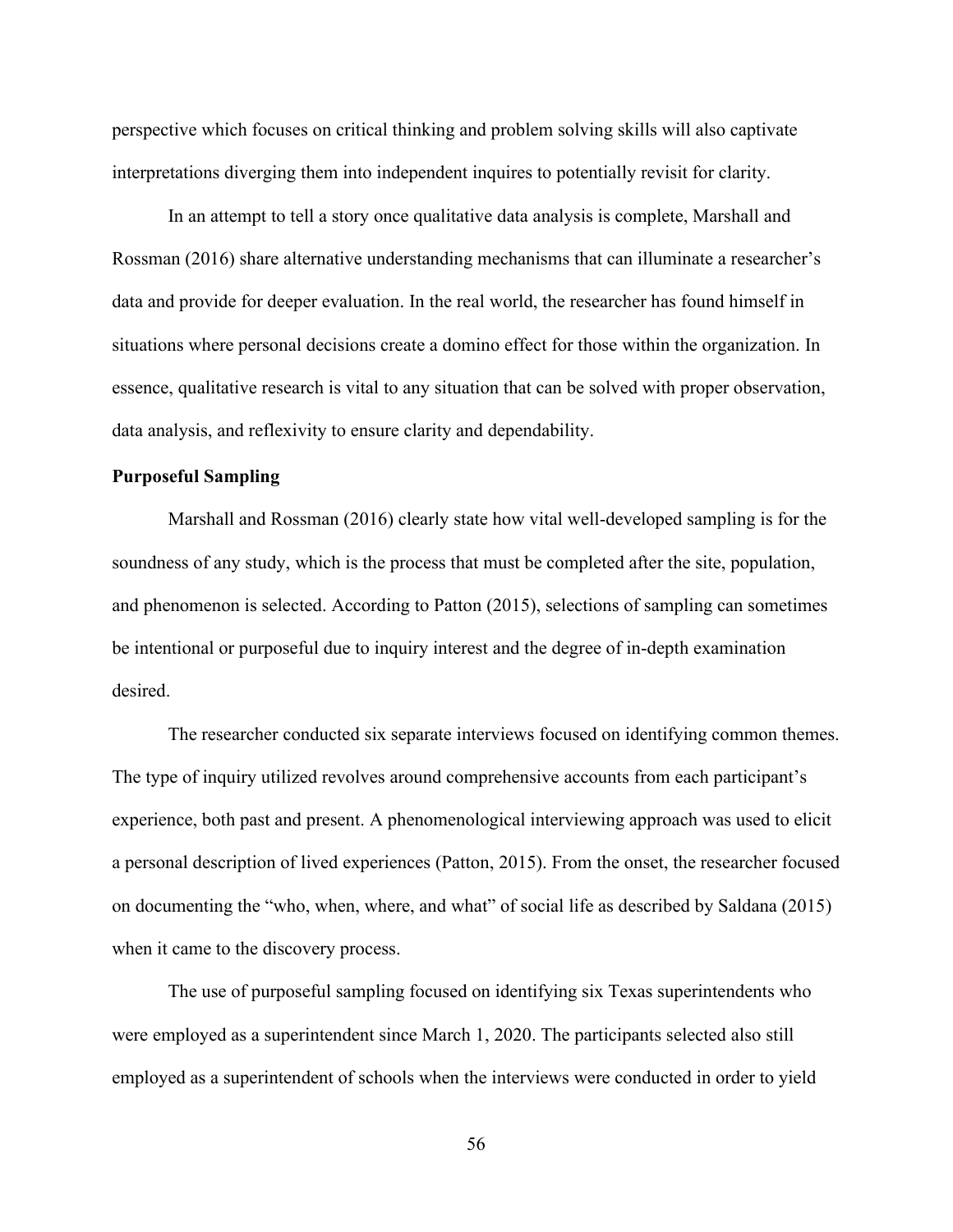rich insight and understanding of the phenomenon under investigation (Bloomberg & Volpe, 2016). The strategic approach employed in conjunction with purposeful sampling was "criterionbased sampling" in which Bloomberg and Volpe (2016) assert that this approach works well when all the participants studied represent people who have experienced the same phenomenon.

The snowball sampling technique was implemented in order to aid trustworthiness and credibility across the study in which the researcher depended on networking to find participants willing to interview (Ghaljaie, Naderifar, & Goli, 2017). According to Etikan, Alkassim, and Abubakar (2016), this type of non-probability sampling method generates a chain of referrals due to the social connections an initial respondent has in the population. Marshall and Rossman (2016) shared three interrelated concerns that a research should weigh when considering writing a proposal for a research study: 1) do-ability, 2) should-do ability, and 3) want-to-do ability. These three considerations allow a researcher to answer basic questions or the realistic contributions that will come from the final report after completion. The "do-ability" specifically considers feasibility such as resources, access, and knowledge in order to pursue a research study which incorporates purposeful sampling strategies emphasized on identifying participants for a study or selecting a precise location to conduct the study (Marshall & Rossman, 2016).

# **Personal Experience and Engagement**

According to Patton (2015), one method of qualitative research that allows a researcher to get close to their subjects or feel the impact of the study personally includes direct exploration in the field and experiencing the inquiry. In doing so, one feels the effects in a tangible way which also generates certain methods of mind profiles such as thinking emotionally, empathetically, darkly, and spiritually. Having an awareness of participants' feelings and how those feelings stimulate action enables the researcher to gain the ability of having emotions during the study or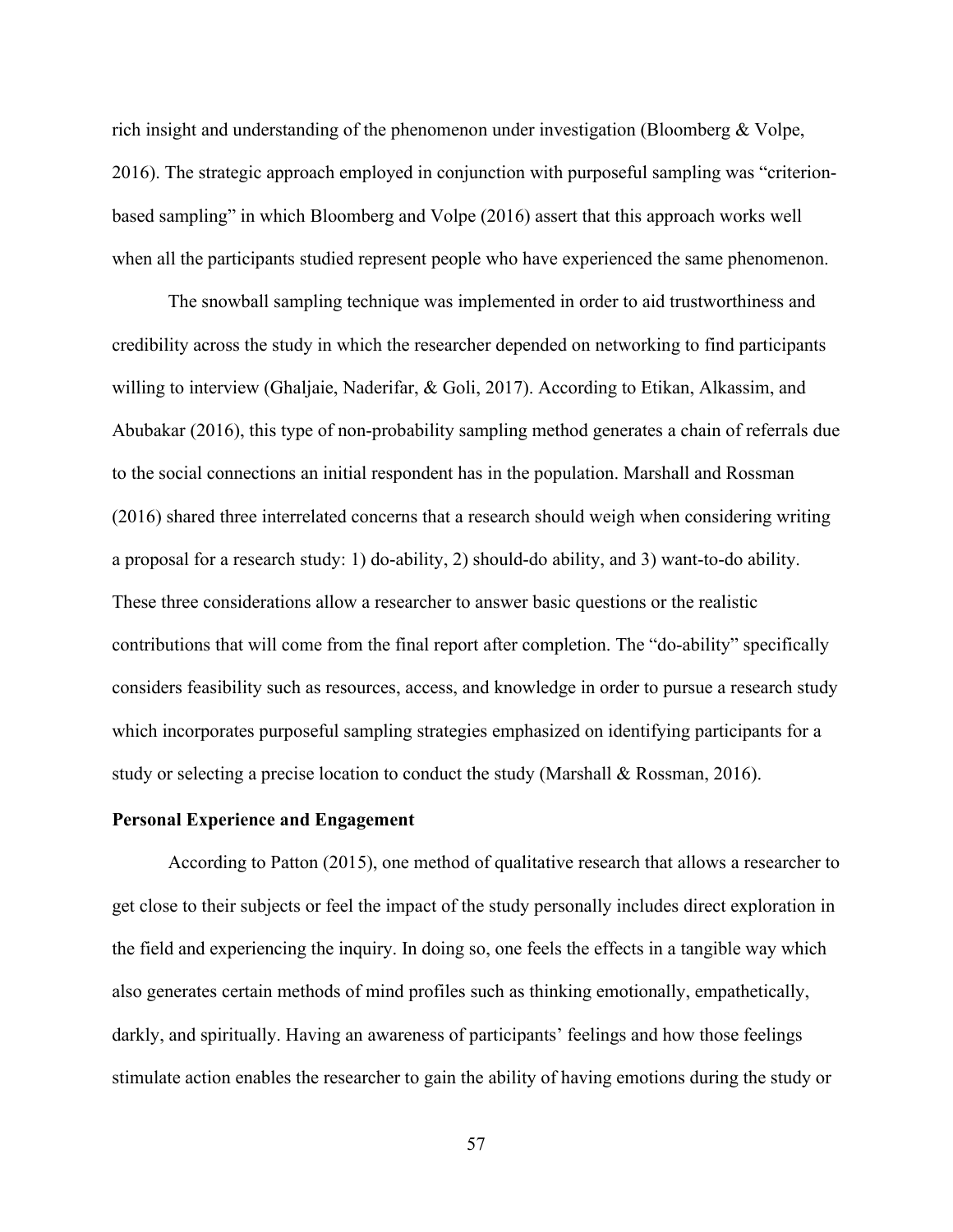analyzation of data phase (Saldana, 2016) When it comes to educational leadership, Saldana further stresses how impactful emotions are for students and staff who need to feel safe and secure in their environment before experiences can occur.

During an interview, it was important to understand that the questions asked would have an emotional impact on the interviewee (Saldana, 2016). During the study I completed where school administrators were asked to give their perceptions on the impact a superintendent has in schools, I was careful to develop questions with consideration for the level of comfort I wanted them to experience during the process.

#### **Unique Case Orientation**

When conducting an interview, researchers have the advantage of taking control and being creative not only with the questions, but also diving in depth with a deep discussion and capturing high quality details about the topic of interest (Marshall & Rossman, 2016). According to Patton (2015), each case is individually vital and unique in respect to specific qualitative analysis which requires a sense of holistic responsibility from the researcher focused on interpreting effectively. Using an ethnographic interview approach (Marshall and Rossman, 2016) is helpful to allow the researcher to learn and focus on the participants' explicit worldviews regarding the study at-hand by individualizing their perspectives and firsthand encounters. In addition, Marshall and Rossman (2016) openness and trust must be exercised during a narrative inquiry that seeks to understand sociological questions on participants' unique lived experiences.

Saldana (2015) encourages the researcher to think narratively when dealing with a storied account, representation, and knowledge of lived experiences. The researcher is more than likely going to generate several different storylines, depict through monologues from the interview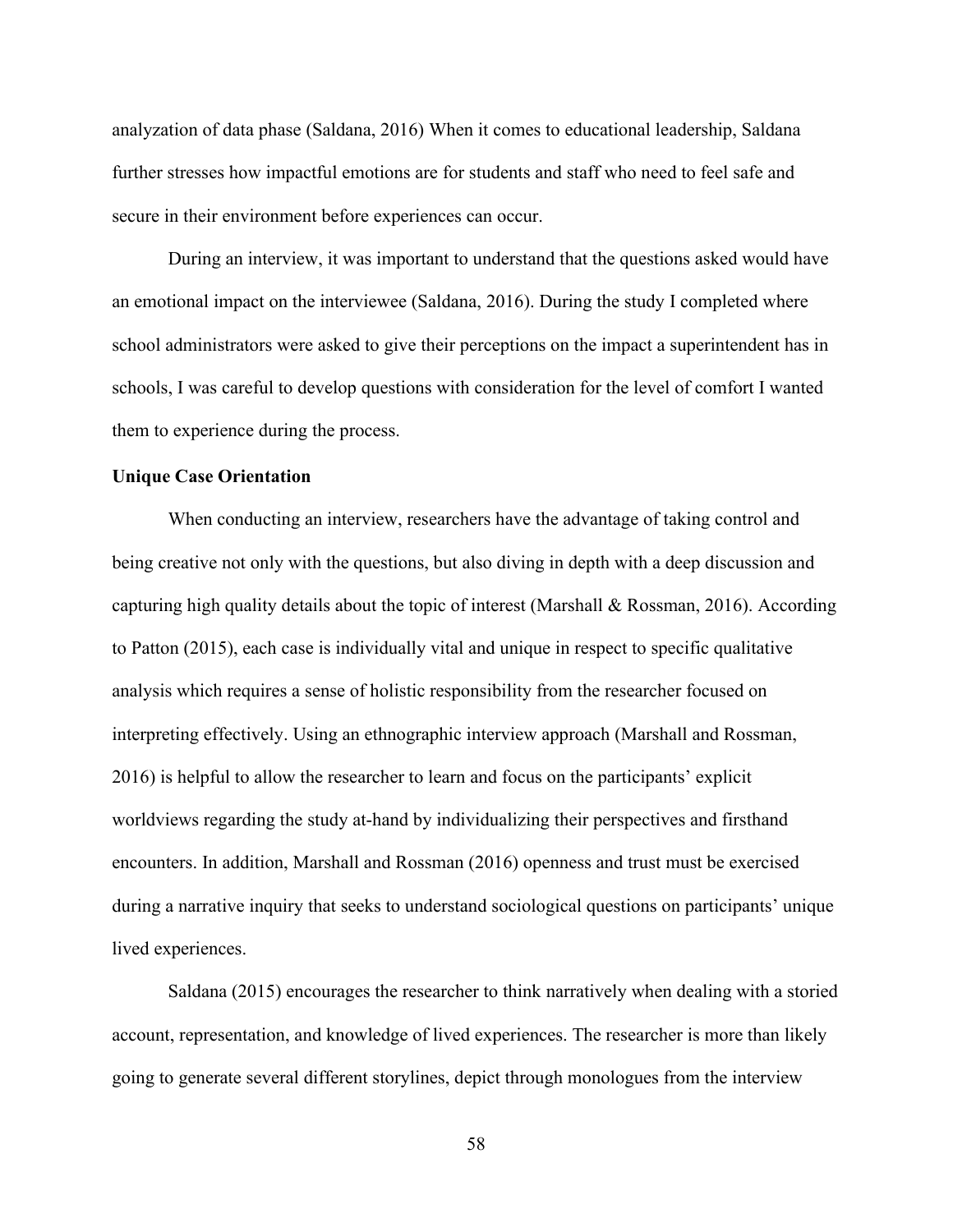review process, and document dialogues and themes that are unique to the social experience under examination.

#### **Inductive Analysis and Creative Synthesis**

According to Patton (2015), a researcher must determine the variables that play a vital role based on initial observation of the phenomenon and from there project anticipated outcome measurements. In essence, utilizing an inductive approach for a mixed-methods study is common for further analyzation and unmeasured or unanticipated factors that emerge (Patton, 2015). Having an exploratory thought process and thinking conceptually enables the researcher to be open for investigation (Saldana, 2015). Saldana (2015) asserts the value that reference points for comparison offer during the exploratory and discovery process making more and inductively more sense as the researcher continues to study the inquiry.

In public education, accountability expectations have continued to emerge due to the ongoing growth and advancements that the world experiences. Marshall and Rossman (2016) describe the importance of developing the conceptual framework that drives the focus and purpose towards uncovering what is relevant and problematic, providing evidence that potential significance for exploration is necessary. As related to accountability expectations, many variables such demographics, the economy, and resource management spark an interest to continue exploring for stronger results.

## **Empathetic Neutrality and Mindfulness**

Saldana (2015) argues that thinking empathetically enables a researcher to dive deeper into the qualitative realm of research. When conducting a qualitative research study, it is imperative to understand the middle ground that must be found when it comes to personal involvement, judgments, and observations (Patton, 2015). According to Patton (2015),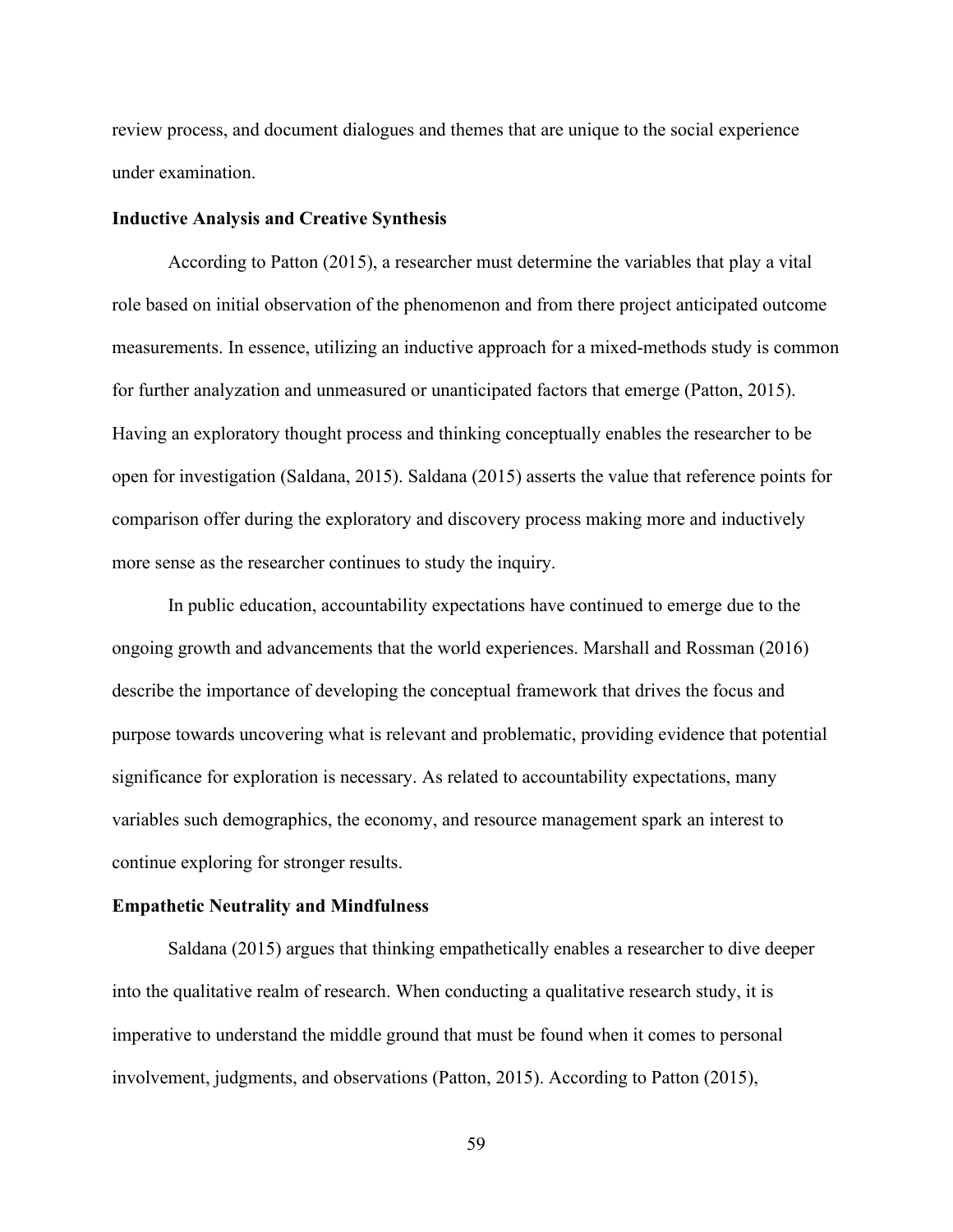empathetic neutrality is designed to enable the researcher in understanding the situation at hand without any form of judgment. Marshall and Rossman (2016) assert that the success of qualitative inquiry relies specifically on the interpersonal skills of the researcher such as building trust, good relations, and rapport and the like. Conducting a qualitative study would be substandard if a researcher attempted to complete the task without having an empathetic understanding of and profound respect for the perspectives of others (Marshall & Rossman, 2016).

Saldana (2015) affirms that empathy is having a cognitive perception and emotional reflection of someone else's feelings. The discipline that one has as a researcher which comes from their own personal adolescence, background, and experience plays a vital role during a qualitative study that requires an inclusive connection (Saldana, 2015). Thinking phenomenologically also allows a researcher to explore the research from someone else's point of view eliminating your own value system and worldview (Saldana, 2015).

Cognition becomes a vital component of being neutral throughout a qualitative study which leads to the creation of *verstehen* which means *understanding at a deep level* (Patton, 2015). In addition, Marshall and Rossman (2016) share the impact that "reciprocity" has during or after a study is complete. On top of providing a safe and conducive environment for those who are going to be interviewed, it is important to show acts of kindness as tokens of appreciation which can include having snacks available for them or anything that shows your mindfulness and true generosity.

# **Dynamic Systems Perspective**

Patton (2015) describes a qualitative study as being like a film that provides many dynamics throughout, versus a photograph that captures one moment in time. The world is full of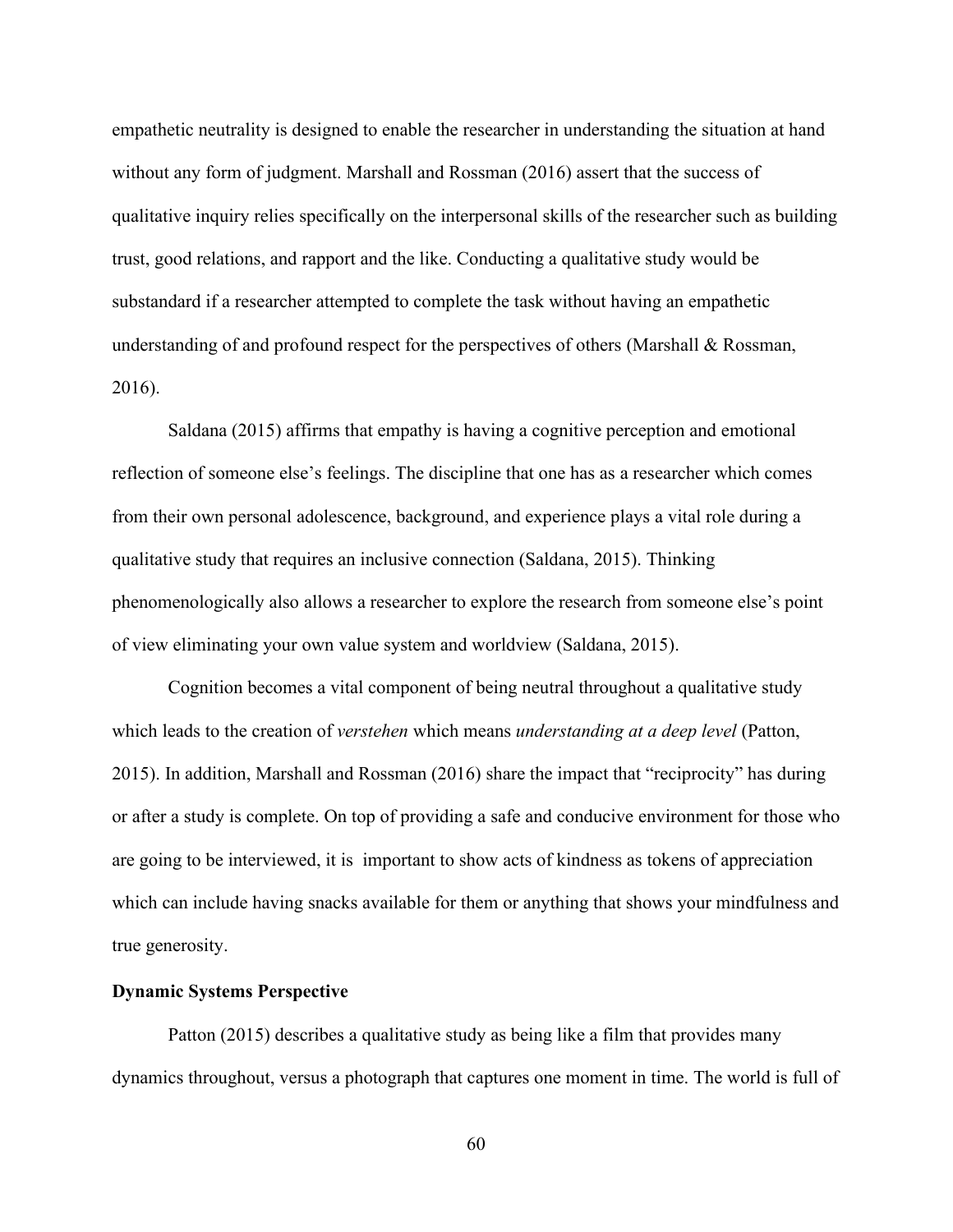dynamics which allows a researcher to have so many opportunities for inquiry. Every moment in life is full of decisions and changes that play a major role in society's trajectory. Knowing that change is a natural and inevitable part of humanity, Saldana (2015) encourages us as researchers to think analytically to learn something new about life with the intention to share discoveries found. Problem solving is one major goal that most researchers seek during a specific study which forms an induction approach, broadening the possibilities that occur within a dynamic system (Saldana, 2016). Saldana (2015) also argues that thinking conceptually allows a researcher to frame an idea rather than an object due to the ever-changing social phenomenon. When you are dealing with lived experiences and humanity, it is imperative to understand that everyone thinks differently and has something going on in their unique lives which play a vital role in their answers during an interview, reactions in a situation, or approach toward you as a researcher. Marshall and Rossman (2016) illustrate how dilemma analysis produces thematic coherence where the participant is within a deep thought process sharing different sorts of dynamic data for research purposes. In addition, the real-life, respondent-generated dilemma can have a viable impact which enables respondents to open up about their lives as openly as possible, thus generating responses in a more naturalistic fashion (Marshall & Rossman, 2016).

#### **Trustworthiness and Credibility**

Throughout the research phase of this project, the researcher utilized a four-triangulation process which focuses on combining multiple data sources in order to reach a level of agreement on the qualitative analysis at hand (Patton, 2015). Trustworthiness and credibility were key variables that the researcher kept in mind throughout the entire project.

Six interviews were conducted with current school district superintendents which all work for a public-school system. A series of questions was asked to each participant driven about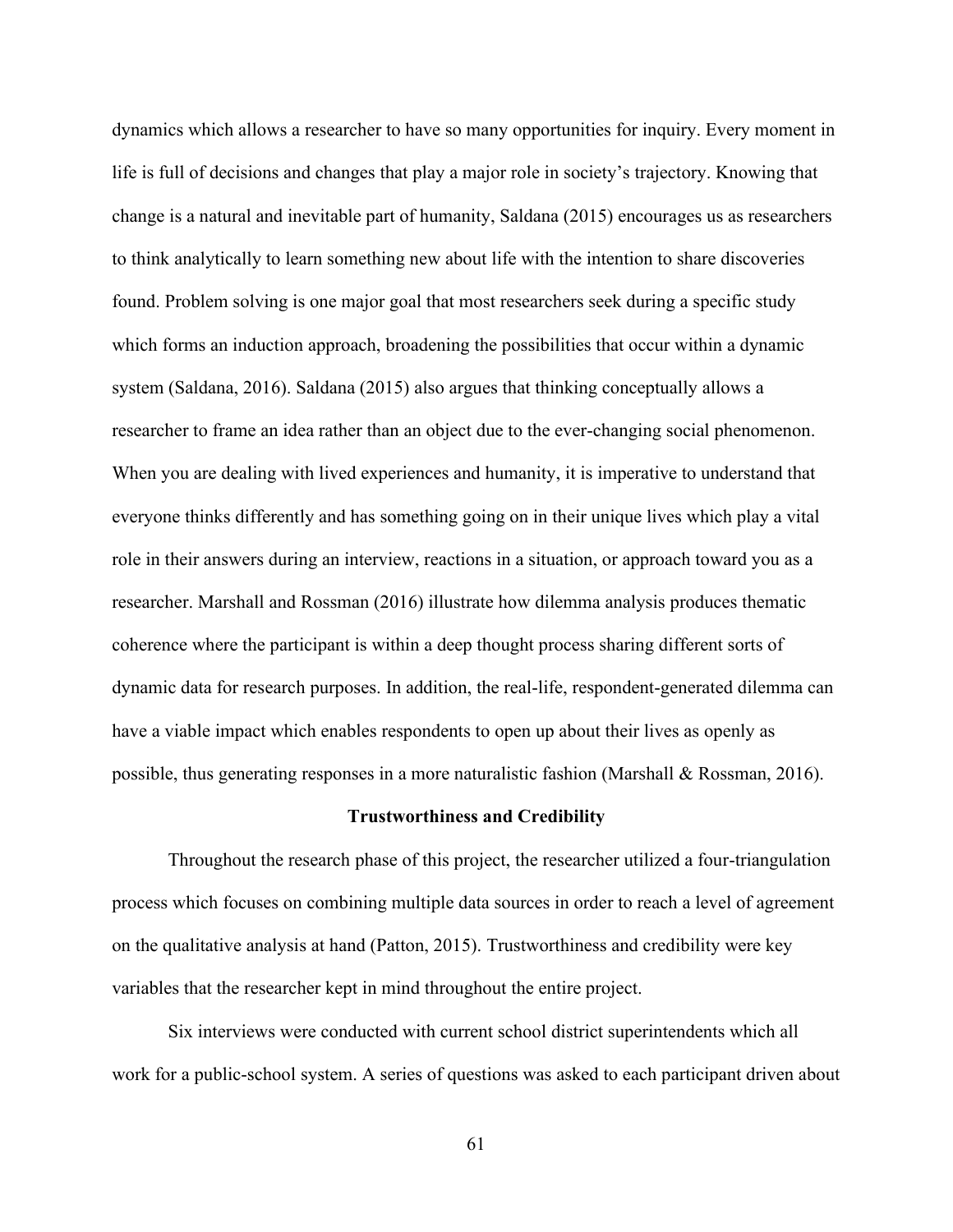their respective perceptions on the impact the COVID-19 pandemic had on public education. It was imperative that the researcher establish trust with each participant such as sharing with them that real names would not be used on this project.

The researcher utilized the Erlandson et al. (1993) naturalistic inquiry methodology. This strategy will be focused on enabling the participants to contrast the reality they experienced in the midst of the pandemic so that the interpretation of the perceived reality is extensively rich (Erlandson, et al., 1993). Establishing credibility through identifying the compatibility of the constructed realities from the participants generated opportunities for peer debriefing and member checks (Lincoln & Guba, 1985; Erlandson et al., 1993). A strategic approach to collect sufficient detailed data from the respondents and interpret with precision was be prioritized by the researcher in order to establish transferability (Lincoln & Guba, 1985). The use of dependability strategies also instilled trustworthiness and credibility for the inquiry assuring the reader that confirmability strategies such as an audit was conducted and the study was validated (Lincoln & Guba, 1985; Erlandson et al., 1993).

## **Data Collection Process**

At the beginning of each interview, the researcher shared the criteria of the study which would be shared publicly after completion. The data collection process included audio recording to log the entire conversation. The researcher did his best to make each interviewee feel safe and ensure that the environment was conducive to encouraging the informant to talk. Patton (2015) notes that, "As a good hammer is essential to fine carpentry, a good recorder is indispensable to fine fieldwork" (p. 472).

According to Patton (2015), the moment after every interview is critical to the rigor and validity of qualitative inquiry due to guaranteeing the quality of the data. In essence, the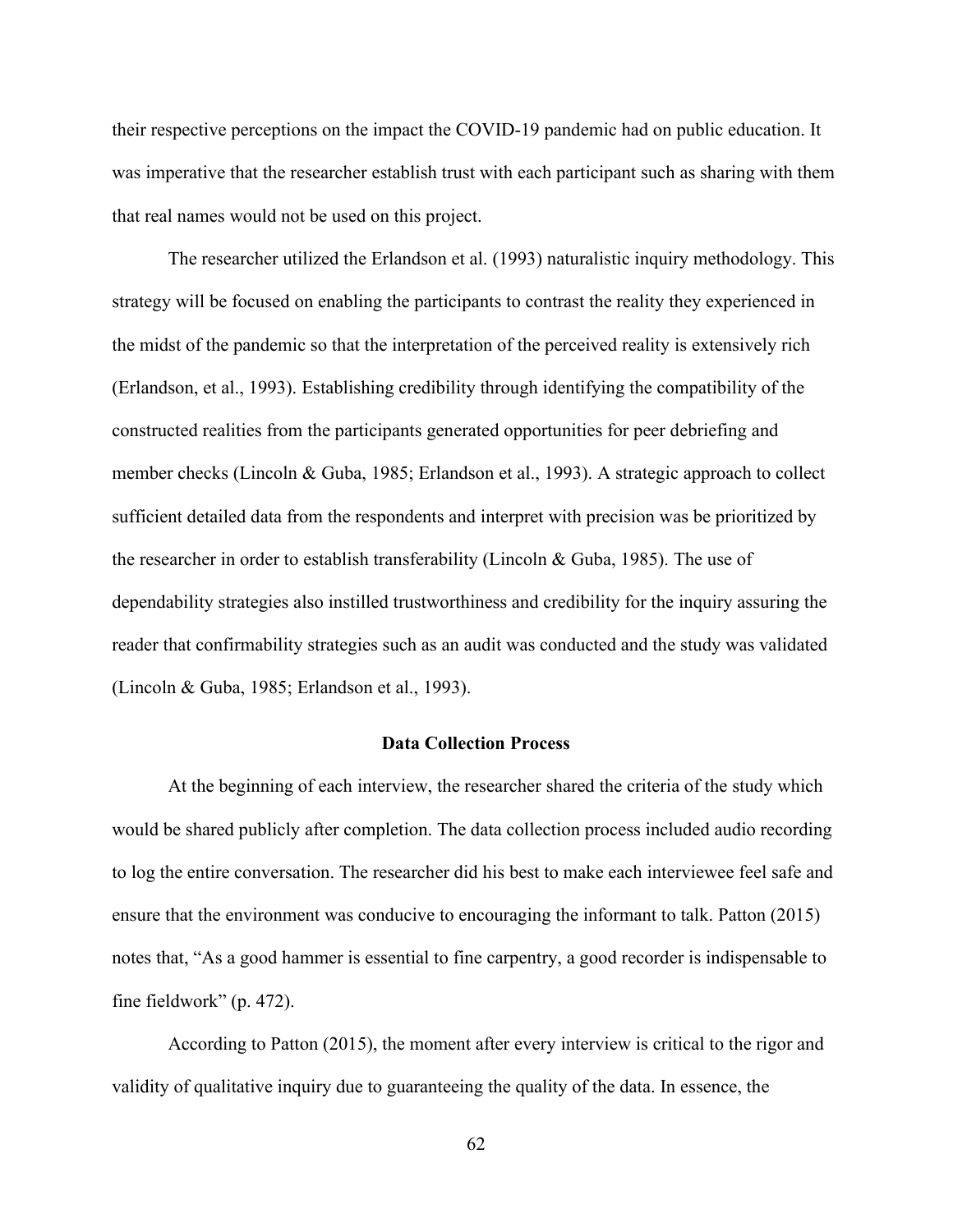researcher ensured that the recorder worked properly and asked each participant if they had anything to add once the recorder was turned off (Patton, 2015).

Each interview was transcribed word for word. The researcher created an Excel spreadsheet and sought common themes that all participants alluded to during their respective interviews. It was imperative the patterns and themes were identified in order to ensure a strong foundation for analysis (Patton, 2015). Patton (2015) emphasizes that getting organized for analysis begins with an inventory of what the researcher obtained. Bloomberg and Volpe (2016) connote the importance of the findings which must be focused on data rather than the researcher's own preconceptions, in which reflexivity is required. The researchers process aligned with Bloomberg and Volpe (2016), who defined reflexivity as "a deep awareness on the part of researchers of their own preconceptions and assumptions and reflection on their roles and emerging understandings while engaged in the research process" (p. 153).

Vogt, Vogt, Gardner and Haeffele (2014) assert that a code is a researcher-generated construct that symbolizes or translates data attributing interpreted meaning to each individual datum for later purposes of pattern detection, categorization, assertion, or proposition development, theory building, and other analytic processes (p. 13).

First and second cycle coding as described by Saldana (2016) was implemented throughout the coding process. Attribute coding played a vital role during the coding process in which Saldana (2016) asserts the logging of essential information is prioritized based on the contexts for analysis and interpretation. Structural coding which is known as question-based coding was also applied with the expectation of identifying large segments of in-depth analysis from the interviews (Saldana, 2016). The application of value coding that Saldana (2016) shares was also be implemented throughout the first cycle process where data reflecting the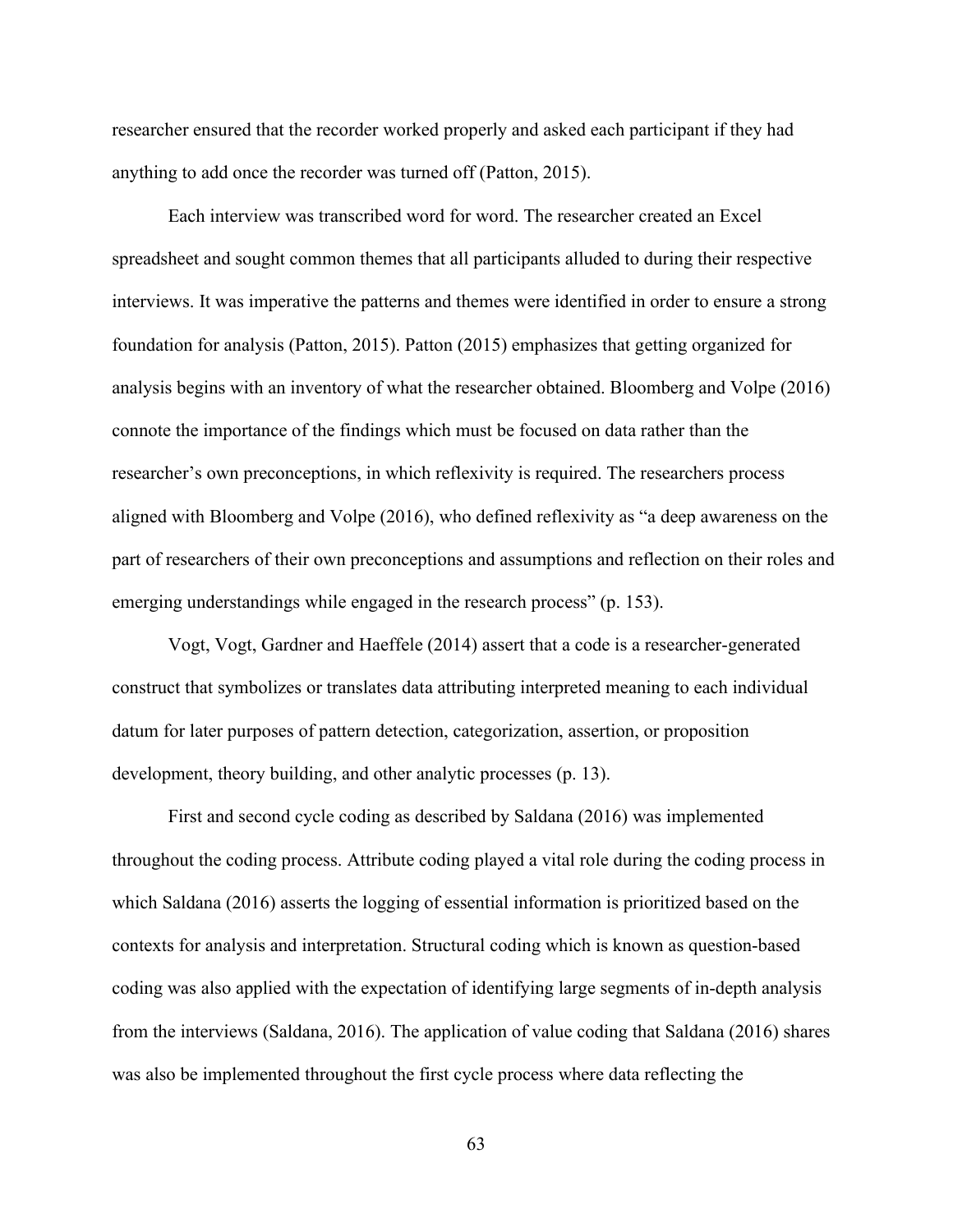participants' values, attitudes, and beliefs of the study provided the researcher with effective data. A narrative coding approach was also embedded into the coding process whereas storytelling becomes the key factor in exploring intrapersonal and interpersonal experiences and actions that participants reveal during the interview process (Saldana, 2016).

Nonetheless, all themes were analyzed for similarities in the second cycle (Saldana, 2016). "The primary goal during the second cycle coding is to develop a sense of categorical, thematic, conceptual, and/or theoretical organization from your array of first cycle codes" (Saldana, 2016, p.234). The use of pattern coding was processed with the goal of identifying emergent themes, summarizing large amounts of data into smaller numbers of analytical data seeking relationships from all the conducted interviews (Saldana, 2016).

# **Data Analysis**

Patton (2015) discusses how qualitative inductive analysis generates new concepts, explanations, and results which are designed to link together to discover themes within the data gathered. Each interview the researcher conducts was transcribed verbatim following a coding method created in a Microsoft excel spreadsheet. Patton (2015) stresses the importance of classification due to the chaos that may be created without it. The researcher will seek to discern common themes based on each interview individually as well as collectively across interviews. Common themes will be identified from each interview and all interviews will be coded in several rounds until the point of saturation is evident. Saldana (2016) suggests that throughout the coding process, theming may stem from a single word to a full sentence or multi-word phrase. Additionally, all themes will be analyzed for similarities as it related to the second cycle of coding (Saldana, 2016). Specific coding strategies relative to Saldana (2016) will be articulated as they emerge.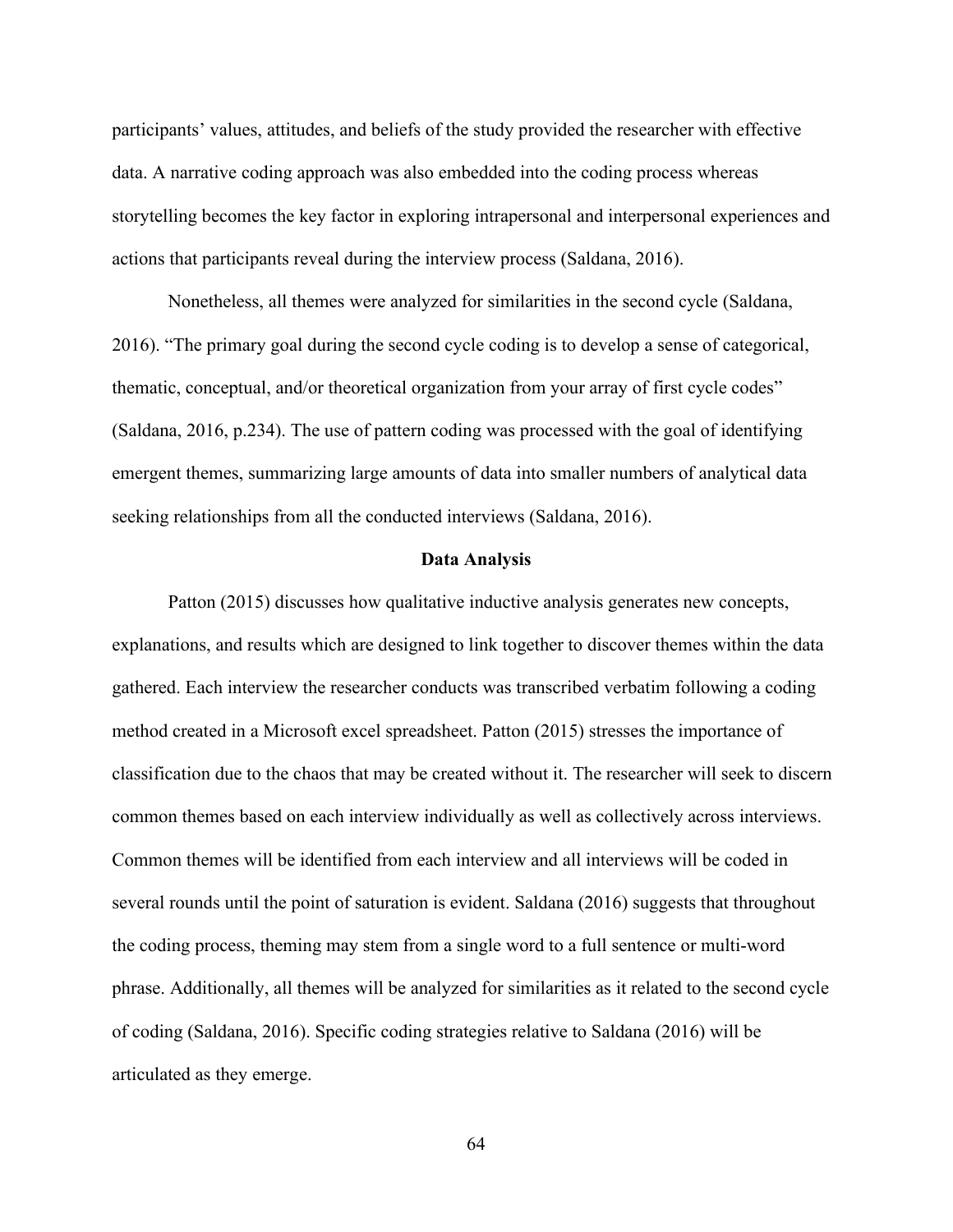#### **Summary of Methodology**

The objective for this study was to identify key themed experiences superintendents had during the COVID-19 pandemic. A one-point-in-time approach was utilized as the method of data collection which involved one interview per participant (Patton, 2015). During the design phase of this study, critical trade-offs were made not only when it came to the selection of each question that would be asked, but also the number of questions, the selection process of the individuals, and even the location of the interview. Patton (2015) describes the trade-offs in design as a vital component of each study where prioritization is a key element to practice during the framing of research or evaluation. Patton (2015) also places emphasis on social construction for evaluation. In this study, this is accomplished through the collection of different perspectives one might have by utilizing open-ended interview questions and then completing an examination of each participant's perception.

Researchers must establish competence explicitly and implicitly if they are truly seeking validity and reliability from the qualitative study considered (Marshall & Rossman, 2016). According to Marshall and Rossman (2016), it is imperative to articulate a soundly-designed project which leads to trustworthiness overall. Saldana (2015) asserts that thinking connectively enhances the potential for relativity with the world through your research which is originally designed to build relational, emotional, or unified connections with between the variables involved.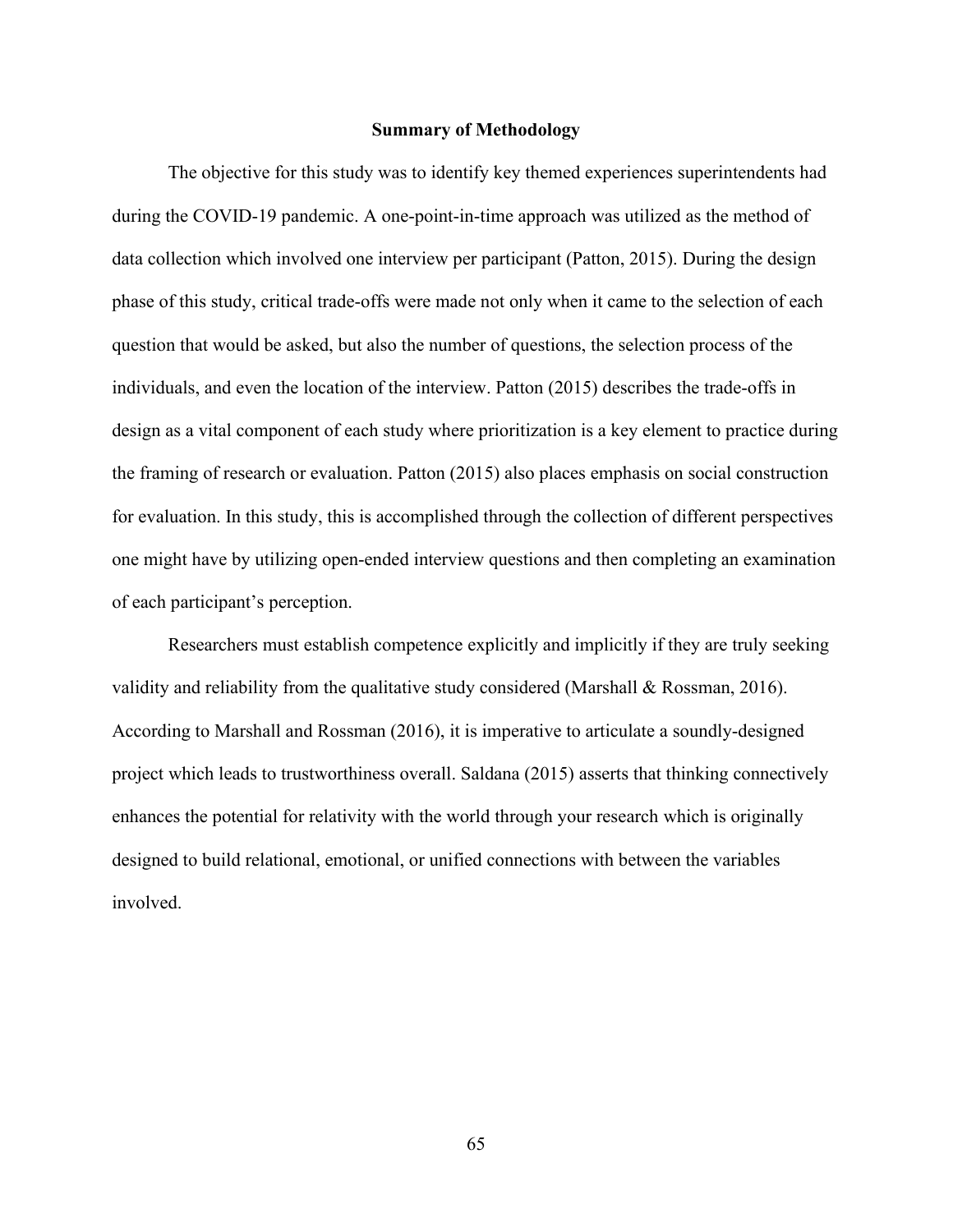# **CHAPTER IV: FINDINGS**

*It's probably the most integral part of the success or failure of any system to be able to communicate clearly when people can't even think clearly, the ability to bring calm and ease when everything is in chaos, the ability to have clarity when you're blurred, and the ability to see the future when the present is unpredictable.* 

### *Dr. Mendez, pseudonym*

Some of the most striking words from one of this study's participants is shared above as a means of providing context and a reality check as the researcher shares the voices of six superintendents' lived experiences of leading during the COVID-19 pandemic in this chapter. Knowledge of these six participants' experiences were explored via Interpretative Phenomenological Analysis (IPA) which sought to provide a thorough exploration of their lived experiences through the utilization of asking broad questions that were descriptive yet required reflection to address the focus of the study (Smith & Shinebourne, 2012). The meaning, structure, and essence of the lived experience of these courageous school leaders worked to shape this phenomenological analysis (Patton, 2015). By using his own insider knowledge, the researcher was able to connect with the participants on common ground having served a school district during the COVID-19 pandemic, as well. Use of personal judgment and sense-making of these participants' lived experiences through a hermeneutic approach enhanced overall understanding of their experiences, (i.e., the phenomenon under study) through interpretation (Patton, 2015). Using semi-structured research questions for the study, aligned to the Boin et al. (2017) framework, as a starting point for data analysis afforded awareness of the lived experiences of these six Hispanic superintendents, all of serving predominantly marginalized populations.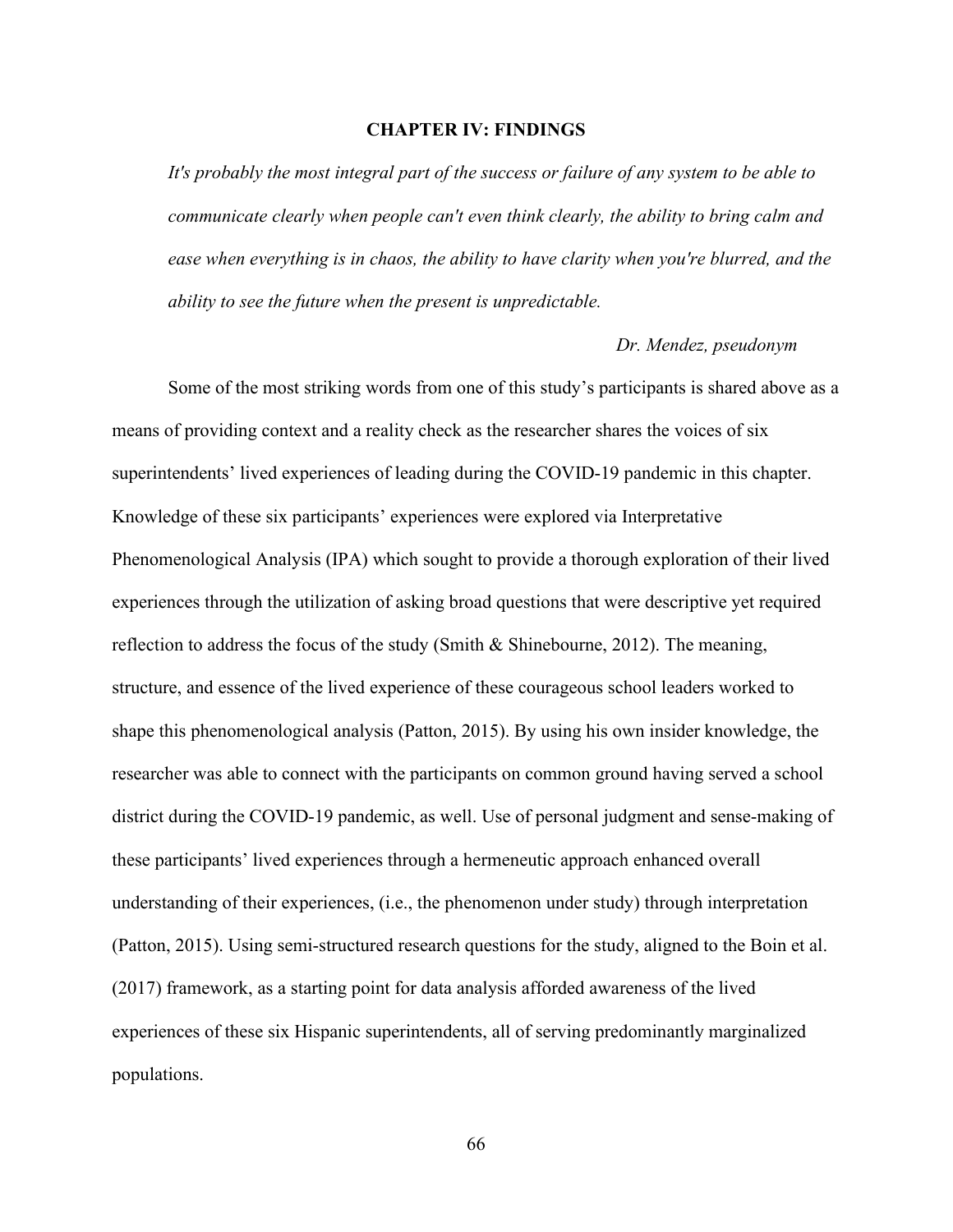In beginning the interview process, the researcher sought first to gain an understanding of each superintendent's perspective, educational background and context for what shaped them as leaders. The summary table below is followed by a brief narrative profile of each superintendent seeking to provide a sense of their humanity as evidenced in their own words and experiences leading through this pandemic.

|            |            |                     |        |           | Total<br>Years' | Total<br>Years' |
|------------|------------|---------------------|--------|-----------|-----------------|-----------------|
| District   | Enrollment | Superintendent      | Gender | Ethnicity | Superintendent  | Education       |
| Prime ISD  | 10,250     | Dr. Casey Ricardo   | F      | Hispanic  | 8               | 37              |
| Rocky ISD  | 18,150     | Dr. Diana Chavez    | F      | Hispanic  | 8               | 34              |
| Desert ISD | 2,152      | Dr. Ellen Rios      | F      | Hispanic  | 2               | 31              |
| Spurs ISD  | 4,551      | Dr. Flora Serna     | F      | Hispanic  | 9               | 29              |
| Eagle ISD  | 55,129     | Dr. Gabriel Mendez  | М      | Hispanic  | 8               | 26              |
| Port ISD   | 3,115      | Dr. Henry Rodriguez | M      | Hispanic  |                 | 25              |
|            |            |                     |        |           |                 |                 |

**Table I. District/Superintendent Descriptive Information**

### **Participant Profiles**

As noted in Table I, all of the participants were Hispanic superintendents. Four were female and two were male. These leaders were currently employed geographically throughout all of Texas. These profiles share only some of the additional background on each participant; however, more significantly, these words of the participants will long resonate with the researcher, contributing wisdom and insight to the researcher's own future leadership roles.

### *Dr. Casey Ricardo*

Dr. Ricardo expressed her devotion to public education by sharing that she has 37 years of experience, from beginning as an elementary teacher to then becoming an elementary principal, junior high principal, coordinator for curriculum and instruction, director for curriculum and instruction, assistant superintendent and now, superintendent. Dr. Ricardo has been the superintendent for 3 years at Prime ISD, located in a suburban area in south Texas with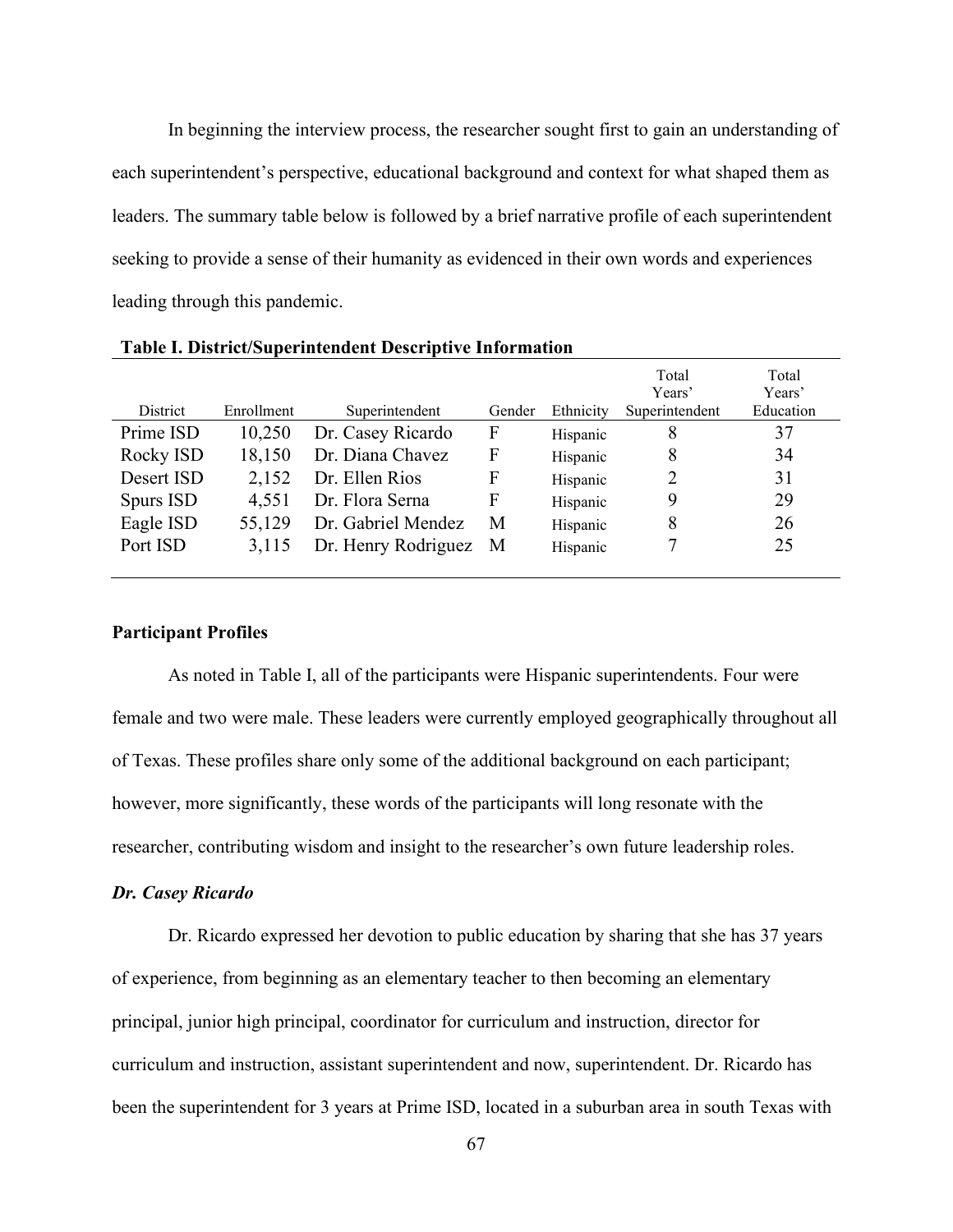95% of the student population being Hispanic and 65% being economically disadvantaged. On a personal level, Dr. Ricardo shared that she is a mother, grandmother and wife who loves to spend time with her family. Dr. Ricardo recognized that her experience as a long-time educator and leader was a key factor to informing her sense-making and decision-making abilities during the COVID-19 pandemic.

*I think you have to do steady as we go, I think you have to hold your composure. This is where everything you know about yourself, everything that you have inside you as a leader, every characteristic, this is where it all comes to the forefront, it comes to fruition and it comes to play altogether at one time.* 

#### *Dr. Diana Chavez*

Dr. Chavez has served public education for 34 years in various positions working with all types of populations within a school. From starting her career as a classroom teacher, Dr. Chavez then became a diagnostician, special education director, federal programs director, assistant superintendent, and superintendent. Dr. Chavez has been the superintendent for four years at Rocky ISD, located in a suburban area in east Texas, with 52% of the student population White, 30% Hispanic and 24% economically disadvantaged. Aside from working in education, she shared her love for her family and spoke about her children and husband who she believes keeps her motivated to do what she does on a daily basis.

*I lead a school-district that believes in diversity, equity, and inclusion, and I will tell you that I think equity has to play in every decision that you make if you're really going to be for all kids.*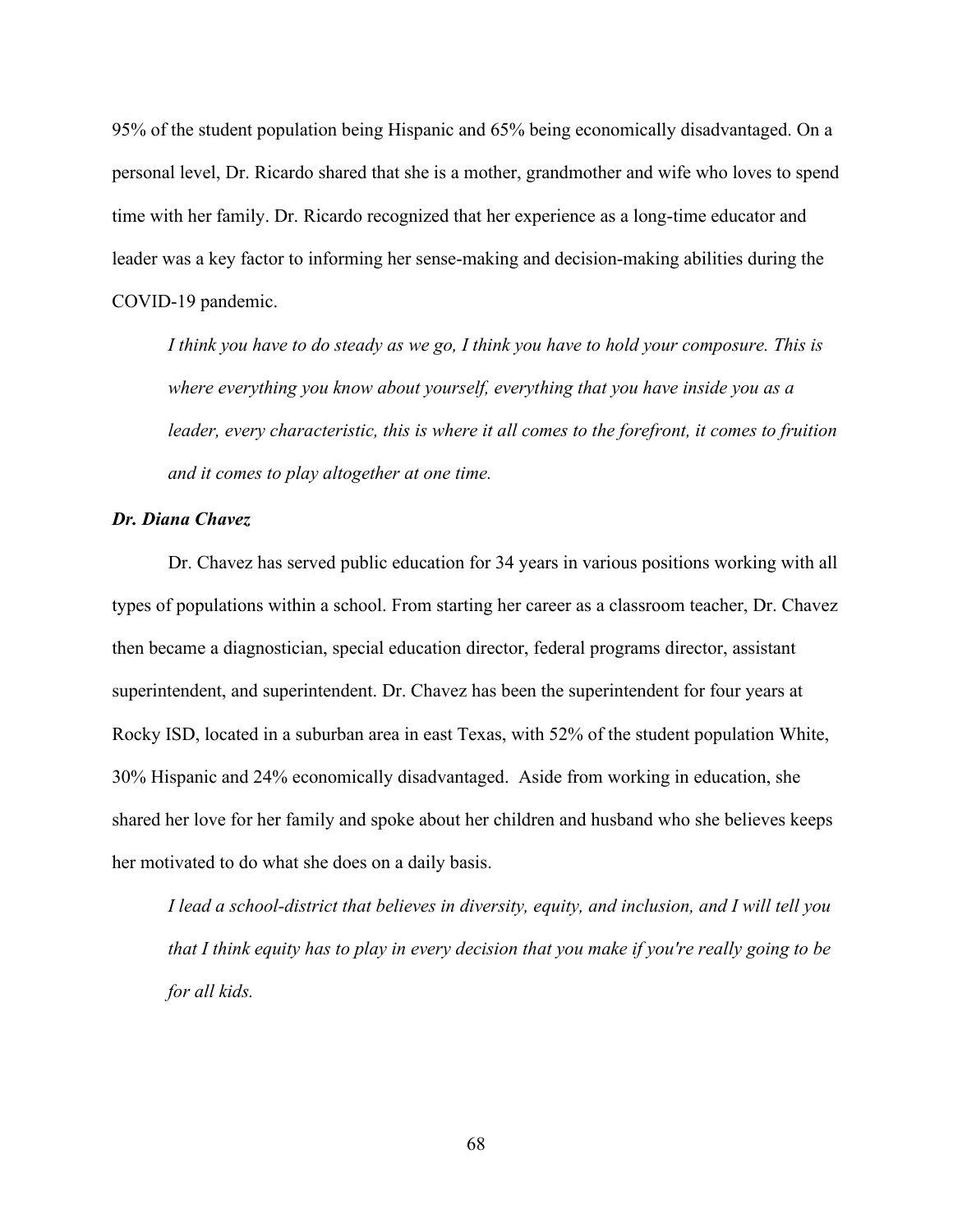# *Dr. Ellen Rios*

Dr. Rios has served education for 31 years. Her passion for education has been one of many experiences that have shaped her to become a superintendent of schools in 2019. The idea of having to navigate through a pandemic was not something that Dr. Rios anticipated; however, she shared that she was confident as a veteran educator and that her experiences had helped her navigate through the crisis phenomenon. Dr. Rios has been the superintendent for two years at Desert ISD, located in a rural area in west Texas with 99% of the student population being Hispanic and 90% being economically disadvantaged. Dr. Rios is a mother, grandmother, and wife who enjoys spending time with her family. It is important to note that Dr. Rios illustrated her leadership approach as one being focused on ensuring that equity is at the forefront of each decision.

*Equity plays a huge role in the decisions that we make because we constantly ask ourselves that question. We always base our decisions on, is this equitable?*

### *Dr. Flora Serna*

Dr. Serna has been a superintendent for the last nine years of her 29-year experience at Spurs ISD. During the interview, Dr. Serna shared that she has had the opportunity to serve throughout the entire state of Texas as a teacher, principal, director, and assistant superintendent prior to becoming a superintendent. In addition, she recalled working in rural, urban, and suburban districts in which several were faced with high poverty challenges. At Spurs ISD, a suburban area in central Texas, she shared that 78% of the population comes from an economically disadvantaged household and 70% of the student population are Hispanic. She is a mother and wife, and she shared that those roles and her family are her number one support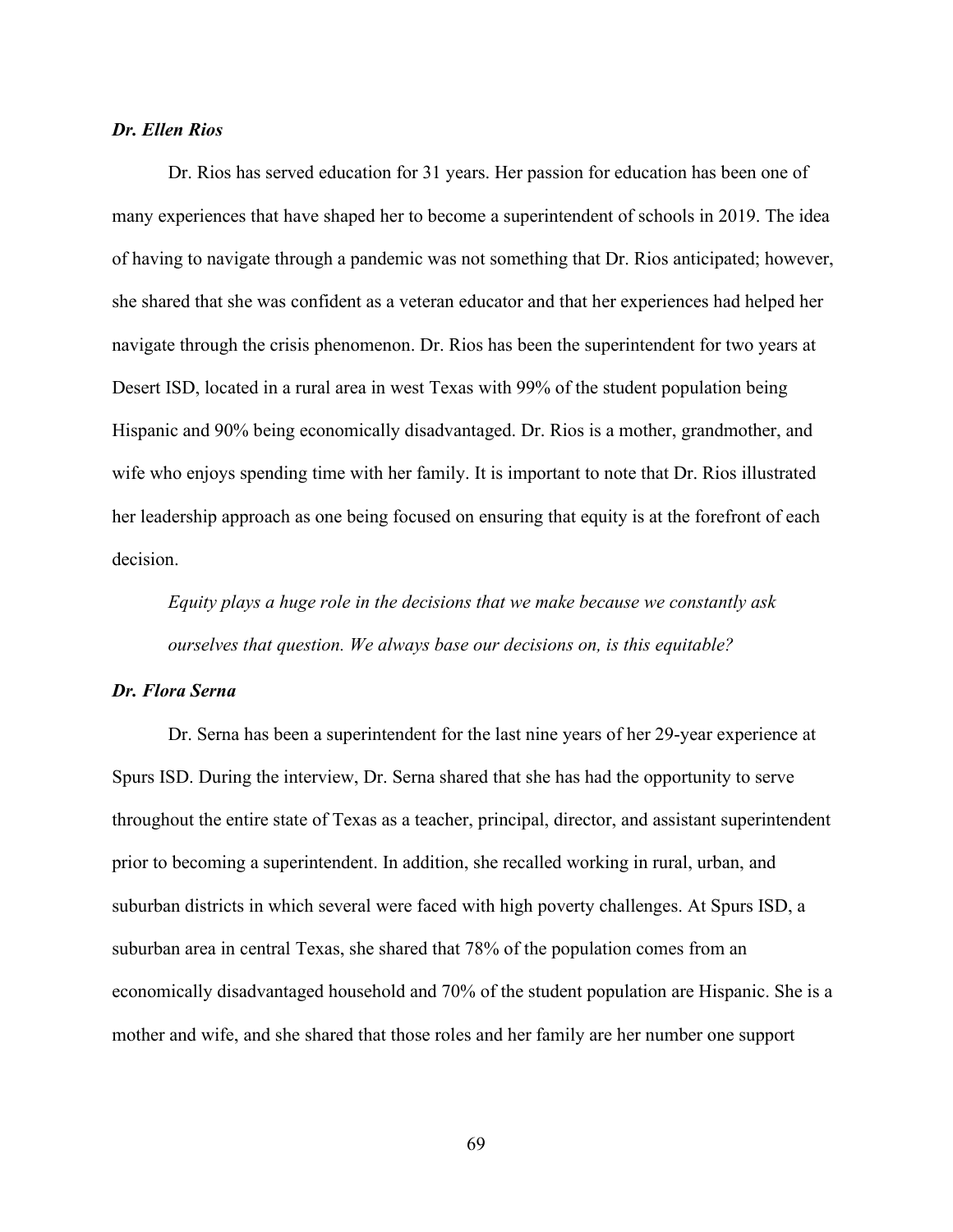system for her life when it comes to leading a school district. They serve to help ground her ability to navigate through crisis events, especially during the current COVID-19 pandemic.

*Certainly, as we were trying to navigate how to return to school, you've got to navigate a lot of different emotions and you can't waiver on decisions that you know are in the best interest of the kids and families and your community. And I think you've got to be able to have that level of confidence.*

#### *Dr. Gabriel Mendez*

Dr. Mendez has served in education for 26 years. At the beginning of the interview, he shared the passion he has always had in educating and preparing future generations for adulthood. The first 18 years of his career were spent as a teacher, assistant principal, and executive director at a large school district with approximately 55,000 students enrolled. Dr. Mendez has been the superintendent for four years at Eagle ISD, located in a suburban area in north Texas which serves a student population that is 51% Hispanic and 25% White, with approximately 65% of those students being economically disadvantaged. Dr. Mendez is a husband and father who expressed his gratitude towards the support he has received from his family over the years. Sense-making and decision-making during the COVID-19 pandemic was something that Dr. Mendez reflected on during the interview, during which he expressed how hard decision-making was when employees from his own school district were losing their lives to this horrific disease.

*The fear of contracting the illness and the uncertainty of how it affects you once you contracted it is real. I talked to principals and they tell me about breakdowns that they*  have to deal with from their teachers on a daily basis. Even the teacher's personal fear of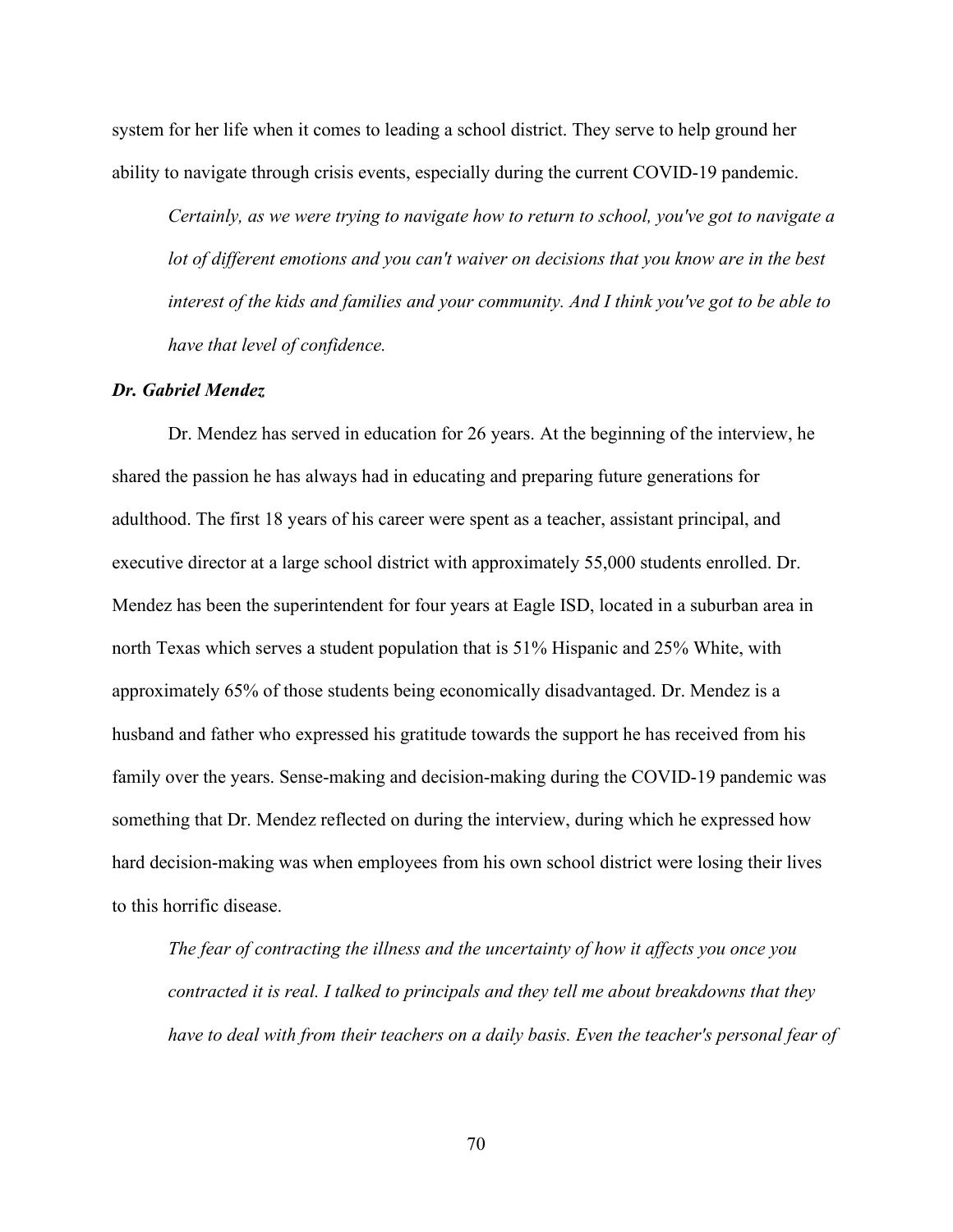*the COVID virus to a loved one passing away to actually having people within our system pass away from COVID, it's devastating.*

### *Dr. Henry Rodriguez*

Dr. Rodriguez has worked in public education for 25 years. He started his career as a bilingual teacher, then becoming a school principal, director of curriculum and instruction, assistant superintendent and superintendent. During the interview, Dr. Rodriguez shared that his primary mission is to turnaround schools that are failing academically. Dr. Rodriguez has been the superintendent for 3 years at Port ISD, located in a rural area in south Texas serving a student population that is 97% Hispanic and 90% economically disadvantaged. He is a father and husband who also shared how fortunate he was to have such a supportive family in his corner during these hard times. The concerns he highlighted when it comes to leading during the COVID-19 pandemic were driven by "not taking a step back" and taking advantage of the opportunities to improve the education system holistically.

I *think the most important characteristic of a school superintendent during any time of crisis is that you got to be able to show your audience, which in this case are your customers or the stakeholders that you have a "level of control" when making an important decision that has an impact on our organization.* 

In the next section, the Boin et al. (2017) CTSCL framework is examined in terms of informing themes across the participant data, seeking alignment where it occurred, and noting emergent data and the accompanying themes as well.

# **Boin Crisis Leadership Framework Themes**

Boin et al. (2017) developed the CTSCL framework with the intent of sharing a process and/or informing leaders of approaches for implementing five critical tasks of strategic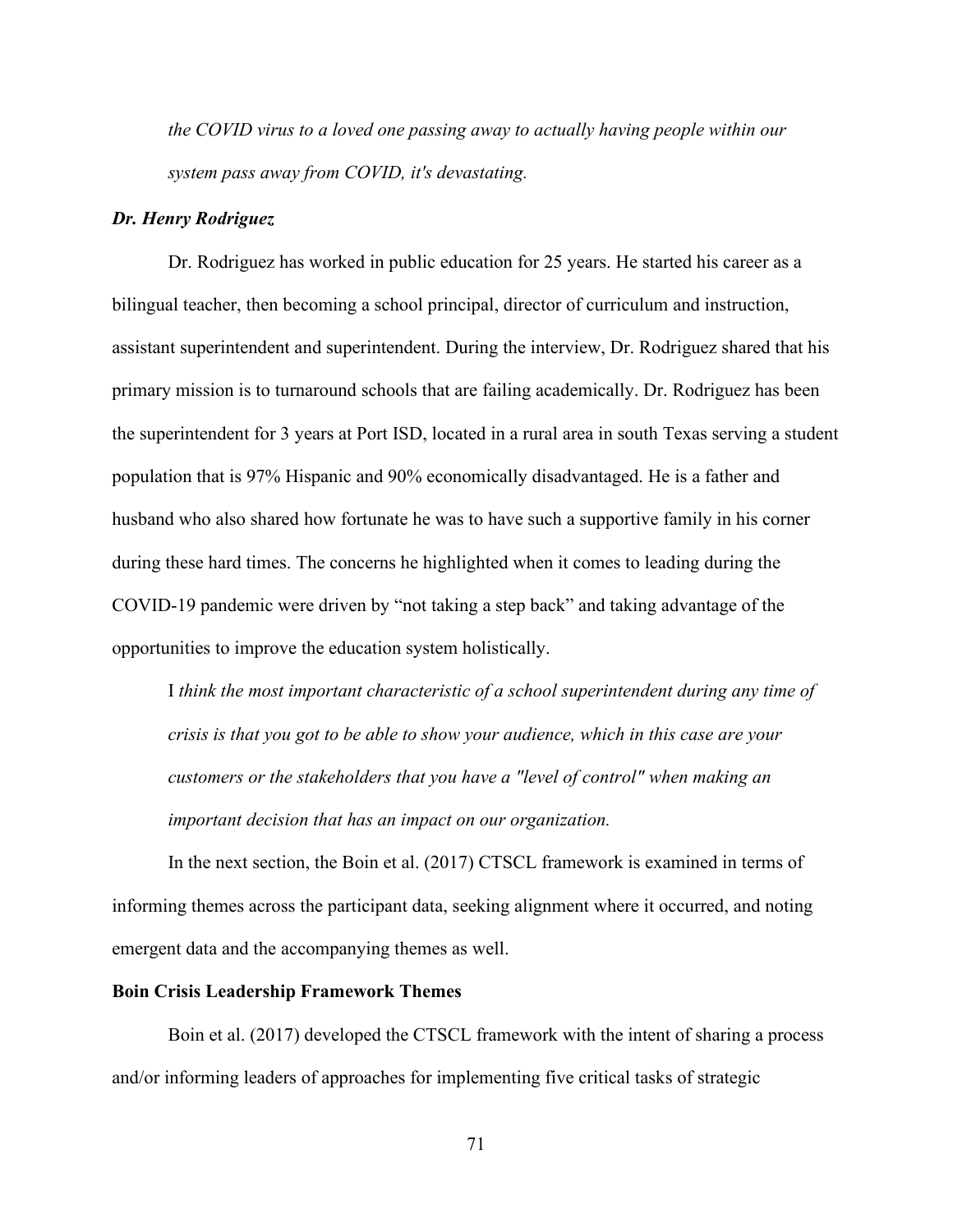leadership when faced with a disruptive crisis. Participant data was analyzed, inasmuch as possible, using this framework and the articulated research questions as a guide, yet leaving space for emergent data and themes from all the information gathered. The five critical crisis leadership task areas proffered by Boin et al. (2017) include sense-making, decision-making and coordinating, meaning-making, accounting, and learning (Boin et al., 2017). Ultimately, five research questions for the study were intentionally aligned, inasmuch as possible, to this CTSCL framework in order to have a starting point to not only guide the research process, but to inform initial data analysis efforts. To this end, the researcher was able to gather, digest, categorize, and theme the highly dynamic and sometimes ambiguous participant data accordingly as displayed in the chart below. Figure 1 represents the researcher's framework based on the CTSCL framework as well as research question alignment, in order to depict a topical thematic organization of the data. The four overarching areas include: (a) decision-making in the context of innate leadership; (b) sense-making in the context of support services; (c) meaning-making in the context of instructional continuity; (d) accounting in the context of equity-oriented; and, (d) learning in the context of vision for future education. For ease, the researcher has re-inserted descriptions of the components of the Boin et al. (2017) framework here prior to the sharing of the themes across the participant data.

First, decision-making and coordinating is comprised of making the critical assessments when it matters most. The researcher emphasizes innate leadership skills that tie into areas of teamwork, trust, and empathy within an organization. According to Boin et al. (2017), the impact that decision-making and coordinating has in an organization is pivotal to the future outcomes that are emerged.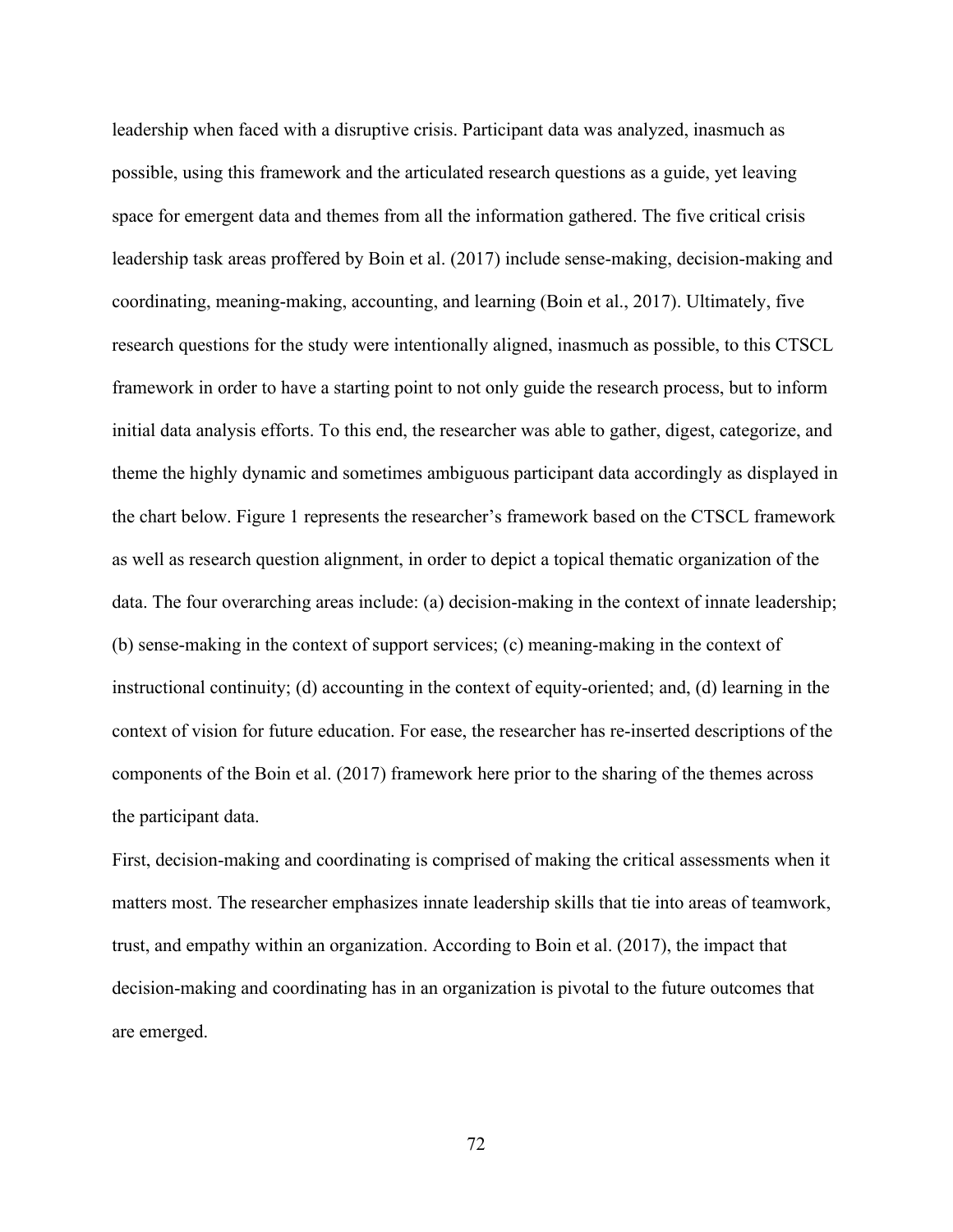Second, sense-making stands alone as one key analysis area particularly regarding how to address the basic needs of students through support services including child nutrition, health and safety, school funding, and maintaining the intended culture of the school district while ultimately completely altering "business as usual" due to the pandemic.

Third, within the construct of meaning-making, Boin et al. (2017) asserts that meaningmaking enables a leader to articulate a situation at-hand that is defined as a crisis phenomenon, describing what is at stake, what are its causes, and what can be done to mitigate disruption. In the case of this crisis impacting instruction as the critical focus of schools, this component is driven by the assurance of instructional continuity across a school district. With the primary responsibility of schools being to educate students, administrators making meaning of how to mitigate disruption to instruction was foremost. Schools ultimately determined they must offer both in-person and virtual setting opportunities following temporary school closures, accelerated learning due to learning loss, and technology advancements that were essential contributing factors to ensure instructional continuity.

Fourth, accounting is an essential element for any organization when implementing a transparent narrative of what is transpiring and a leader implementing an equity-oriented approach across an organization. Having the presence of mind to publicly explain measures that were initiated to prevent and manage the crisis, thus including a justification that assures transparency and crisis-induced accountability (Boin et al., 2017). In essence, answering to the public about what happened, what worked, and what did not work, was essential. Nonetheless, student achievement accountability was also vital in ensuring that academic standards were met and maintaining a positive culture was also instrumental to continued student success.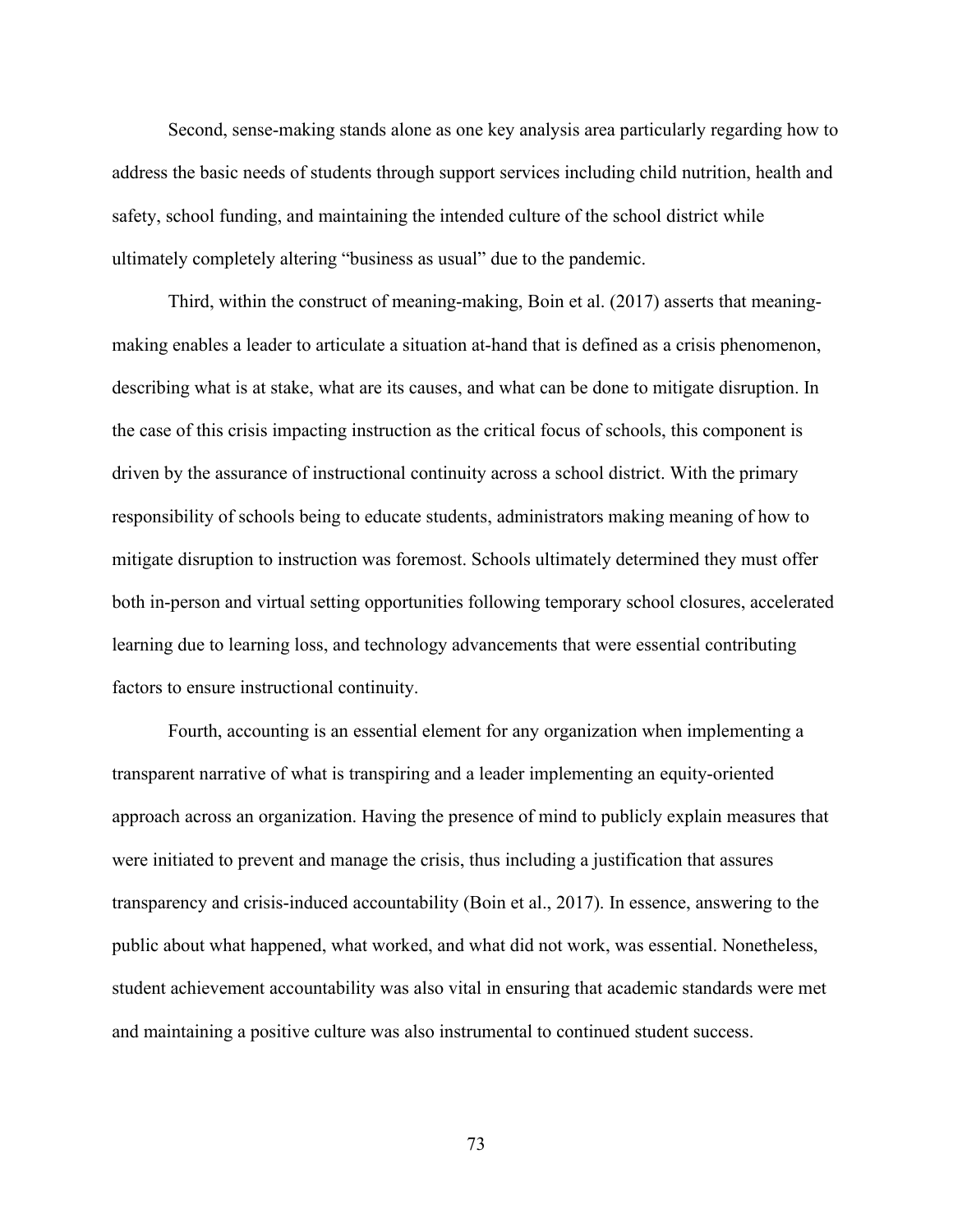The fifth and final component, learning is valuable for every circumstance, especially during a crisis. Understanding that everything that transpires leads to lessons learned is something that must be inherited by a leader. In addition to lessons learned, the researcher's analysis adheres to closing the achievement gap and mitigating inherent conflict in the context of setting a vision for the future.

Each overarching area that is described above was examined based on the research questions and the CTSCL framework which are displayed in Figure 1 as five emergent themes. First and second cycle coding (Saldana, 2016) as described in Chapter 3, played an integral part in the process when it came to analyzing the data, coding the data, developing categories, and then discovering that each emergent theme produced a plethora of similarities to the CTSCL framework. Sub-themes were established under each emergent theme which materialized through attribute, structural, value, and narrative coding which are also highlighted in Chapter 3 under the data collection process section.

The findings of this study are presented in a narrative form based on each emergent theme and sub-themes highlighting their strong-willed leadership experiences during the COVID-19 pandemic. These themes generally aligned to the research questions for the study with a plethora of data informing that decision-making and coordinating emerged as an overarching theme within which the other themes were situated. The nature of the pandemic crisis evidenced in the leadership responses that the constant barrage of decision-making required strong leadership grounded in teamwork, trust, and empathy. Figure 1 is provided on the following page as a visual display of the key themes and emergent sub-themes.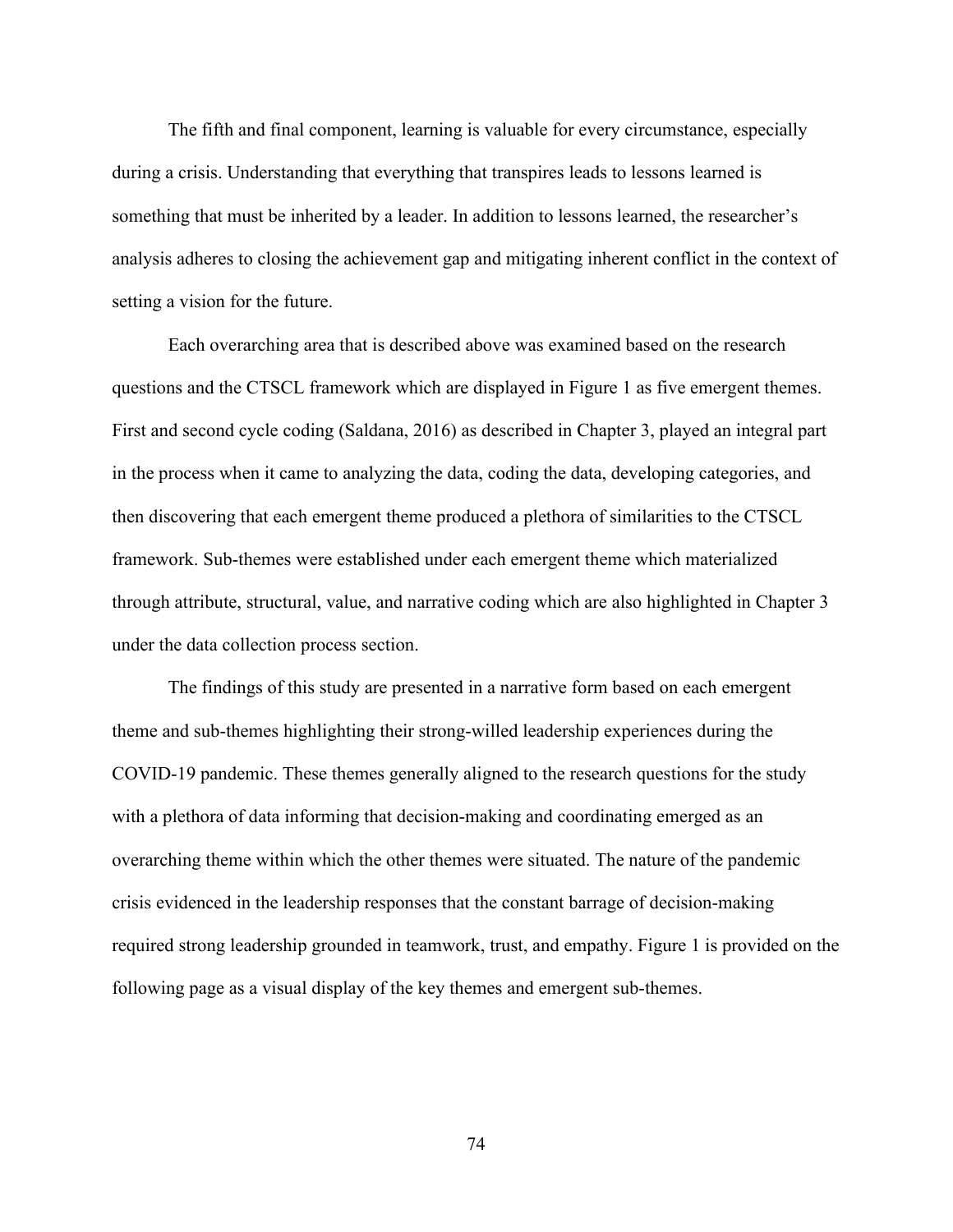### **Figure 1. Emergent Themes**



# **Decision-Making and Coordinating: Innate Leadership**

The excerpted component of the Boin et al. (2017) framework on decision-making and coordinating was a common thread in each of the conversations with these participants. To elaborate specifically, Boin et al. (2017) said of decision-making and coordinating that leaders are in a position of having to make hard calls which cause them to weigh policy, political, organizational, ethical, and sometimes personal ramifications, tradeoffs, risks, and opportunities. While Boin et al. (2017) did not prioritize the component of decision-making and coordinating above sense-making in his crisis framework, for the researcher, decision-making and coordinating ultimately was an overarching theme across the other components of the data. As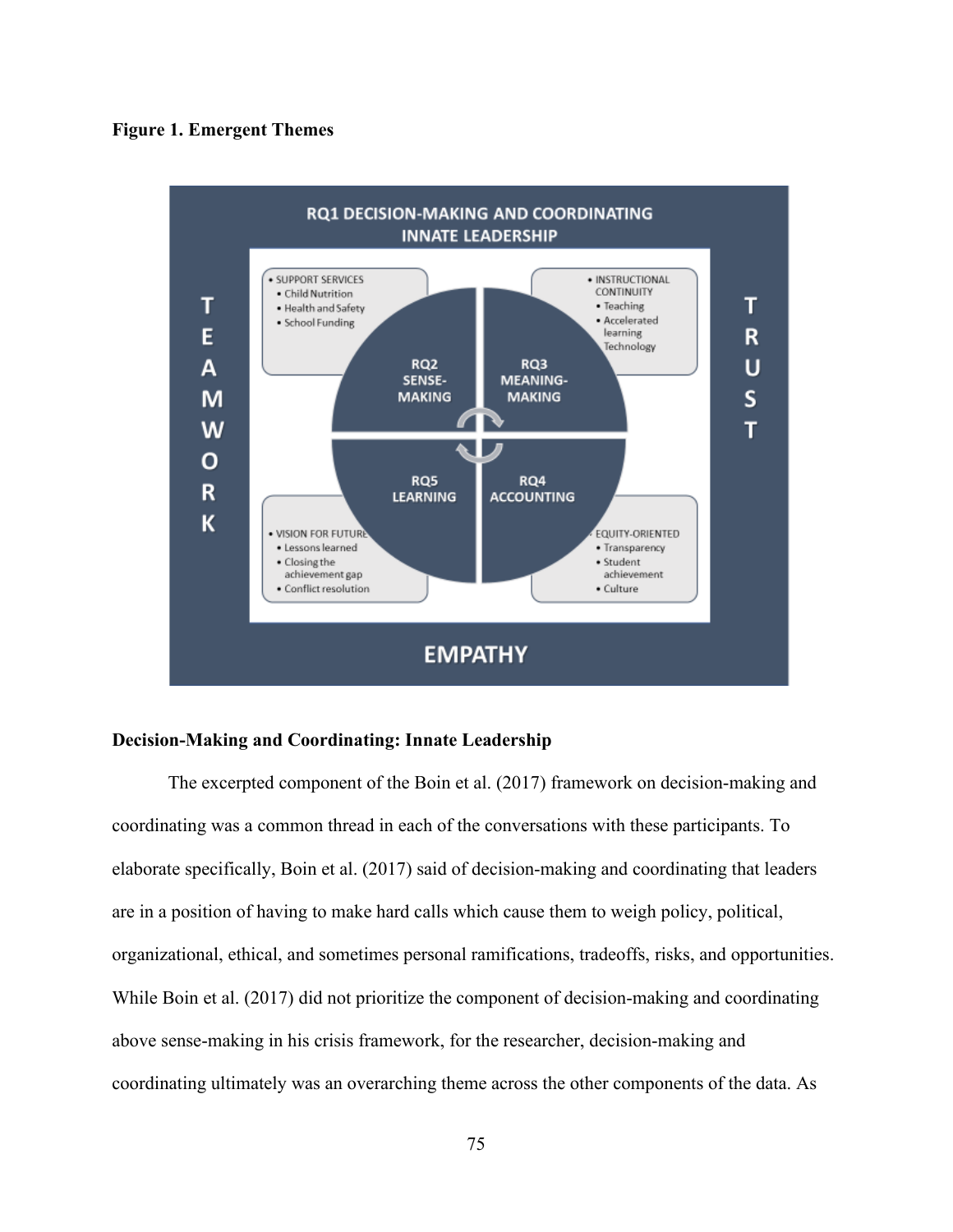the leader of a school district which is the one place children should feel safe, superintendents were expected to make the most difficult decisions from the onset of this pandemic; thus, it was imperative for each of these superintendents to lead their communities with resilience advocating for teamwork, trust, and empathy for all aspects of navigating through the COVID-19 pandemic. These innate leadership attributes are highlighted as emergent sub-themes that were exhibited throughout all the participant interviews. In essence, the ability to express innate leadership skills was imperative for each superintendent who was interviewed for the sake of their organizational circumstances, especially when needing to be the person who is responsible for making schoolrelated decisions. Each participant highlighted vital leadership factors of illustrating decisionmaking and coordinating efforts amidst a crisis. Dr. Chavez spoke highly about being calm during the storm and not overacting when difficulties are publicly revealed, especially when you are the one public official that the community is depending on for school-related problems which require resolution, noting that

*In a crisis, you have to have a leader who leads. You have to have somebody who can be calm and can assess what has to happen next, and then have the support of the people. A leader is not leading if they look back and nobody's following.*

In addtion, Dr. Rios also spoke about the notion of "leading by example" across the organizaiton so that the community as a whole is inspired to follow decision-making and coordinting efforts.

*Everyone needs to know that there is a leader in charge, and they're going to be drawn to that leader for comfort, for information, and for direction.*

Every decision that was made in schools was inevitably going to impact the community; thus it would be essential that teamwork, trust, and empathy ground these decisions.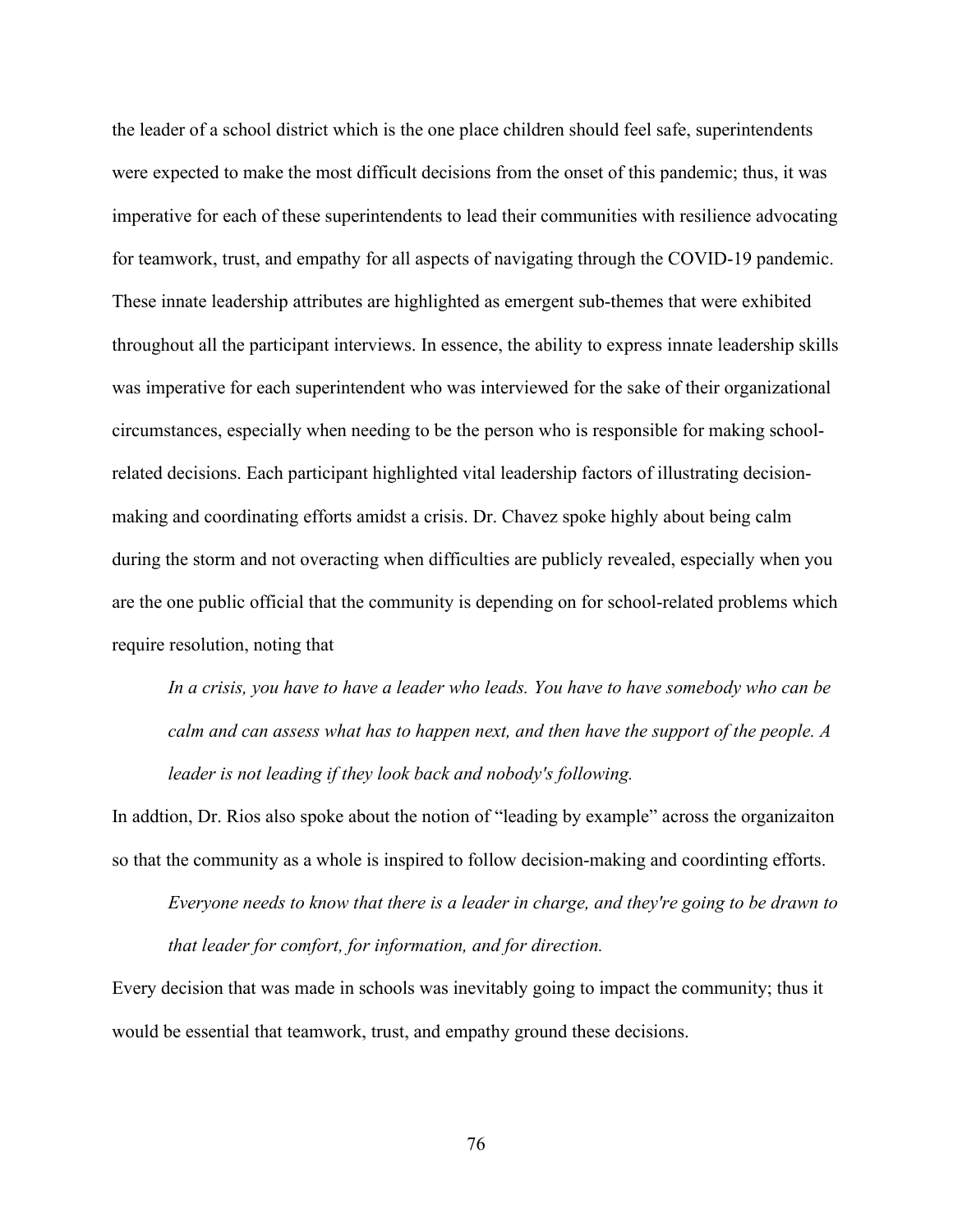# *Teamwork*

*A 'team' is when you can put efforts together and accomplish a specific goal, but then you truly see who's really up to the challenge or who's willing to work towards and face the challenge together.* 

# *Dr. Rodriguez*

Amid the pandemic, it was highlighted throughout each interview that the outcomes that would come out of the decisions made by the school district were dependent on not only the superintendent, but the extended leadership team who is entrusted with providing a safe and conducive environment for teaching and learning. The TEA was a resource to lean on during these unprecedented times when it came to the best practices to consider during the crisis. In essence, the development of a task force was encouraged by TEA which could have included teachers, students, parents, administrators, board members, and any other key stakeholders. Dr. Serna exhibited the realization of needing her team's best interest when making sense of every situation and making decisions for the best interest of the district.

*I* will say, I'm proud of the way that we've handled this crisis. And I will say, it hasn't *been a one-man job. It has been a leadership team that has really made this experience doable. So, I'm grateful for my leadership team, especially.*

Teamwork is a well-known component of coming together as a group of people to accomplish goals. Dr. Ricardo exhibited the importance of building relationships with her team for positive outcomes. During a conversation that symbolized teamwork, she emphasized how important it was for her community to see a plan of action that was in place, something that she felt gave relief to those with high levels of fear and concern.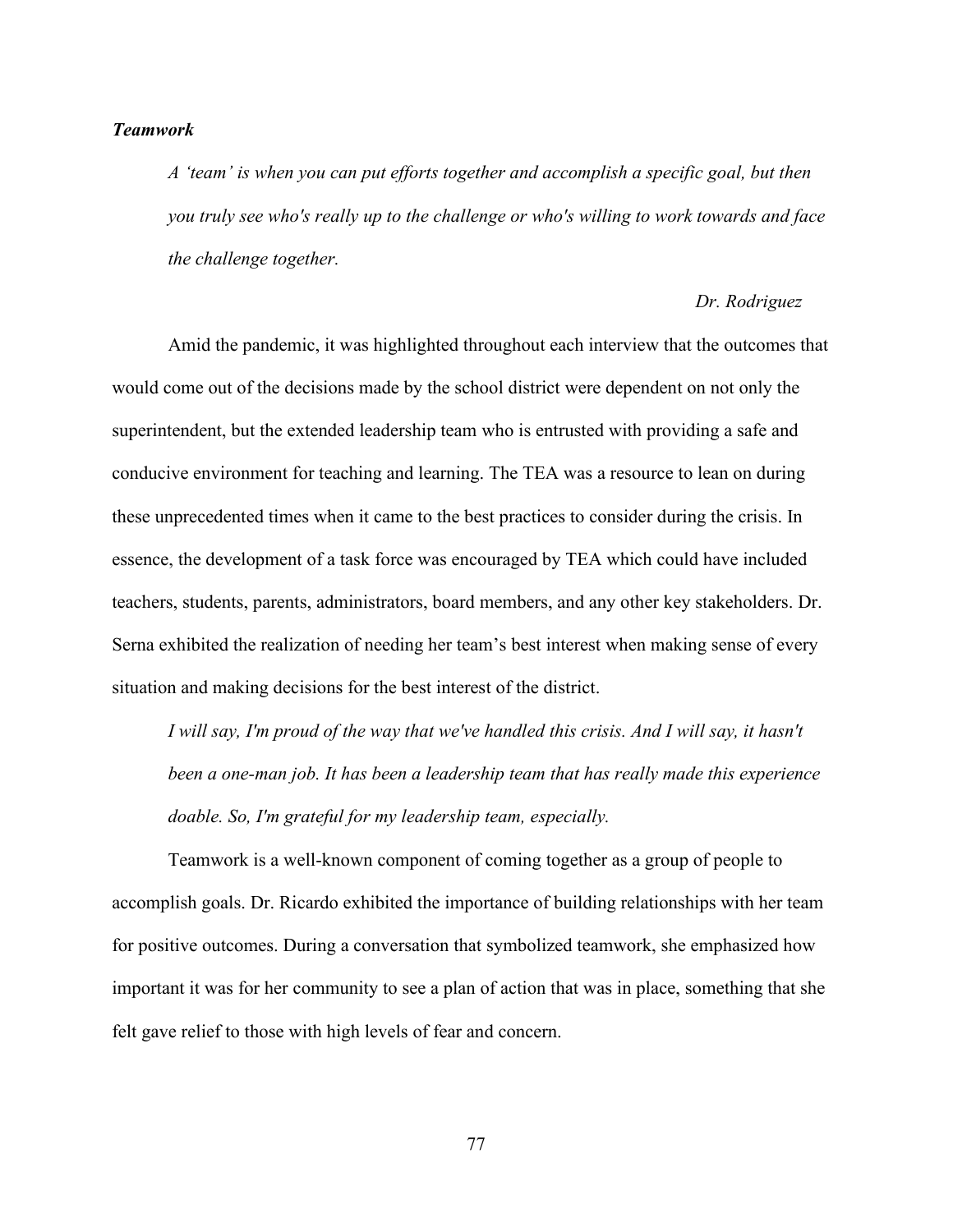*We had developed strong relationships from within, which allowed us to trust one another, so when this pandemic hit, I knew that my team was ready to go in all those areas and come out with effective outcomes.*

### *Trust*

As the effects of the pandemic swept across Texas schools in March 2020, every superintendent interviewed expressed how vital not only previously established "trust" became, but also how important it was to ensure stakeholders felt reciprocity of trust when navigating through this crisis. In addition to community trust, the school board, elected by the community as a governing body for the school district, needed to immediately trust superintendents to make the necessary decisions without having to be micromanaged as the crisis continued. In turn though, despite the challenges that were in front of these superintendents, school boards had to also play an uncharted role of guiding their selected leader through community concerns swirling around the pandemic. Furthermore, it was also commonly discussed how comfortable it was when micromanaging by the governing board was eliminated from any situation that was on their hands. For Dr. Serna, this trust was critical as she noted

*From March to [I want to say maybe it was] September, the board of trustees trusted me enough to be able to give me that authority without having to come to them for permission or approval on matters that would normally go through the board. So that helped to keep the ball rolling. We just had momentum and we were able to keep it going because of that.* 

Similarly, Dr. Ricardo expressed how being proactive in building trust allowed her to make informed decisions for the entire school district. As previously noted in Chapter 1, all schools in Texas were required to temporarily close due to the uncertainty this disease presented.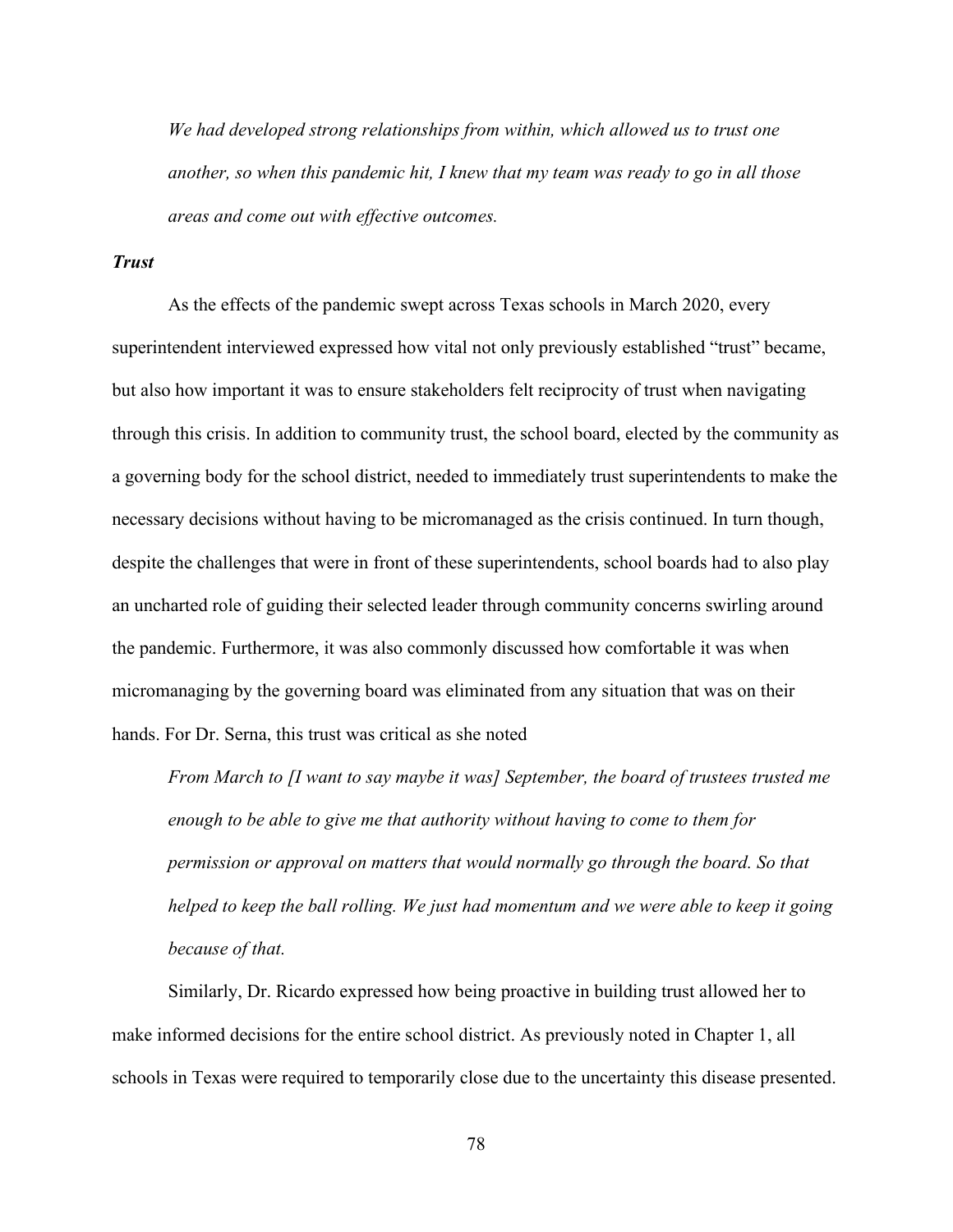Despite the closures that occurred throughout the state, decision-making and coordinating (Boin et al. (2017) were critical processes that still required the attention of all superintendents. Dr. Ricardo said

*We didn't know a pandemic was hitting, but we'd been preparing for whatever crisis we would have to face. Executive cabinet meetings that we were doing on Mondays, was creating that. We trusted one another. All of that was without knowing we had been preparing for the battle.* 

Leading in the midst of a crisis for all the superintendents allowed the researcher to understand that trust not only needed to come from the top-down, but instead come from all different factions within the community as well. Leaders realized that the community and elected governing body was compelled to act as one voice in order to set a tone for positive outcomes. This realization aligned directly to a key point Boin et al. (2017) noted in that, when it came to learning the expectations of the community as a whole, this was imperative. For example, Dr. Chavez said

*The community perception really, honestly, was I think from the beginning that we were there to meet the needs and navigate and try to help and not be another distractor. I love the word "transparency" because we have to be transparent to keep the faith, to gain it and to keep it.* 

With trust having a major impact for decision-making and coordinating efforts for these superintendents, having a sense of empathy for all stakeholders was also expressed and highlighted as a common indicator that played a vital role in the experiences endured by each of these superintendents.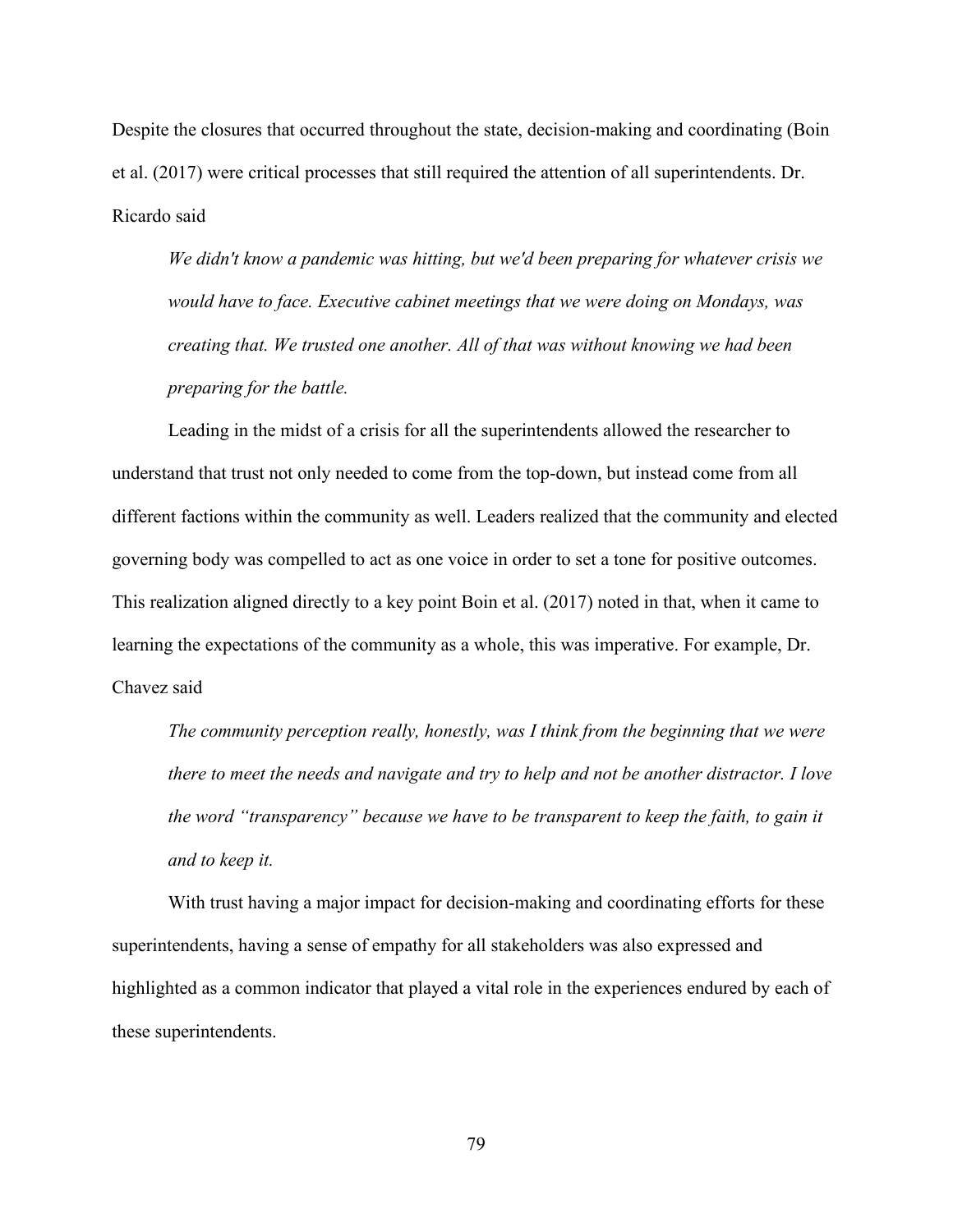# *Empathy*

In the context of decision-making and coordinating as described by Boin et al. (2017), empathy was an attribute that continued to make its way through each interview. The idea of putting yourself in someone else's shoes was evident for each of the superintendents who were expected to lead their organizations in the midst of a pandemic. The ability to unveil every situation and understanding the complexities that surrounded each of them was a quality each leader exhibited; thus, the researcher observed a transformative leadership style throughout every conversation in each interview. These qualities enabled them to make effective decisions that they believed were for the best interest of their organization. Dr. Rios said

*I think that it's really important for superintendent sense-making to exist in the planning efforts. And so, I think that for a lot of that, what I asked my team to do is to put their empathy hats on. And so, let's think like a student, let's think like a parent, let's think of every aspect as it relates to your department and let's come up with a plan.*

Several of the superintendents also shared their approach of exhibiting a sense of calmness throughout the crisis in order to pivot to a school-wide focus on student achievement. Their efforts to lead were to ensure that teachers had the tools they needed to teach and students had the tools they needed to learn. It was evident that empathy was at the forefront of expressing their leadership styles in the midst of chaos around the world. Dr. Chavez and Dr. Serna both expressed their belief of being calm in every situation as they exhibited empathy towards everyone involved. Dr. Chavez suggested that, "You have to have a leader who can be calm and can assess what has to happen next, and then have the support of the people." Similarly, Dr. Serna said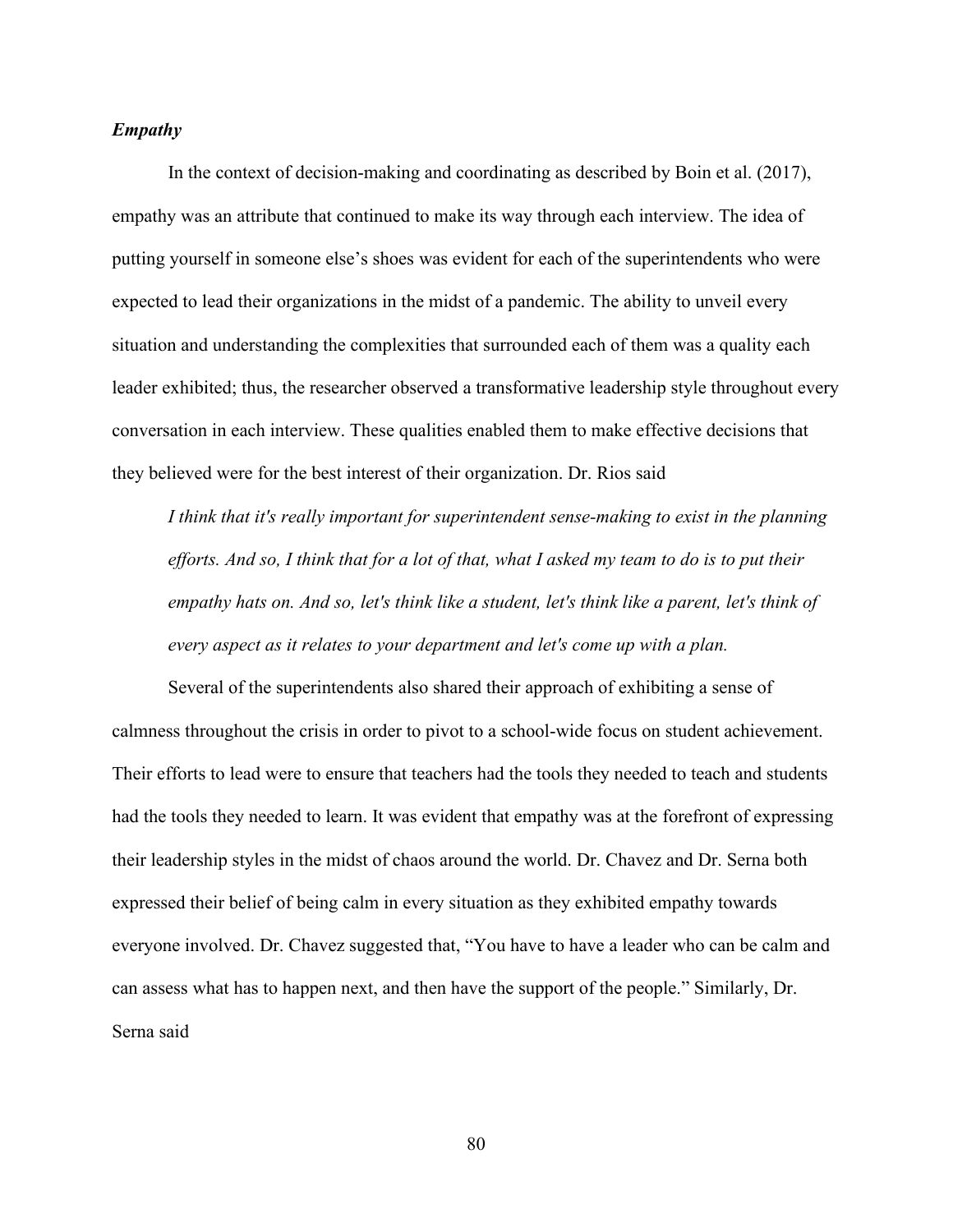*I think a degree of calm, maintaining a sense of calm in the midst of crisis, recognizing and showing a degree of understanding for the concern and the fear, but also presenting some degree of reassurance that we can get through this.*

The researcher also learned that every participant had children of their own which is highlighted in their profiles above. They expressed the thought processes they had when making decisions were from the lens of being a parent of their own which enabled them to be good listeners and make sense of every situation. This innate leadership ability also signified accountability each superintendent represented for themselves. Dr. Ricardo said

*And then being transparent to the parents, when they're calling and mad and upset or whatever, just listening and understanding that they're not in a good place either.* 

With an understanding that decision-making grounded in teamwork, trust, and empathy was crucial, the following section responds to the need for sense-making superintendents shared in moving forward with support services for the district.

### **Sense-Making: Support Services**

According to Boin et al. (2017), the core challenge of leading in the midst of a crisis is effectively making sense of an unveiling or unfolding phenomenon. Unfortunately, the emerging threat of a global pandemic was beyond the control of school superintendents to a certain extent. Their role alongside chaos and panic across the world was to ensure that students and staff were safe and protected across every aspect of leading an educational institution. The detection of this very disease within their campuses was one important factor that Boin et al. (2017) emphasized when illustrating the effectiveness sense-making can have prior to a terrible situation emerging.

A strong sense-making approach was a necessity for each superintendent throughout this crisis phenomenon which is why it was vital to implement effective organizational systems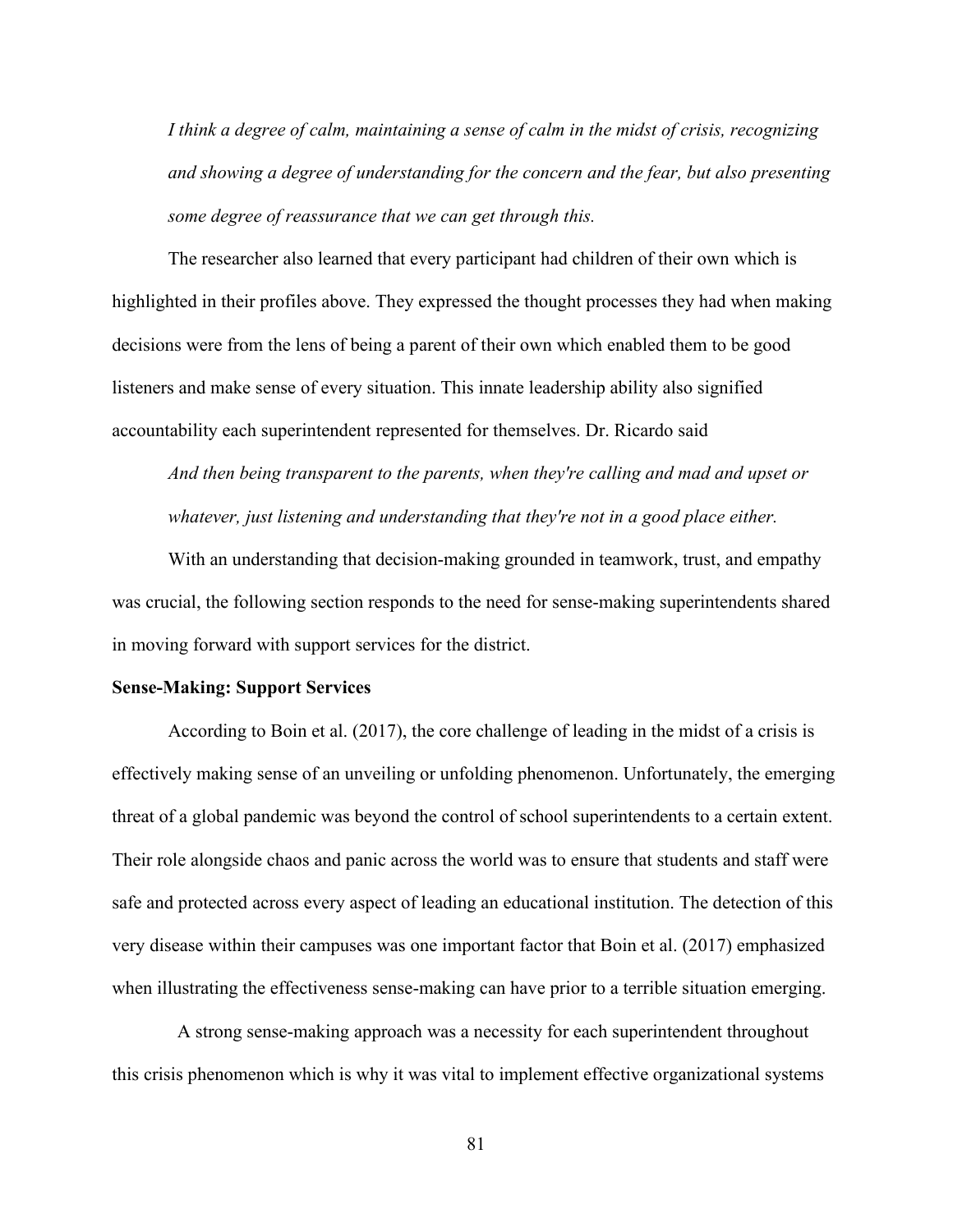and efficient operations as a critical piece of support services. Viewpoints from each superintendent interviewed were exhibited in the sense of making sure students and staff were provided with a safe environment for teaching and learning, protective health measures such as encouraging the use of face masks, daily nutritious meals, enough funding for supplemental resources, and provision of support for families with social-emotional concerns.

Furthermore, each superintendent shared their appreciation for the personal protective equipment (PPE) that was provided by the Texas Education Agency (TEA) and additional funding that had been designated for mitigating educational damages within school systems. It was imperative for these school leaders to have the resources necessary to provide every type of support service that was essential throughout their schools so that education was given the ultimate focus and it was evident that the federal and state governments were supportive in this manner. While interviewing each superintendent about sense-making, Dr. Rodriguez spent several moments throughout the interview highlighting how he made sense of realizing the critical role that support services and technology advancements would play as he experienced the COVID-19 pandemic.

*I'm going to talk about the operation component. In order for us to be able to properly look at the operations and know we were providing support where we needed to, we had to have the right technology and Wi-Fi capability. And I'm talking before we brought all our kids back, we needed to ensure that we were still providing all the support services such as child nutrition, transportation, technology, and just overall support to both our staff and students.*

Sense-making for Dr. Chavez led him to the refinement and creation of school district policies and procedures that aligned with new expectations that emerged due to the COVID-19 pandemic.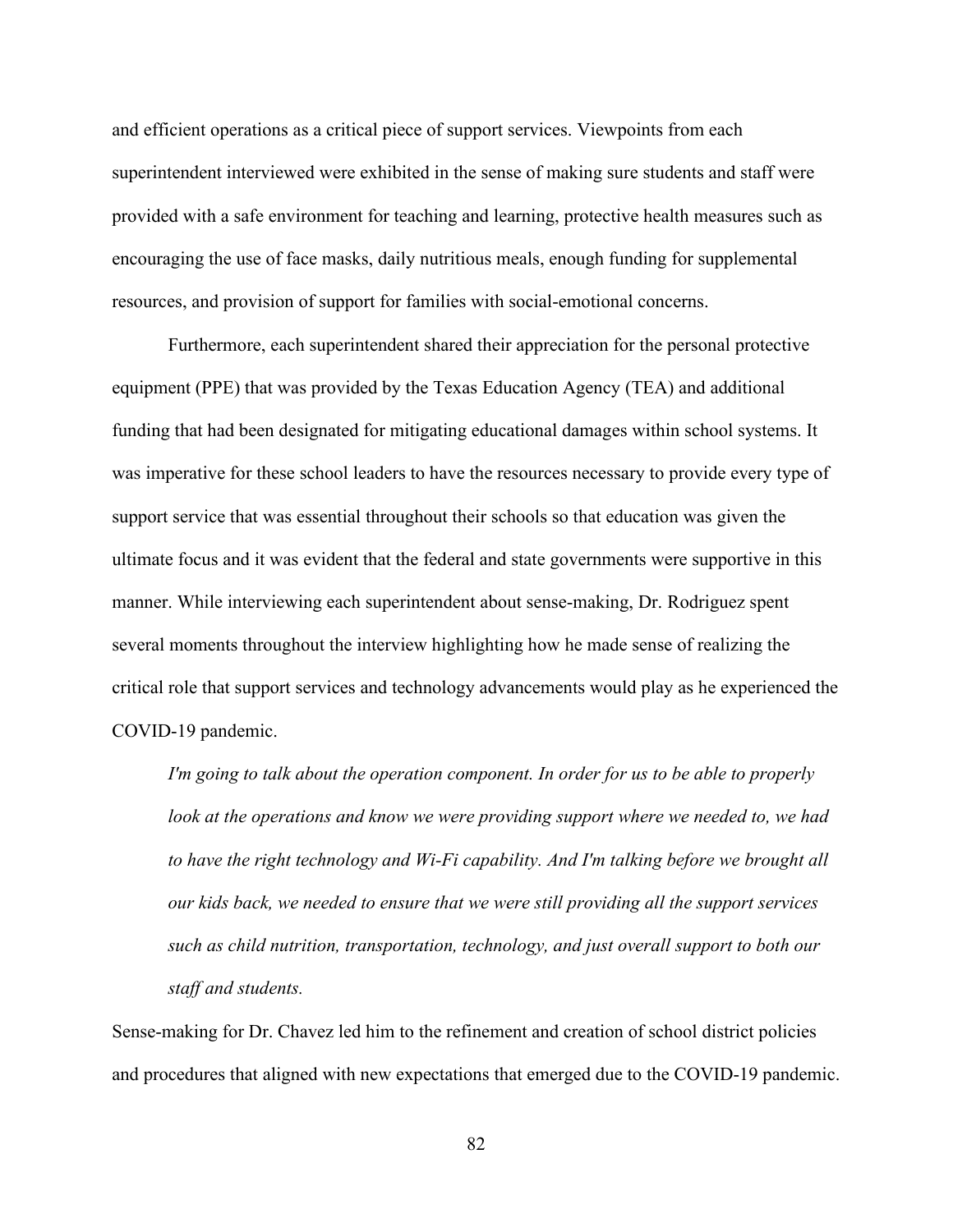*There are many things that we've had to change as far as our district operations, whether it was routing students to safely separate them on a bus, whether it's operations as a whole. Also having additional custodial staff, and ways in which we trained people, and machinery that we had to buy for cleaning and what-not.*

Dr. Serna spoke about the importance of strategizing with her senior leadership cabinet when it came to making sense of the situation.

*I was able to take all the information I was gathering from federal, local, and state officials during region meetings and other conferences, then from there meet with our cabinet just to talk about strategy, the way we're going to rollout our protocols for district operations and support services.*

In the context of sense-making, Boin et al. (2017) emphasized that, "timely recognition hinges on the capacity of organizations to collect, share, and interpret information" (p. 25). Dr. Ricardo was one to share how imperative it was to communicate with all stakeholders at the forefront of sense-making.

*We're going to do what we can. We're going to listen to our parents, encourage parental involvement. All of that, the whole district operations, the instruction, and making sense of it all came into play as one, and how we execute it is focused on keeping kids at the forefront during our decision-making efforts.*

The researcher noted the emergence of three sub-themes (child nutrition, health and safety, and school funding) within the context of sense-making, specifically in the area of support services. The uncertainty of providing child nutrition for students was a reality for all schools that were temporarily closed at the onset of the COVID-19 pandemic. Nonetheless, when schools were allowed to re-open for students who had an option to return to face-to-face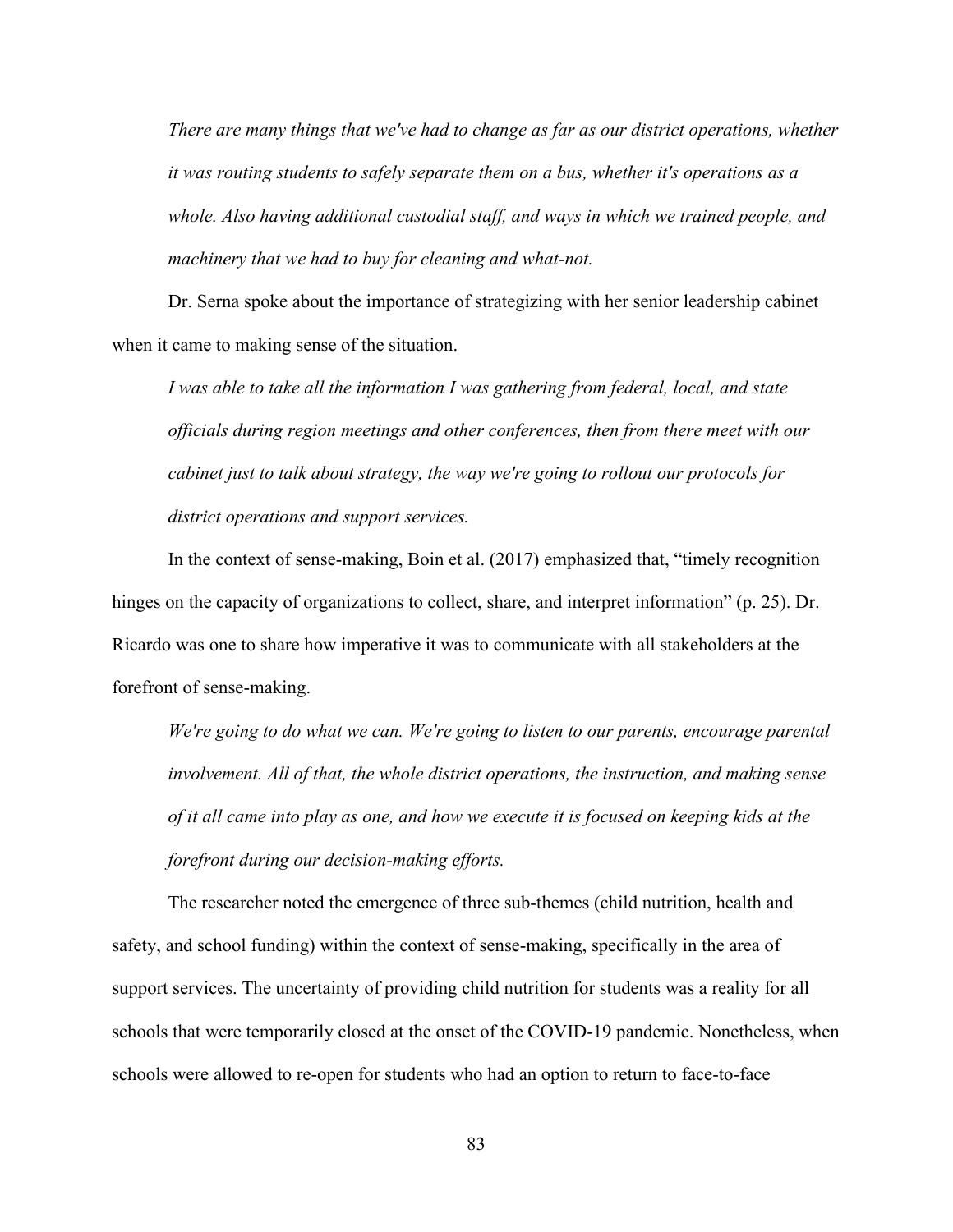instruction, the challenge was having to figure out how to provide nutritional meals to students that were both in-person and at home. Furthermore, health and safety initiatives were imperative to refine, create, and promote for the best interest of the school district. The TEA entrusted school systems to implement protocols that were recommended by the CDC. Finally, school funding was the one constant that schools were not sure they had when closures were implemented at the state level due to the fact that state funding is based on average daily attendance which was not taking place at the beginning of the COVID-19 pandemic due to temporary closures.

### *Child Nutrition*

Every superintendent interviewed expressed how they prioritized child nutrition in their districts from the onset of dealing with this crisis phenomenon and making sense of the complexities that emerged. Many students rely on the school's child nutrition program for daily meals due to hardships at home, so the sense of urgency was high to ensure that meal distribution was still taking place, regardless of the circumstances. The assurance that all students within their community had a nutritious meal on a daily basis was at the core of their service as an organization.

*I don't care if they're free and reduced or if they were not. We were going to feed every kid and family that comes and we were going to figure the rest out later. (Dr. Chavez)*

It was common to hear about curbside meal distribution programs that each of these superintendents took advantage of mentioning the Texas Department of Agriculture's (TDA) initiative of enabling local school districts to serve their student populations through a curbside approach where parents and students were able to drive up to the school and pick up daily meals without having to get out of their vehicles.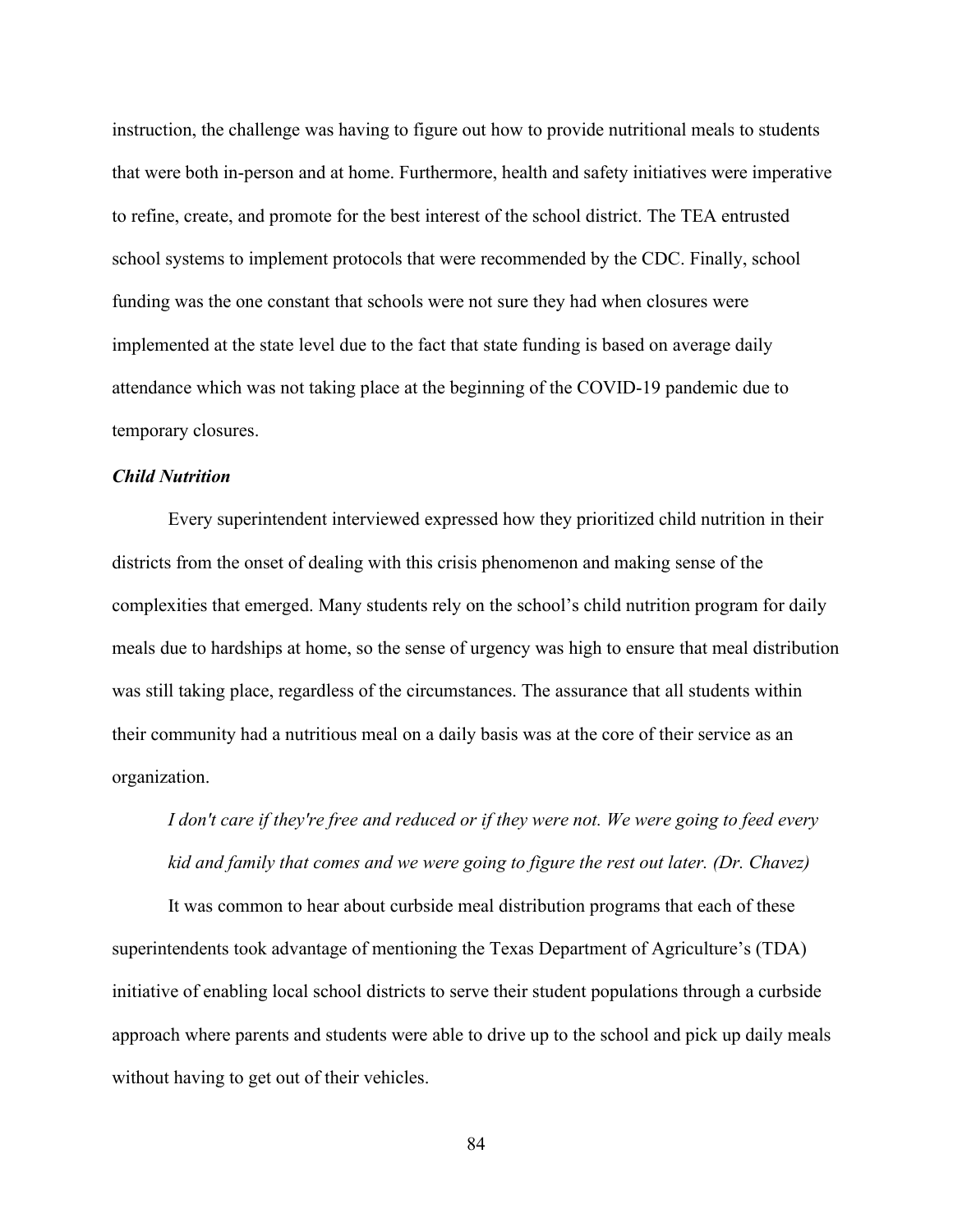*I think just making sure food was available to our students, that's weighed heavily on us for families that come from poverty. When you're 80% free or reduced lunch, but 50% of your kids are at home learning remotely, the way that they can access food is if their parents get in their car because COVID limited us in terms of what our ability was to get food out to kids so we did everything necessary to ensure kids had a meal on a daily basis. (Dr. Serna)*

#### *Health and Safety*

Like nutrition, the implementation of a health and safety program was vital for these school leaders who had to refine their health and safety approaches in the midst of this pandemic ensuring that fever checks were conducted for staff and students that came to campus sites when they were allowed, rapid testing was conducted if they needed to examine for the COVID-19 disease, and preventative cleaning measures were completed periodically.

It was discussed within several of the interviews that the TEA provided all school districts with PPE such as face masks, face shields, and cleaning supplies. In addition, all school districts were sent rapid coronavirus test kits for students and staff who showed signs of symptoms and needed a test completed. Dr. Rios shared her appreciation by saying, "I appreciate the PPE and the ability to rapid test for the COVID-19 disease, all of that was important."

It is imperative to also point out the disconnection that school leaders experienced when it came to parents and staff understanding the approaches that were being implemented across their schools to ensure everyone felt safe in their environment. Boin et al. (2017) addresses how many organizations have a lack of urgency to seek information that assumes the worst and prepare for it; however, the article emphasizes that organizations should attempt to take this approach for future decision-making and coordinating. As the researcher conversed with Dr.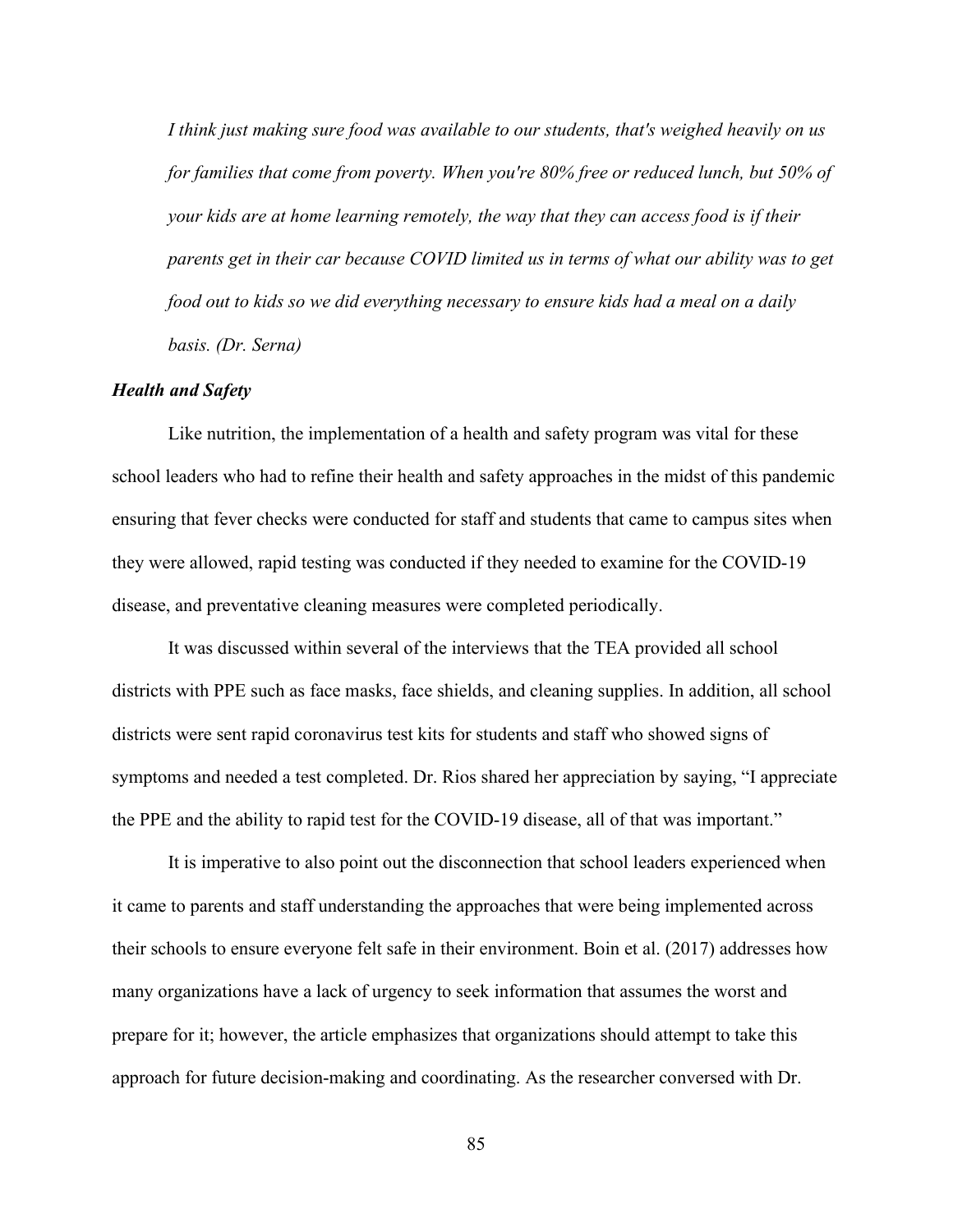Mendez, it was noted that there were times of struggle when it came to enforcing health and safety protocols.

*We've got parents that are not concerned about the safety protocols. We've got teachers following them, teachers not following them. All of those things contribute to stress. They polarize the environment because sometimes it gets drawn into political viewpoints that don't necessarily align. And the pandemic has exposed a lot of that in our system.* 

#### *School Funding*

School finance also faced an unanticipated obstacle after recently implementing revised state legislation approved in 2019 prior to the thought of a pandemic striking our world. School districts were either forced to utilize savings accounts to make ends meet initially or depend on federal relief funding that was practically non-existent throughout the first six months of the pandemic. The superintendents that were interviewed spoke about their unique approaches and thoughts to ensure that they continued providing a safe and conducive environment for teaching and learning. They spoke about having to make sense of their financial situation quickly in order to expedite necessary goods and services that were essential for instructional continuity. Dr. Serna shared an example during the interview stating, "We've had to use fund balance to fill a gap".

Dr. Mendez shared the concern she had on waiting for allocations that were granted through federal stimulus packages at the federal government level when she noted that, "It was unfortunate on how slow the state has been to give us our relief funds from the federal government."

A concern that had emerged regarding federal funding was in connection to the first federal stimulus package that was passed at the federal level called the "CARES Act." Each state was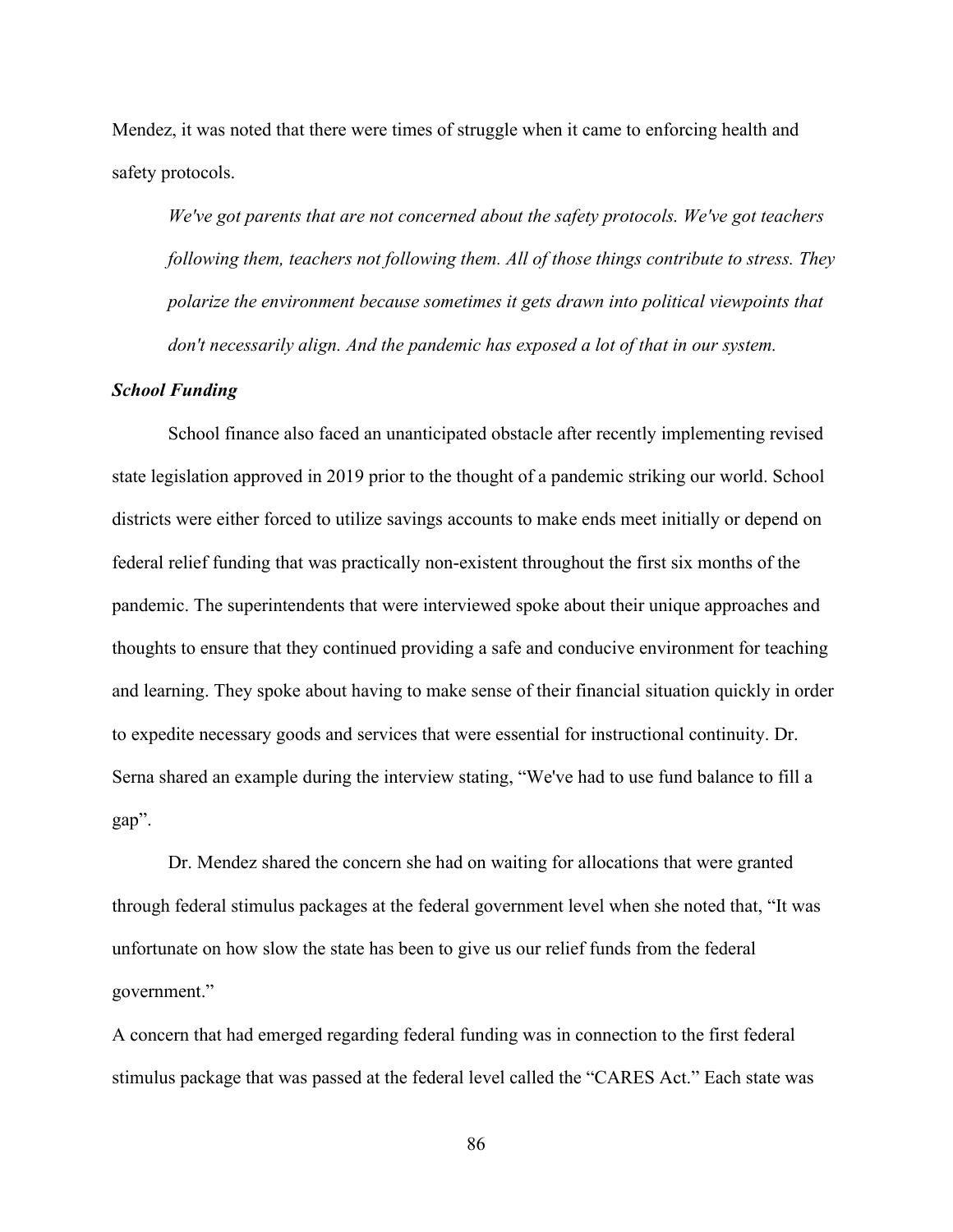allotted funding to be distributed to each school district within each state in the U.S.; however, the TEA decided to supplant the federal dollars through the foundation school program to offset financial loss at the governmental level. This in turn took time to make sense of for many school leaders since school districts were not actually going to receive new additional dollars. Dr. Serna shared her frustration in saying that, "the first set of COVID-19 relief funds coming through for the state to supplant those versus providing that resource to the school districts, it's been very frustrating I would say."

The discussion of learning loss was a prevailing topic which Dr. Rodriguez highlighted by sharing the impact school funding has. Therefore, recognizing that the lack of financial support hinders the education system.

*Well, funding has a huge impact as far as when we acknowledge what are the resources that are needed to catch up our kids, knowing that there has been a great bit of loss of learning or "Learning Loss." Knowing already though that we have preexisting 'Achievement Gaps' within all areas, I would say that, federal state and local funding have a huge impact on the types of initiatives that we can launch with our students.*

Making sense of the crisis phenomenon is what these superintendents illustrated in their interviews by unfolding the situation at-hand and making sense of it, thus making critical decisions and coordinating their organizations henceforth. It was evident that these two emergent themes were interpreted in the conversations the researcher had about these leaders' experiences during the COVID-19 pandemic.

Boin et al. (2017) presents the next critical task called meaning-making, which is defined as offering an authoritative explanation and narrative of the situation compressing the public and political uncertainty that may be occurring.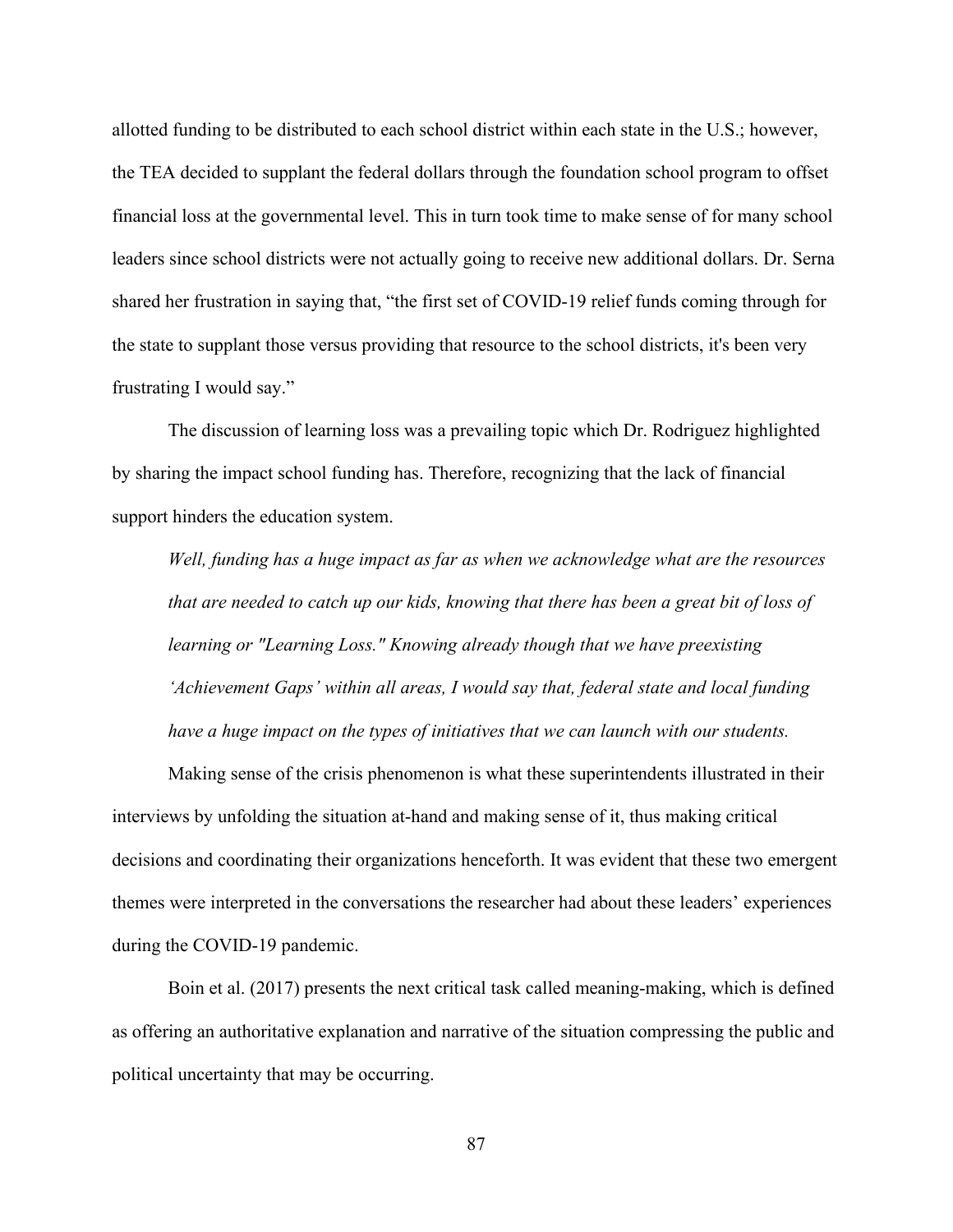### **Meaning-Making: Instructional Continuity**

The apprehension of not being able to educate our students during these unprecedented times was an absolute fear factor for these superintendents who have devoted the majority of their lives to education. It was vital to each of them that the continuation of instruction was a non-negotiable item across the state, especially in their own organizations. Despite the phenomenon that was underway, the option of continuing to provide instruction was eventually assigned to these school leaders by state officials, in which each of them administered wholeheartedly. Making meaning of every situation as described by Boin et al. (2017) was the primary focus on a daily basis for each of these superintendents focused on advocating for instructional continuity. According to Boin et al. (2017), meaning-making is an attempt to reduce public and political uncertainty, inspiring confidence across an organization through articulating a vision and mission. The superintendents interviewed expressed how their values and beliefs were tested during the pandemic and that the provision of equity was the most important component for progressive results and making meaning of every scenario. Dr. Rodriguez stated

*My vision for moving forward in educating our students is 'not to take a step back.' And what I mean by that is that we've gained a lot of knowledge on how to educate, let's capitalize on that.*

The art of teaching was foregrounded as an imperative component that was essential to instructional continuity which the researcher underscores as critical to meaning-making. In essence, accelerated learning was also emphasized throughout each interview as an important aspect for superintendents and their teams to interpret in the midst of the pandemic. The technology component was also an essential theme that was echoed in every interview. The use of technology was immediately reformed and enhanced across all schools throughout the state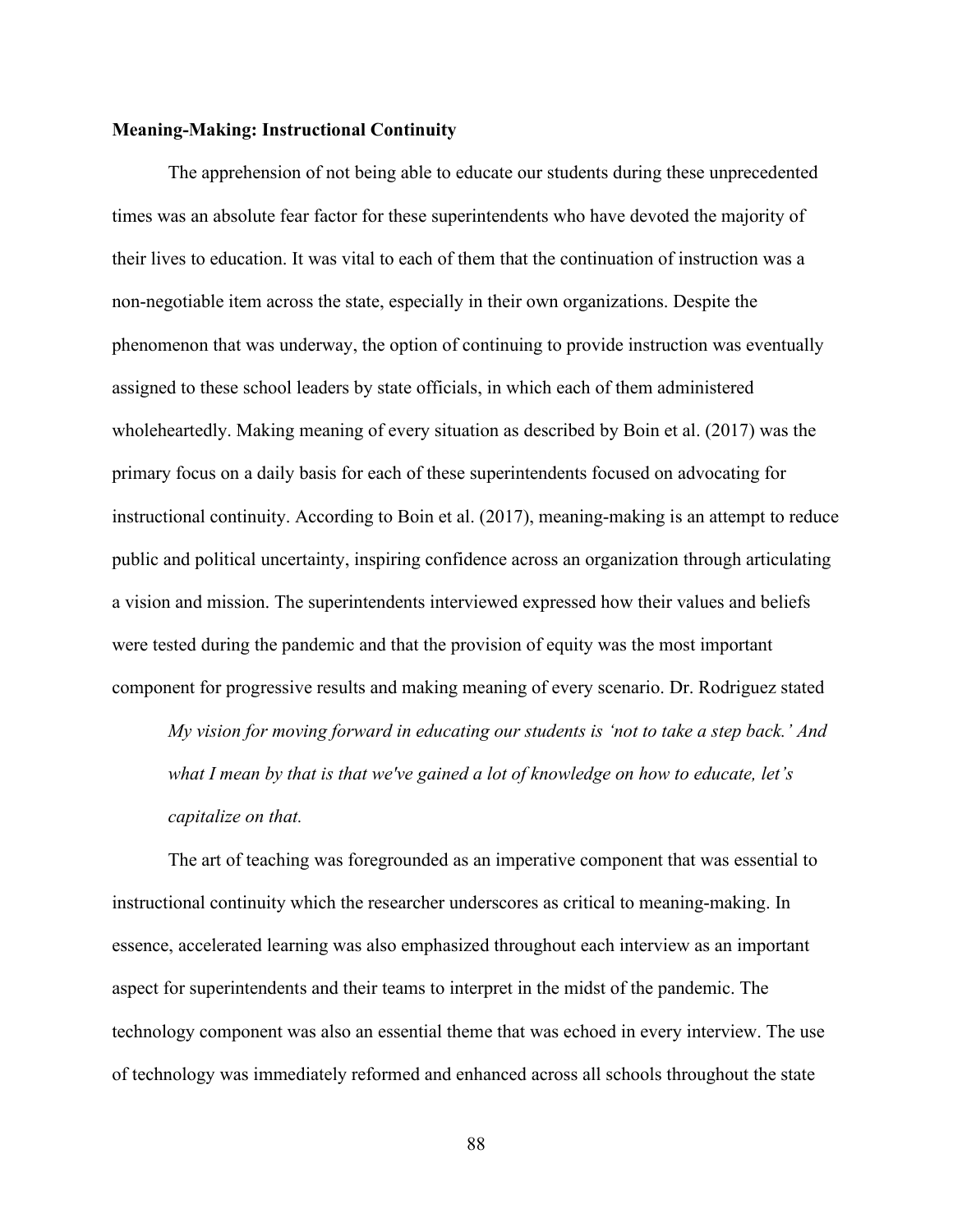due to closures that were taking place. The only outlet for communication was the necessity of providing an electronic device to connect with instructors, peers, etc.

# *Teaching*

The greatest challenge that the education system faced was the disruption teachers endured having to transform their teaching skills to a virtual setting, given that the Governor required schools to close their buildings at the onset of the pandemic. Superintendents were given an ambiguous mission to figure out how their schools could continue providing academic instruction without students having the ability to come face-to-face. During the interviews, the researcher noticed that every superintendent reflected for a period of time before discussing the memories they had when it came to instructional continuity. As discussed in this chapter, technology was almost the only answer to many of these problems that were at the forefront. It was evident in every interview that each superintendent realized how important technology was to survival during the pandemic like it never had been before, prior to COVID-19. Resistance among educators towards use of technology became a "do or die" situation. Some educators did ultimately decide that they could not continue as teachers or principals after the multiple challenges that 2020 and the pandemic placed on their professional responsibilities. Dr. Chavez described her experience in making-meaning of the crisis phenomenon by saying

*We were truly out from March until whenever we went back in August, and a lot happened during that time, right? We had to learn how to do things differently. We as adults had to kind of rewire our own brains to a way of thinking that we could do what we did before, but maybe even better, never diminishing what we were providing.*

In addition to school districts who were able to provide an electronic device to their students for communication purposes, it was noted that some students already had a personal device at home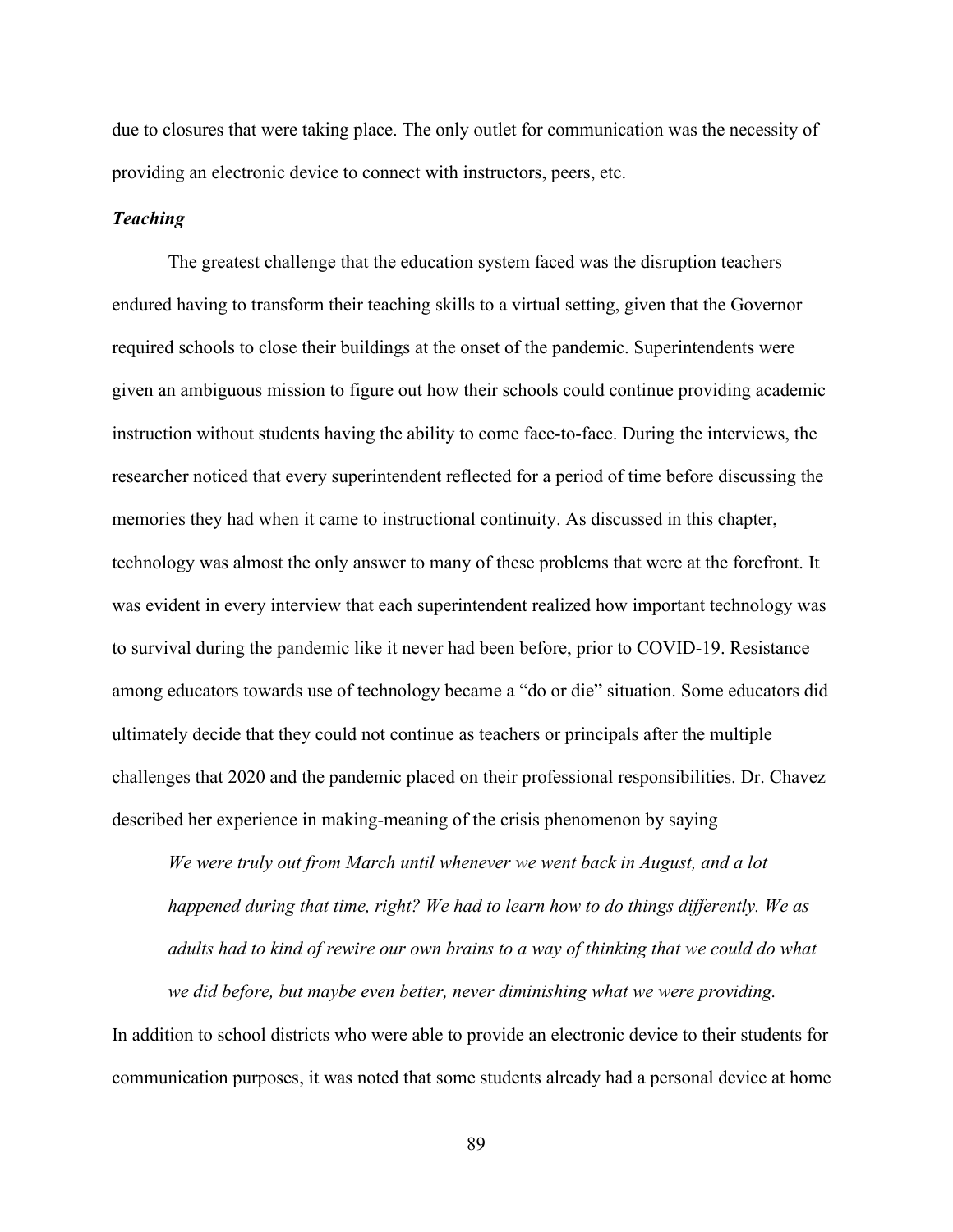that was available for their learning participation. As Dr. Serna reflected on the teaching logistics of her school district, she referred this period of time as "the great experiment."

*I hope we've learned something from this experience or what I call, the great experiment, but I think we've learned a lot about the role that technology can play in supporting education. I don't think it replaces education, but I think it certainly can be a support.*

Dr. Ricardo was able to speak about the limiting and contributing factors that played a vital role during the pandemic, in which teachers and students were to be prioritized at the forefront. As a leader, her objective was to dive deep into the campus improvement plans to refine them for transformational instruction.

*So, I think the main contributing factors to student achievement were parental involvement and teacher buy-in. And then the last thing would be just how kids learn. And if teachers are trying to figure out a tool, we made sure to look at it from the student perspective. Another factor that I think led to the student achievement as well, is teachers trying to figure this out, trying to use the tools effectively, and to be relaxed in the way they use the tools, because if the teacher was relaxed and the teacher can do what the teacher does best and that's teach, the students were also relaxed and were able to obtain the lessons they were being taught each day.*

# *Accelerated Learning*

All of the superintendents emphasized the necessity of providing accelerated learning during the pandemic for students who were struggling with the pedagogical adjustments. In addition, the researcher discovered from their responses throughout the interviews that this unique situation somewhat enforced instructional acceleration, including students having to learn remotely with the resources they had or were given by the school district such an electronic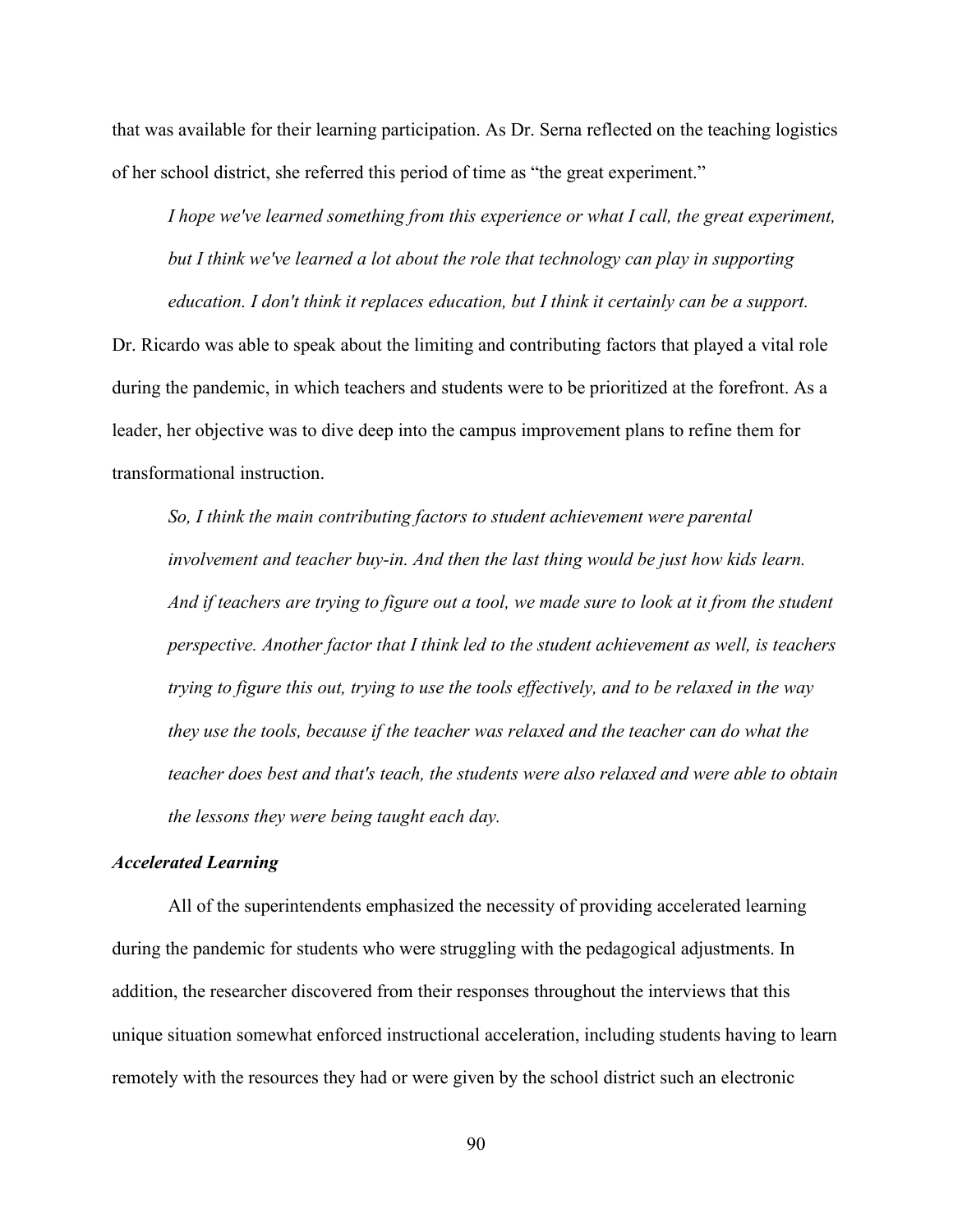device and hotspot. The goal for all of them was to open their instructional settings as quickly as possible so that students could come and learn in a safe and conducive environment. In essence, Dr. Rios stated

*My vision is to bring students back into the classroom where they have a sense of belonging, a sense of safety, and to do whatever we can to engage them in learning, that will result in decreasing any of the gaps that have been created by COVID, and by honoring their need for social and emotional healing.*

TEA was instrumental in providing all school districts with recommended guidance that was designed to align with state and federal academic accountability, despite the circumstances. Some of the initial stages that were encouraged and available on the TEA website included: (a) conducting an inventory of device availability, (b) the creation of instructional platform options, (c) determining which instructional model to use (asynchronous or synchronous), and (d) monitoring and supporting student progress.

Throughout the interview conversations, it was noted by every superintendent how critical meaning-making was when it came to presenting and providing an instructional model for students who were within a special population group such as at-risk of dropping out, students with disabilities, bilingual, etc. The direction each leader went in was based on their own unique circumstances when it came to their student population. Nonetheless, chaos that included a high global fatality rate, economic deficiencies, political controversy, and uncertainty surrounded the sense-making, decision-making, coordinating, and meaning-making efforts every school district leader endured. Dr. Ricardo emphasized about the responsibility educators had during these unprecedented times.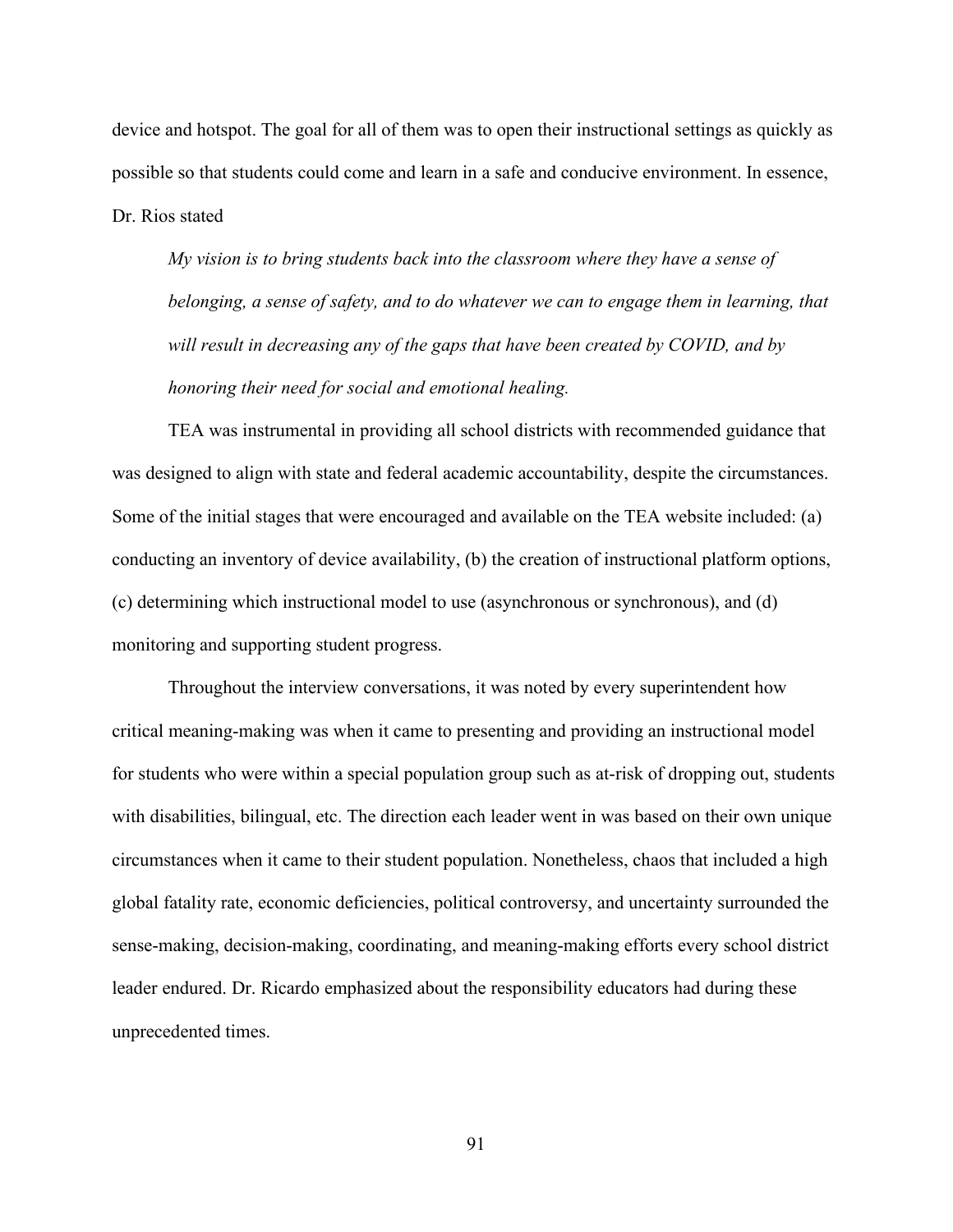*As an educator, we still have the responsibility to reflect, analyze, not remain complacent to do our part, to refine in the places that we can, to achieve more than what we were achieving*.

Dr. Chavez shared how working remotely with a device was not the savior of instruction. She went on to deepen the approach from the lens of considering the effectiveness holistically.

*It can't just be the device. It has to be what teachers learn, whether it's through a learning management system. Nonetheless, you have to ask yourself as an educator, what are you doing with that device? How are you making learning better? How are you connecting with students? How are you ensuring that if they need tier levels, one, two, three, response to intervention, if they need a specialized service of dual language, or they're my ELL learners, or they're my special education students, or they're my gifted and talented students. What more are we doing to make sure that at any level we are meeting and exceeding what they need?*

The declaration of this natural disaster enabled the U.S. federal government to provide education with relief funding in order to mitigate damages caused by the pandemic such as providing both personal protective equipment and electronic devices for each student and ensuring that students and teachers had what they needed to continue academic instruction regardless of what was happening around the world. For every superintendent interviewed, this government initiative was vital to the direction schools went in during these unprecedented times and this enabled them to feel confidence when making meaning of the situation. TEA also offered programs such as "operation connectivity" which was designed to provide every student in the state of Texas an electronic device for learning and access to the internet. In essence, the funding was also designed to provide professional development training to teachers that needed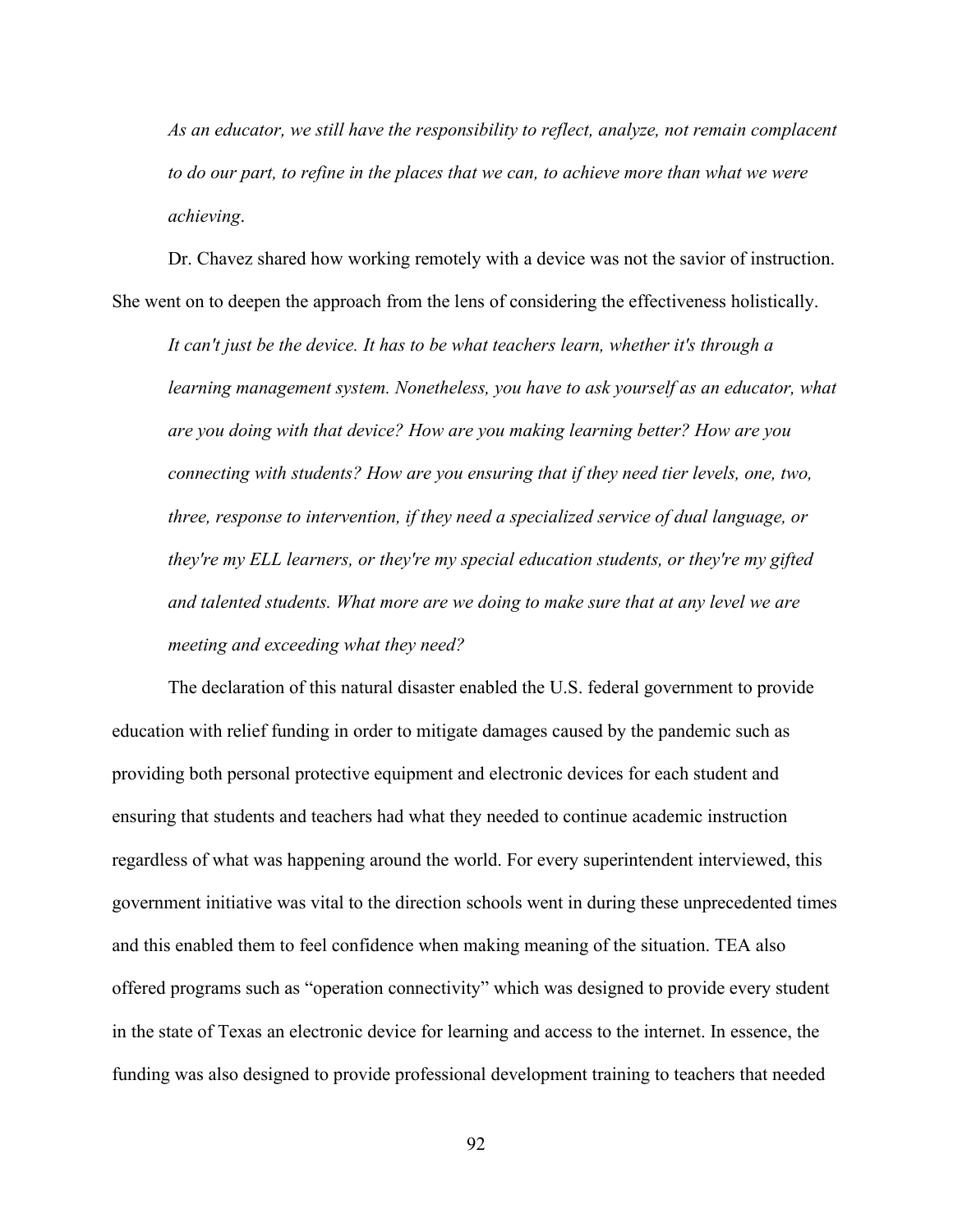additional support on how to teach during these difficult times. Dr. Rodriguez was very thrilled to see how technology was going to advance in so many ways sharing

*The enhanced utilization of technology is going to continue on the professional*  development that we're gearing our teachers with. So, the acceptance of tech, the *acceptance of professional development geared towards tech to support our kids in instruction is crucial for accelerating learning. I think that's a positive.*

Every accelerated learning model that was discussed throughout each interview included supplemental services that primarily revolved around before and after school tutoring. The expansion of a learning gap throughout the state was one that was of concern due to the crisis phenomena. The ability to provide supplemental services was a vital factor for each superintendent and their school district which was driven by taking advantage of federal and state relief funding which was allocated to all school districts in Texas due to the global pandemic. Dr. Serna described her thoughts on this topic stating

*The Federal COVID-19 relief funds were really the necessity for schools to be able to utilize additional dollars for high degree of tutoring and student support, which were traditionally provided through before and after school programs. These are proven initiatives that we know that can support kids in accelerating their learning after being separated from their teachers for a period of time.*

Aside from providing accelerated instruction and supplemental services, Dr. Ricardo pointed out the disruption of extra-curricular activities that were also affected. Extra-curricular activities can include athletics, fine arts, cheerleading, etc. These activities are sometimes the reason students are personally driven to attend classes and pass. With uncertainty of continuing to provide extra-curricular activities, leaders throughout the state were doing their best to come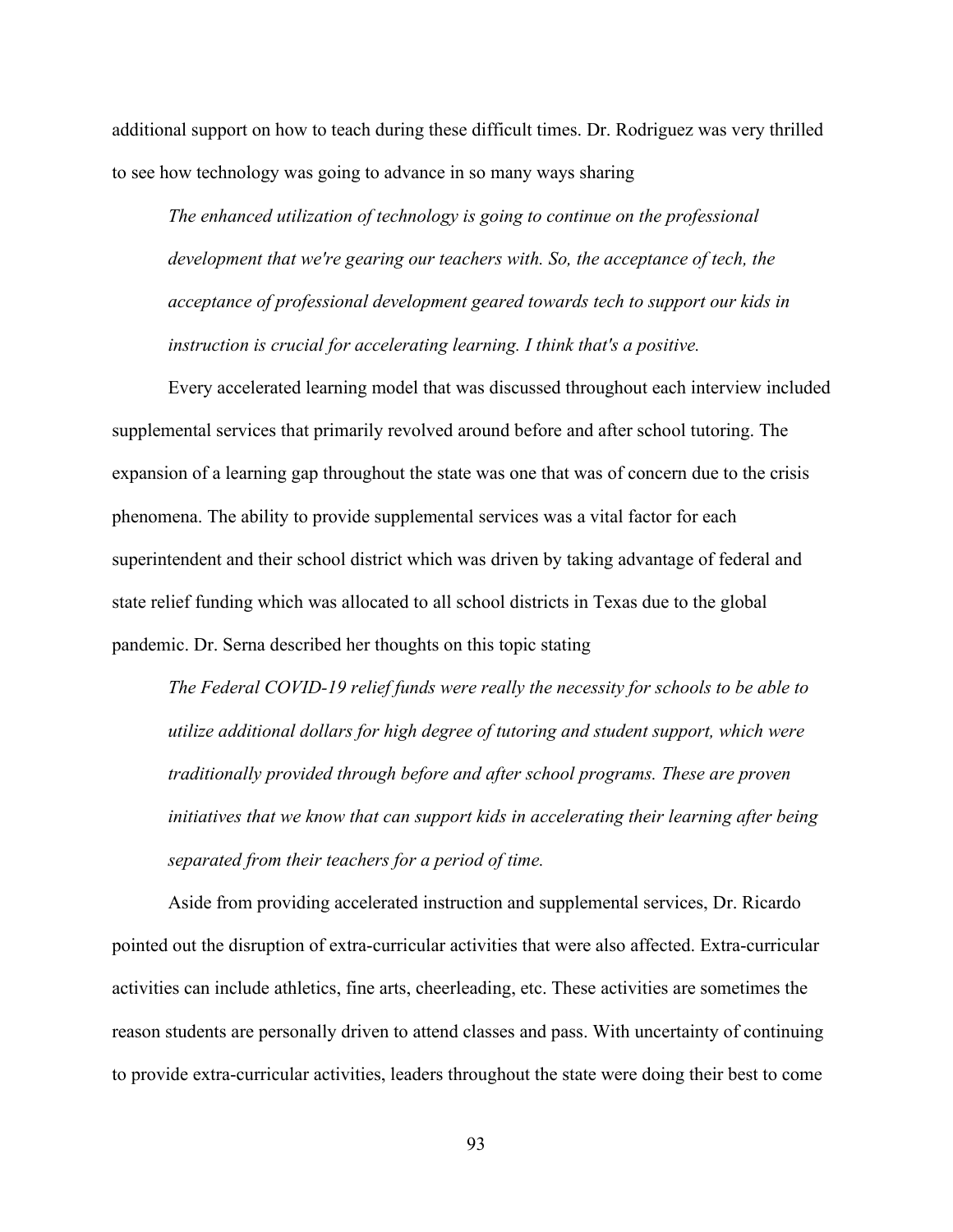up with a plan of action that gave all students equal opportunities such as allowing for those who want to participate and continue their aspirations. Dr. Ricard offered that

*We're going to side-by-side support anything and everything, the academics, the extracurricular, the co-curricular, and the UIL. We're going to support that with our acceleration model as much as we can. Our students deserve that from us.* 

### *Technology*

The lack of technology was a concern for every superintendent who was interviewed. However, the education of how to use technology was more of an unanticipated challenge on top of not having tangible resources for teachers and students. Dr. Chavez was one participant that spoke about the role that technology played in her community when it came to ensuring that every family had the ability to connect remotely with the school system.

*Technology, we'll never look at it the same. One-to-one, like most districts, you can now park it in front of my schools and we have the Park and Learns, 24/7, anyone from the community can come and park in front of a school and get 24/7 internet connectivity. I have hotspots to give to probably every homeless person.* 

On the other hand, Dr. Rios, who leads a school district that has a 90% economically disadvantaged population and Dr Ricardo who leads in a similar area shared their leadership struggles with communication.

*The only ability that we had to communicate with them was through the phone, if they would receive their lessons on the phone. We did not start as a one-to-one initiative. We didn't have technology for everyone. So, we had to ask parents to come drive up to the school and get their packets in paper packets, and started the COVID pandemic that way as far as instruction goes.*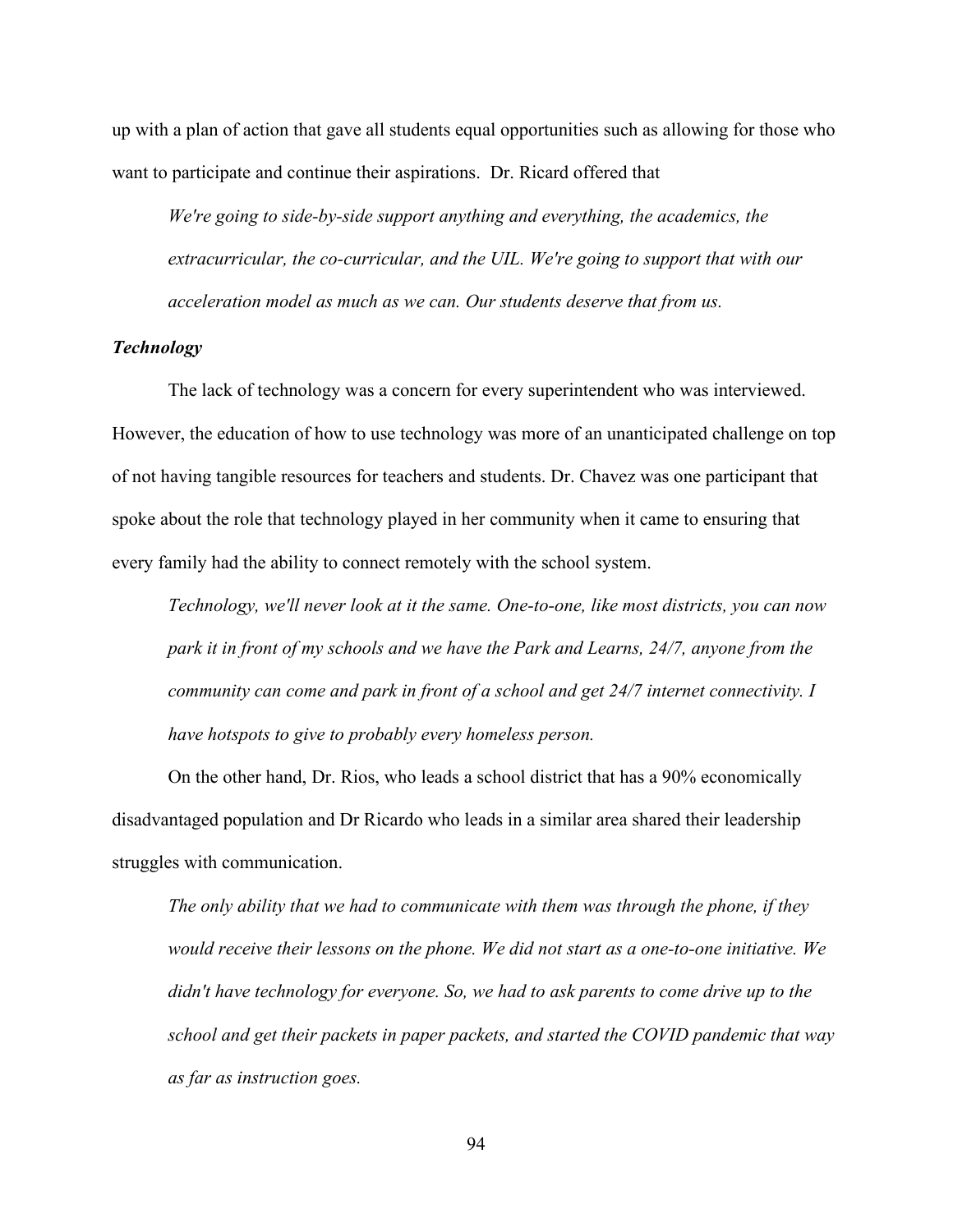# Dr. Ricardo shared

*And we take that to the area of technology, and the same thing happened. Where our tech guys were going to parents' home and parking on the street to be able to troubleshoot with their computer. All of that became that motivation because our families were in need.* 

Dr. Rodriguez spoke about the enforcement that his organization felt when technology was in a sense the only choice for instructional continuity.

*So, I think the infusion of technology forced public education to head in a futuristic direction and I'm seeing a lot of growth with our teachers too because it was a learning experience for them, but it was a forced experience. So, it made everyone gain a much quicker transition in this paradigm of how we provide instruction to children.* 

As a leader utilizes sense-making to unfold a crisis phenomenon, make decisions and coordinate ways forward, all the while striving to make meaning of the situation at-hand, it is imperative to introduce the next critical task from the Boin et al. (2017) framework called "accounting." Boin et al. (2017) describes this task as the process of accountability. In the midst of a pandemic, the superintendents interviewed expressed an understanding of being held accountable for decisions that were being made and the outcomes that would transpire from each accord. In essence, strategic and collaborative approaches were described to the researcher for many of the scenarios they endured as leaders.

# **Accounting: Equity-Oriented**

After the initial stages of the pandemic came to pass in June and July of 2020, schooldistricts around the state of Texas were given an option to open their schools to students who wanted to attend in-person instruction for the upcoming 2020-2021 school year which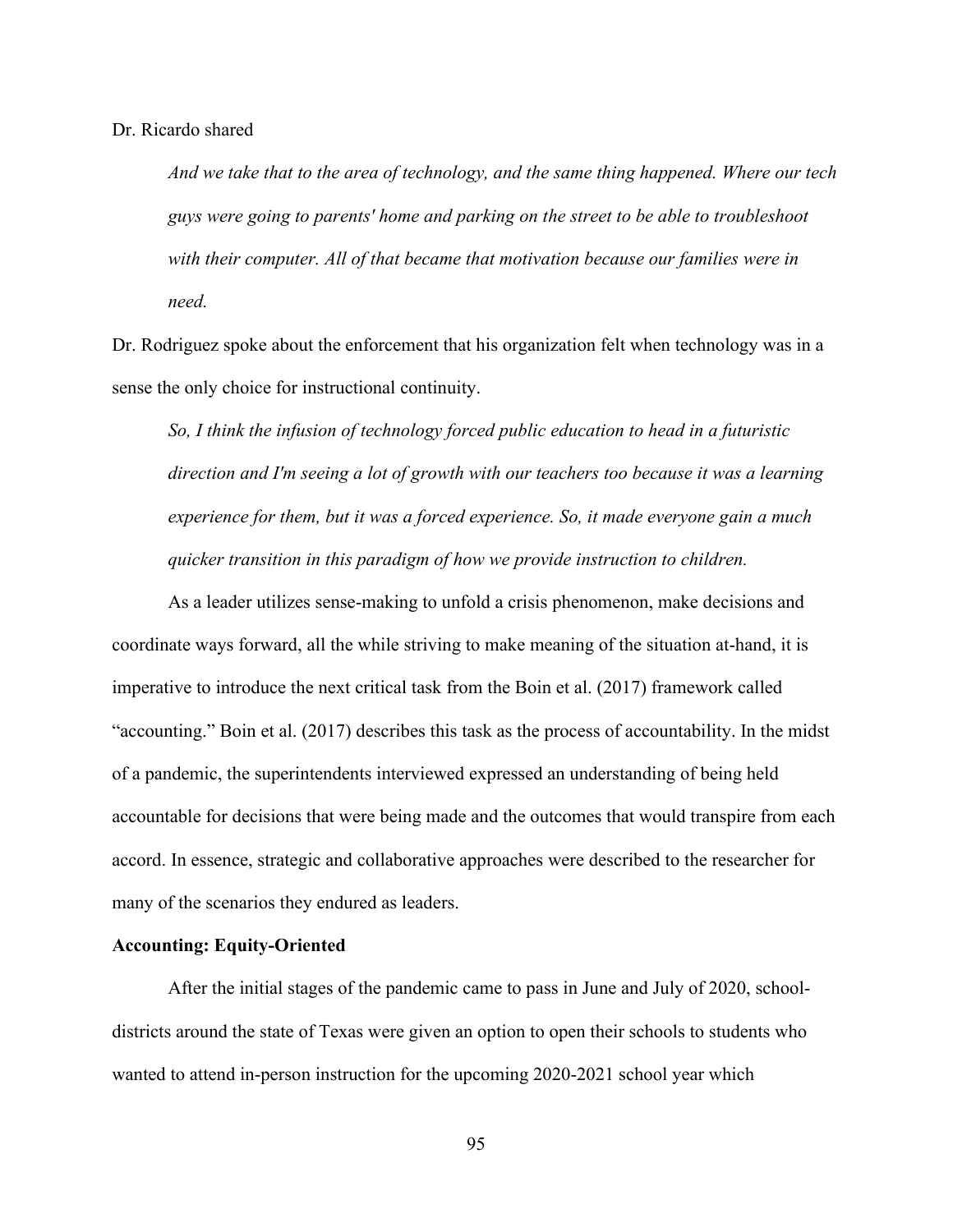commenced in August 2020. This governmental decision gave superintendents around the state an abundant amount of accountability for leading every aspect of their respected organizations during a historical global pandemic. Every school district was unique in the percentage of students who chose to come to an on-campus instructional setting. Nevertheless, the expectations and accountability that was unintentionally bestowed on these leaders was conspicuous. According to Boin et al. (2017), there is a high chance that a crisis phenomenon inadvertently creates accountability pressures for leaders, thus enabling an opportunity for improvement and equilibrium within the organization as a whole when entering into post-crisis.

Having an equity-oriented mind-set was crucial for these superintendents in the midst of the COVID-19 pandemic not only because it was evident that this was affecting all student populations differently, but also realizing that the community and state government would also hold them accountable for actions that were taken. In addition, three emergent sub-themes are presented which were detected as overarching factors within the participant interviews in relation to accountability as described by Boin et al. (2017). They are listed and elaborated in the next following sections as transparency, student achievement, and culture.

### *Transparency*

When school-districts were required to close their campuses in March 2020 due to the pandemic, parents of students who were attending school were anxiously engaged in decisions that were being made by their local education agencies. Working parents were forced to find babysitters or other day-care facilities that were open because of the closure which created a sense of urgency for transparency at the local level. The superintendents interviewed shared in their own individual way that they quickly realized school was the one constant these parents and students had in their lives prior to the pandemic, which enabled each of them as leaders to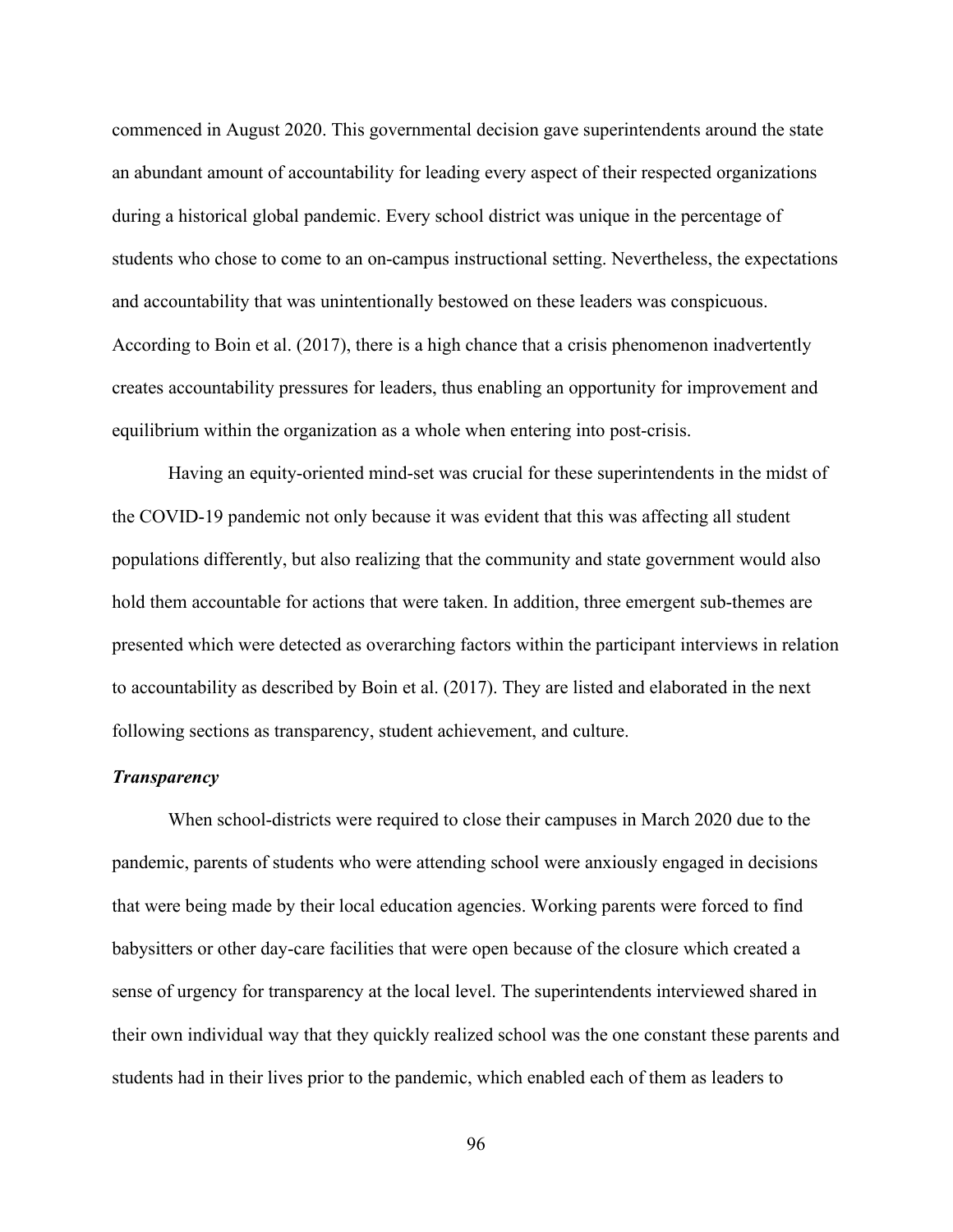rapidly improve their communication in every aspect of leading a school district. Dr. Rodriguez shared his experience by saying

*Parents were looking at us for guidance when everything started to spiral down. They didn't have a place to take their kids and we couldn't do anything about it for some time.* 

*My team did their best to communicate daily on anything that was impacting our schools.* 

Social media and other marketing tools were pivotal for many organizations that underwent closures such as school districts. If these educational institutions were not already utilizing social media platforms prior to the COVID-19 pandemic, they were most likely joining the outlets for maximum communication. It was noteworthy for several of the superintendents that they stayed abreast of all the information they received from the TEA, CDC, and any other related resource. In the midst of the pandemic, reports were known to be changing within hours in a day from one thing to the next due to the uncertainty that this pandemic presented. Dr. Ricardo spoke highly of her public relations department who she claimed worked diligently to communicate through every social media, news, and marketing outlet possible stating

*I would like to recognize my public relations department for staying on top of providing information about any changes on all the social media outlets like Facebook and Twitter. They are doing a great job of sharing any news that we need to [impart to] the community about the pandemic and how it is affecting our school system.* 

Transparency was noted as a key factor Dr. Rios felt gave comfort to all stakeholders as they pulled together to overcome all adversities.

*We wanted to be as transparent as we could. And so, everything that came to us as a team, I guess we had to go through that by making sense of our situation first.*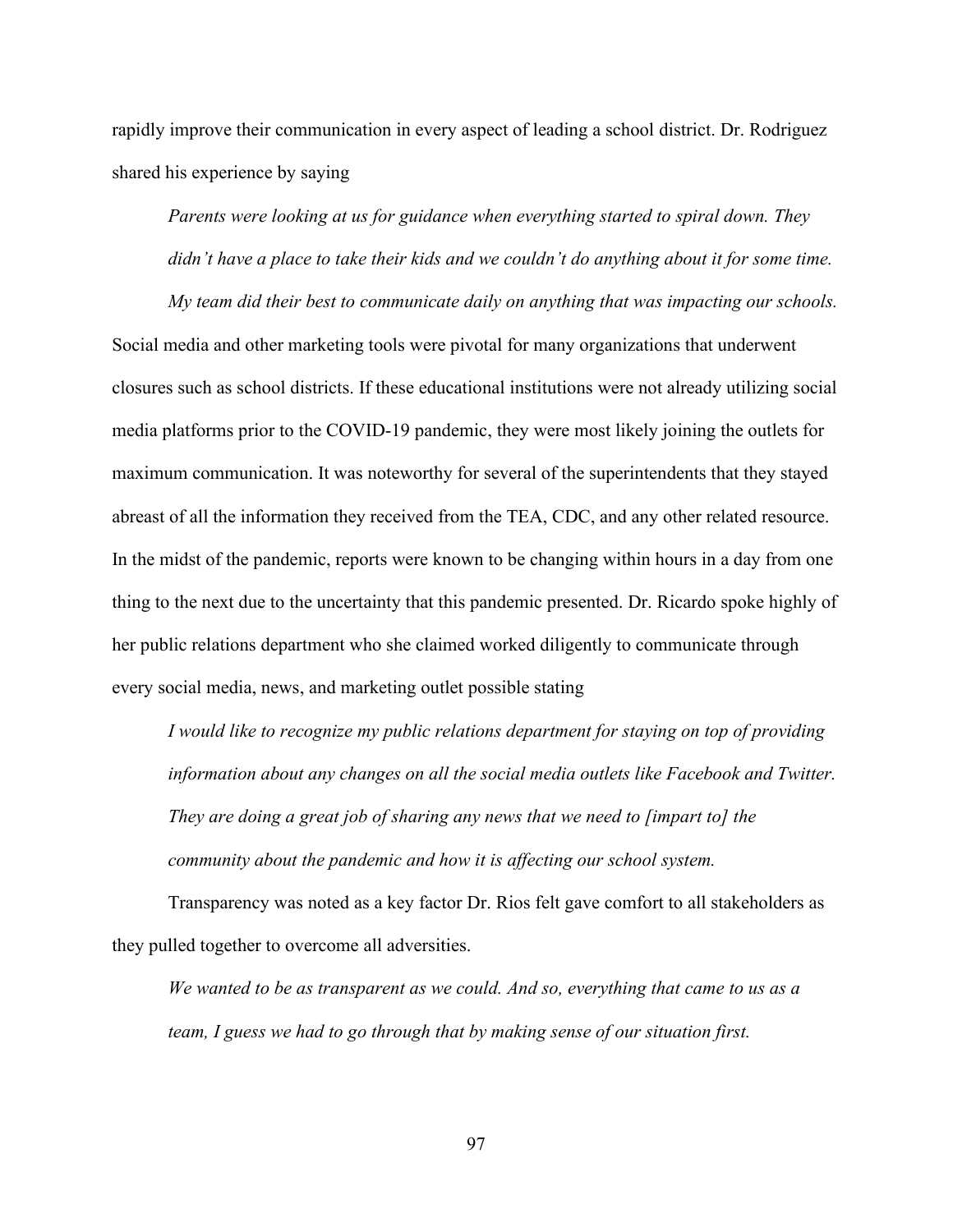Dr. Serna also elaborated on what transparency signified for her leadership approaches throughout the pandemic. Having resilience was her foundation of leading and transpiring the vision and mission of her organization on a constant basis.

*Our theme for this year was resilience, we're stronger together, and so that's just been our message all year to our families, to our staff as we continued to push forward and communicate with all of them constantly.*

#### *Student Achievement*

In the context of accounting as described by Boin et al. (2017), it was noted that each superintendent expressed a sense of feeling responsible for the direction of the district and also understanding accountability for all aspects of leading, especially when it came to student achievement. Dr. Ricardo was firm in her interview on addressing the needs all students individually had and finding joy for educating the next generation. She stated in the interview

*Everything centers around the joy of teaching kids, for learning. And without that, it was very hard for us as educators. And now I am asking myself if I am making the right decisions for the kids that I'm serving. Will they reach their full academic potential amid this crisis?*

For several of the superintendents, the COVID-19 pandemic alluded to higher levels of inequity in all aspects of leading a school district, thus enabling them to assure support for all stakeholders to the best of their ability. When it came to the instructional component of education, conversations led to the fact that not every student had the resources they needed at home prior to the pandemic such as an electronic device, internet access, nutrition, or just someone to look over them throughout the day. Conversations also sparked regarding students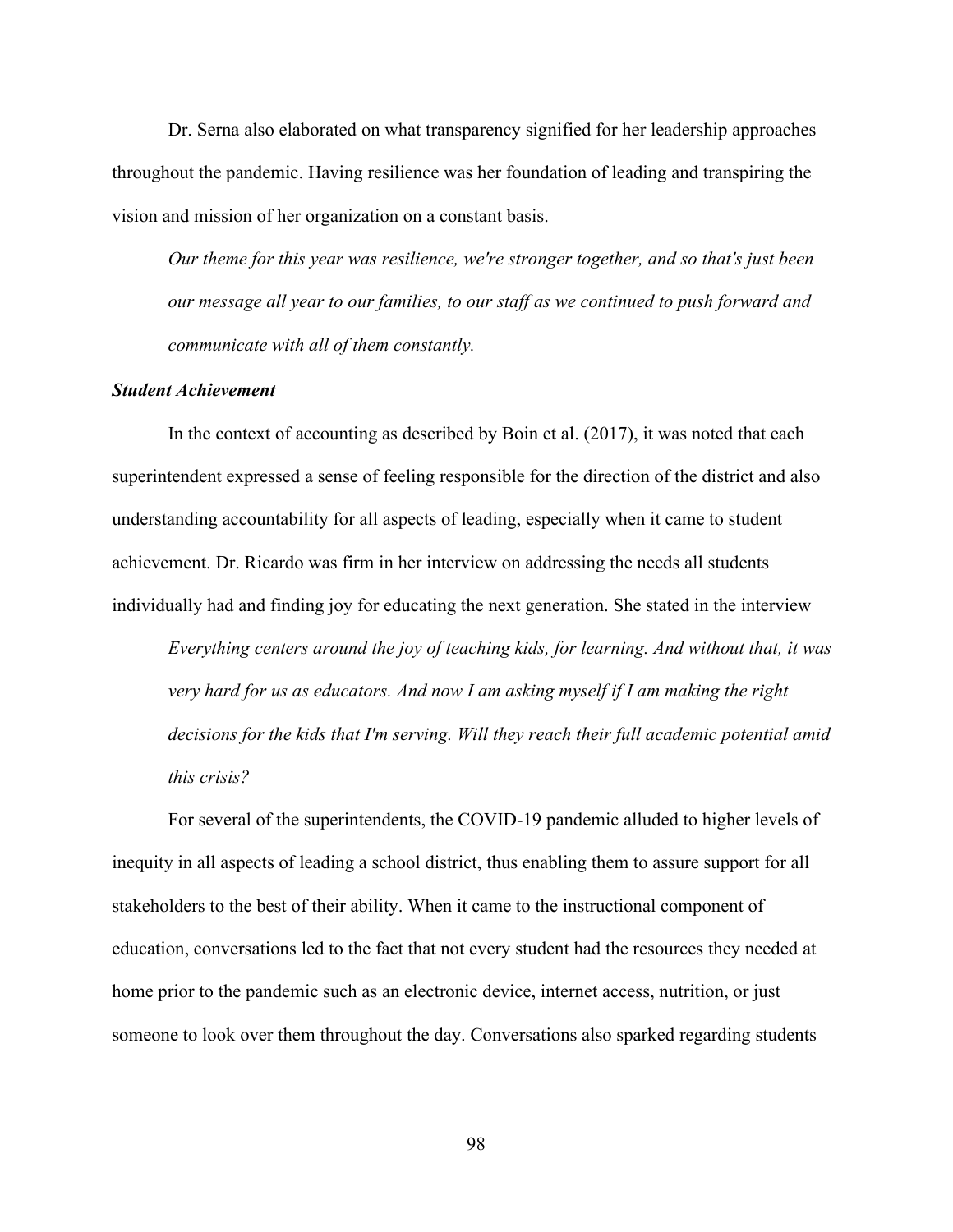who come from an economically disadvantaged background or students who have special needs. Dr. Chavez noted

*First of all, we have families that have children at home because they may have children with compromised health issues or they may have family members with compromised health issues.* 

TEA was also a contributing partner as it relates to the digital divide that was known throughout the country, nonetheless in the state of Texas. In essence, the Commissioner of Education, Mike Morath, launched an "Operation Connectivity" campaign advocating that all school districts ensure that every student be provided with an electronic device and access to the internet, especially for rural area schools and school districts with high levels of economically disadvantaged families. Dr. Serna shared her thoughts on this matter by stating

*You talk about the equity lens, the digital divide just shows itself in communities like this, especially districts with higher concentrations of poverty. It's just one added dimension to the equity challenge.*

Dr. Mendez highlighted an approach his team took by recommending a resolution under his leadership for his community, ratifying their vision for equity for all children, regardless of their background.

*As a matter of fact, we did an equity resolution in June proclaiming that we're even going to go deeper and explore more options to ensure our minority students are performing at the levels of our non-minority students.*

The TEA made decisions throughout the pandemic for the 2019-2020 and 2020-2021 school years that state standard examinations would not count against a school district or student due to the COVID-19 pandemic outcomes. Nonetheless, each of the superintendents who were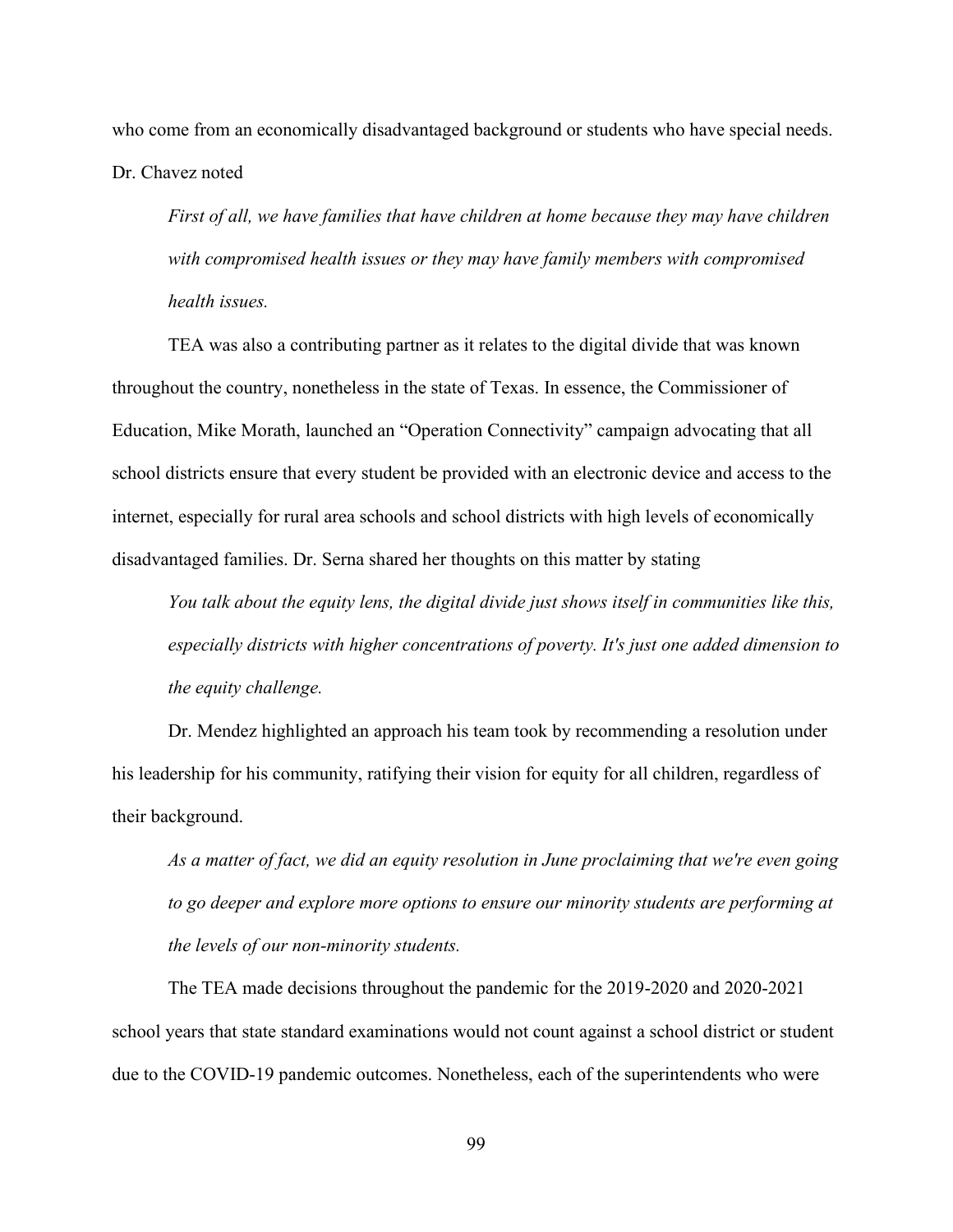interviewed spoke about internal examinations that were administered at the local level throughout the school years that were designed to quantify where each student was academically and what they needed to address henceforth.

### *Culture*

In the context of the COVID-19 pandemic, each interview demonstrated that the organizational and community culture changed dramatically based on every superintendent's discussion when it came to observing mixed viewpoints. Dr. Rios shared

*It was my duty to communicate hope to all of our stakeholders, to put the data out there, and to stay transparent with stakeholders.*

Even with all the challenges that this pandemic created, Dr. Ricardo shared how critical parental involvement was in their schools. Their involvement would set the tone for the success of their students.

*So, I made sure to inform as much as I could that it really doesn't have anything to do with economic status or educational level of the parent. I think the number one factor would have to be the parental support, right? How much your parents are having to work, and knowing your parents are stressed. If they're not working, if they had money, now there's no money because of this pandemic. So, all of that for struggling families and then trying to keep kids in line and logging on and whether I'm going to send them to school or not was instrumental to our success.*

As it relates to culture, Dr. Chavez wanted to express the stress factor that many faced during these times.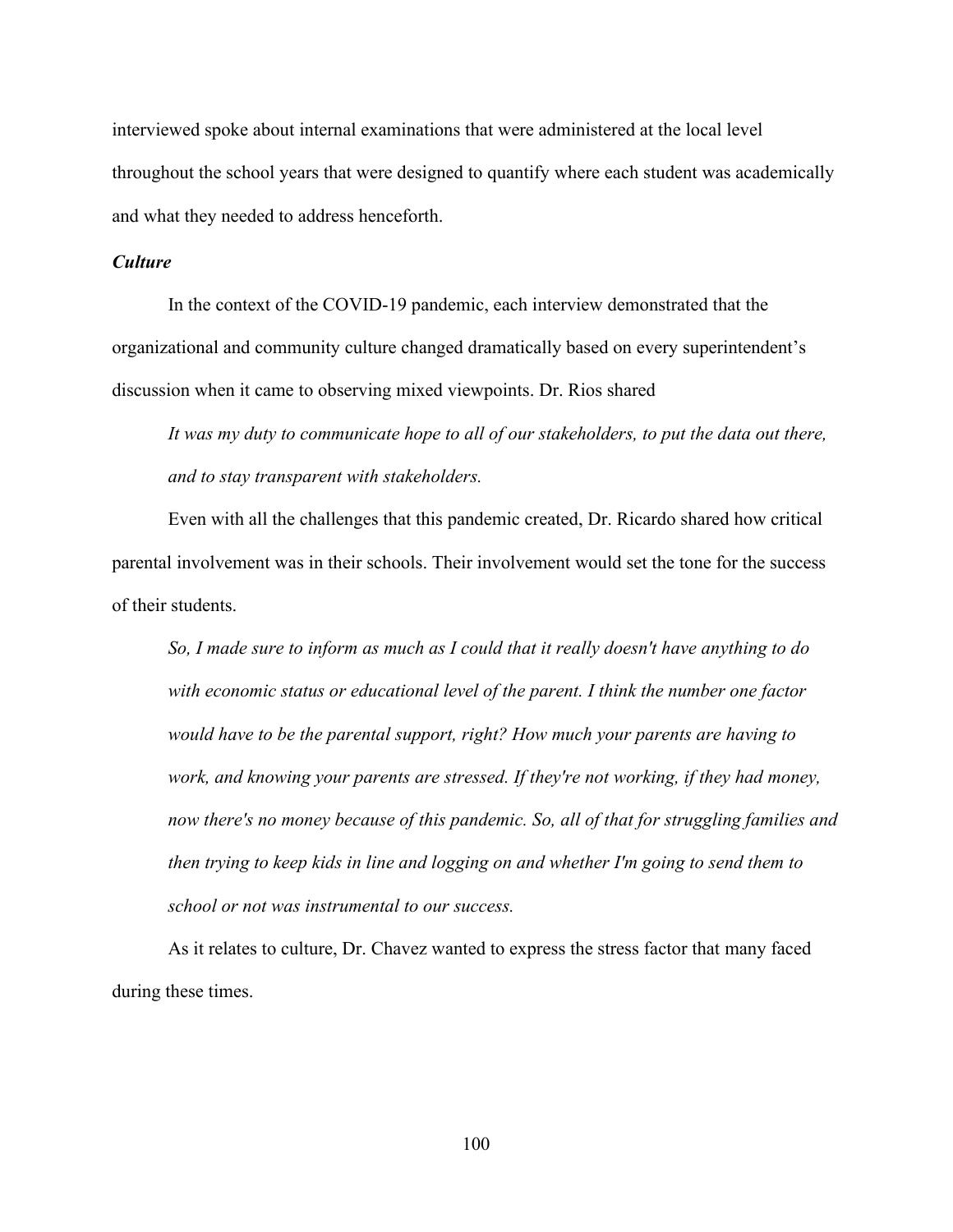*I always want to look at the positives, but I'll be honest, it has been hard. It has pulled us together like none other, but it has also been a stress factor. People were fearful of coming to school, not being on a priority for vaccination lists as well.*

Despite the challenges that were in front of these leaders, the manifestation of new ways of learning also emerged where opportunities for growth in education were feasible,

*Well, I'm going to say, 'I always like to look at the glass half full versus empty,' and I'm going to say that the impact that it's had on the culture of school is that, "It's really launched this more into a 'I hate to use this cliché to say it this way, but towards 21st century learning. And what I mean by that is that it's really forced our hand to use technology more. (Dr. Chavez)*

Another major aspect of accountability that all six superintendents endured were the expectations of keeping their facilities clean and sanitized on a daily basis when people were allowed back on the premises. On top of what TEA provided to school districts such as face masks, face shields, and sanitizer, school districts were still responsible for purchasing additional resources that were designated to keep buildings disinfected and ensure an overall safe and conducive environment for teaching and learning. A collaboration with their county health officials was mentioned throughout each interview in relation to ensuring safe and clean buildings with resources available for distribution such as face mask. Furthermore, superintendents were also tasked with collaborating with county health officials to offer their schools if needed for vaccination clinics. Dr. Ricard shared

*As the leader, you could sometimes be the motivator and other times you can be this democratic leader doing the things that you got to do, and then all of a sudden you can be situational and deal with something pressing for your attention. When the pandemic*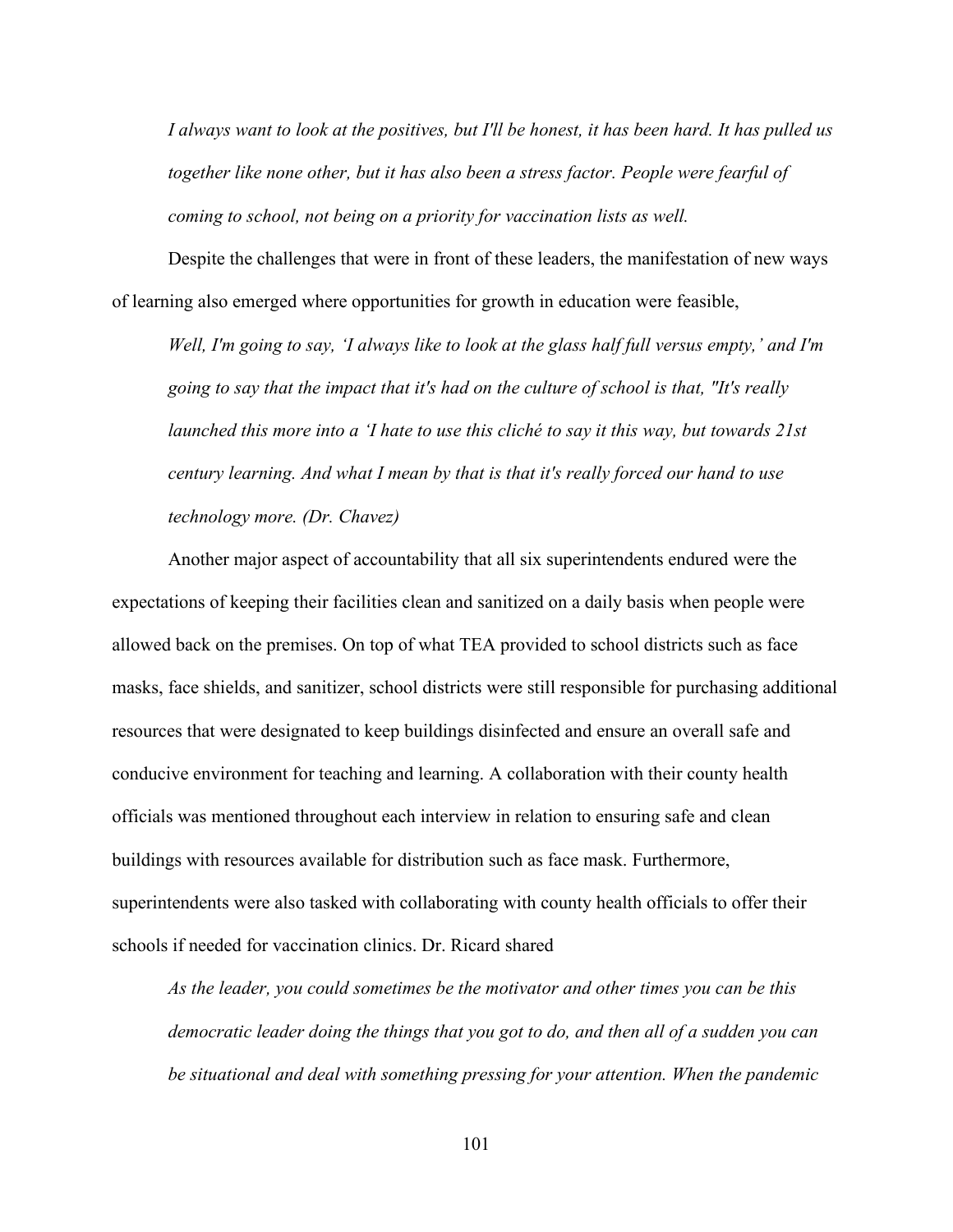*hit, you had to be all of that altogether one time, on one given day. There was no time to think. So, this is where you really have to meet within you and say, okay, take a deep breath and analyze the situation and really think through it.* 

The final critical task that Boin et al. (2017) illustrates is called "Learning" which he defines as purposeful efforts of reexamining, reassessing, and recalibrating every scenario that had transpired in the midst of the crisis phenomenon. In essence, this emergent theme was an area that each participating superintendent addressed as learning from their mistakes and creating a vision for the future. It was noted that looking forward was imperative for these superintendents amid the COVID-19 pandemic, in which setting the example as the leader was the start of restructuring a new vision based on their learning experience.

## **Learning: Vision for Future Education**

According to Boin et al. (2017), it is clear that governments do indeed learn from their experiences in navigating through a crisis; however, different lessons are learned and implemented uniquely in many occasions. Boin et al. (2017) emphasized that asking the necessary questions y to understand the complexities that must be addressed such as "what went wrong, why, and what needs to be changed so that it will not happen again" are critical. In addition to this approach, having the ability and strength to make changes and reform when needed is crucial to the future of leading an organization in the event that the same crisis returns.

It was evident throughout the interviews with each of these superintendents that preexisting protocols did not exist within their organizations for a global pandemic crisis. Dr. Mendez shared her initial approach of not allowing the pandemic to determine any of the outcomes her organization would endure.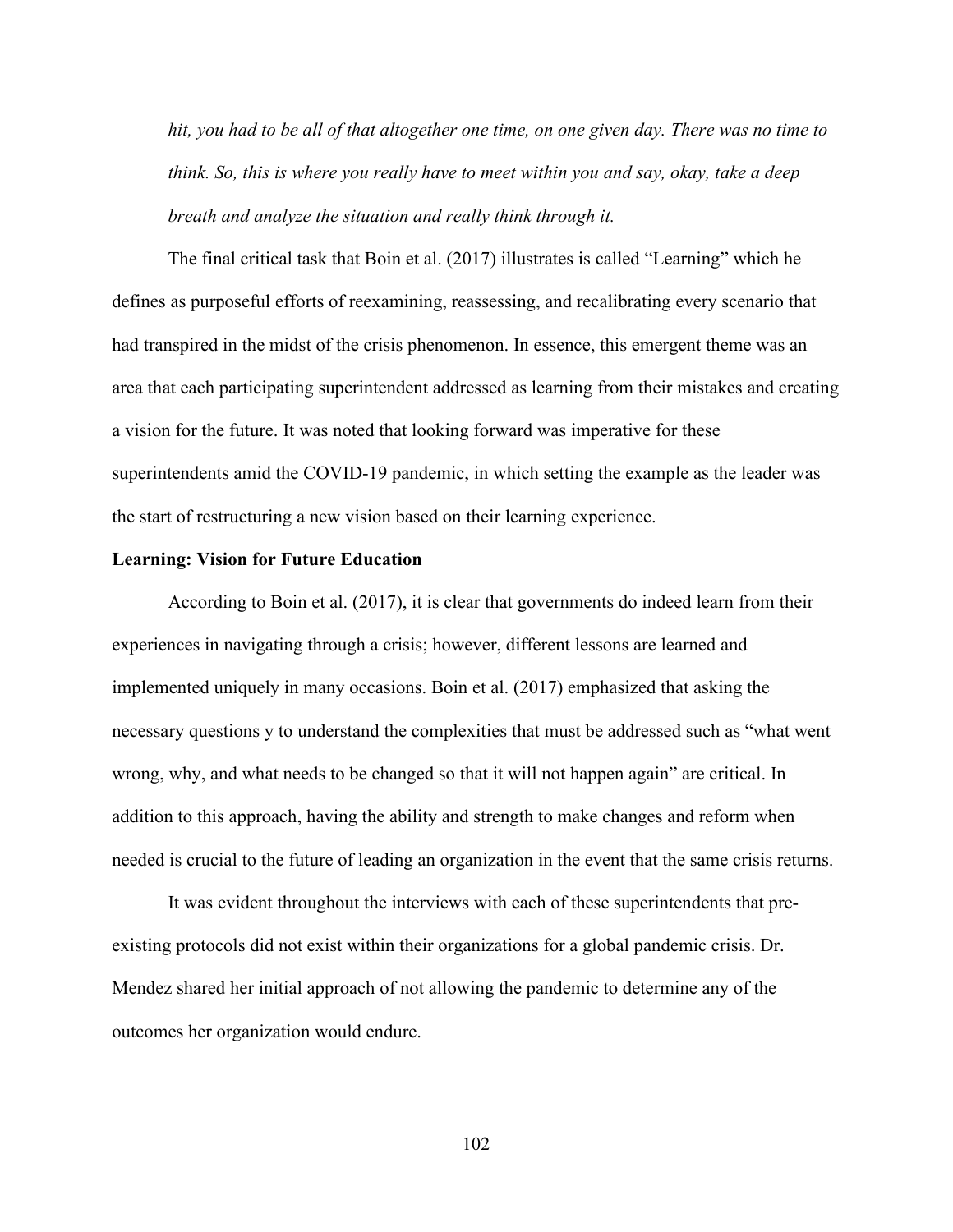*So, we're not using the pandemic as a crutch, nor are we accepting that it determines our success or failure; it's just an obstacle and we must learn from it. And when you have bright minds and you surround yourselves and say, 'What are our goals?' One goal has always been to make sure kids thrive academically, then we find a way to work around those obstacles that come our way.* 

Every superintendent had an opportunity during the interview to discuss what their vision for education in the future looked like. It was clear to the researcher that every superintendent had a desire to advocate for instructional continuity, regardless of the circumstances. Nonetheless, while educational dynamics may pivot, limitless education was the embodiment of every superintendent's vision. Dr. Chavez described her vision as learning from mistakes and capitalizing on them with new approaches.

*The vision is that we take the best of what we've learned and be limitless, not limit ourselves to, 'We can only teach from 8:00 to 4:00, we can only teach in a school room setting.' Never say only and provide opportunities endlessly.*

In addition, Dr. Rios shared her vision on allowing students to return back to in-person instruction ensuring that they are safe and protected in their environment.

*My vision is to bring students back into the classroom where they have a sense of belonging, a sense of safety, and to do whatever we can to engage them in learning, that will result in decreasing any of the gaps that have been created by COVID, and by honoring their need for social and emotional healing.* 

Boin et al. (2017) emphasized three types of learning that were instrumental to developing sub-themes which include experience, explanation, or competence-based mechanisms. Experience-based learning is depicted from having first-hand exposure to the crisis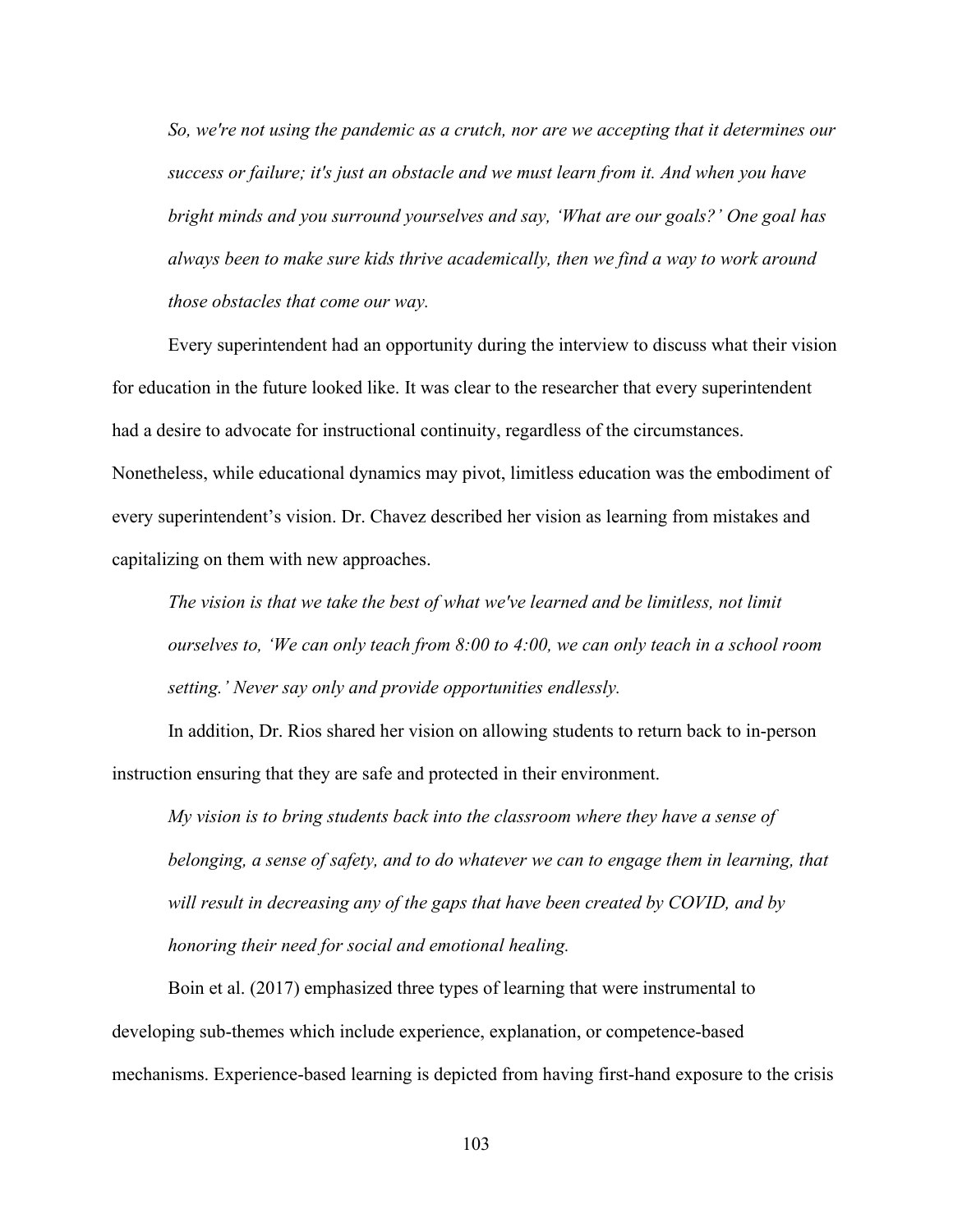phenomenon enabling opportunity to gain insights for problem-solving strategies. Explanationbased learning is described as a collaborative teamwork approach to identify cause and effects of any conflict needing a resolution ultimately determining validity. Competence-based learning encourages reform that is necessary due to the effects a crisis may have on society or organization. These three types of learning enabled the researcher to analyze the data and emergent theme in the context of learning, in which lessons learned, closing the achievement gap, and conflict resolution were overarching sub-themes that were discovered to be addressed below.

#### *Lessons Learned*

The interviews for this study were conducted approximately one year from the onset of the COVID-19 pandemic. This gave the superintendents who were interviewed time to identify lessons learned during the pandemic that could be refined for better service to their communities. One challenge that many school districts faced was the disconnection that they would suffer with families who were satisfied with the remote setting for their own children. Dr. Mendez spoke to the researcher about having to re-educate parents on the importance of having their children learn from the classroom versus through an electronic device remotely.

*And when you have the family saying, 'Well, my kid is not doing well virtually, and I'm not going to bring them in,' it really limits our ability to influence, guide, and accelerate*.

Dr. Serna was a leader who consistently spoke about being a transformational leader during these times, thus expressing that learning the ins and outs of every situation allowed her to make transformational changes for the best interest of the organization. In essence, understanding the importance to learning from mistakes was vital to the balance that was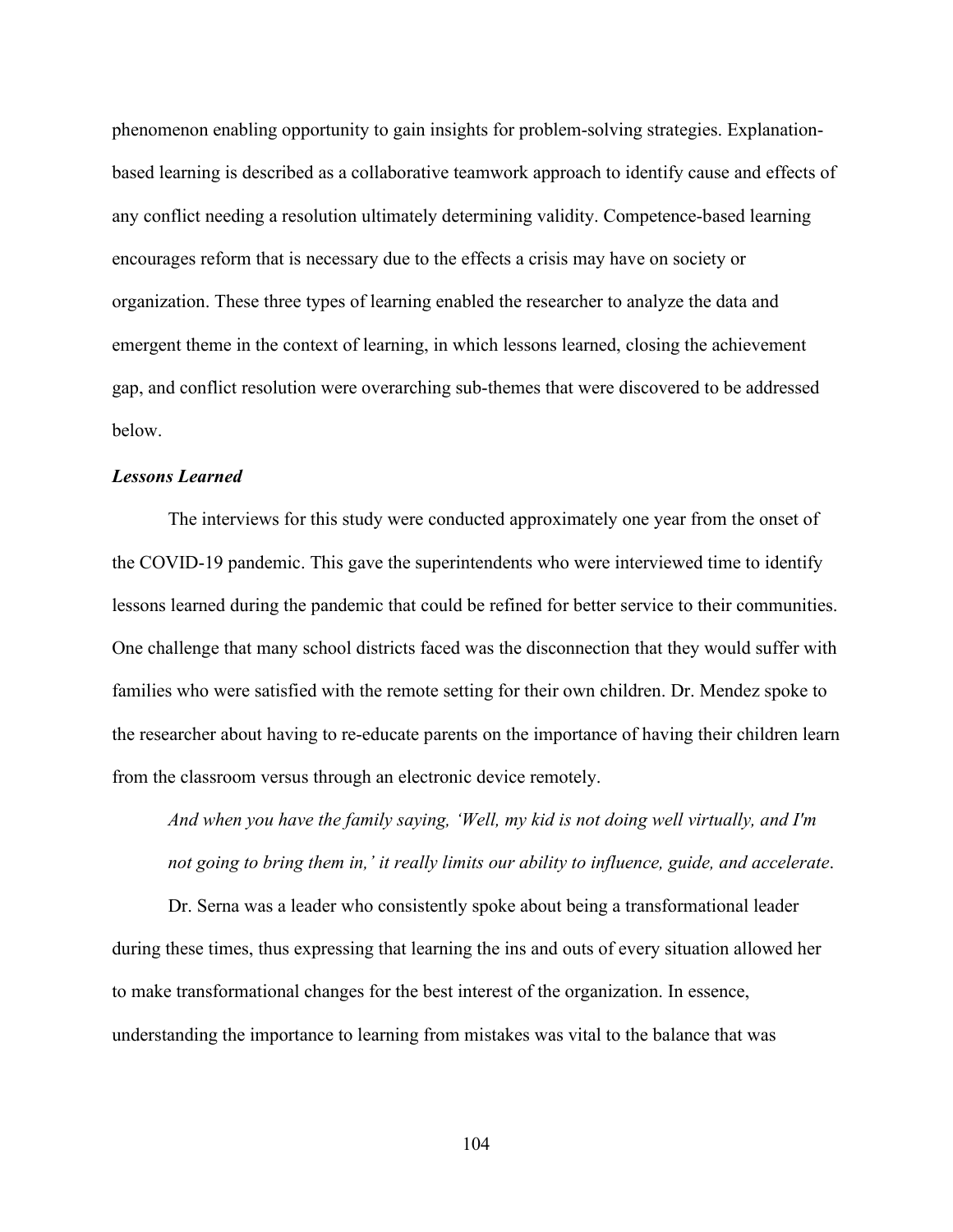necessary within her community not only with the students and staff, but on the political spectrum as well.

*Again, I think we're learning that we can do teaching and learning differently. We're*  learning that we can do our own work in a different way, in a more efficient way in some *cases, I think learning that a crisis like this brings out the best in people, and it also brings out the very worst in people, there's been just sort of this political charge, politically charged environment around. Just where you live on the political spectrum, people take that to an extreme in a crisis. Wearing face masks has become political.*

Furthermore, it was noted throughout each interview that listening was the key for these leaders. Having the patience to listen and learn as leaders was a prevailing theme exhibited in their lived experiences during the COVID-19 pandemic. Dr. Rios shared how listening became one of the most impactful skills she developed when it came to empathizing what students were going through on a daily basis, realizing that this was an extreme adjustment that they had to endure. She stated that "Everyone has a story and we know the importance of listening, and we know the importance of staying in contact with our students"

Dr. Rodriguez shared his thoughts about crisis leadership in a sense of confronting every situation strategically and being prepared for future crisis events due to learning from mistakes that were made.

*We're going to confront different levels of crisis, no matter if it's a pandemic or if it's a parent who's upset because their child is failing. I think that the term of crisis is going to be based on the situation and the view of the person that it's being impacted by it. So, going back to leadership, leadership is critical to the success of any situation in the outcome.*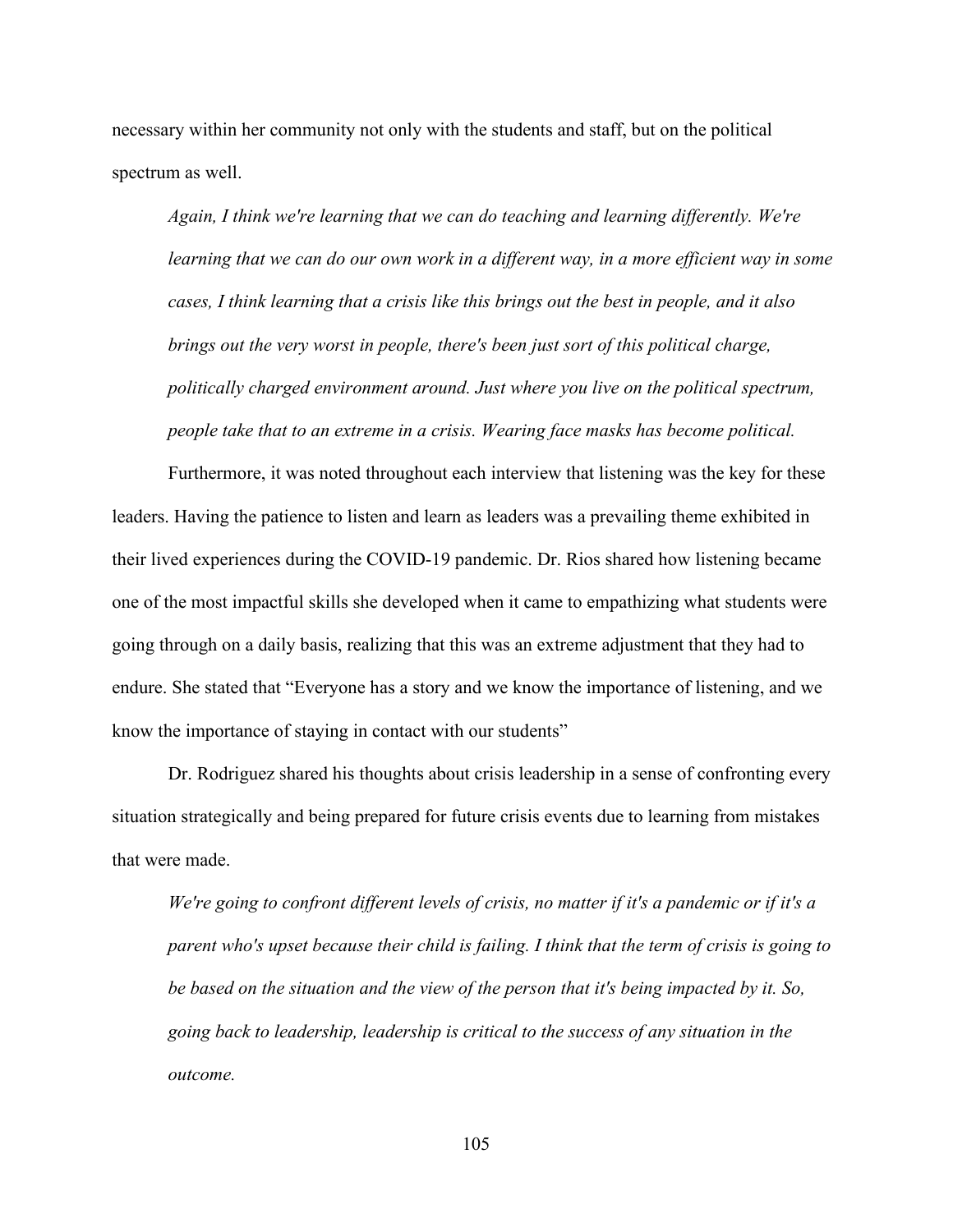#### *Closing the Achievement Gap*

The lack of in-person instruction was clearly a contributing factor to the negative effects education endured during these unprecedented times. Based on the conversations the researcher had with each interviewed superintendent, digital divide was revealed for many economically disadvantaged populations where students around the state did not have the electronic devices or internet access they needed to complete their daily assignments. Another factor discovered was that parents were losing their jobs during these hard-economic times which also had a negative effect in schools.

It was imperative that educators refine their approaches to closing the achievement gaps that have continued to expand since the strike of this global pandemic. During the interviews, superintendents expressed their thoughts on these issues for all populations within their schools. Dr. Rios raised concern for 75% of the students at her school district who had selected the option to learn remotely when schools were allowed to open their schools to the public.

*We still have 75% of our families learning remotely because they had to learn to do it that way. And now that they have a system, they'd rather keep that system, rather than sending their children in. The low percentage of students that are actually in our classrooms right now is absolutely a contributing factor to their achievement, or lack of achievement, growth, or lack of growth. And every day that goes by, there is an extra gap that is occurring academically, an extra problem to figure out.*

For Dr. Rodriguez, the concern was based on those families who come from poverty backgrounds. The evidence was clear that closing the achievement gap on student learning was not the case for those students who did not have the same resources compared to others who came from a wealthy economic background. He said that the term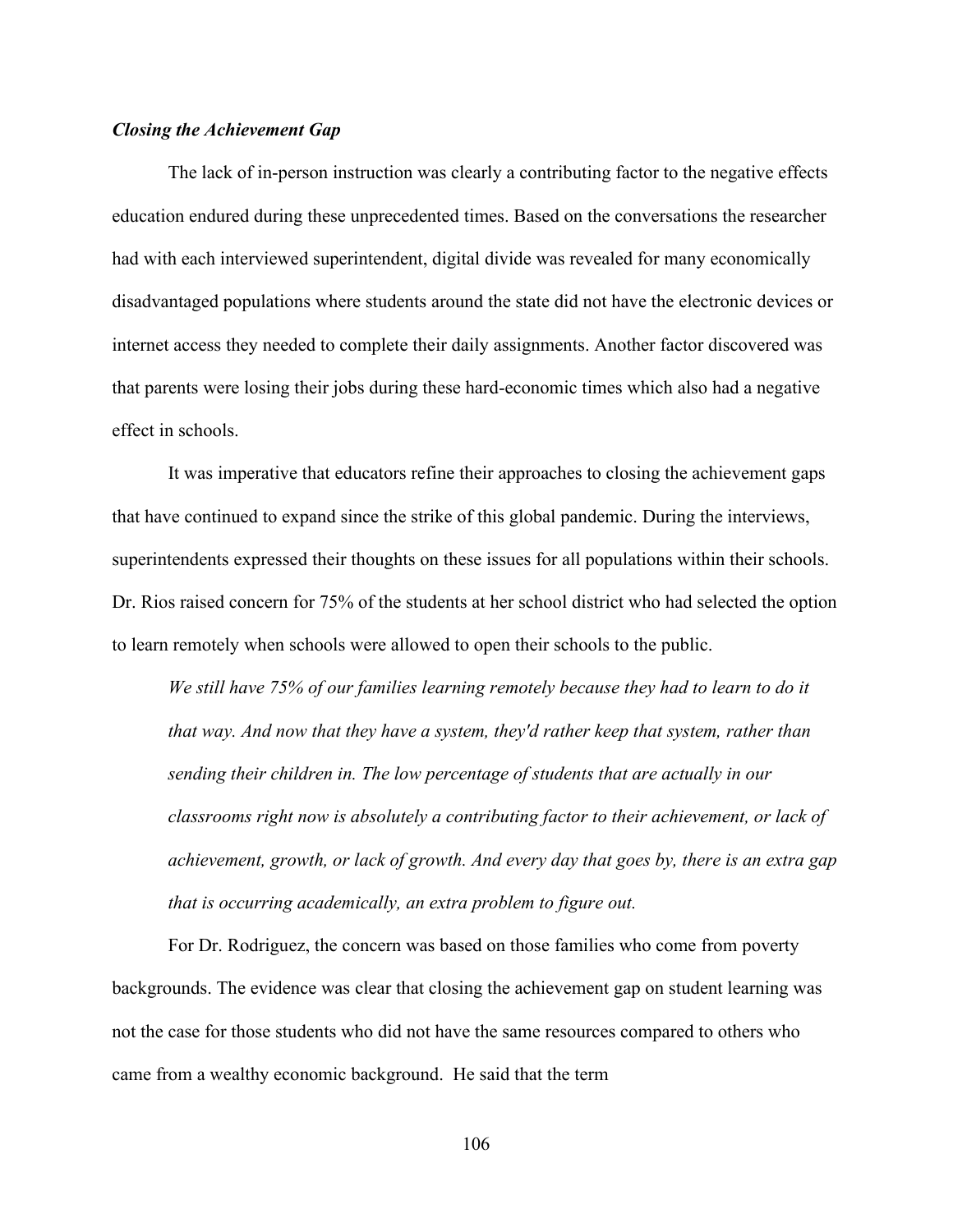*'Achievement Gap,' I think is what we're most familiar with, but that has always existed. But I think the setback of definitely working with children who come from families of higher poverty, it puts them back ten-fold compared to a student from a middle-class home who has maybe more comforts or options in their education.*

During a conversation that was focused on closing the achievement gap, Dr. Mendez spoke about each community being unique and having to make decisions that were specific to their own needs. He was concerned about the time it would take to recoup from this crisis phenomenon for low poverty areas.

*And I realize that every community has its own different views on how to handle the COVID crisis because they got uniquely hit. But what I'm referring to is the education standpoint on how people are now trying to attend to it. The more affluent parts of our state didn't get hit as hard as the most stressed parts of our state. The poorer the communities, the more on the border, the harder hit they were. And so, I'm surprised to see a lack of intentional focus from the state on how to quickly recover our students to recover because that recovery process, especially in numeracy will take years.*

Dr. Chavez referenced external factors that contributed to closing the achievement gap for students sharing the elements that are faced at home with parents such as job loss.

*Just knowing that there are so many contributing factors, not even mentioning the fact that parents have lost employment. There could be job security concerns, financial constraints, social emotional issues parents are dealing with. We know that there is an increase in domestic abuse, sexual abuse, and divorce. All those factors play into, 'Is the child able to learn'?*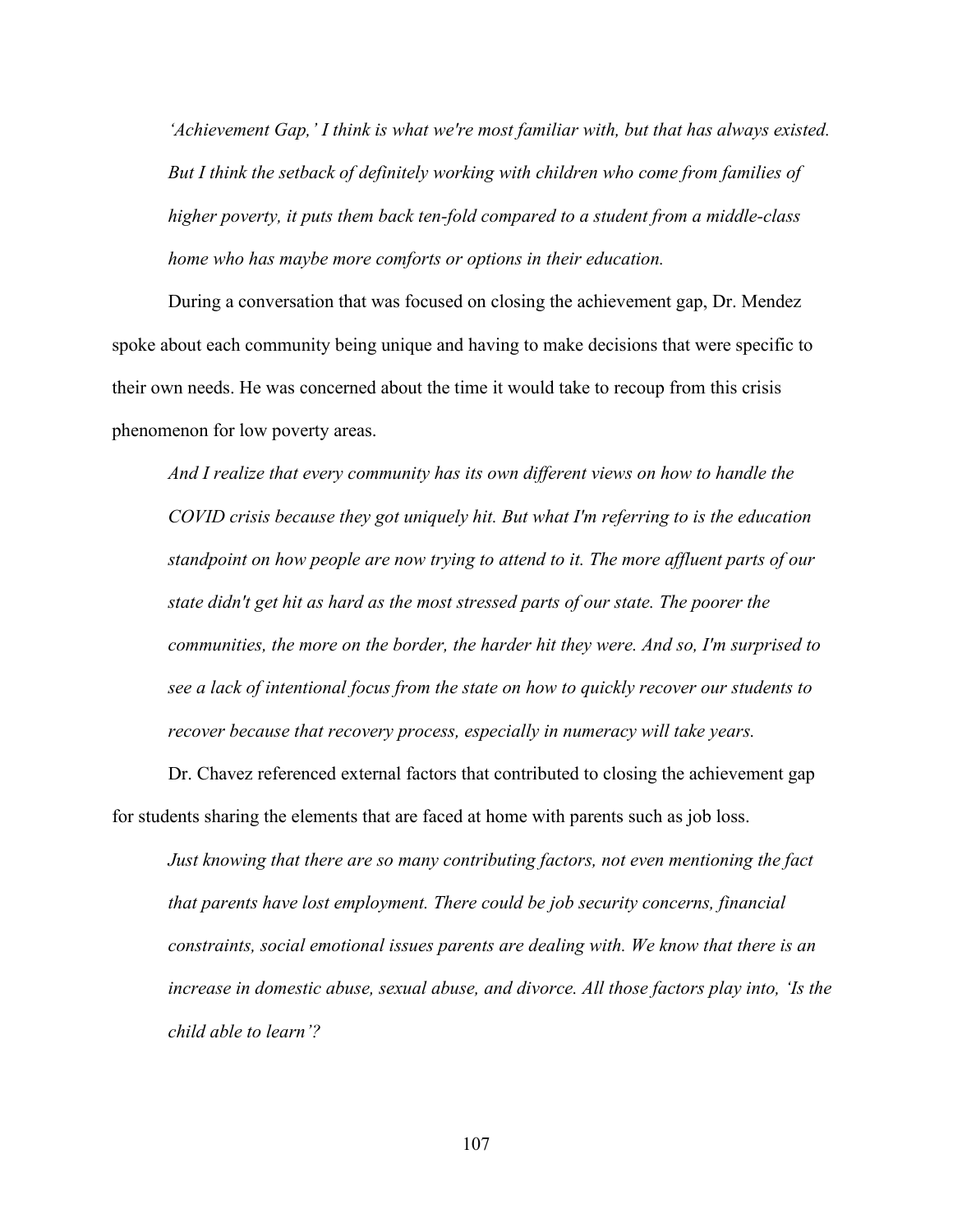## *Conflict Resolution*

*You have to build that, though, over time and the characteristics of looking them in the eye, being a relationship person, telling them, 'Look, I care about you, I love you, but this is what we have to do.'*

The statement above is what Dr. Chavez described when discussing the impact that learning had in his leadership experience when it came to conflict resolution. Furthermore, each of the superintendents interviewed expressed a desire to resolve all conflict that emerged from the outcomes this detrimental pandemic produced. School districts have suffered a great deal of hardships that not only interfere with academics, but human capital management, morale, trust, and other related aspects of the intricacies that are in an educational institution. When the topic of conflict resolution came up in the interviews, it was evident that so many strategies had been manifested during these difficult times for these leaders. Dr. Rios stated

*My vision is to bring students back into the classroom where they have a sense of belonging, a sense of safety, and to do whatever we can to engage them in learning, that will result in decreasing any of the gaps that have been created by COVID, and by honoring their need for social and emotional healing.*

In the context of learning, the ability to resolve conflicts that were emerging rapidly had a significant impact of these leaders who were expected to ensure a safe and conducive environment for teaching and learning, regardless of the circumstances. Dr. Ricardo described her experience as a constant conflict that affected her holistically.

*And that's why I say this whole pandemic, COVID-19, it took everything you had and for the first time ever in our career, or at least in mine, I've had to use everything I have in me, from head to toe, all at one time to resolve problems.*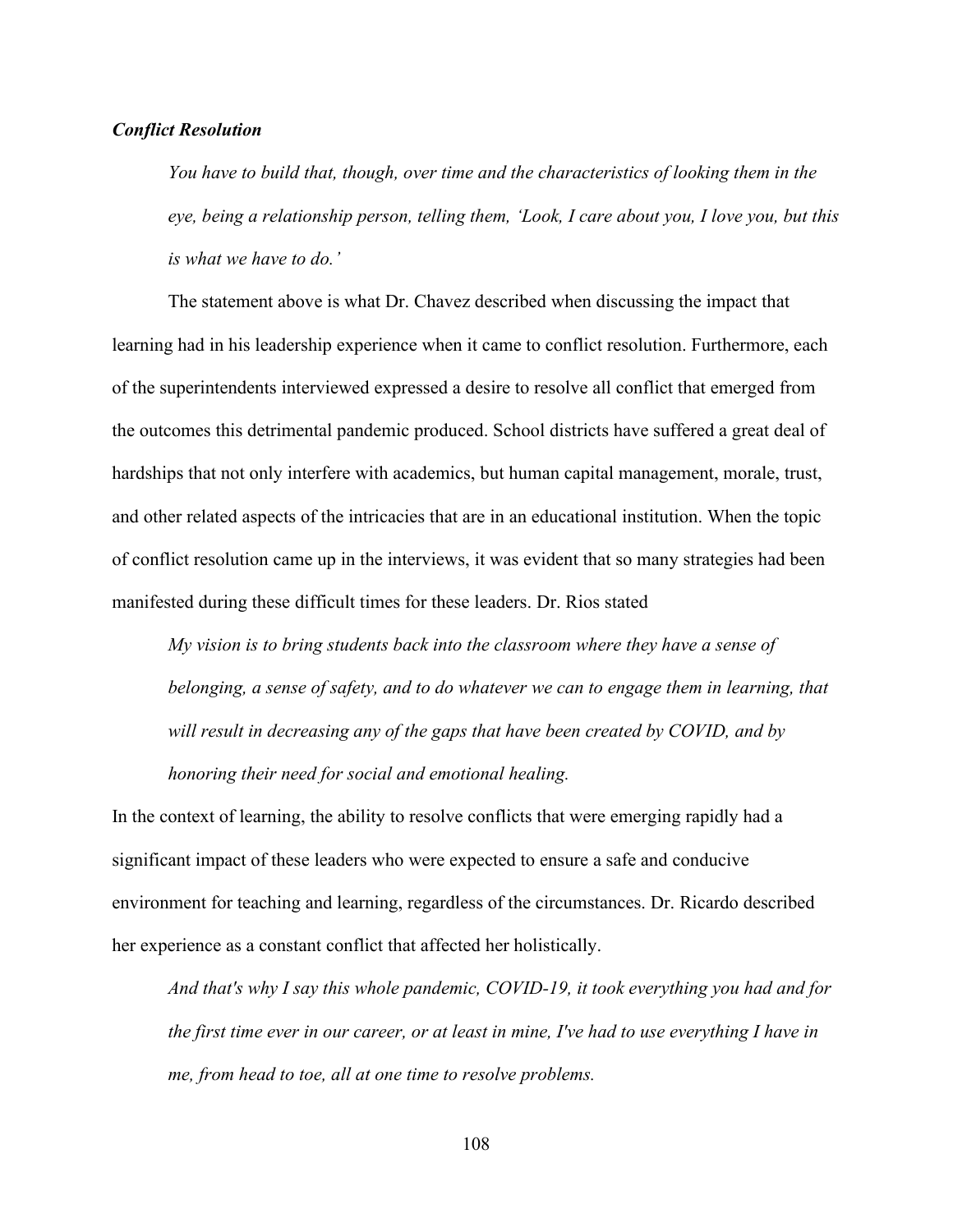### **Conclusion**

*That's why it's so important that leadership becomes a driving force versus management or any other related approach, because with leadership you're able to bring the best out of others bringing the best ideas forward and make sense of your situation. To be able at the end, launch a strategic plan that was developed collaboratively, not your own plan.*

### *Dr. Rodriguez*

The statement above was articulated by one of the superintendents encapsulates what crisis leadership meant to them in particular, thus comparing how leading versus managing in an organization plays a critical role when it comes to sense-making, decision-making and coordinating, meaning-making, accounting, and learning. This chapter presented the results of the analysis aligned to both the research questions and CTSCL framework. Six Texas public school superintendents were interviewed utilizing an IPA methodology. Each interview question was structured to maximize data pulled in the context of the CTSCL framework.

Even during a pandemic, it was evident in every interview that each superintendent possessed a sense of passion for education. These leaders are expected to provide a safe and conducive environment for teaching and learning, thus deliver high levels of student achievement results each school year. The pandemic was an unanticipated phenomenon that frightened many leaders in the education industry; however, the passion that was recognized by these leaders was remarkable. Each of them declared willingness to put their lives on the line day in and day out for the students and staff they lead. In light of the circumstances, resilience was disclosed in their organizations so that the education system continued onward.

In conclusion, Dr. Chavez said it best when he spoke about leading innately from the heart often without time to think ahead of needed action, in saying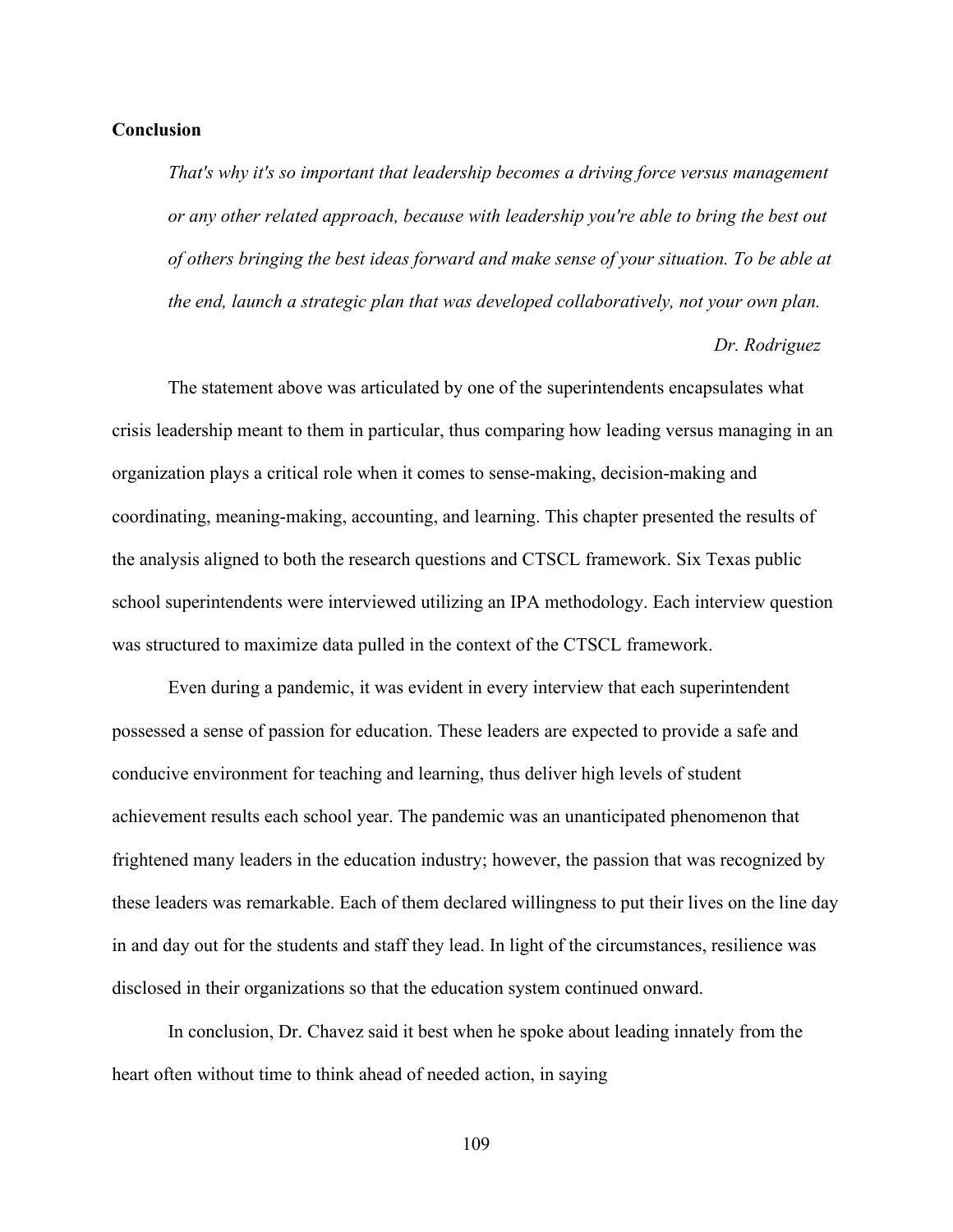*I think the characteristic of leading from the heart, being transparent, being calm in the middle of a crisis, and really just being smart about it, like using your intuition and doing what your gut is telling you, is right and should happen.*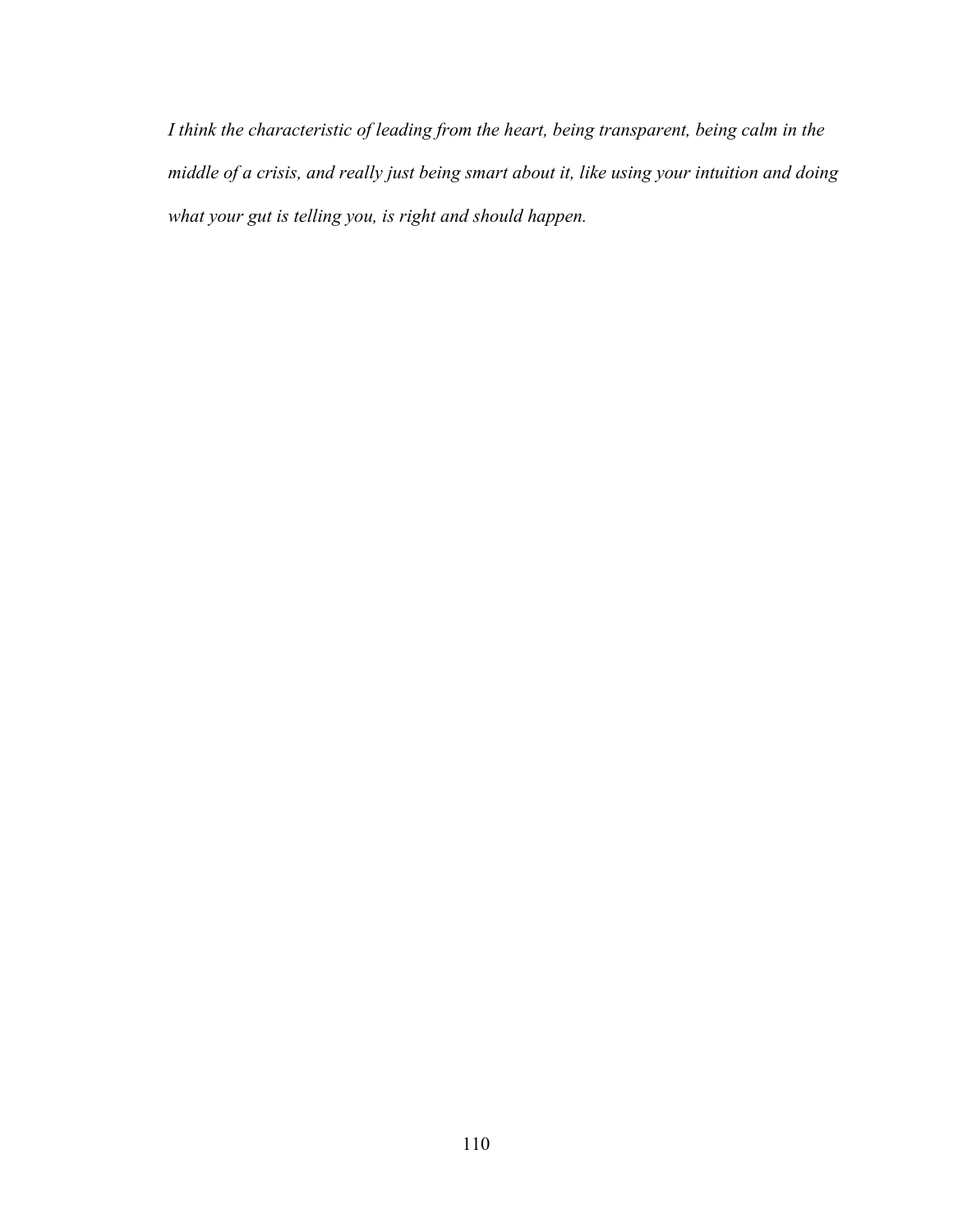## **CHAPTER V: SUMMARY, CONCLUSIONS, & RECOMMENDATIONS**

Superintendents have the responsibility of ensuring the smooth running of day-to-day activities in the different schools that they represent. The COVID-19 pandemic called for a new kind of leadership in an unmistakable and unpredicted crisis. While the extant literature provided some insight into crisis leadership, this global pandemic created a void in the literature almost overnight. This study, as well as other reports, were designed to begin filling that gap with the voices of leaders in the field during what turned out to be an historic and world-wide pandemic with profound implications for education. This chapter provides a summary of the study as well as a discussion of the findings from the study as related to the literature including various bodies of work. Additionally, this chapter will share implications of the research as well as make recommendations for future studies.

### **Restatement of Purpose**

The purpose of this study was to qualitatively capture and examine the leadership experiences of six superintendents who have navigated, and continue to navigate, leading their school districts during the COVID-19 pandemic through the lens of the Boin et al. (2017) Five Critical Tasks of Strategic Crisis Leadership framework centered on sense-making, decisionmaking and coordinating, meaning-making, accounting, and learning. This phenomenological case study design will share how the lived experiences (Clandinin & Connally, 1996) may inform the emerging scholarly literature on leading in times of crisis.

## **Research Questions**

The research questions for the study were: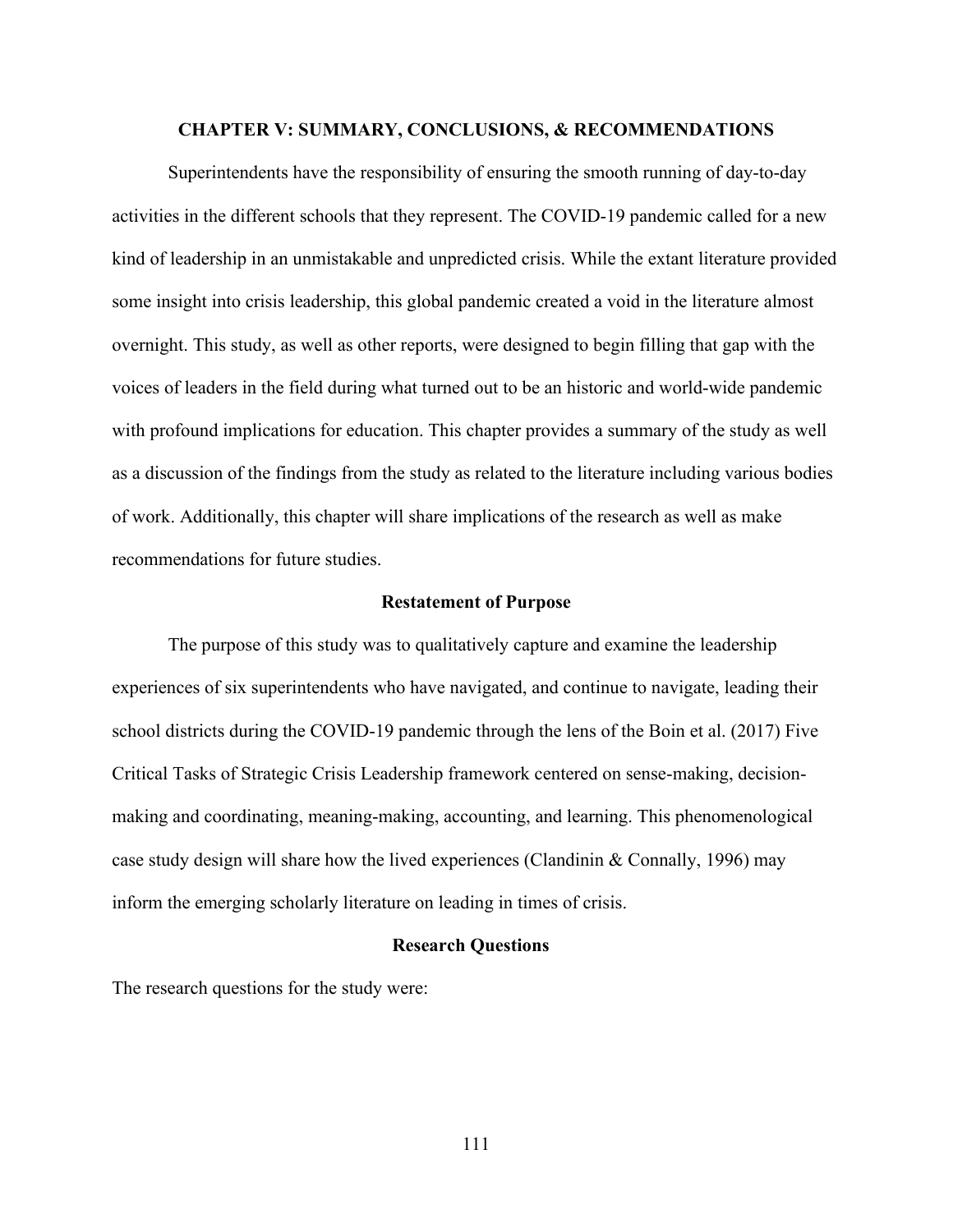- 1. What innate characteristics do public school superintendents exhibit during times of crisis when it comes to decision-making and coordinating in the context of having an equityoriented mind-set?
- 2. How does school superintendent sense-making while navigating the COVID-19 pandemic phenomenon inform actions taken with regard to school district operations, instruction, technology, child-nutrition, community perception, and other areas?
- 3. How does school superintendent meaning-making while navigating the COVID-19 pandemic phenomenon inform actions taken with regard to instructional continuity, teaching, learning, and technology?
- 4. How does school superintendent accountability while navigating the COVID-19 pandemic phenomenon inform actions taken with regard to maintaining transparency, continued focus on student achievement, and building a positive culture?
- 5. How does school superintendent learning while navigating the COVID-19 pandemic phenomenon inform actions taken with regard to lessons learned, closing the achievement gap, and ongoing conflict resolution in navigating this unprecedented event?

## **SUMMARY AND DISCUSSION**

Key findings for the study were grounded in the Boin et al. (2017) CTSCL framework. While the COVID-19 pandemic was unique, that framework held true and served as an essential guidepost for this study. Sense-making, decision-making and coordinating, meaning-making, accounting, and learning are the five critical tasks that were pinpointed as emergent themes in the context of crisis leadership. The researcher's data analysis from six superintendent interviews captivated rich qualitative data that will be integral in preparing for and understanding influential circumstances that may arise during a crisis phenomenon. Figure 1 in Chapter IV gives the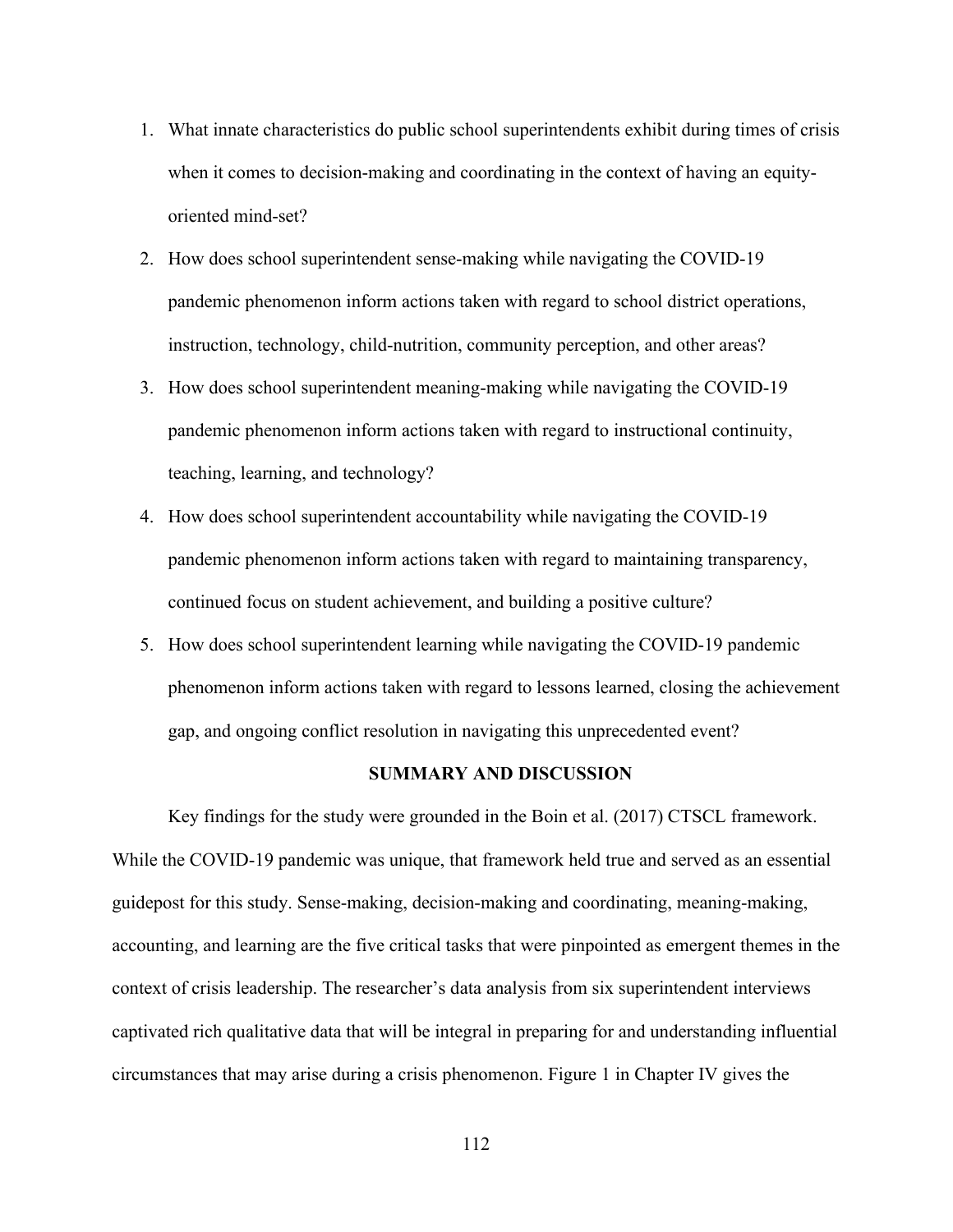reader an illustration of each finding that was assessed and interpreted. The critical task of decision-making and coordinating was determined to be an overarching undertaking for these leaders who navigated as superintendents of schools during the COVID-19 pandemic. In the context of innate leadership skills that were attributed to the decision-making and coordinating approach that superintendents exhibited, the sub-themes of teamwork, trust, and empathy all played a vital role in leadership amidst the COVID-19 pandemic.

## **Decision-Making and Coordinating: Innate Leadership**

In this study, decision-making and coordinating in the context of the Boin et al. (2017) framework was discovered as the overarching critical task that was essential across all aspects of school-district leadership during the COVID-19 pandemic. It was evident that innate leadership skills exemplifying this critical task were inadvertently expressed in some way, shape, or form by the six superintendents that participated in this study.

Teamwork was one essential component that was described as a critical element of decision-making and coordinating in the midst of the COVID-19 pandemic, and one that set the tone for leaders in public education. The researcher concluded from each superintendent interviewed that teamwork was effective across the board not only when local participation was occurring, but also when state and federal collaboration was introduced. Working together to ensure that students and staff had the ability to continue providing a safe and conducive environment for learning was the ultimate objective for the school superintendents that were interviewed.

The ability to convey trust in every aspect of leading during these unprecedented times was another key component that was highlighted through the lens of decision-making and coordinating. As these leaders made decisions that they felt were necessary, it was vital to gain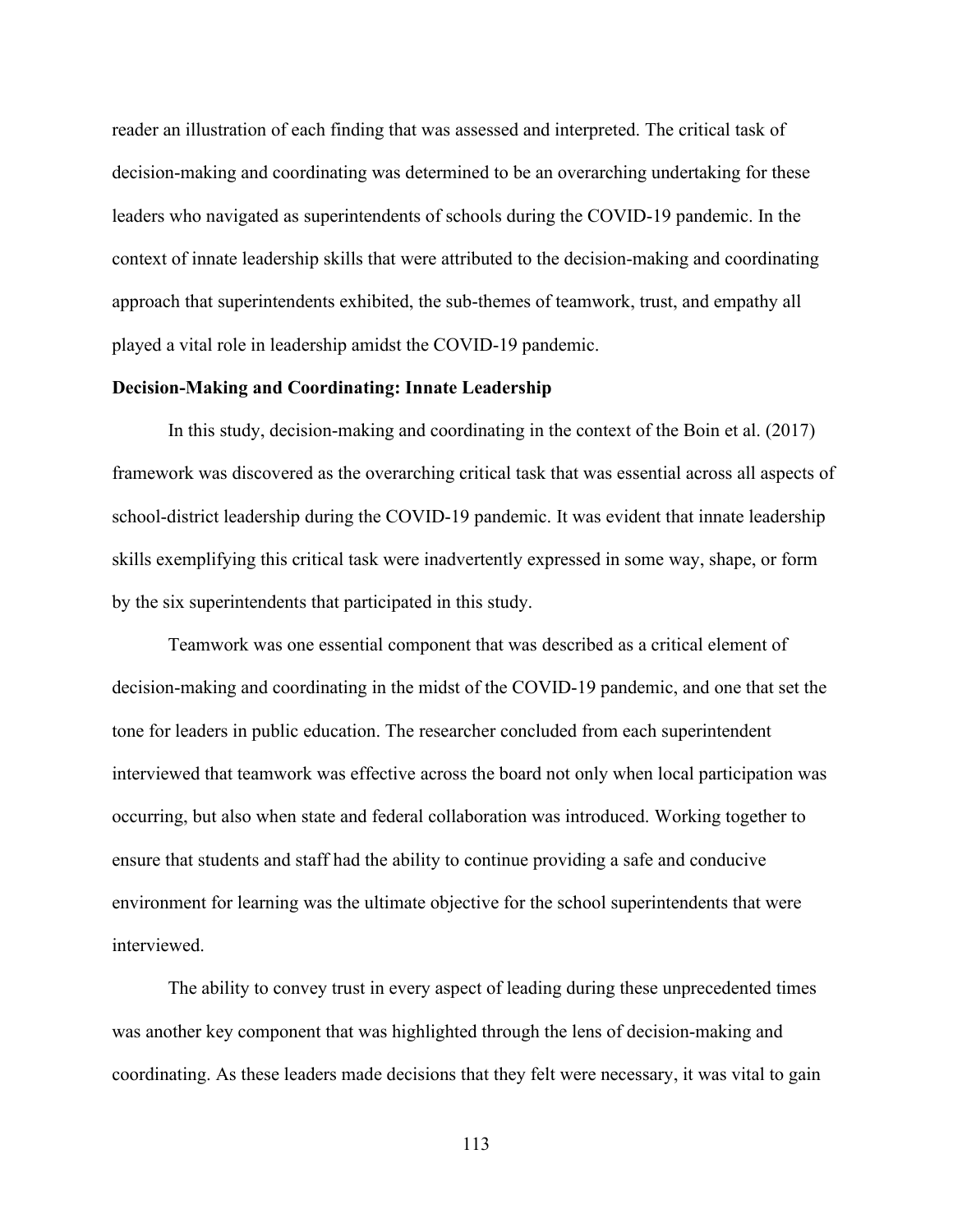trust from stakeholders that were seeking guidance. In essence, Chapter IV centers on gaining trust predominantly from school boards of trustees which serve as elected governing bodies for each school district. It was imperative that these superintendents felt empowered to make major decisions in light of the challenging situations that were evolving, and having the authority to make decisions without any type of micromanagement from the school board of trustees was a critical finding in this study.

Decision-making and coordinating had become a non-stop action that these superintendents expressed was inevitable. The COVID-19 pandemic was the first global pandemic that struck since the year 1921. Crisis management plans specifically for leading during a pandemic were not in place, panic was imminent, and educational leaders around the world were trying to make sense of how to proceed with an academic program. The researcher identified that every participant exhibited empathy in their decision-making and coordinating efforts. Empathy is the third sub-theme identified by the researcher as a key component to decision-making and coordinating in the context of innate leadership. Leading by example in a calm, empathic manner was an approach that was identified in the data. Despite having to make tough decisions in light of this pandemic, these transformative leaders who were interviewed expressed their approach of putting themselves in another individual's situation prior to making a decision that would impact any facet of the school district.

Based on the researcher's findings, it was evident that the decision-making and coordinating critical task outweighed the four other tasks in this overwhelming crisis phenomenon that was new to this generation of school leaders. Nonetheless, it is imperative to point out the critical effectiveness of other tasks in the Boin et al. (2017) CTSCL which were significant based on the participant data in the study.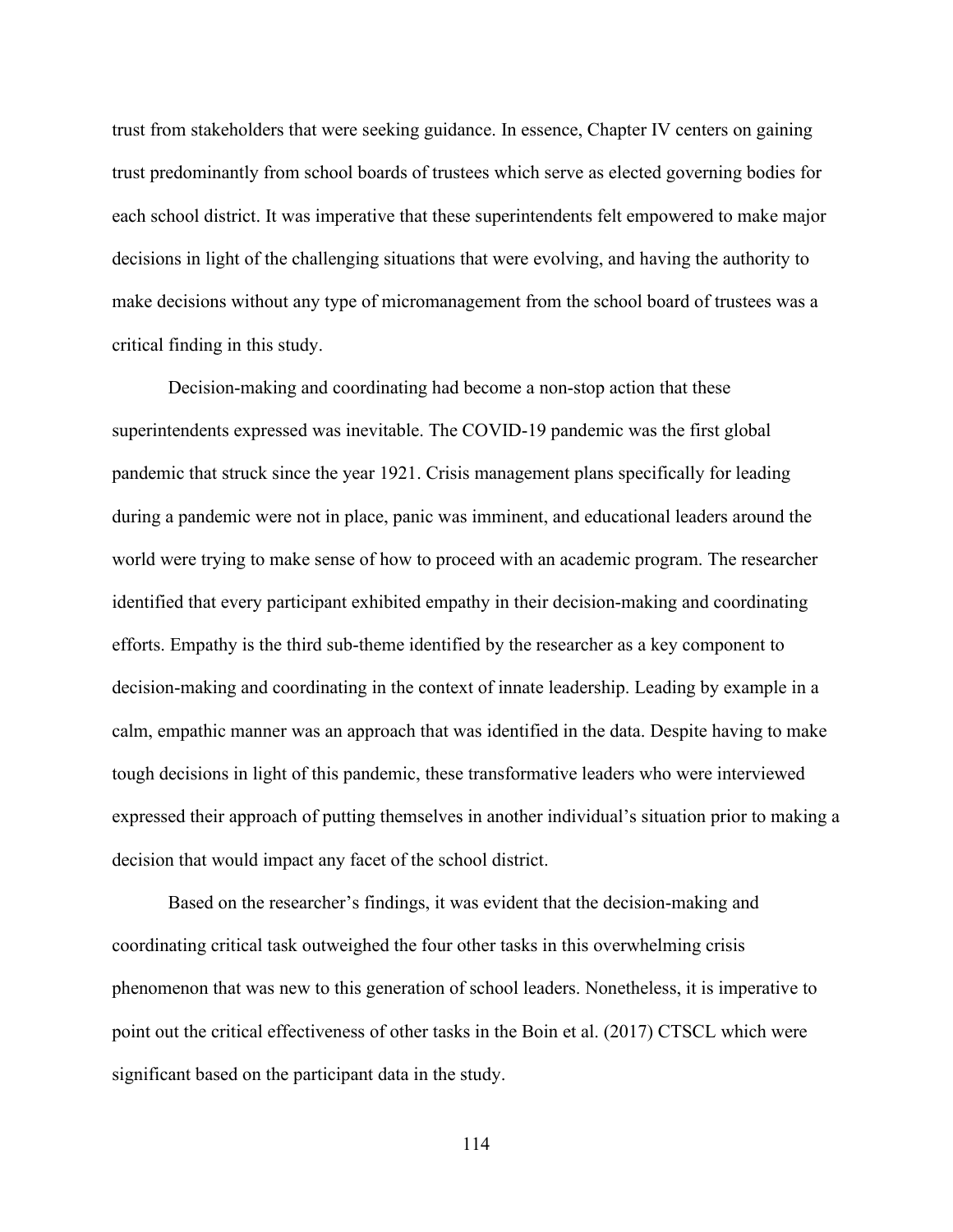### **Sense-Making: Support Services**

The ability to make sense of the COVID-19 pandemic was crucial for these interviewed superintendents. This global pandemic was impacting everyone differently around the world, thus creating uncertainty for many leaders who were expected to make sense of the situation and give guidance and direction. In this study, it was discovered that ensuring a safe and conducive environment for teaching and learning was the number one priority. In the context of support services, areas of child nutrition, health and safety, and school funding were identified as major areas of concern related to making sense of the situation and acting upon it.

The researcher noted stories of children that were going hungry during temporary closures that were mandated by federal and state governments at the onset of the COVID-19 pandemic. Based on the data gathered, the superintendents interviewed exhibited leadership strength to act on this problem, thus providing curbside meal distribution programs that allowed parents to drive up to their campuses and pick up a meal for their children daily.

In addition, health and safety measures were important procedures that were instrumental in operating campuses effectively. The TEA and CDC were two major resources that school districts relied on for information about health and safety measures that were recommended in the midst of the COVID-19 pandemic. Practices were implemented across the state such as wearing face masks, disinfecting classrooms daily, and providing rapid tests to students and staff for the purposes of diagnosing the COVID-19 disease.

School districts were left with large expenses during these unprecedented times. This study revealed that students and staff in many school districts did not have an electronic device or internet access at home when the option of learning or teaching remotely was advanced in the state of Texas. In essence, local education agencies were forced to spend a significant amount of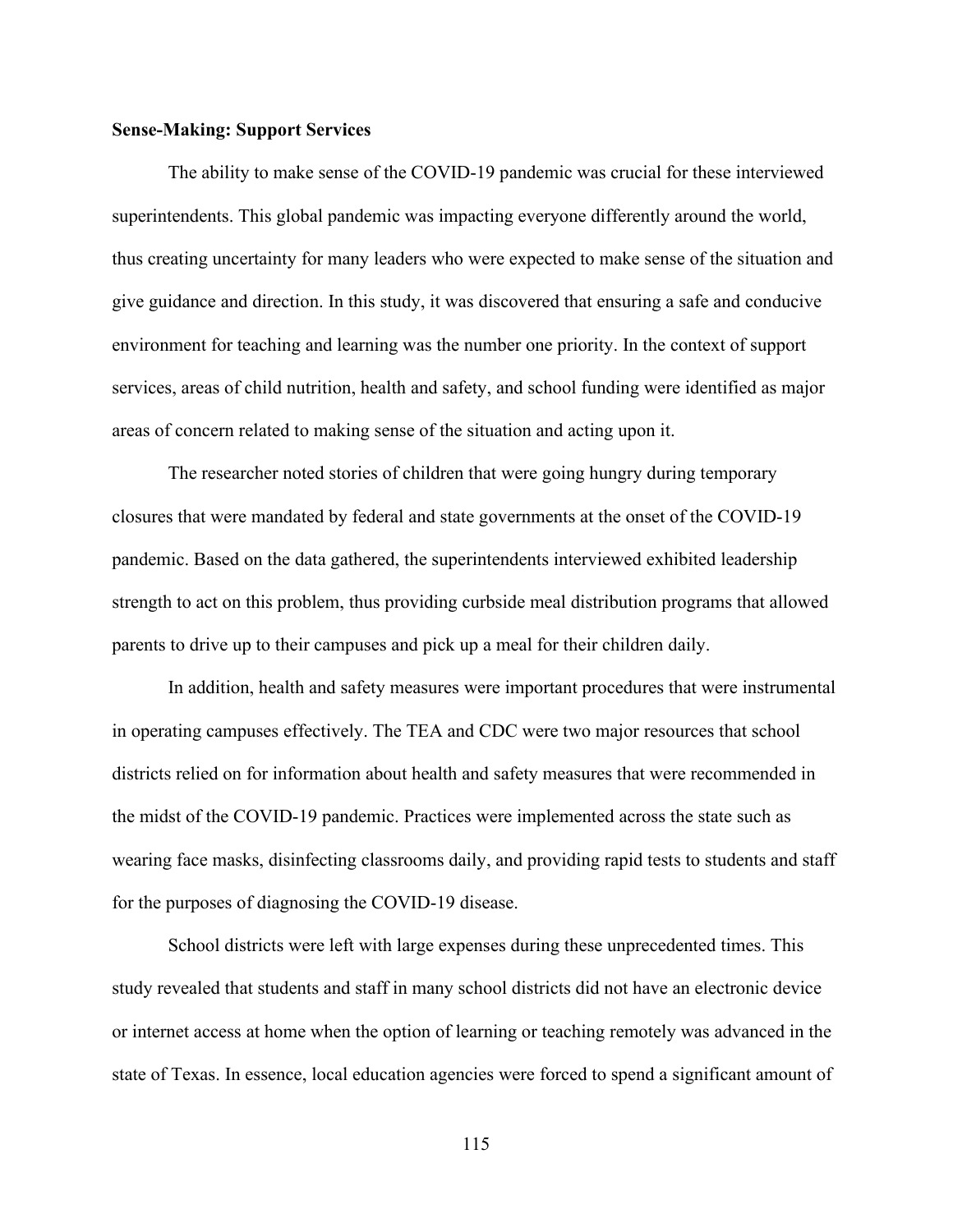unbudgeted funding to ensure that students and staff had the resources they needed to pursue their academia responsibilities. The researcher learned that superintendents were initially left with a burden of figuring that problem out prior to the federal government stepping in approximately six months later and providing federal relief funding devoted to eliminating the digital divide, providing school buildings with PPE, accelerating learning opportunities, and other related supplemental services that would be effective for their school district.

Making sense of every circumstance was an essential task that was identified as a challenge for the six superintendents interviewed; however each of them expressed their commitment towards unfolding every situation to the best of their ability. This approach enabled them as leaders to make critical decisions based on their overall intuitions. Furthermore, the superintendent of schools also had the responsibility of conveying an explanation to parents, students, and the community about everything that was transpiring in relation to the school district. Each participant emphasized the next critical task of meaning-making. Something that was not new for these leaders was the practice of explaining common situations; however, this situation was very different and carried many strings that could move at any given time.

## **Meaning-Making: Instructional Continuity**

Ensuring instructional continuity was the mission from many educators across the state at the onset of this global pandemic, notwithstanding every obstacle that would soon appear. There were many factors to overcome, such as temporary closures, a digital divide, creating options to attend school remotely, and more. It was critical for leaders of schools to step up and advocate for education; however, one critical factor was having the proper resources that were essential for instructional roll-out purposes. Furthermore, superintendents of schools who are known as the top leader of a school district were designated to convey information that was related to the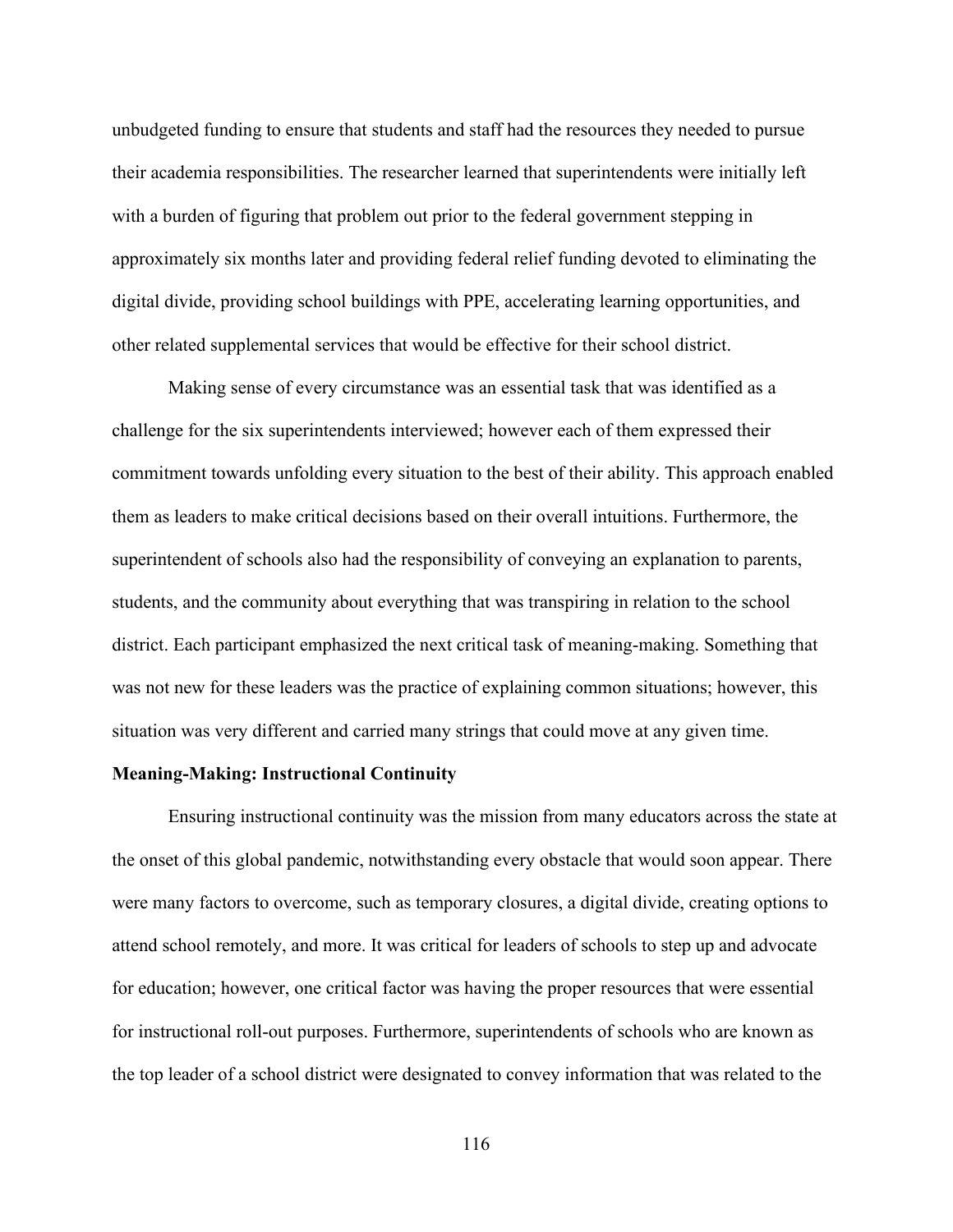school district, thus ensuring the academic program was extant. Three sub-themes related to meaning-making that were identified in the study were teaching, accelerating learning, and technology. The researcher discusses each of them individually.

In this study, it was evident that teaching in general was disrupted in a manner that had not previously been experienced. Each day, teachers were forced to transform their teaching approach of instructing in a traditional classroom to addressing students through a virtual/remote format. This has proven to be very challenging for teachers, especially those who did not have much experience with the utilization of technology for their lessons. Making meaning of this teaching reform was imperative for school leaders, especially when addressing students and families who were enrolled in these school districts.

Furthermore, the researcher learned from these superintendents how detrimental this pandemic was for students who were forced to stay home during temporary closures and the impact it had on instructional continuity. Students and families were also left with a decision to make once schools were allowed to gradually re-open: either go to in-person classes or stay home and learn through a virtual platform. Nonetheless, these leaders showed a sense of urgency in administering an accelerated learning model to allow students an opportunity to catch up on lost learning time. The ultimate goal for these superintendents was to bring students back into the traditional classroom setting; however, it was sometimes difficult to make meaning of the deadly COVID-19 pandemic and how it was impacting their campuses. In essence, these leaders relied on guidance from the TEA and CDC who were instrumental agencies during the COVID-19 pandemic.

In light of the crisis phenomenon, technology advancements were essential to reforming the instructional program of a school-district. In order to continue an academic program, this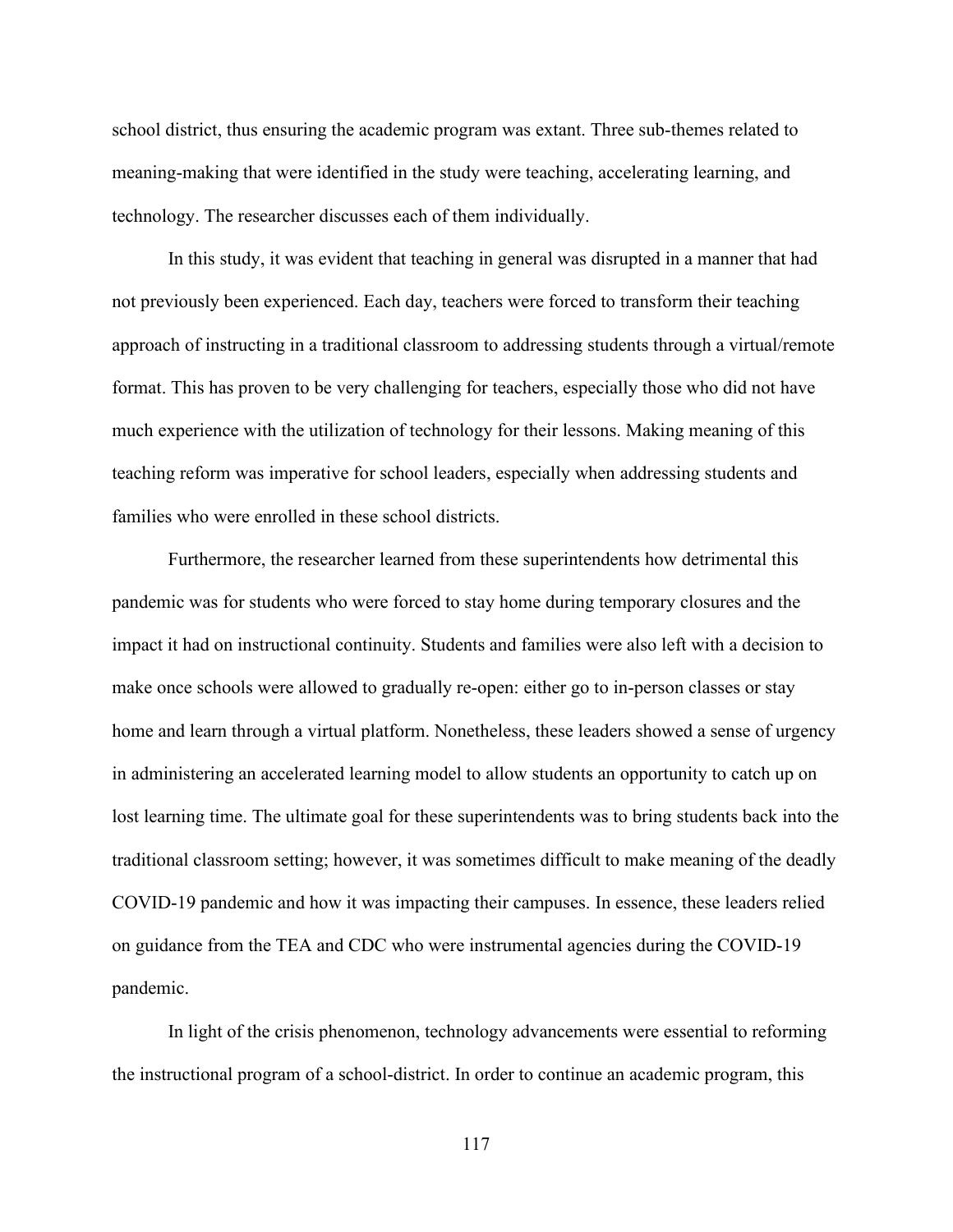study found that technology would never be looked at the same after the COVID-19 pandemic was contained. Schools were responsible for making sure students had an electronic device and access to the Internet if they were providing an optional virtual instructional model for their students. These superintendents all spoke about the inevitable need they had to purchase new technology for their student populations.

Nonetheless, these superintendents were held accountable for many facets of what would transpire within their school systems. The next critical task of accounting in the context of having an equity-oriented mind-set was vital during the COVID-19 pandemic when it comes to crisis leadership.

## **Accounting: Equity-Oriented**

High expectations were at the forefront of these leaders' positions in the midst of the COVID-19 pandemic. In this study, it was evident that each superintendent experienced multiple occasions where accountability was enforced upon their. By virtue of accountability, it was vital to promote an environment of transparency across their organizations. In addition, setting high expectations for teaching and learning was critical to each participant in the context of student achievement. Additionally, instilling hope in their communities was vital during this crisis phenomenon, thus enabling a sense of pride in the overall culture of the organization. The data analysis discovered how critical each participant felt about addressing all stakeholders throughout the crisis to ensure that everyone had the information they needed to be successful.

The commitment to education was evident throughout this study when it comes to student achievement. Despite all the obstacles that hindered the education system, the researcher identified the impact of having an equity-oriented mind-set. The superintendents who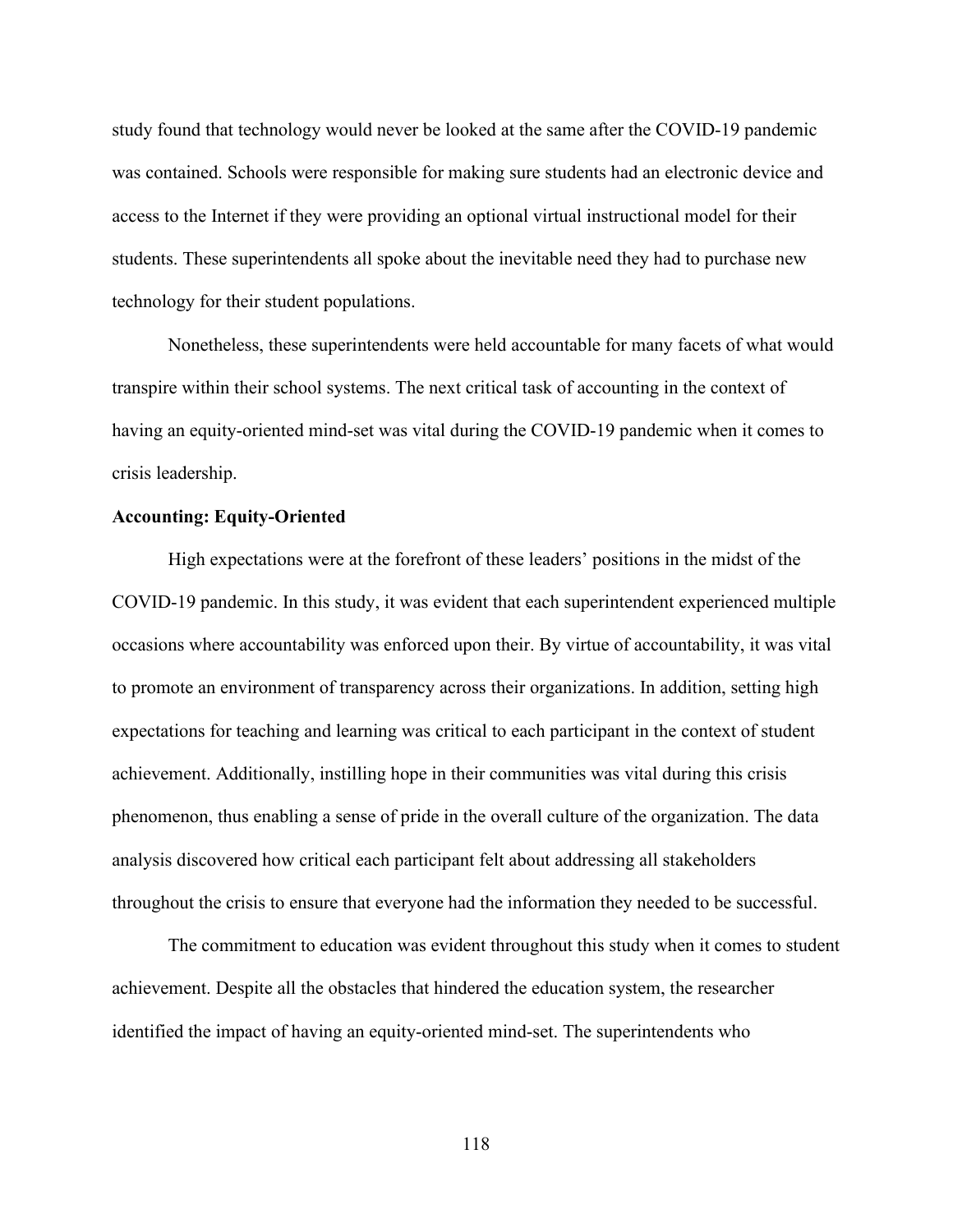participated in this study highlighted the importance of providing every student with the resources they needed to be successful academically.

Leading by example and setting the tone when establishing a strong culture was essential for the participants' role during the COVID-19 pandemic. Despite the uncertainty, communicating a sense of hope for better days to come was something that was highlighted within the study. In addition, parental engagement was identified as a key factor for building a strong culture and exhibiting equity for all students.

These leaders identified examples when they made the right calls, but also learned from their mistakes. Learning was the next critical task discussed in Chapter IV which set the pace for creating a vision for the future in each local education agency.

# **Learning: Vision for the future**

Prior to the COVID-19 pandemic, superintendent of schools were already expected to develop a shared vision for their communities and students. In light of the Boin et al. (2017) CTSCL framework, the ability to learn during a crisis is crucial for a leader; nonetheless, future research and understanding are vital in the event such a crisis returns. The researcher discovered that the leaders' learning was important during the pandemic, specifically to prepare for the future. Lessons learned, closing the achievement gap, and conflict resolution were three subthemes related to the importance of learning during a crisis and creating a new vision for the future.

Mistakes were inevitable throughout the pandemic, which enabled the superintendent participants to learn from mistakes made not only by themselves, but perhaps by other leaders. The key for learning was having the ability to network with peers in the same field and refine establishment from within their own organizations. Major key findings included superintendents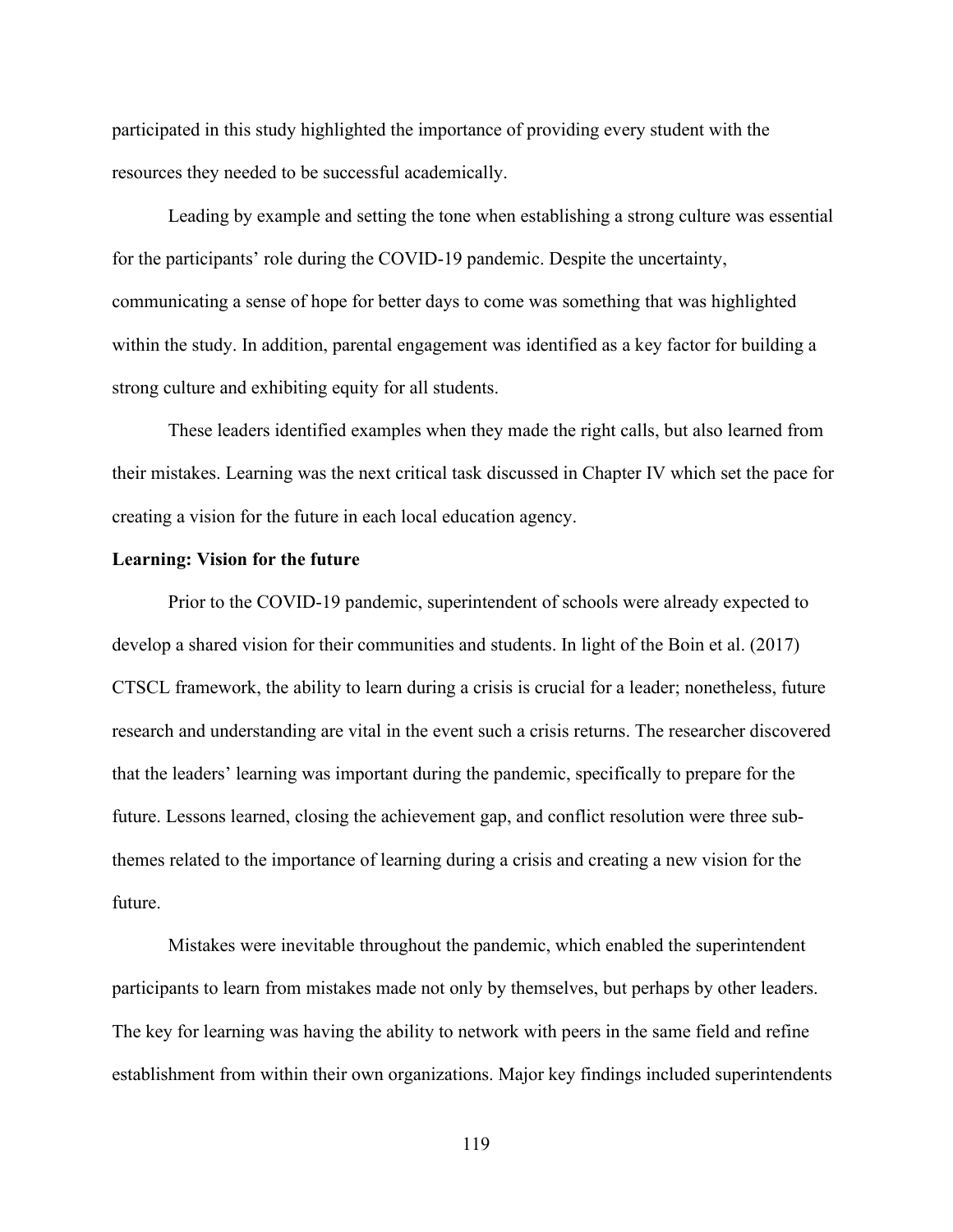understanding the intricacies of their situations in order to make transformational decisions and capitalizing on new innovative ways of teaching.

Major burdens that these superintendents endured were closing the achievement gaps for students who fell behind academically during the COVID-19 pandemic due to all the hardships that arose in their lives and around the world. In this study, the researcher discovered that the achievement gap would take years to regain, which was one key component to which each superintendent devoted their attention moving forward in their careers.

In the context of learning and setting a vision for the future, many conflicts occurred during these unprecedented times because there was so much uncertainty that led to times of confusion, stress, distrust, and fear among everything. It was imperative for educational leaders to stand firm in their values and beliefs and address each conflict with a sense of calmness and understanding. Participants in the study demonstrated full commitment to their organizations during the COVID-19 pandemic.

### **IMPLICATIONS FOR PRACTICE**

School superintendents were not ready for the COVID-19 crisis, and. neither were the students, parents, staff, and communities. Furthermore, the TEA-mandated crisis management plans became less relevant because this crisis was totally unanticipated. These crisis plans needed to be critical, real, and necessary and not just being on paper or in place; rather, they needed to be committed to memory and represent a true plan for future leadership in schools. Implications for practice in schools will no doubt be grounded in the emergent inequity that could not be hidden as a consequence of the pandemic. Many students who normally struggle the hardest with learning in the best of circumstances will no doubt find it even more difficult, perhaps even impossible in some cases, to catch up on the learning that was interrupted by the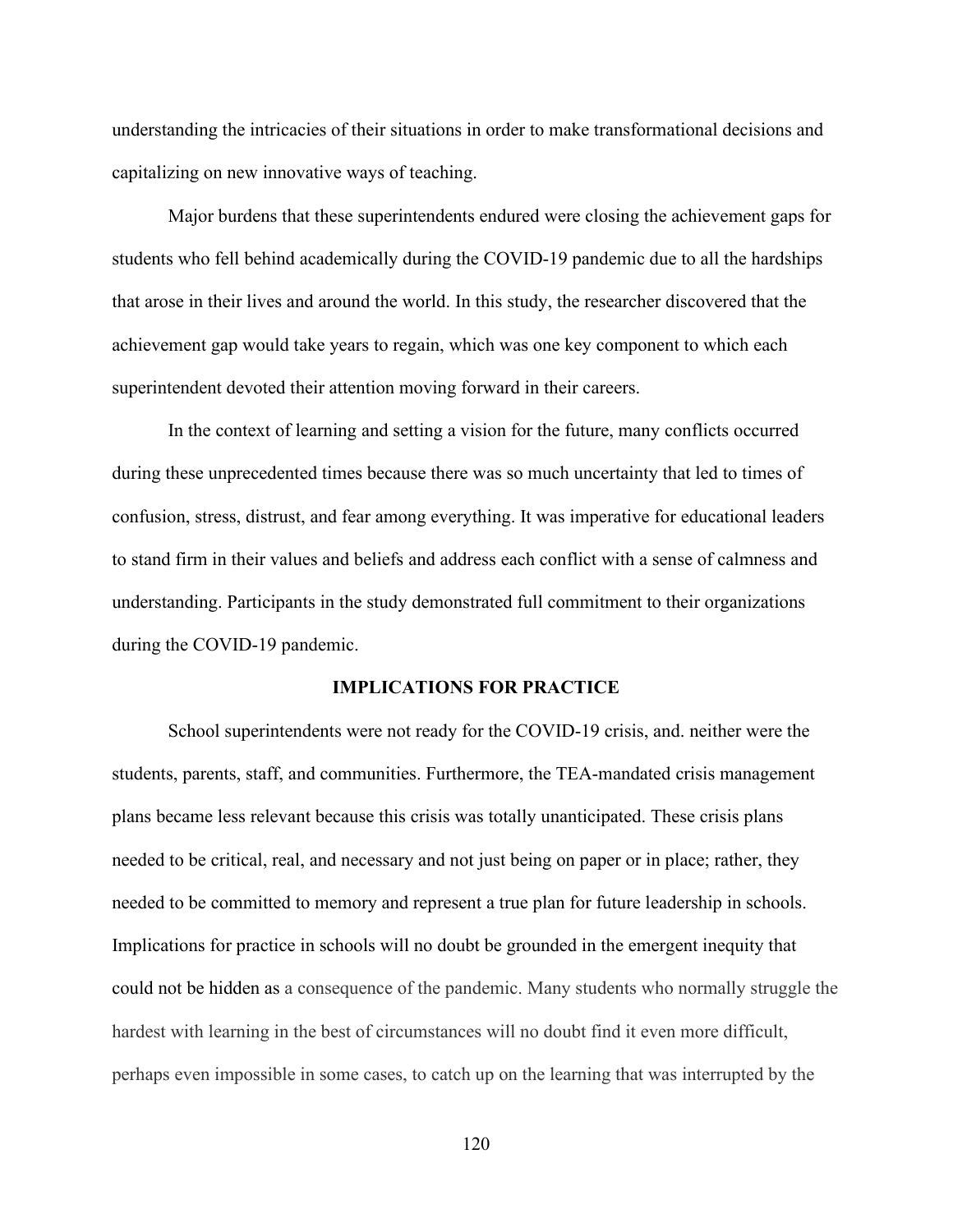COVID-19 pandemic. These students must receive effective instruction, and they have experienced interruptions in their learning that will need to be ameliorated.

However, the pandemic has exposed some opportunity to make needed shifts in the industrial model of schooling that likely will never be re-implemented, as the severity of the crisis exposed long-standing practices that simply must be reviewed and revised. For example, shifts in instructional delivery that had to happen if schools were going to remain viable during the entire crisis required previously resistant faculty to overcome mental blocks and support students through the use of virtual instructional platforms and other new ways of delivering instruction. Many of those changes indeed are expected to implicate how schools continue to operate in the future.

Numerous benefits arose from new ways of thinking about instruction and parents and communities will, and should, likely demand multiple modes of instructional delivery. Likewise, how teachers deliver instruction will likely shift as well. Not only were varied instructional modes effective options for students, but despite drawbacks and stressors for educators, they did have some benefits for teachers who could also enjoy some work-from-home time as options. Moreover, the attraction of working at home for families, while presenting challenges, also served to strengthen families who depended on one another and their communities, thus possibly creating a societal shift and a return to the importance of family as opposed to a strongly individualistic society.

What the long-term implications will be as the world moves forward and recovers from the COVID-19 crisis, are yet to be determined, but in the world of academia, these implications lead nicely into recommendations for future research.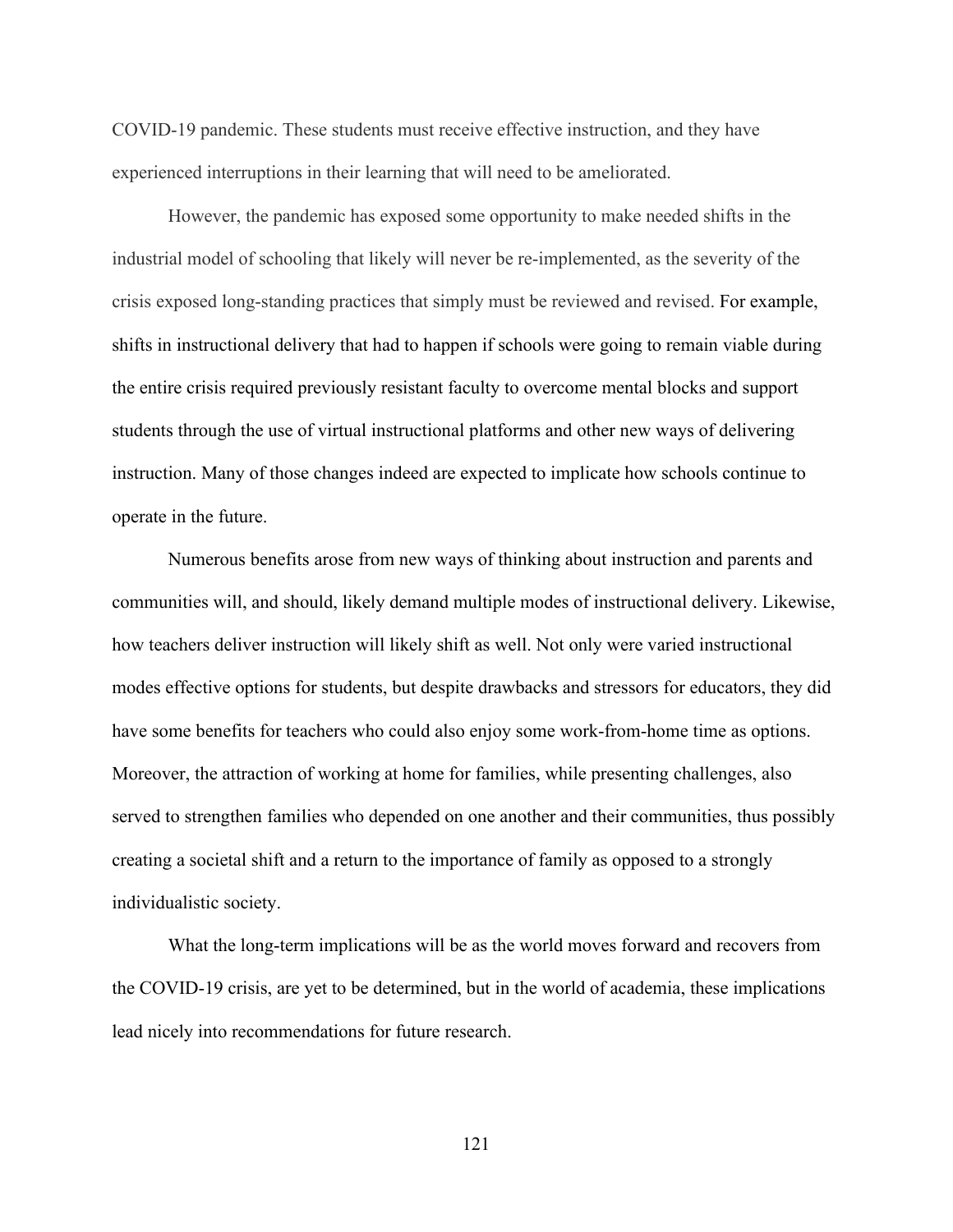## **RECOMMENDATIONS**

Some pandemic-related research is beginning to emerge given the various ways in which the crisis has widened existing socioeconomic disparities and how these inequities affect learning and educational outcomes. Future research, particularly from a superintendent leadership perspective, should continue to explore how to lead in the context of decision-making and coordinating during a crisis phenomenon, nevertheless the incorporation of sense-making, meaning-making, accounting, and learning abilities highlighted in Figure 1 (Boin et al., 2017).

Also, the review and revision of school-districts' crisis management plans is recommended to maximize effectiveness and efficiency during a crisis. Based on this study, it was noted that these types of plans did not fulfil their overall expectations when it came to leading during the COVID-19 pandemic. Pandemic-specific measures are much needed within these plans, including lessons learned about how to lead during any crisis in order to be prepared for a similar event in the future.

Furthermore, professional development for educators and all stakeholders to continuously improve instructional delivery, particularly using instructional technology and other resources, is essential. The ultimate goal should include the provision of instructional continuity regardless of any type of crisis, if possible. In addition, professional development that is focused on nontraditional approaches such as leading from the heart, providing community and other emotional support, and ensuring that transparency is at the forefront is imperative.

The researcher further recommends that instructional improvements be made with an emphasis on systemic alignment, utilizing approaches that are favorable and effective at all academic levels. Leaders should have time to reflect, in advance, on future approaches rather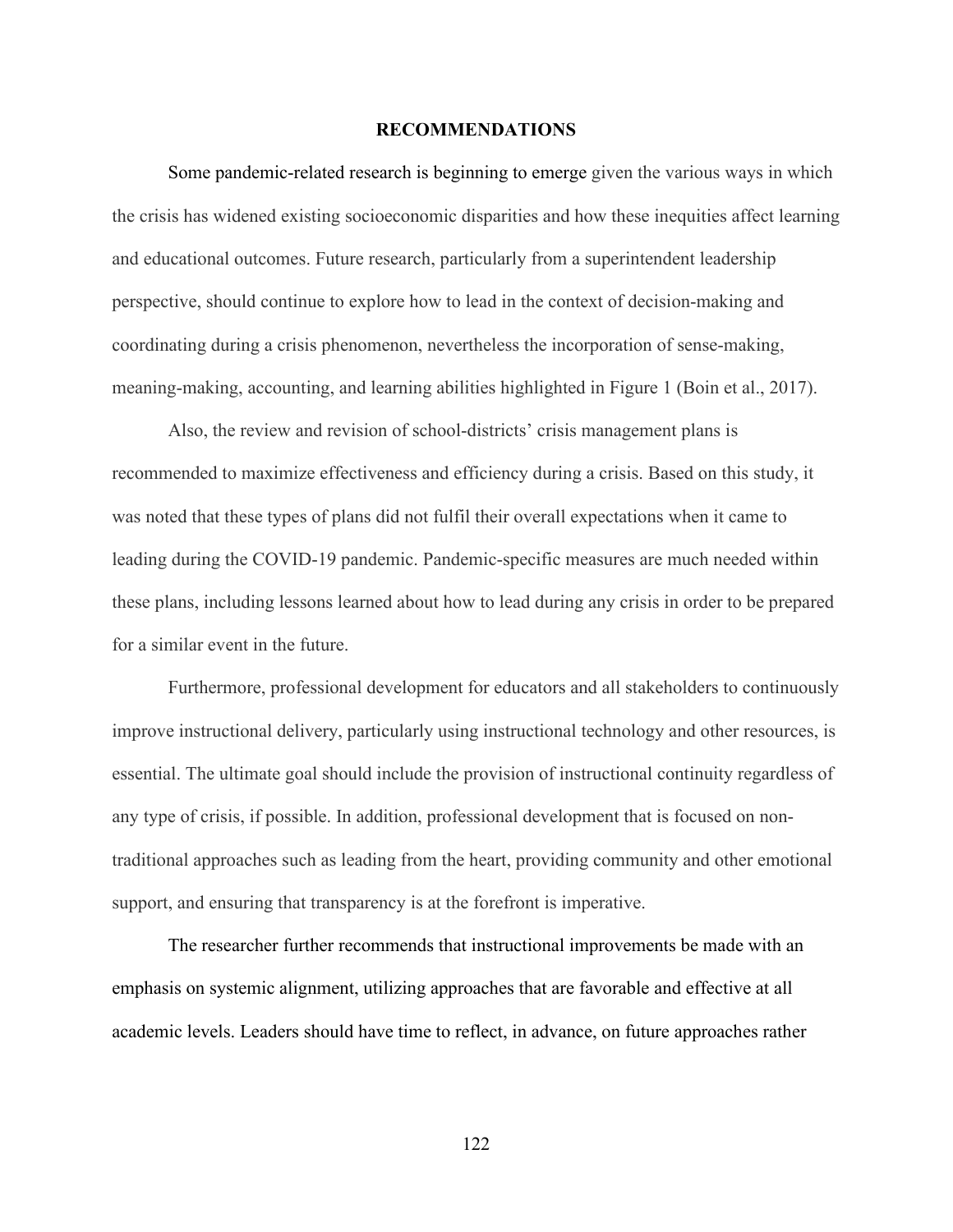than being bombarded with new policies and requirements to improve academic programs while in the midst of crisis situation.

Finally, chronic absenteeism and disengagement of students and families during the pandemic only heightened the need for schools to address student engagement and strategies to enhance that engagement even during non-crisis periods. Perhaps most critical of all is the need to study the long-term impact of the COVID-19 pandemic on student learning, how to recover the learning loss that occurred, and what might be ways to ensure that a similar crisis can be mitigated in the future by better preparation and planning.

#### **CONCLUSION**

In the context of innate crisis leadership and in the midst of the COVID-19 pandemic, the researcher identified decision-making and coordinating efforts superlative in comparison to the remaining CTSCL within the Boin et al. (2017) framework. The COVID-19 pandemic was an abnormal phenomenon that demanded instantaneous decision-making and coordinating efforts from the six superintendents interviewed in this study due to life-and-death circumstances hindering their ability to sometimes make sense of the situation initially. Furthermore, crisis leadership during the COVID-19 pandemic called for an immediate response from school leaders, given that they were responsible for accommodating and leading an educational institution which generally embodies congregation of large amounts of students and staff. In essence, this study revealed that there was little time to reflect on the complexities of the COVID-19 pandemic thus requiring school leaders to make decisions unconventionally. It is imperative to note how vital teamwork, trust, and empathy contributed towards these superintendents' decision-making and coordinating experiences.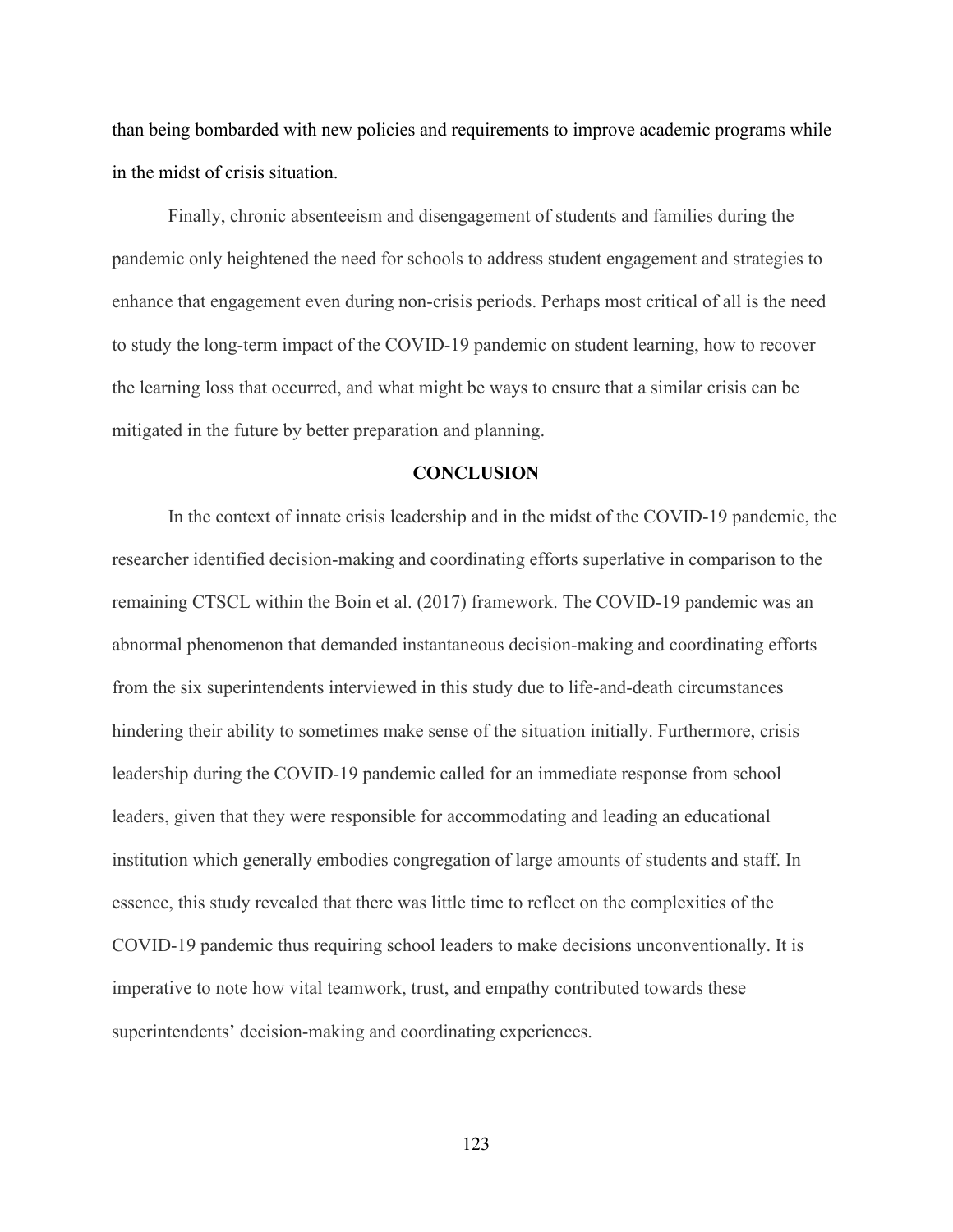This study has revealed that the need for reimagining crisis response as well as reimagining education is imperative. This will require commitment from school superintendents as the integral leaders in this effort. Restoration and reimagining are only the beginning moving toward the future. Our children's futures as well as our own depend on it.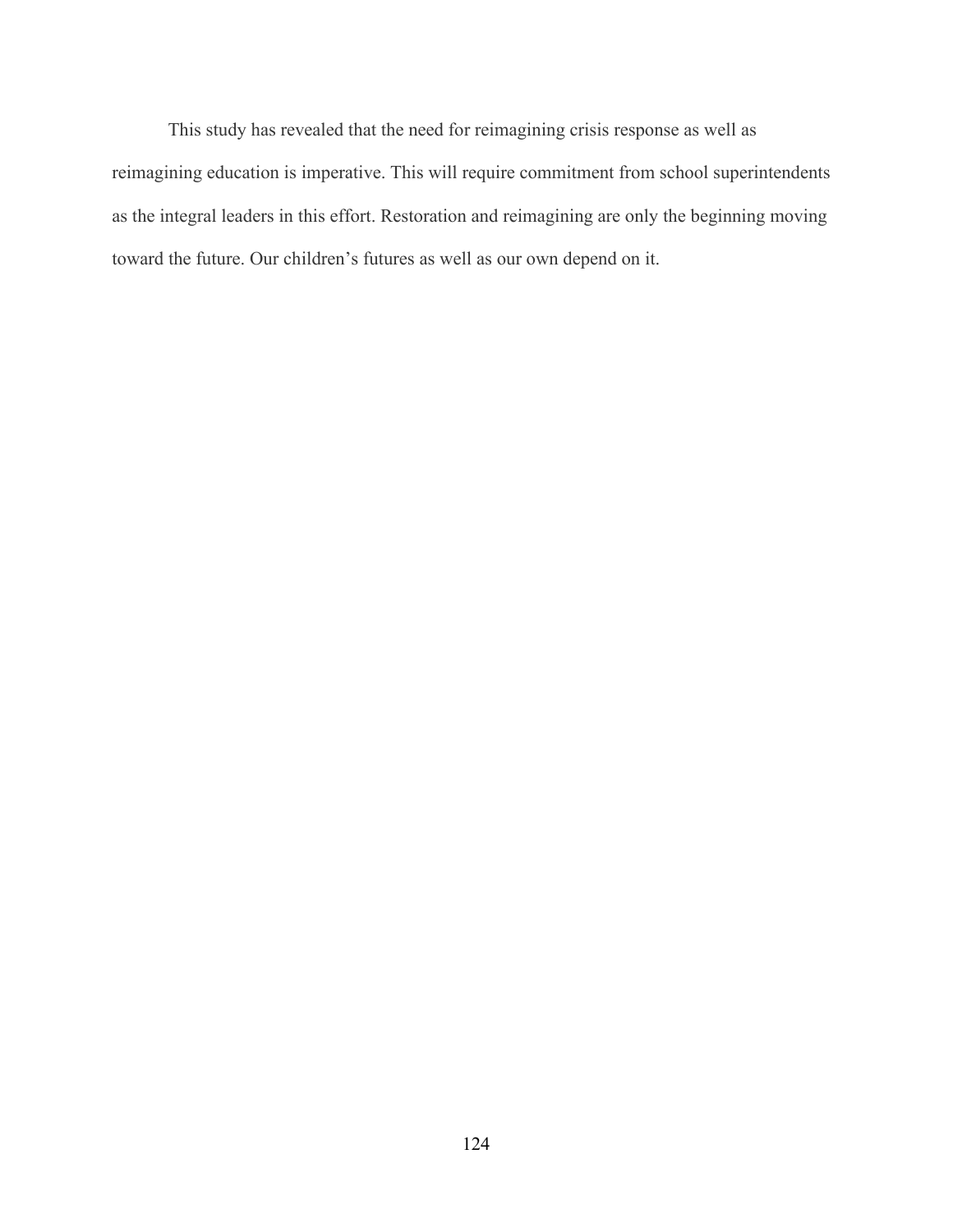## **REFERENCES**

- Abba, M., Yahaya, L., & Suleiman, N. (2018). Explored and critique of contingency theory for management accounting research. *Journal of Accounting and Financial Management, 4*(5), 40-50.
- Abshier, W. C., Harris, S., & Hopson, M. (2018;2011;). Superintendent perspectives of financial survival strategies in small school districts. *The Rural Educator (Fort Collins, Colo.), 32*(3), 1. doi:10.35608/ruraled.v32i3.424
- Adnan, M., & Anwar, K. (2020). Online learning amid the COVID-19 pandemic: Students' perspectives. *Journal of Pedagogical Sociology and Psychology, 2*(1), 45-51.
- Ali, W. (2020). Online and Remote Learning in Higher Education Institutes: A necessity in light of COVID-19 Pandemic. *Higher Education Studies, 10*(3), 16-25.
- Amankwaa, L. (2016). Creating protocols for trustworthiness in qualitative research. *Journal of Cultural Diversity, 23*(3), 121-127.
- Amro, H., Maxwell, G. M., & Kupczynski, L. (2013). Faculty perceptions of student performance in the online classroom. E-Learning and Digital Media, 10(3), 294-304. doi:10.2304/elea.2013.10.3.294
- Arar, K., & Avidov-Ungar, O. (2019). Superintendents' perception of their role and their professional development in an era of changing organizational environment. *Leadership and Policy in Schools, 19*(3), 1-15. doi:10.1080/15700763.2019.1585550
- Arkorful, V., & Abaidoo, N. (2014). The role of e-learning, the advantages and disadvantages of its adoption in higher education. *International Journal of Education and Research, 2*(12), 397-410.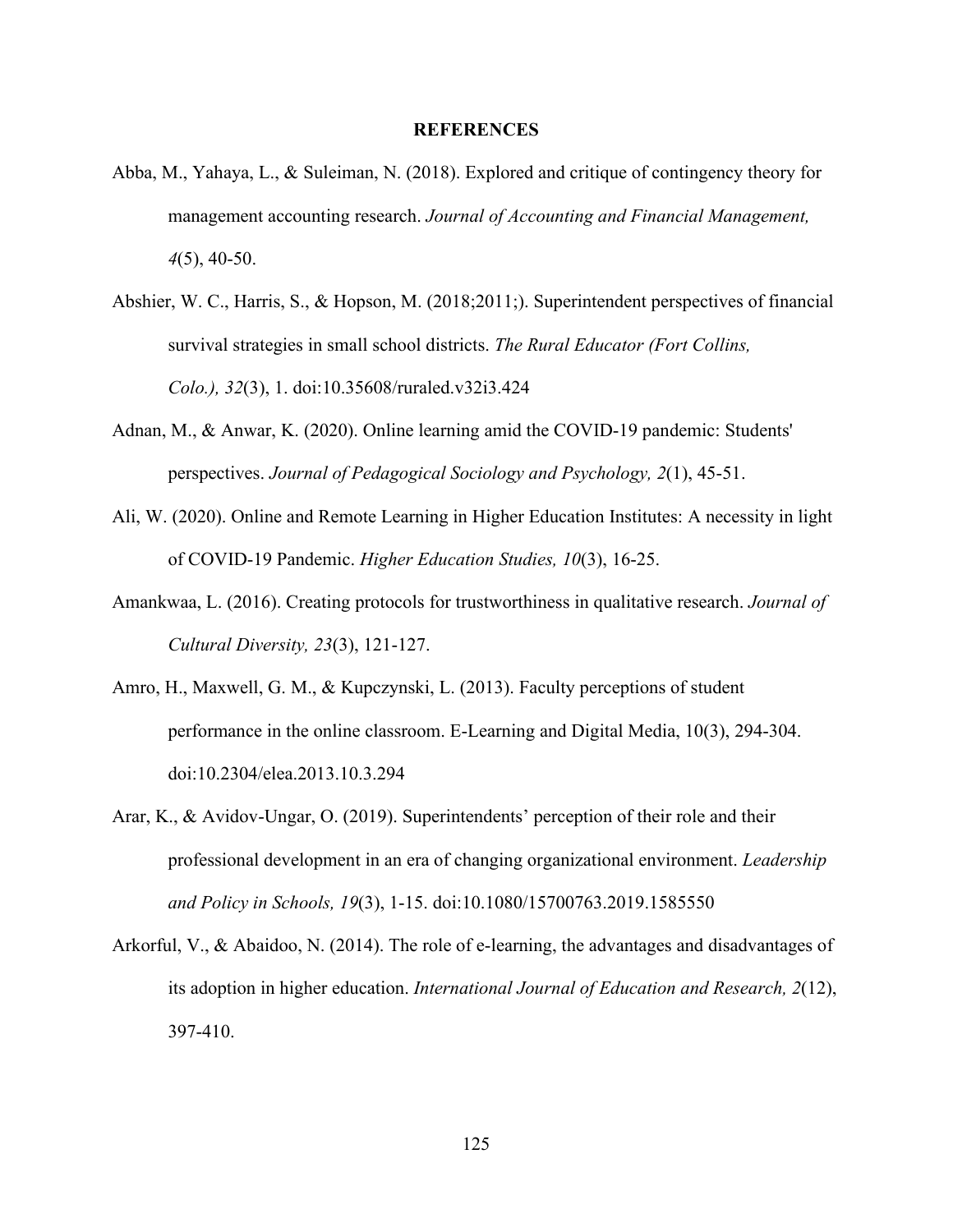- Balch, B. V., & Adamson, M. T. (2018). *Building great school board-superintendent teams: A systematic approach to balancing roles and responsibilities*. Bloomington, Indiana: Solution Tree Press.
- Bergman, H. S. (2013). *The perspectives of education stakeholders on the barriers to school finance reform in Texas* (Doctoral dissertation, Stephen F. Austin State University).
- Bigham, G., & Nix, S. J. (2011). The Interim Superintendent: A Case Study*. Administrative Issues Journal: Education, Practice, and Research*, *1*(1), 14-21.
- Björk, L. G., Kowalski, T. J., & Browne, F. T. (2014). The school district superintendent in the United States of America. *Educational Leadership Faculty Publications*, Paper 13, 1-23.
- Boin, A., Hart, P. '., Stern, E., & Sundelius, B. (2017). *The politics of crisis management: Public leadership under pressure* (Second ed.). Cambridge, United Kingdom: Cambridge University Press.
- Brown, A. D., Colville, I., & Pye, A. (2015). Making Sense of Sensemaking in Organization Studies. *Organization Studies*, 36(2), 265–277.

https://doi.org/10.1177/0170840614559259

- Canales, M. T., Tejeda-Delgado, C., & Slate, J. R. (2008). Leadership behaviors of Superintendent/Principals in small, rural school districts in TX. *Rural Educator, 29*(3), 1.
- Centers for Disease Control and Prevention. (2020). *Schools and Childcare Programs*. Centers for Disease Control and Prevention. Retrieved 12 October 2020, from https://www.cdc.gov/coronavirus/2019-ncov/community/schools-childcare/index.html.
- Chance, P. (2013). *Introduction to educational leadership & organizational behavior*, 2nd Edition. London, UK: Routledge.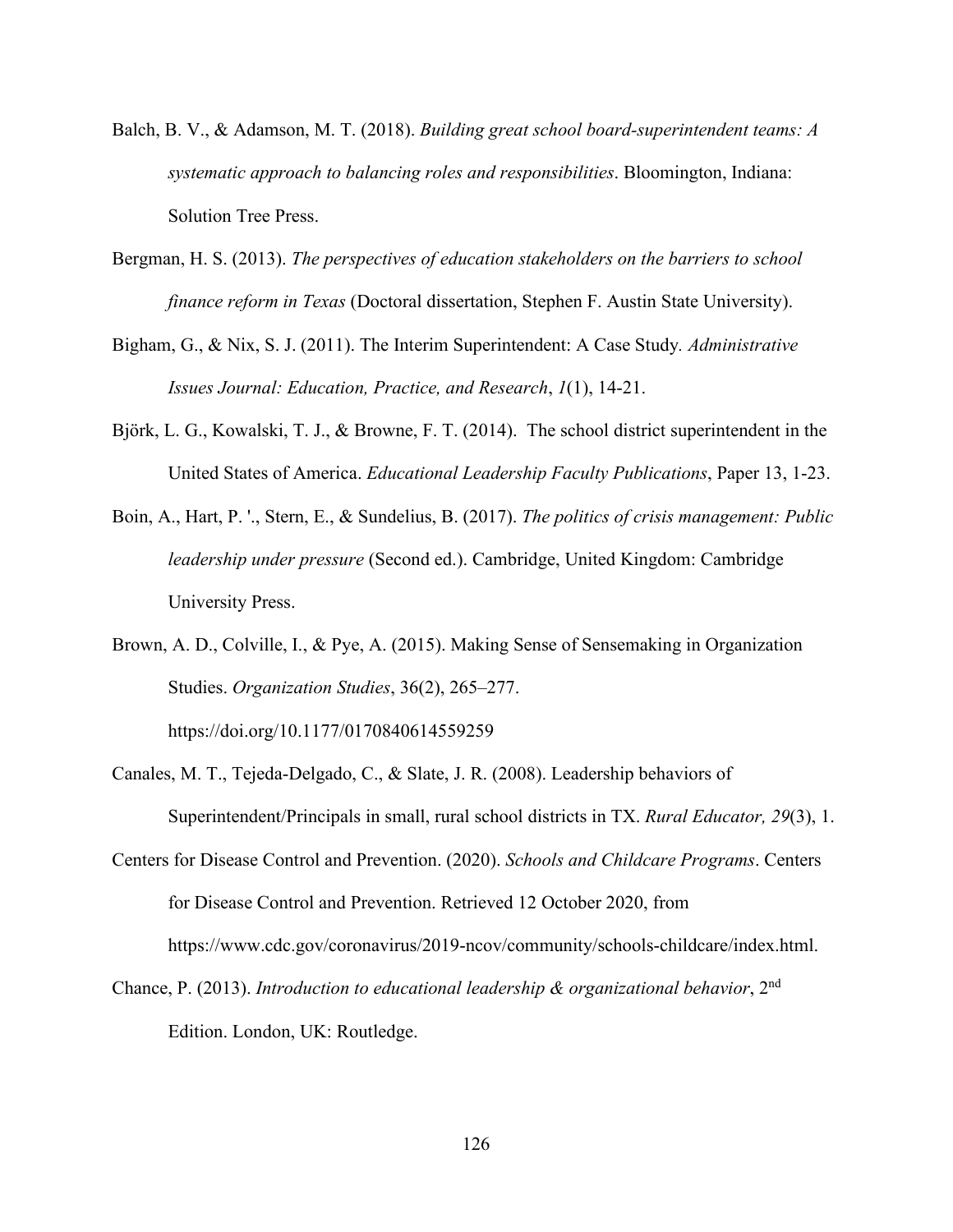- Chavez, N. (2020). *Some students already started classes. Here's what we have learned so far about America's schools in the pandemic*. CNN. Retrieved 10 October 2020, from https://edition.cnn.com/2020/08/14/us/schools-reopening-pandemic-lessons/index.html.
- Chavez, N., & Moshtaghian, A. (2020). *48 states have ordered or recommended that schools don't reopen this academic year*. CNN. Retrieved 10 October 2020, from https://edition.cnn.com/2020/04/18/us/schools-closed-coronavirus/index.html.
- Chen, W. (2013). The Implications of social capital for the digital divides in America. *The Information Society: An International Journal, 29*(1), 13-25.
- Christensen, T., Laegreid, P., & Rykkja, L. H. (2016). Organizing for crisis management: Building governance capacity and legitimacy. *Public Administration Review, 76*(6), 887- 897. doi:10.1111/puar.12558
- Christensen, T., & Lægreid, P. (2020). Balancing governance capacity and legitimacy: How the norwegian government handled the COVID‐19 crisis as a high performer. *Public Administration Review, 80*(5), 774-779. doi:10.1111/puar.13241
- Clandinin, D. J., & Connelly, F. M. (1996). Teachers' professional knowledge landscapes: Teacher stories––stories of teachers––school stories––stories of schools1. *Educational Researcher, 25*(3), 24-30. doi:10.3102/0013189X025003024
- Cooper, D. M., Guay-Woodford, L., Blazar, B. R., Bowman, S., Byington, C. L., Dome, J., . . . Wright, R. J. (2020). Reopening schools safely: The case for collaboration, constructive disruption of pre-coronavirus 2019 expectations, and creative solutions. *The Journal of Pediatrics, 223*, 183-185. doi:10.1016/j.jpeds.2020.05.022
- Copeland, D. L., Basurto-Davila, R., Chung, W., Kurian, A., Fishbein, D. B., Szymanowski, P., . . . Averhoff, F. (2013). Effectiveness of a school district closure for pandemic influenza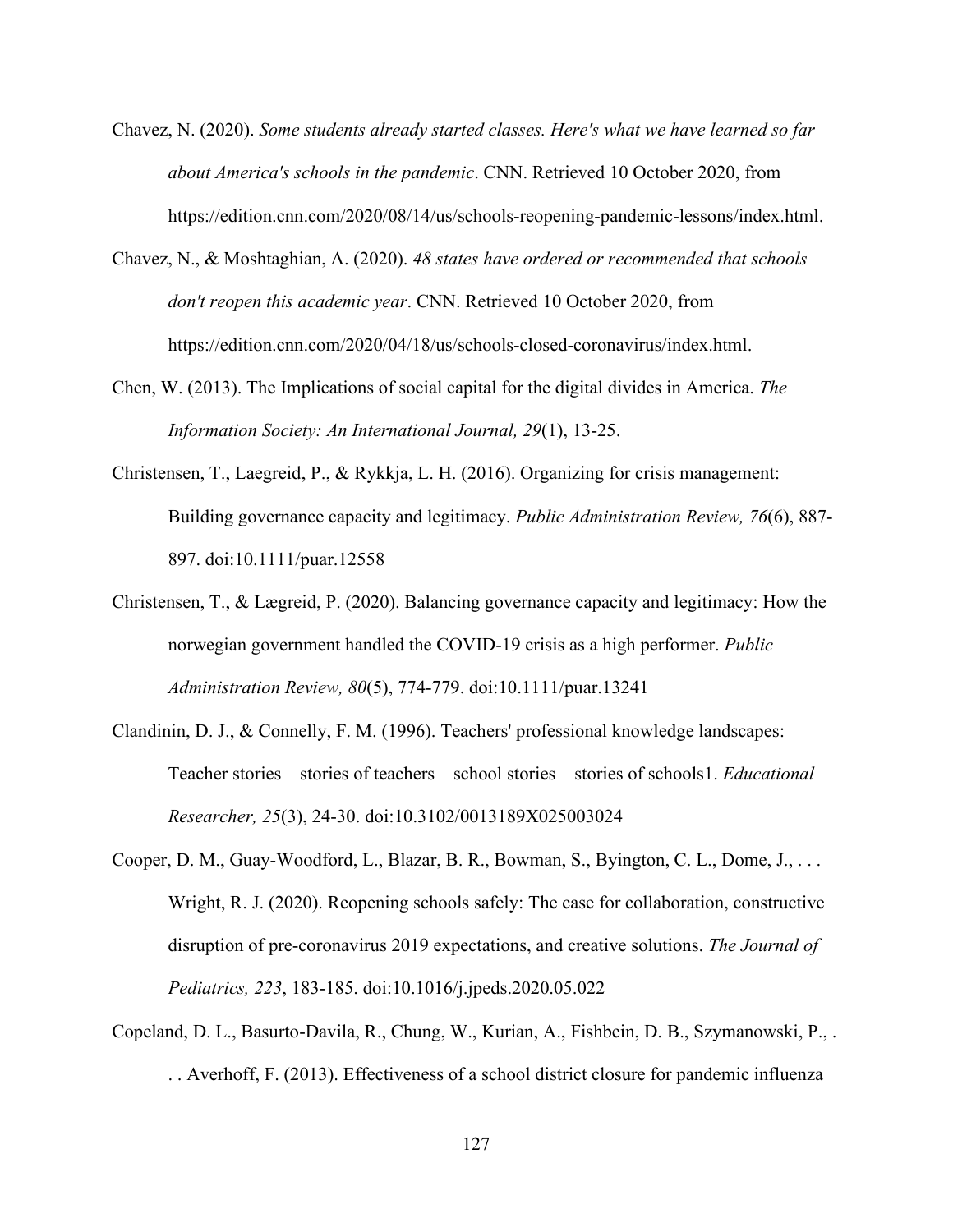A (H1N1) on acute respiratory illnesses in the community: A natural experiment. *Clinical Infectious Diseases, 56*(4), 509-516. doi:10.1093/cid/cis890

- Crowe, A. S. (2013). *Leadership in the open: A new paradigm in emergency management.* Boca Raton, FL: CRC Press.
- Cucinotta, D., & Vanelli, M. (2020). WHO Declares COVID-19 a Pandemic. *Acta bio-medica: Atenei Parmensis*, *91*(1), 157–160. https://doi.org/10.23750/abm.v91i1.9397
- Diaz-Vicario, A. (2017). Practices that promote comprehensive school safety. New Trends and Issues *Proceedings on Humanities and Social Sciences*, *1*, 304-312.
- Dunn, C. G., Kenney, E., Fleischhacker, S. E., & Bleich, S. N. (2020). Feeding low-income children during the Covid-19 pandemic. *New England Journal of Medicine*, *382*(18), e40.
- Dzigbede, K. D., Gehl, S. B., & Willoughby, K. (2020). Disaster resiliency of U.S. local governments: Insights to Strengthen local response and recovery from the COVID‐19 pandemic. *Public Administration Review, 80*(4), 634-643. doi:10.1111/puar.13249
- Emery, A., & Anderman, L. H. (2020). Using interpretive phenomenological analysis to advance theory and research in educational psychology. *Educational Psychologist, 55*(4), 220- 231. doi:10.1080/00461520.2020.1787170
- Epstein, J. L., Galindo, C. L., & Sheldon, S. B. (2011). Levels of leadership: Effects of district and school leaders on the quality of school programs of family and community involvement. *Educational Administration Quarterly, 47*(3), 462-495. doi:10.1177/0013161X10396929
- Erlandson, D., Harris, E., Skipper, B., & Allen, S. (1993). *Doing naturalistic inquiry: A guide to methods*. Newbury Park, CA: Sage.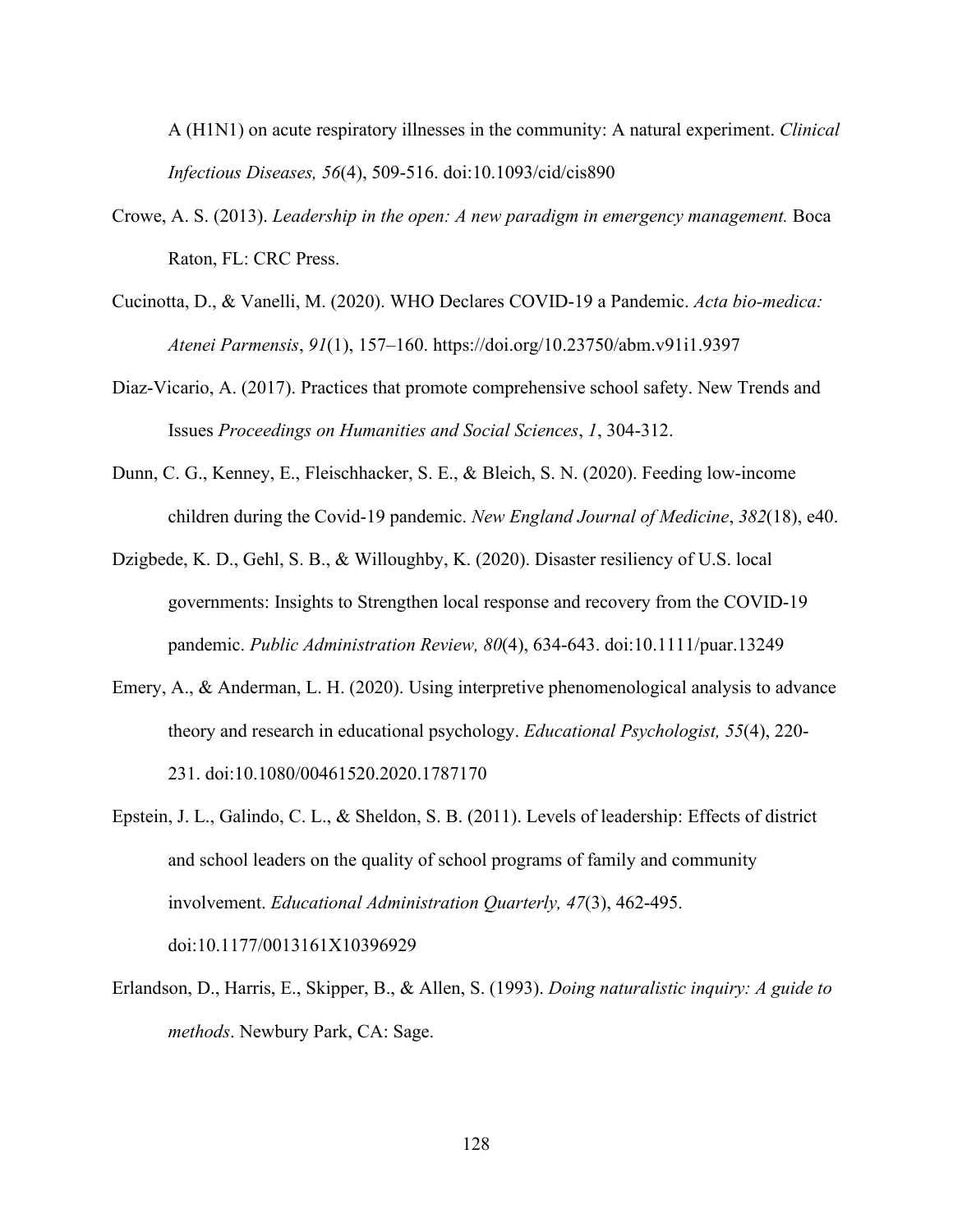Fenn, W. L., & Mixon, J. (2011). An examination of self-perceived transformational leadership behaviors of Texas superintendents. *International Journal of Educational Leadership Preparation*, *6*(2), n2.

Freire, P. (2000). *Pedagogy of the oppressed* (30<sup>th</sup> ed.). New York, NY: Bloomsbury.

- García, E., & Weiss, E. (2020). COVID-19 and student performance, equity, and U.S. education policy: Lessons from pre-pandemic research to inform relief, recovery, and rebuilding. *Economic Policy Institute*, 1-59.
- Ghaljaie, F., Naderifar, M., & Goli, H. (2017). Snowball sampling: A purposeful method of sampling in qualitative research. *Strides in Development of Medical Education*, *14*(3), 0-  $\overline{0}$ .
- Gift, T. L., Palekar, R. S., Sodha, S. V., Kent, C. K., Fagan, R. P., Archer, W. R., . . . Pennsylvania H1N1 Working Group. (2010). Household effects of school closure during pandemic (H1N1) 2009, Pennsylvania, USA. *Emerging Infectious Diseases, 16*(8), 1315- 1317. doi:10.3201/eid1608.091827
- Gigliotti, R. A. (2019). *Crisis leadership in higher education: Theory and practice*. Rutgers University Press.
- Gil, E., & Kim, T. (2018). Response to "Redesigning systems of school accountability": Addressing underlying inequities. Education Policy Analysis Archives, 26, 9. doi:10.14507/epaa.26.3438
- Grissom, J. A., & Andersen, S. (2012). Why superintendents turn over. *American Educational Research Journal, 49*(6), 1146-1180. doi:10.3102/0002831212462622
- Hackman, M. Z., & Johnson, C. E. (2013). *Leadership: A communication perspective.* 6<sup>th</sup> ed. Long Grove, IL: Waveland Press, Inc.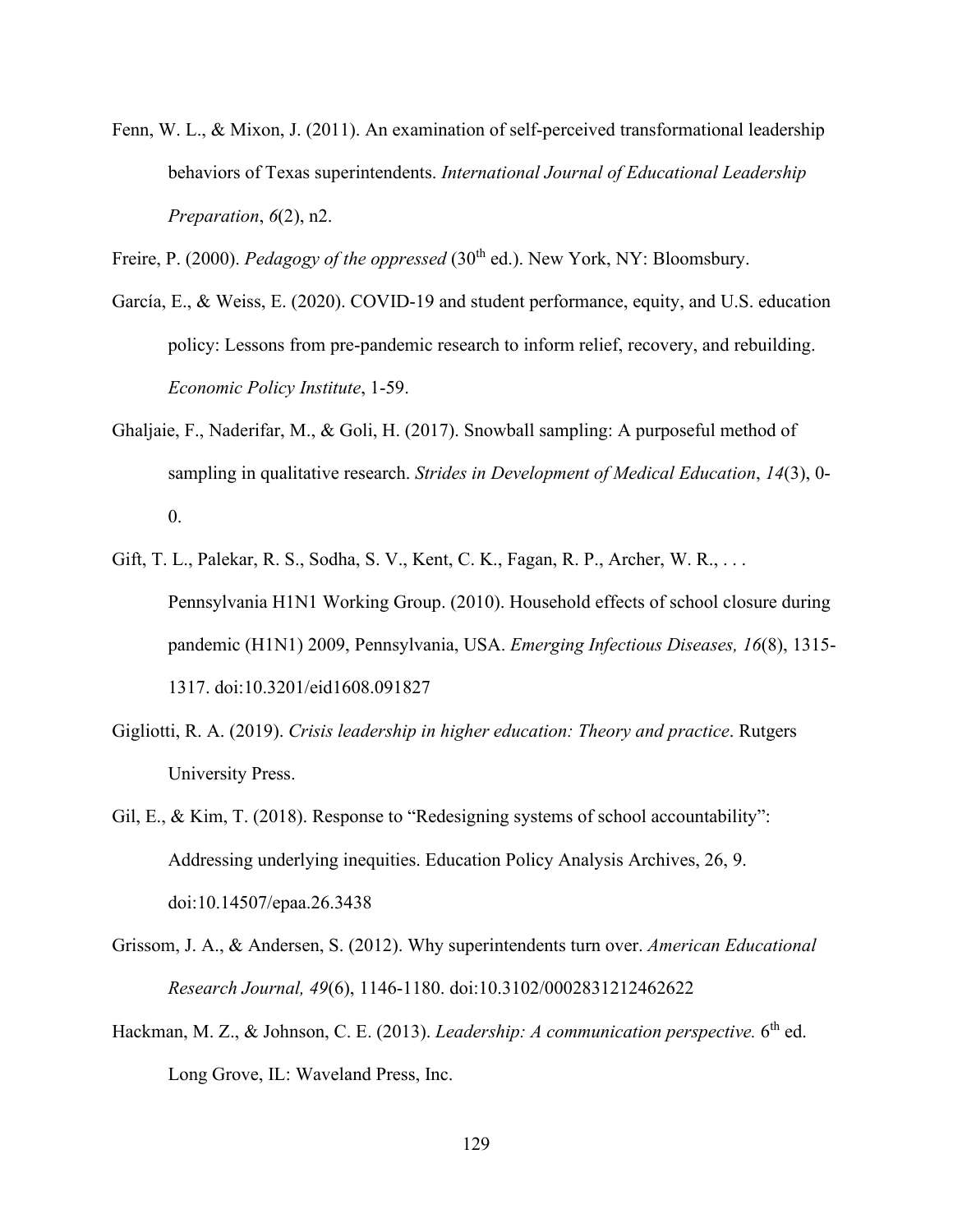- Haffajee, R. L., & Mello, M. M. (2020). Thinking globally, acting locally the U.S. response to covid-19. *The New England Journal of Medicine, 382*(22), e75-e75. doi:10.1056/nejmp2006740
- Hanushek, E. A., & Woessmann, L. (2020). The economic impacts of learning losses. *OECD*, 1- 24.
- Harris, A., & Jones, M. (2020). COVID 19 school leadership in disruptive times. *School Leadership & Management, 40*(4), 243-247.
- Harris, C., McCarthy, K., Liu, E., Klein, K., Swienton, R., Prins, P., & Waltz, T. (2018). Expanding understanding of response roles: An examination of immediate and first responders in the united states. *International Journal of Environmental Research and Public Health, 15*(3), 534. doi:10.3390/ijerph15030534
- Heifetz, R. A., & Heifetz, R. (1994). *Leadership without easy answers* (Vol. 465). Harvard University Press.
- Hemmer, L., & Elliff, D. S. (2019). Leaders in action: The experiences of seven Texas superintendents before, during, and after hurricane Harvey. *Educational Management, Administration & Leadership, 48*(6), 174114321987307-985. doi:10.1177/1741143219873073
- Henrikson, N. B., Blasi, P. R., Corsmo, J. J., Sheffer Serdoz, E., Scrol, A., Greene, S. M., . . . Ralston, J. D. (2019). "You really do have to know the local context": IRB administrators and researchers on the implications of the NIH single IRB mandate for multisite genomic studies. *Journal of Empirical Research on Human Research Ethics, 14*(3), 286-295. doi:10.1177/1556264619850440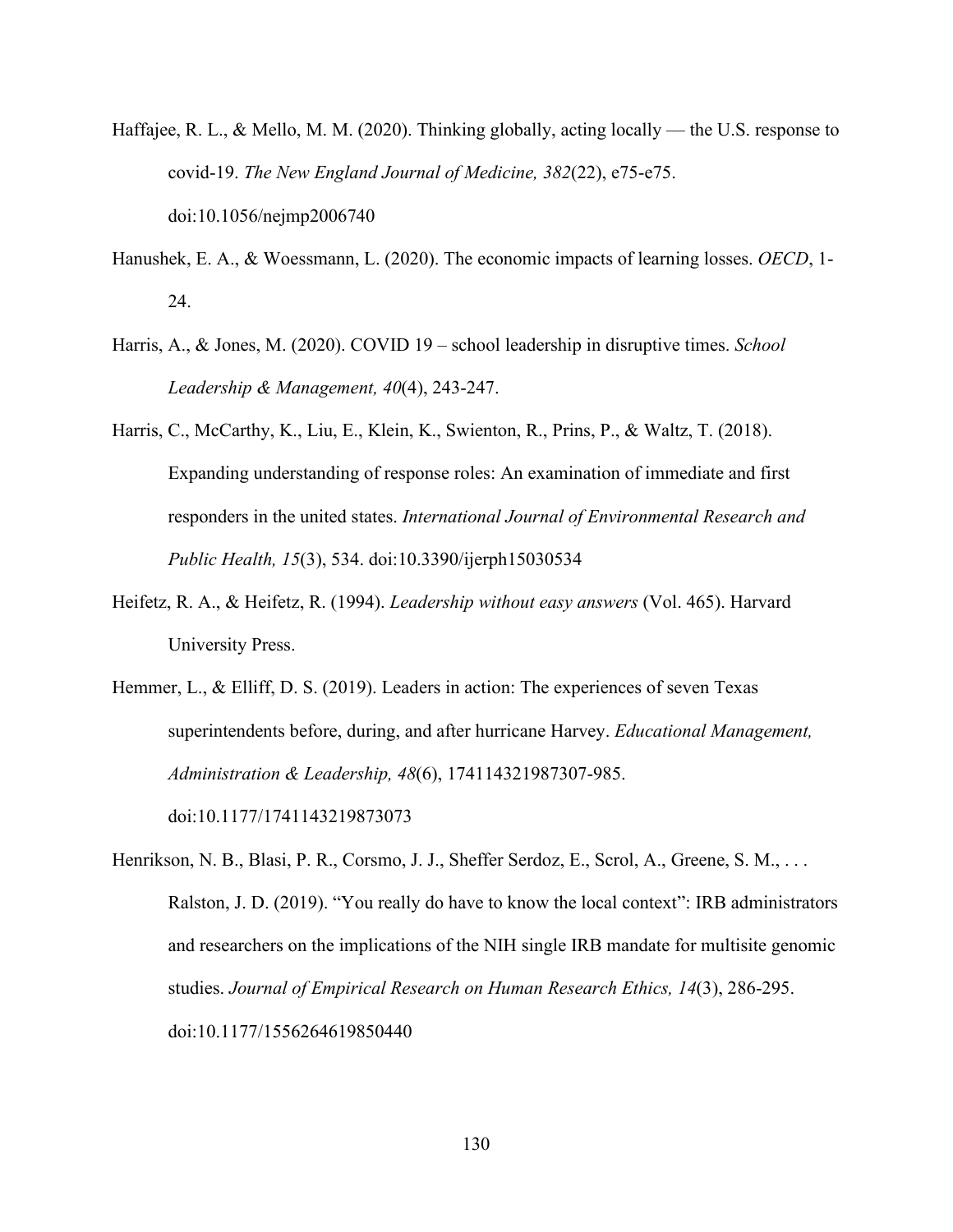- Henriksen, O. H., & Aas, M. (2020). Enhancing system thinking a superintendent and three principals reflecting with a critical friend. *Educational Action Research*, 1-16.
- Hodge, S., Mavin, T., & Kearns, S. (2019;2020). Hermeneutic dimensions of competency-based education and training. Vocations and Learning, 13(1), 27-46. doi:10.1007/s12186-019- 09227-y
- Hoffman, B. J., Woehr, D., Youngjohn, R. M., & Lyons, B. D. (2011). Great man or great myth? A quantitative review of the relationship between individual differences and leader effectiveness. *Journal of Occupational and Organizational Psychology, 84*, 347–381.

Holcombe, M. (2020). *Some schools closed for coronavirus in US are not going back for the rest of the academic year*. CNN. Retrieved 10 October 2020, from https://edition.cnn.com/2020/03/18/us/coronavirus-schools-not-going-backyear/index.html.

- Holshue, M. L., DeBolt, C., Lindquist, S., Lofy, K. H., Wiesman, J., Bruce, H., . . . Washington State 2019-nCoV Case Investigation Team. (2020). First case of 2019 novel coronavirus in the united states. *The New England Journal of Medicine, 382*(10), 929-936. doi:10.1056/nejmoa2001191
- Honig, M. I. (2012). District central office leadership as teaching: How central office administrators support principals' development as instructional leaders. *Educational Administration Quarterly, 48*(4), 733-774. doi:10.1177/0013161X12443258
- Jaques, T. (2012). Crisis leadership: A view from the executive suite: Crisis leadership. *Journal of Public Affairs, 12*(4), 366-372. doi:10.1002/pa.1422
- Johnson, C. S., & Weiner, J. M. (2020). Principal professionalism in the time of COVID-19. *Journal of Professional Capital and Community*, 1-8.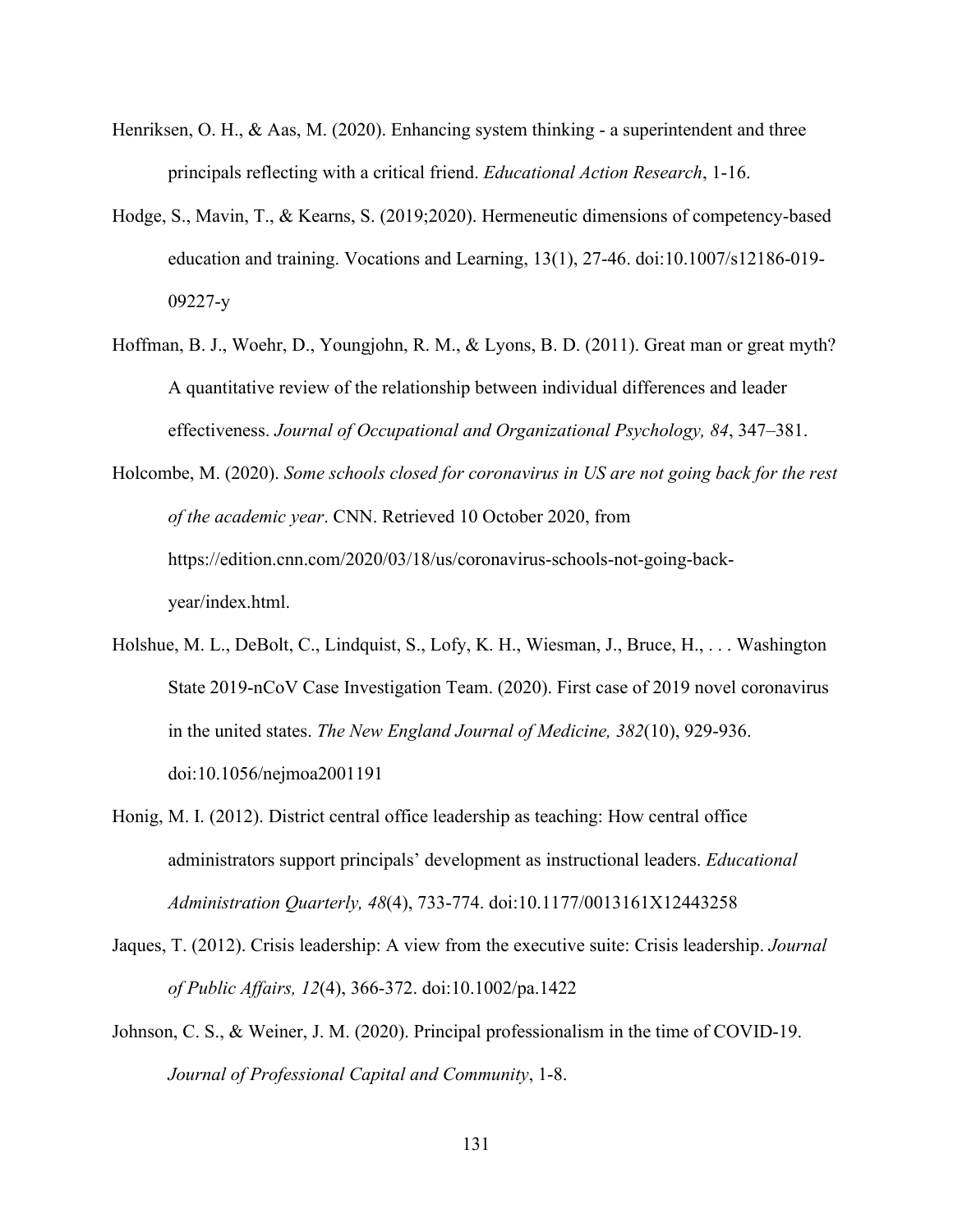- Jones, N. (2012). Factors contributing to successful transitions into the role of a new superintendency in Texas: A mixed methods triangulation convergence inquiry. *Administrative Issues Journal, 2*(1), 3. doi:10.5929/2011.2.1.1
- Jong, W. (2017). Meaning making by public leaders in times of crisis: An assessment. *Public Relations Review, 43*(5), 1025-1035. doi:10.1016/j.pubrev.2017.09.003
- Kaschner, H. (2017). Effective crisis decision-making. *Journal of Business Continuity & Emergency Planning, 11*(1), 27-36.
- Kahn, L. H. (2007). Pandemic influenza school closure policies. *Emerging Infectious Diseases, 13*(2), 344-345. doi:10.3201/eid1302.061109
- Kaul, V., Shah, V. H., & El-Serag, H. (2020). Leadership during crisis: Lessons and application from the covid-19 pandemic. *Gastroenterology, 159*(3), 809–812.
- Kettl, D. F. (2020). States divided: The implications of American federalism for COVID-19. *Public Administration Review, 80*(4), 595-602. doi:10.1111/puar.13243
- Kitamura, D. W. (2019). *Crisis Leadership and Management of School Superintendents during the 2017–2018 California Wildfires* (Doctoral dissertation, Brandman University).
- Kowalski, T. J. (2011). *Public relations in schools* (5th ed.). Upper Saddle River, NJ, NJ: Prentice Hall.
- Kowalski, T. J. (2012). *The School Superintendent: Theory, Practice, and Cases*. Thousand Oaks SAGE Publications.
- Kowalski, T. J. (2013). *The school superintendent: Theory, practice, and cases* (3rd ed.). Thousand Oaks, CA: SAGE Publications.
- Krasnov, E., Karpenko, A., & Simons, G. (2014). *Crisis Management Challenges in Kaliningrad*. Farnham: Ashgate Publishing Ltd.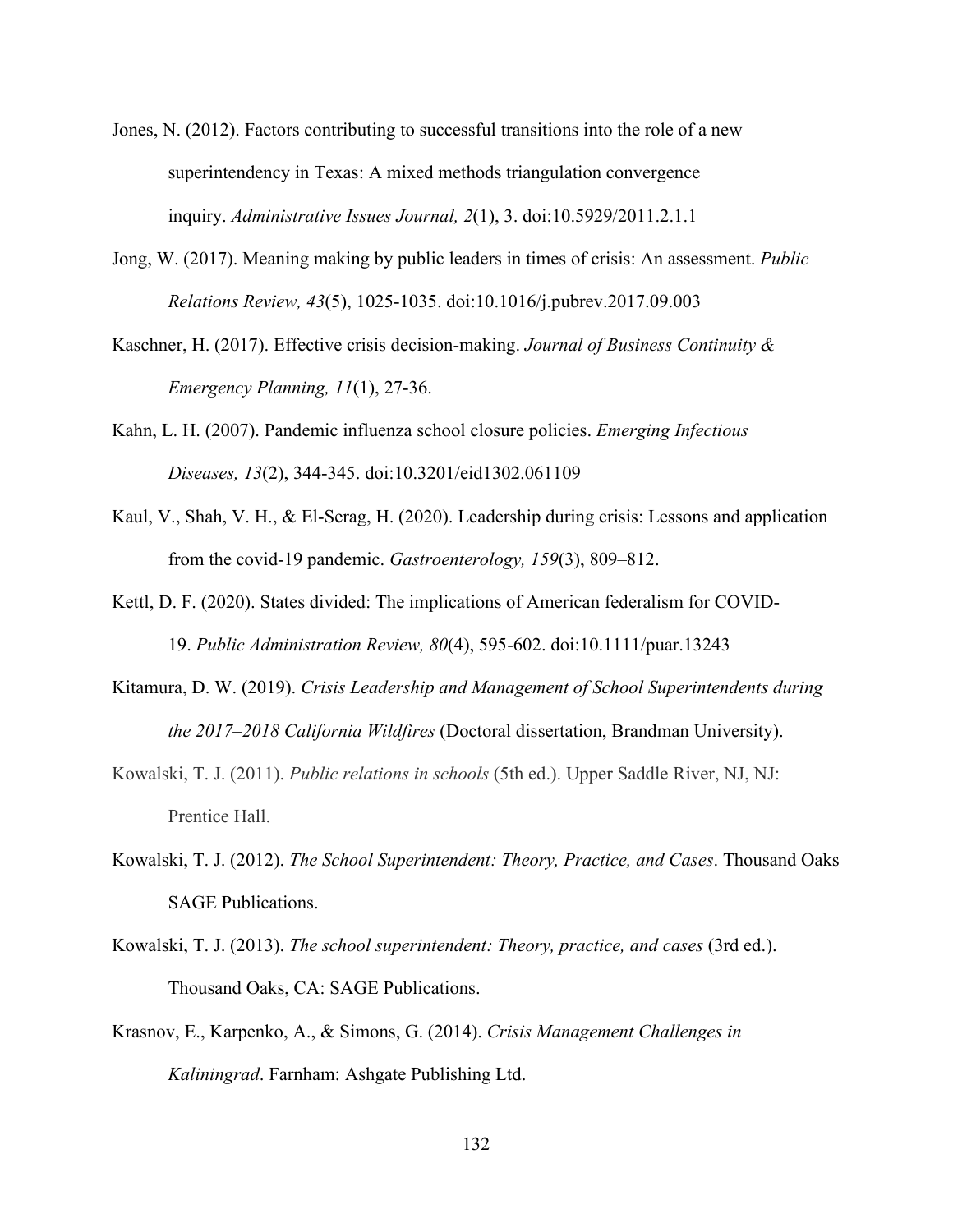Lambrecht, J., Lenkeit, J., Hartmann, A., Ehlert, A., Knigge, M., & Spörer, N. (2020). The effect of school leadership on implementing inclusive education: How transformational and instructional leadership practices affect individualised education planning. *International Journal of Inclusive Education, ahead-of-print*(ahead-of-print), 1-15.

doi:10.1080/13603116.2020.1752825

- Landis, E. A., Hill, D., & Harvey, M. R. (2014). A synthesis of leadership theories and styles. *Journal of Management Policy and Practice*, *15*(2), 97.
- Larkin, M., Watts, S., & Clifton, E. (2006). Giving voice and making sense in interpretative phenomenological analysis. *Qualitative Research in Psychology, 3*(2), 102-120. doi:http://dx.doi.org/10.1191/1478088706qp062oa
- Lee, L. (2020). *With coronavirus closing schools, here's how you can help food insecure children*. CNN. Retrieved 12 October 2020, from https://edition.cnn.com/2020/03/13/us/iyw-how-to-help-hungry-students-coronavirustrnd/index.html.
- Lincoln, Y. S. & Guba, E. G. (1985). *Naturalistic Inquiry*. Newbury Park, CA: Sage Publications.
- Lodge, M., & Wegrich, K. (Eds.). (2014). *The problem-solving capacity of the modern state: Governance challenges and administrative capacities*. Oxford University Press, USA.
- Lordan, R., Fitzgerald, G. A., & Grosser, T. (2020). Reopening schools during COVID-19. *Science (American Association for the Advancement of Science), 369*(6508), 1146- 1146. doi:10.1126/science.abe5765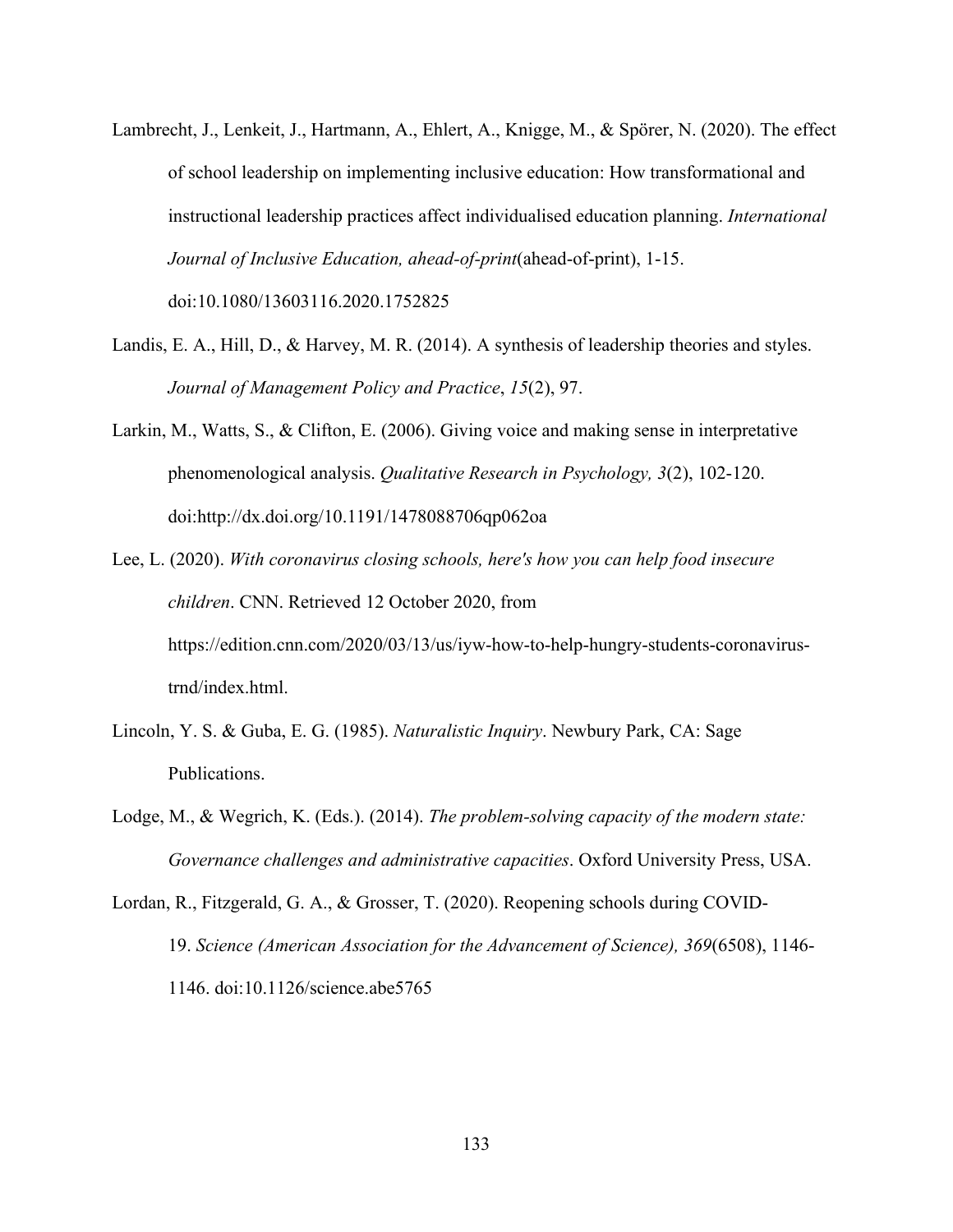- Madrigano, J., Chandra, A., Costigan, T., & Acosta, J. D. (2017). Beyond disaster preparedness: Building a resilience-oriented workforce for the future. *International Journal of Environmental Research and Public Health, 14*(12), 1563. doi:10.3390/ijerph14121563
- Marchand, J., & Weber, J. G. (2019). How local economic conditions affect school finances, teacher quality, and student achievement: Evidence from the texas shale boom. *Journal of Policy Analysis and Management, 39*(1), 36-63. doi:10.1002/pam.22171

Marshall, C., & Rossman, G. B. (2016). *Designing qualitative research*. Los Angeles: Sage.

- Maxouris, C. (2020). *Georgia, Texas and Florida lead the country in coronavirus cases per capita*. CNN. Retrieved 12 October 2020, from https://edition.cnn.com/2020/08/19/health/us-coronavirus-wednesday/index.html.
- Maxwell, G., Locke, L., & Scheurich, J. (2014) Special issue on the superintendency. The rural social justice leader: A profile in resilience. *Journal of School Leadership, 24*(3), 482- 508.
- Meier, D. (2016). Situational leadership theory as a foundation for a blended learning framework. *Journal of Education and Practice, 7*(10), 25-30.
- Meier, K. J. (2003). Plus ça Change: Public Management, Personnel Stability, and Organizational Performance. *Journal of Public Administration Research & Theory*,  $13(1)$ .
- Mizumoto, K., & Chowell, G. (2020). Estimating risk for death from coronavirus disease, china, january-february 2020. *Emerging Infectious Diseases, 26*(6), 1251-1256. doi:10.3201/eid2606.200233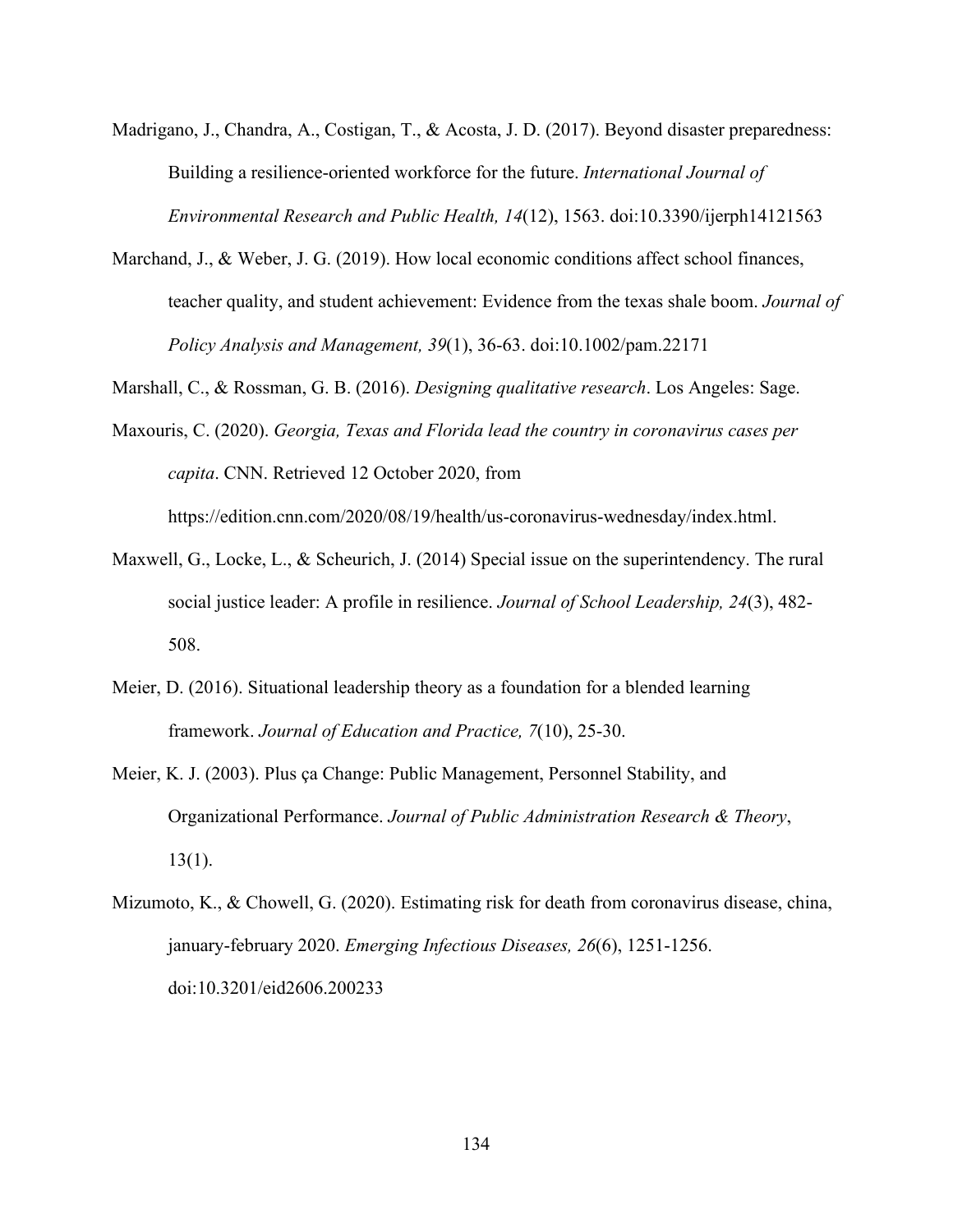- Murphy, M. P. A. (2020). COVID-19 and emergency eLearning: Consequences of the securitization of higher education for post-pandemic pedagogy. *Contemporary Security Policy, 41*(3), 492-505.
- Nawaz, Z. A. K. D. A., & Khan, I. (2016). Leadership theories and styles: A literature review. *Leadership*, *16*, 1-7.
- Nicola, M., Alsafi, Z., Sohrabi, C., Kerwand, A., Al-Jabir, A., Iosifidis, C., Aghae, M., & Aghaf, R. (2020). The socio-economic implications of the coronavirus pandemic (COVID-19): A review. *International Journal of Surgery, 78*, 185–193.

Northouse, P. G. (2009). *Leadership: Theory and Practice*. SAGE Publications Ltd.

- O'Connor, J. (2018). The impact of job satisfaction on the turnover intent of executive level central office administrators in Texas public school districts: A quantitative study of work- related constructs. *Education Sciences, 8*(2), 69. doi:10.3390/educsci8020069
- Onyema, E. M., Eucheria, N. C., Obafemi, F. A., Sen, S., Atonye, F. G., Sharma, A., & Alsayed, A. O. (2020). Impact of coronavirus pandemic on education. *Journal of Education and Practice, 11*(13), 108-121.
- Patton, M. Q. (2015). *Qualitative research & evaluation methods: integrating theory and practice*. Thousand Oaks, CA: Sage.
- Peist, E., McMahon, S. D., Davis, J. O., & Keys, C. B. (2020). Teacher turnover in the context of teacher-directed violence: An empowerment lens. Journal of School Violence, 19(4), 553-565. doi:10.1080/15388220.2020.1779081
- Perlman, S. (2020). Another decade, another coronavirus. *The New England Journal of Medicine, 382*(8), 760-762. doi:10.1056/nejme2001126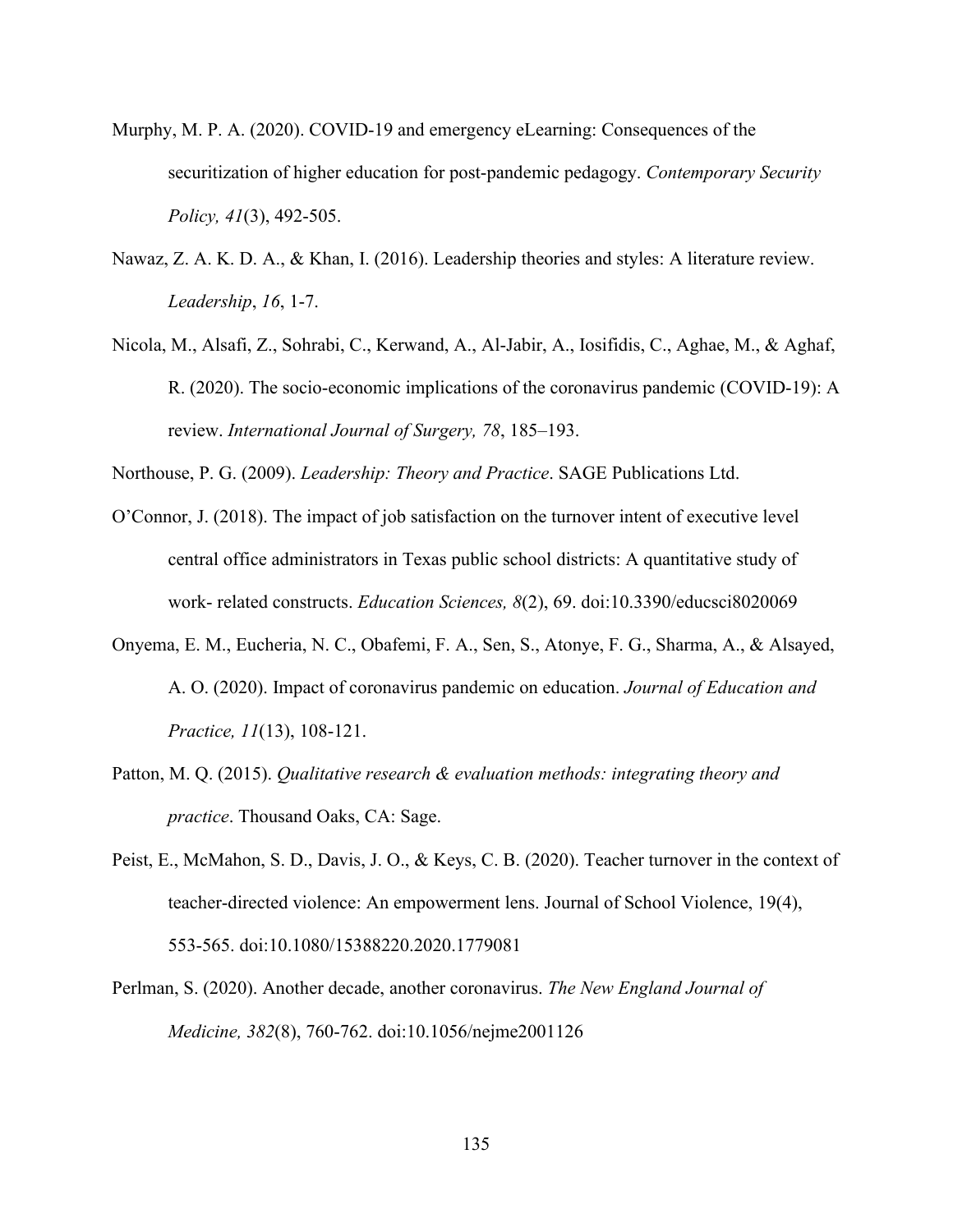- Platoff, A. (2020). State releases numbers showing low Texas public school infection rates, but the data is limited. *The Texas Tribune.* Retrieved 12 October 2020, from https://www.texastribune.org/2020/09/17/texas-students-coronavirus-schools/.
- Przybylski, R., Chen, X., & Hu, L. (2018). Leadership challenges and roles of school superintendents: A comparative study on China and the United States. *Journal of International Education and Leadership, 8*(1), 1-29.
- Rivera, M. D., & Lopez, S. R. (2019). Some pennies are more equal than others: Inequitable school facilities investment in San Antonio, Texas. *Education Policy Analysis Archives, 27*, 16. doi:10.14507/epaa.27.4191
- Roberts, M. B., & Hernandez, R. (2012). Superintendents' perspectives of a principal preparation program for leaders of predominantly Hispanic schools in south Texas. *Journal of Hispanic Higher Education, 11*(2), 149-163. doi:10.1177/1538192712441207
- Rothan, H. A., & Byrareddy, S. N. (2020). The epidemiology and pathogenesis of coronavirus disease (COVID-19) outbreak. *Journal of Autoimmunity, 109*, 102433-102433. doi:10.1016/j.jaut.2020.102433
- Rubin, R. (2020). School Superintendents Confront COVID-19—"There are no good options for next year." *American Medical Association, 324*(6), 534-536.
- Sahu, P. (2020). Closure of universities due to coronavirus disease 2019 (COVID-19): impact on education and mental health of students and academic staff. *Cureus, 12*(4): e7541. DOI 10.7759/cureus.7541
- Sakurai, M., & Chughtai, H. (2020). Resilience against crises: COVID-19 and lessons from natural disasters. *European Journal of Information Systems,* 1-10. doi:10.1080/0960085X.2020.1814171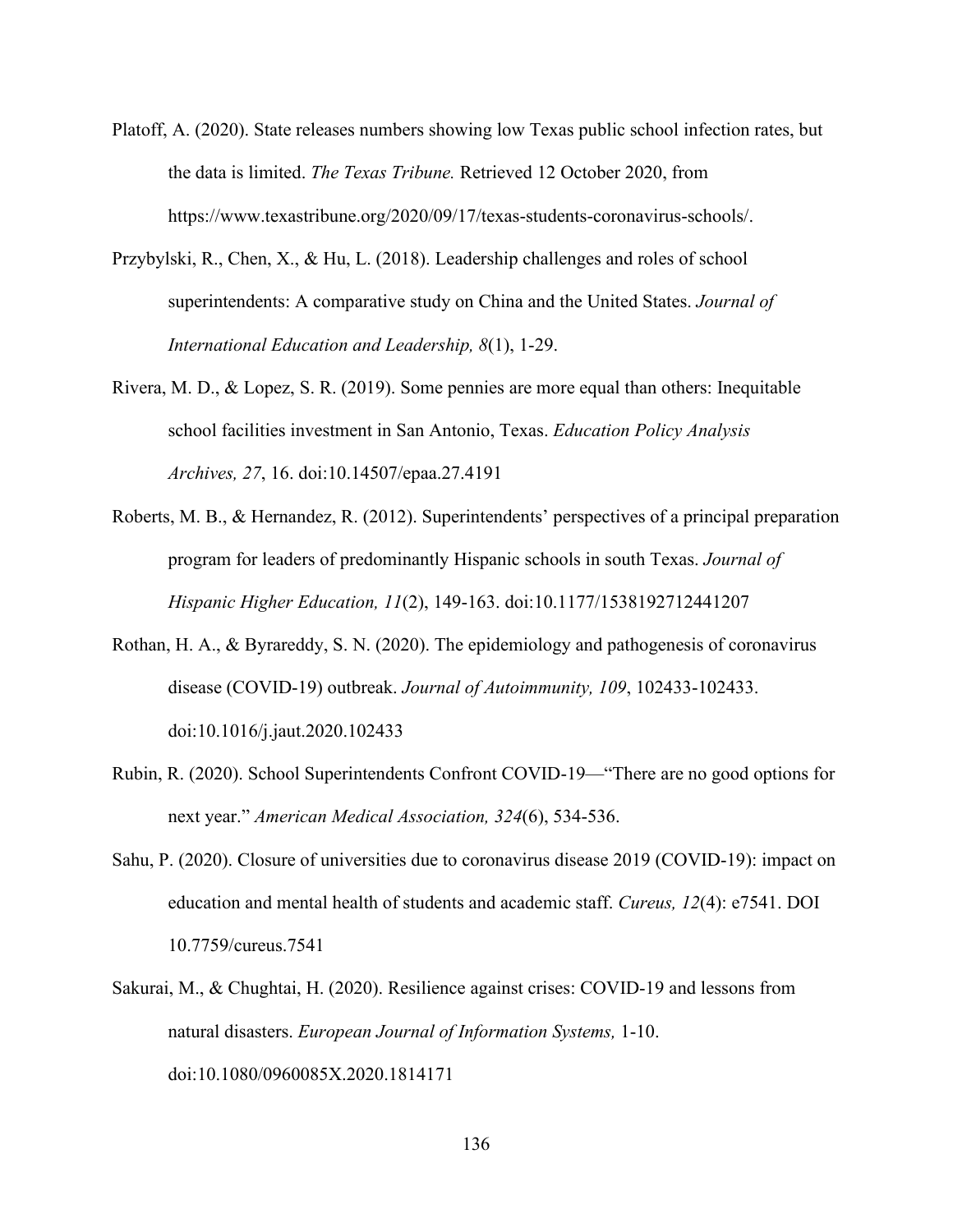Saldaña, J. (2015). *Thinking qualitatively: methods of mind*. Thousand Oaks, CA: Sage.

- Saldaña, J. (2016). The coding manual for qualitative researchers (3E [Third]. ed.). Los Angeles, CA: SAGE.
- Schwartz, M. L., & Castelli, P. A. (2014). Motivating strategies leaders employ to increase follower effort. *The Journal of Values-Based Leadership, 7*(1), 1-18.
- Sethuraman, K., & Suresh, J. (2014). Effective leadership styles. *International Business Research*, *7*(9), 165.
- Shelton, E. J. (2012). *Transformational leadership: Trust, motivation and engagement*. Bloomington, Indiana: Trafford Publishing.
- Smith, J. A., & Shinebourne, P. (2012). Interpretative phenomenological analysis. (pp. 73-82). US; Washington, DC: *American Psychological Association.* doi:10.1037/13620-005
- Smith, J. A. (1996). Beyond the divide between cognition and discourse: Using interpretative phenomenological analysis in health psychology. *Psychology and Health, 11*, 261–271. doi:10.1080/0887044960 8400256
- Smith, L., & Riley, D. (2012). School leadership in times of crisis. *School Leadership & Management, 32*(1), 57-71. doi:10.1080/13632434.2011.614941
- Tajalli, H. (2018). The impact of texas "Wealth equalization" program on the academic performance of poor and wealthy schools. *The Urban Review, 51*(3), 404-423. doi:10.1007/s11256-018-0490-9
- Tran, N. A., Choi, D., & Wang, J. (2020). Reflecting on the current challenges amid a pandemic. *Journal of School Leadership, 30*(4), 295-296. doi:10.1177/1052684620923510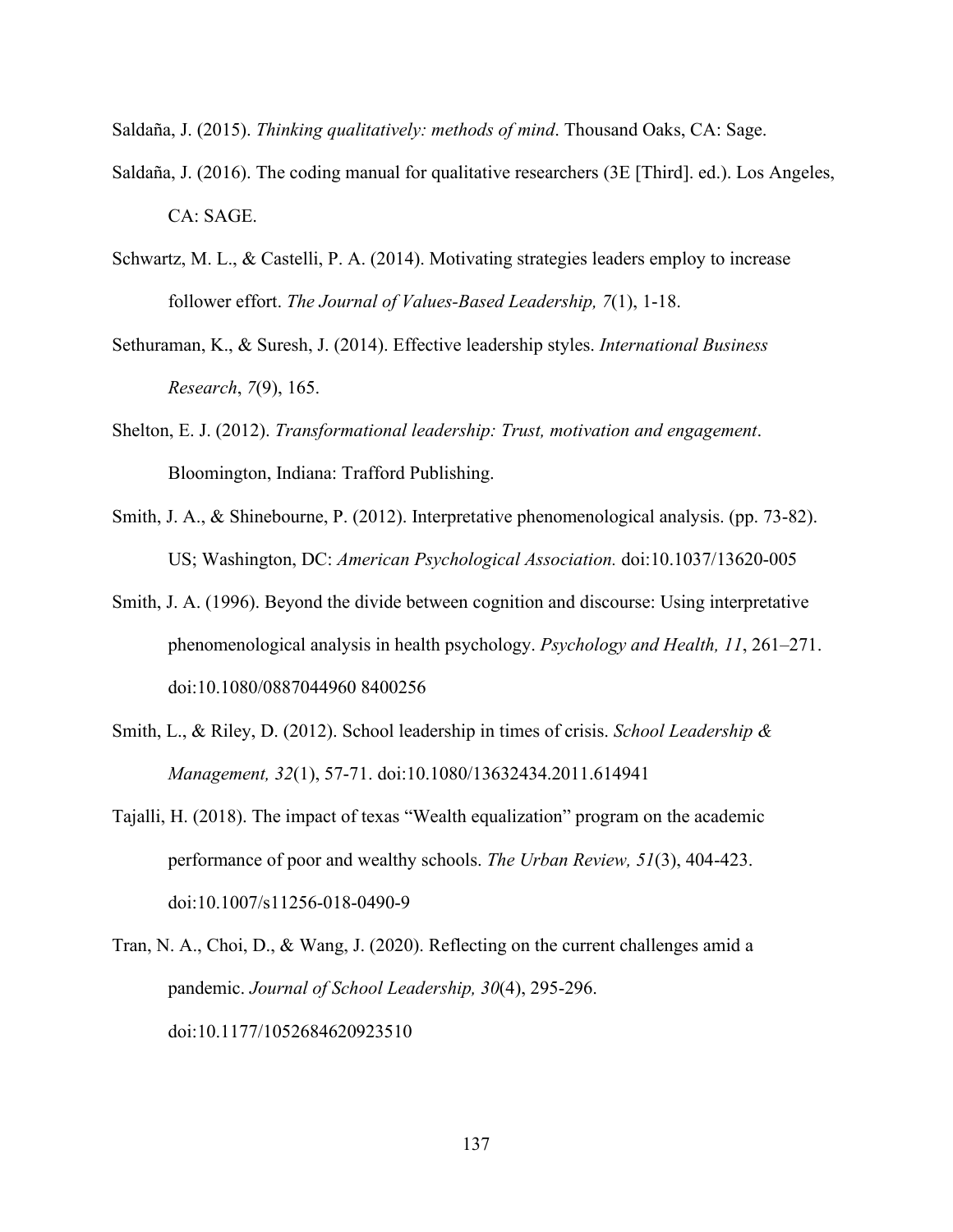- Uda, A., Okada, M., Takahashi, H., Motegi, K., & Wagatsuma, Y. (2011). P1-363 The impact of school closure during the A/H1N1 epidemic 2009 influenza pandemic among schools in japan. *Journal of Epidemiology and Community Health (1979), 65*(Suppl 1), A167-A168. doi:10.1136/jech.2011.142976f.55
- Uscher-Pines, L., Schwartz, H. L., Ahmed, F., Zheteyeva, Y., Meza, E., Baker, G., & Uzicanin, A. (2018). School practices to promote social distancing in K-12 schools: Review of influenza pandemic policies and practices. *BMC Public Health, 18*(1), 406-406. doi:10.1186/s12889-018-5302-3
- U.S. Department of Health and Human Services. (2018). Federal policy for the protection of human subjects ("common rule"). Retrieved from https://www.hhs.gov/ohrp/regulationsand-policy/regulations/common-rule/index.html
- Vidal, G. G., Campdesuner, R. P., Rodrıguez, A. S., & Vivar, R. M. (2017). Contingency theory to study leadership styles of small businesses owner-managers at Santo Domingo, Ecuador. *International Journal of Engineering Business Management, 9*, 1-11.
- Waters, J. T., & Marzano, R. J. (2006). *School district leadership that works: The effect of superintendent leadership on student achievement*. Denver CO: Mid-continent Research for Education and Learning (McREL).
- Weick, K. E. (1988). Enacted sensemaking in crisis situations [1]. *Journal of Management Studies*, *25*(4), 305-317.
- Weick, K. E. (1995). *Sensemaking in organizations.* (Vol. 3): Sage.

Weiss, R. (2002). Crisis leadership. *Training and Development Journal*, *56*(3), 28–33.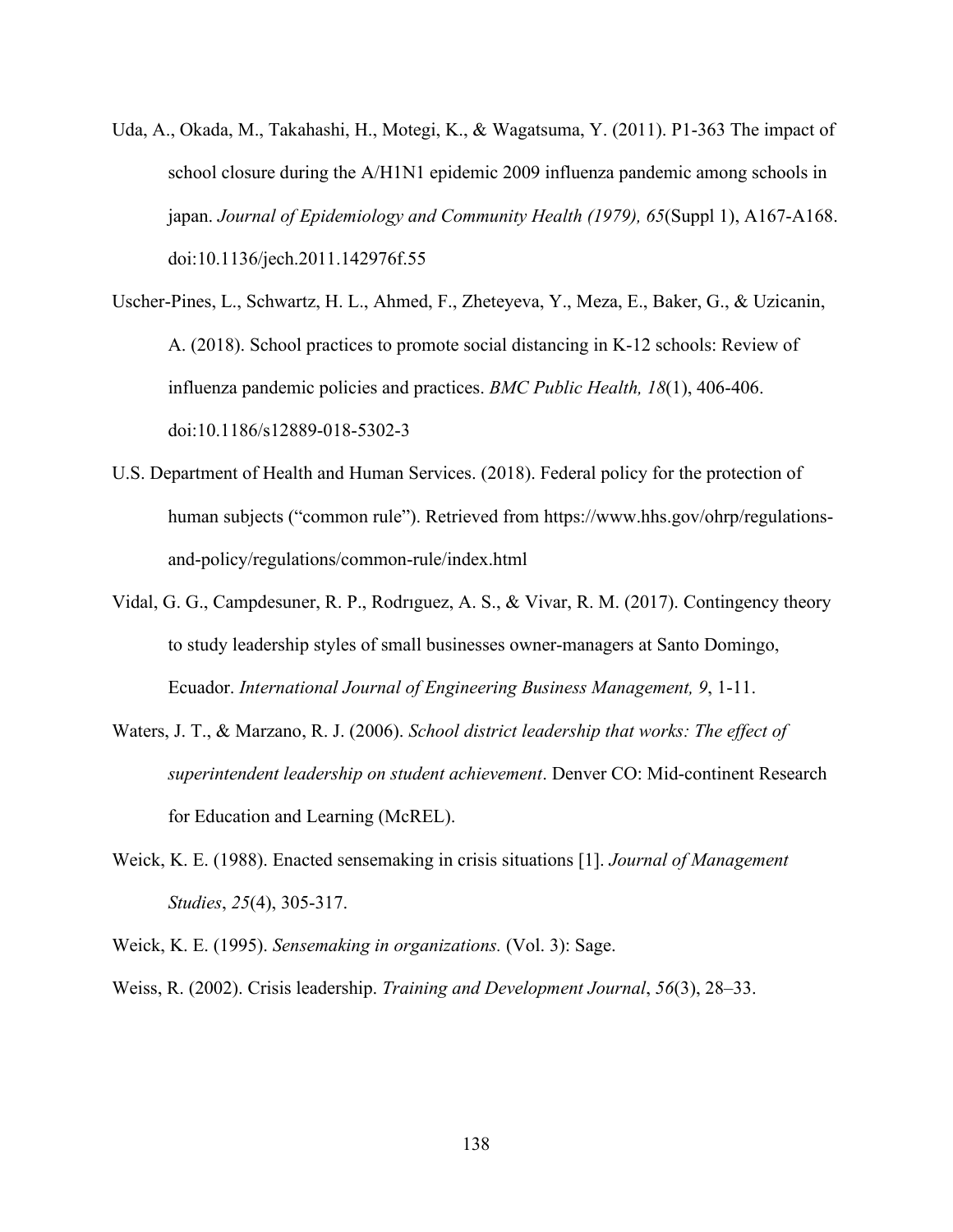WHO. (2020). *Advice for the public on COVID-19 – World Health Organization*. Who.int. Retrieved 10 October 2020, from https://www.who.int/emergencies/diseases/novelcoronavirus-2019/advice-for-public.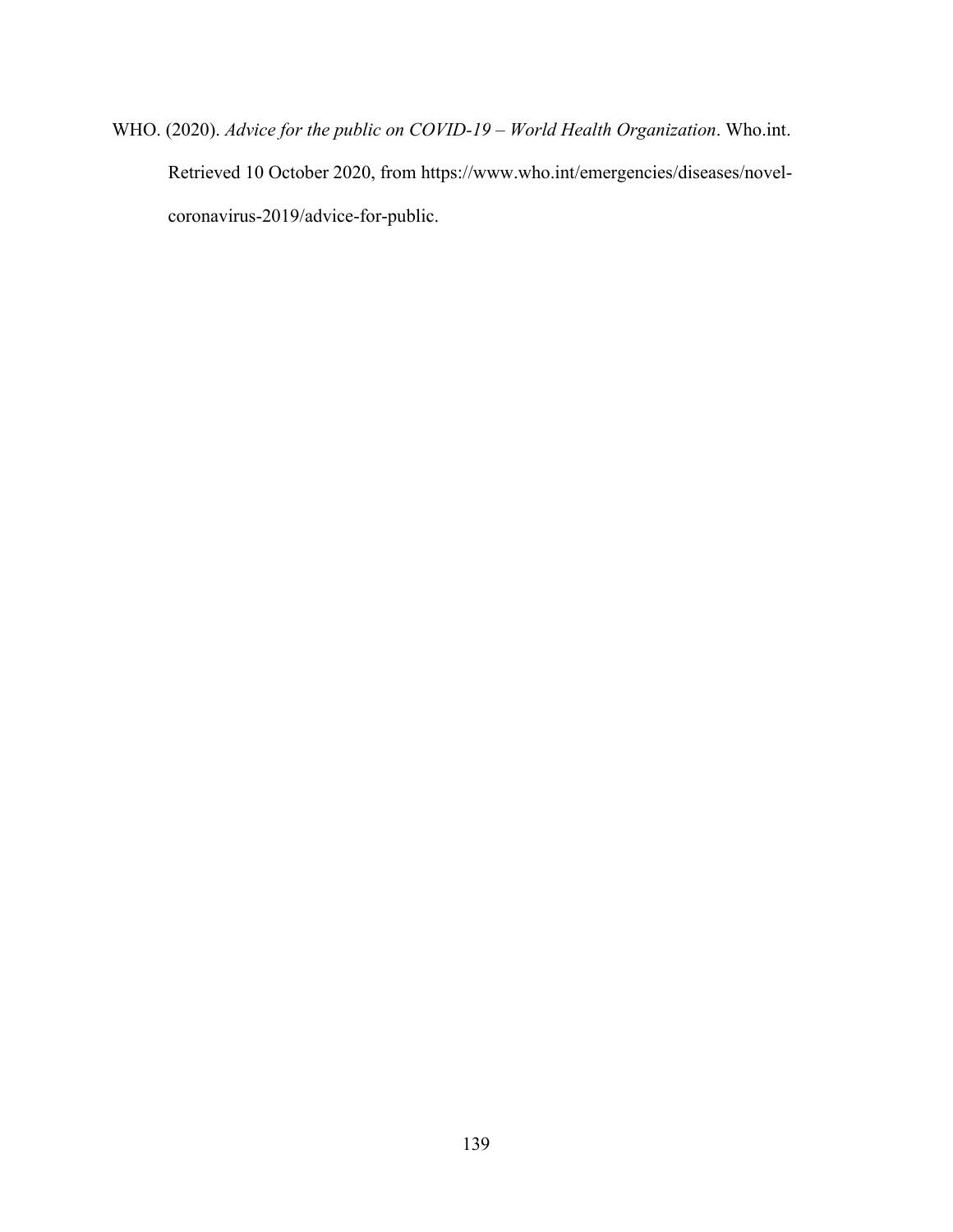## LIST OF APPENDICES

| <b>APPENDIX</b> | PAGE. |
|-----------------|-------|
|                 |       |
|                 |       |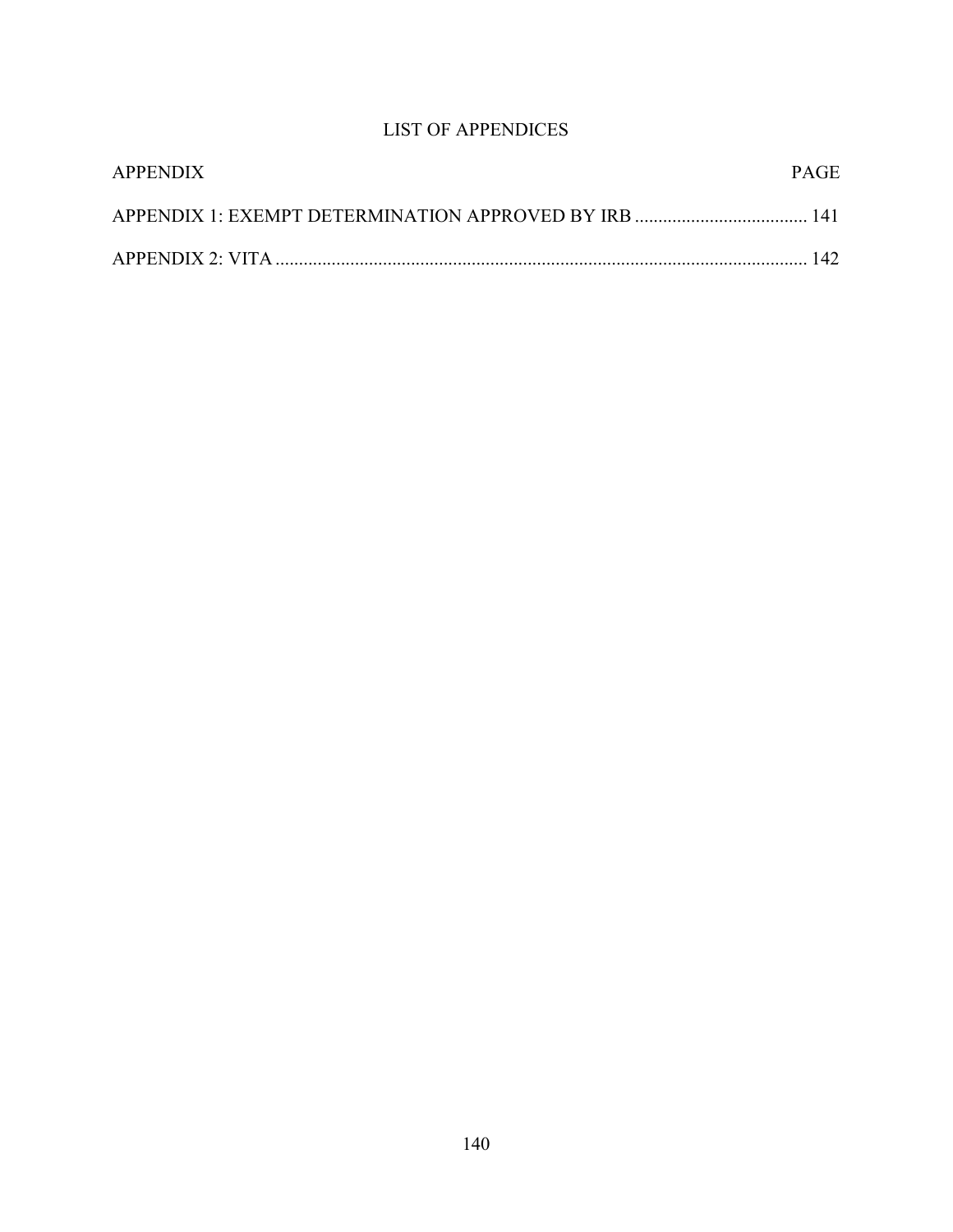## **Appendix 1: Exempt Determination Approved by IRB**

Dear Dr. Gerri Maxwell,

On 03-10-2021, the Texas A&M University-Corpus Christi Institutional Review Board reviewed the following submission:

| IRB ID:                 | TAMU-CC-IRB-2021-03-169                                                                       |
|-------------------------|-----------------------------------------------------------------------------------------------|
| Principal Investigator: | Dr. Gerri Maxwell                                                                             |
| Title:                  | ICRISIS LEADERSHIP: THE EXPERIENCES OF SIX TEXAS SUPERINTENDENTS DURING THE COVID-19 PANDEMIC |
| Exempt approval date:   | 03-10-2021                                                                                    |
| Checkin due date:       | 03-09-2022                                                                                    |

Texas A&M University-Corpus Christi Institutional Review Board reviewed the project and based on the information provided has determined the research meets exempt category: 45 CFR 46.104(d)(2) (Research involving use of educational tests, survey procedures, interview procedures or observation of public behavior).

Therefore, this project has been determined to be exempt from IRB review. You may proceed with this project.

Reminder of Investigator Responsibilities: As principal investigator, you must ensure:

- 1. Informed Consent: Ensure informed consent processes are followed and information presented enables individuals to voluntarily decide whether to participate in research.
- 2. Amendments: This determination applies only to the activities described in the IRB submission and does not apply should any changes be made. Any planned changes require an amendment to be submitted to the IRB to ensure that the research continues to meet criteria for exemption. The Amendment must be approved before being implemented.
- 3. Completion Report: Upon completion of the research project (including data analysis and final written papers), a Completion Report must be submitted.
- 4. Records Retention: All research related records must be retained for 3 years from the completion of the study in a secure location. At a minimum these documents include: the research protocol, all questionnaires, survey instruments, interview questions and/or data collection instruments associated with this research protocol, recruiting or advertising materials, any consent forms or information sheets given to participants, all correspondence to or from the IRB or Office of Research Compliance, and any other pertinent documents.
- 5. Adverse Events: Adverse events must be reported to the Research Compliance Office immediately.
- 6. Post-approval monitoring: Requested materials for post-approval monitoring must be provided by dates requested.

Please do not hesitate to contact the Office of Research Compliance with any questions at irb@tamucc.edu.

Respectfully,

Germaine Hughes-Waters

Office of Research Compliance